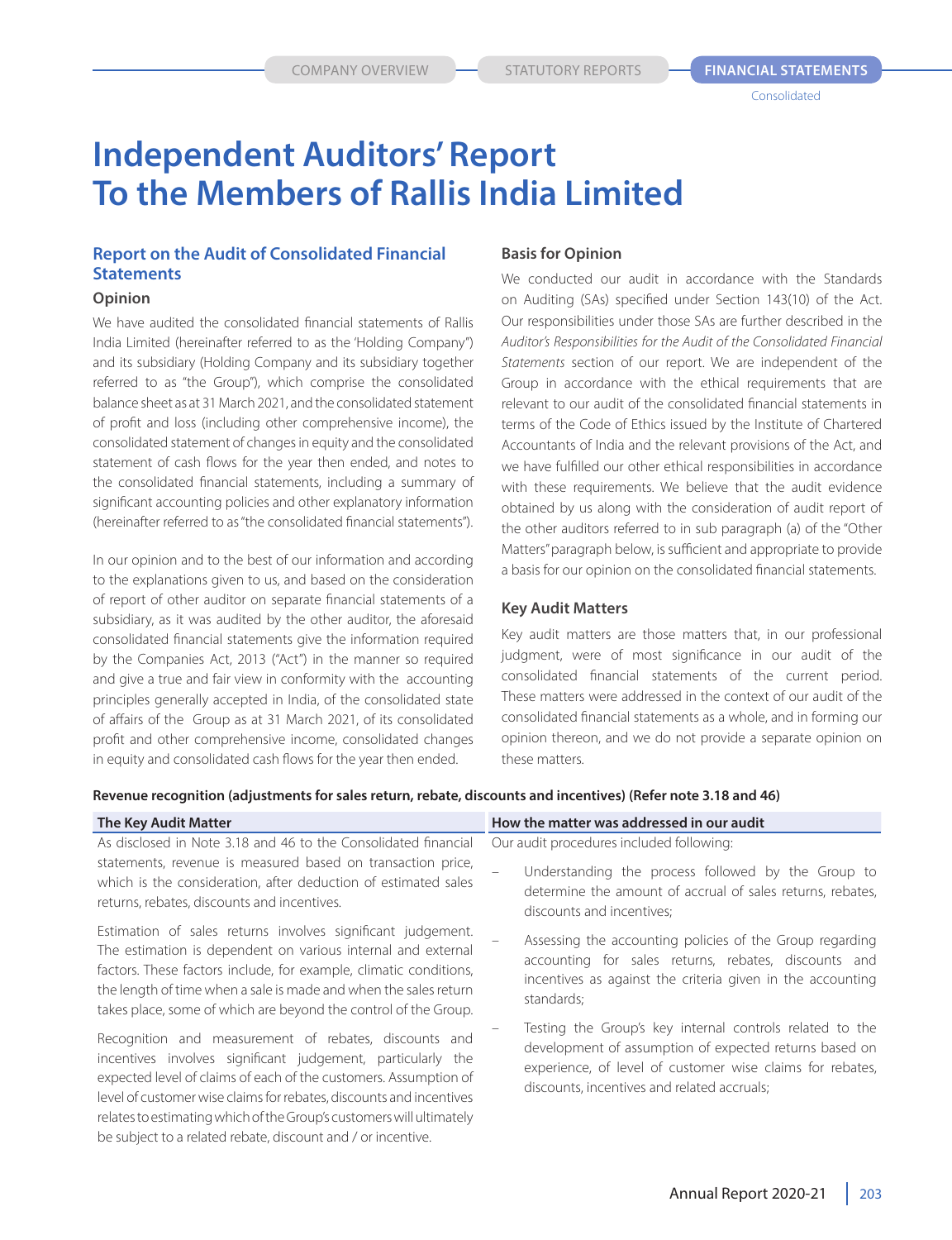

| The Key Audit Matter                                                                                                                                                                                                                                                                                                                                   | How the matter was addressed in our audit                                                                                                                                                                                                                                                                                                                                                      |
|--------------------------------------------------------------------------------------------------------------------------------------------------------------------------------------------------------------------------------------------------------------------------------------------------------------------------------------------------------|------------------------------------------------------------------------------------------------------------------------------------------------------------------------------------------------------------------------------------------------------------------------------------------------------------------------------------------------------------------------------------------------|
| Evaluating the assumption of expected returns based on<br>experience and level of customer wise claims for rebates,<br>discounts and incentives underlying the estimate of accrual<br>involves significant auditor judgment. We identified the<br>evaluation of accrual for sales returns, rebates, discounts and<br>incentives as a key audit matter. | Testing the Group's process and key internal controls over<br>$\overline{\phantom{m}}$<br>the accrual of sales returns, rebates, discounts and incentives.<br>Selecting samples of revenue transactions and marketing<br>circulars. Rechecking accrual for rebates, discounts and<br>incentives calculated in accordance with the eligibility<br>criteria mentioned in the marketing circular; |
|                                                                                                                                                                                                                                                                                                                                                        | Checking completeness and accuracy of the data used by<br>the Group for accrual of sales returns, rebates, discounts<br>and incentives and also checking the accrual for a selected<br>sample of sales;                                                                                                                                                                                        |
|                                                                                                                                                                                                                                                                                                                                                        | Examining historical trend of claims to assess the assumptions<br>and judgements used by the Group in accrual of sales returns,<br>rebates, discounts and incentives. Evaluating the Group's<br>ability to accurately estimate the accrual for sales returns,<br>rebates, discounts and incentives. Comparing historically<br>recorded accruals to the actual amount of sales returns,         |

rebates, discounts and incentives

#### **Impairment testing of other intangible assets and intangible assets under development (Refer note 3.16 and 6.2)**

| The Key Audit Matter                                                                                                                                                                                                                                  | How the matter was addressed in our audit                                                                                                                                                                                  |  |  |  |
|-------------------------------------------------------------------------------------------------------------------------------------------------------------------------------------------------------------------------------------------------------|----------------------------------------------------------------------------------------------------------------------------------------------------------------------------------------------------------------------------|--|--|--|
| The carrying amount of the intangible assets and intangible<br>assets under development represents 2.69% of the Group's<br>total assets.                                                                                                              | Our audit procedures in respect of impairment testing of other<br>intangible assets and intangible assets under development<br>included the following:                                                                     |  |  |  |
| Other intangible assets and intangible assets under<br>development                                                                                                                                                                                    | Obtaining an understanding of the Group's process of<br>determining likelihood of obtaining product registration                                                                                                           |  |  |  |
| As disclosed in Note 3.16 and 6.2 to the consolidated financial<br>statements, the Group capitalizes costs incurred to apply for<br>product registrations and cost incurred for developing hybrid<br>seeds once technical feasibility is established. | and technical feasibility of hybrid seeds under development,<br>future benefits expected from each product registration<br>and hybrid seeds including intangibles under development<br>using discounted future cash flows; |  |  |  |
| Impairment assessment is done for each product based on value                                                                                                                                                                                         | Comparing the Group's assessment with the past trends;                                                                                                                                                                     |  |  |  |
| in use.                                                                                                                                                                                                                                               | Assessing the discounted cash flow model;                                                                                                                                                                                  |  |  |  |
| Measurement of value of intangible assets involves significant<br>judgments and estimates in the Group's impairment assessment.                                                                                                                       | Evaluating the assumptions and data used by the Group;<br>and                                                                                                                                                              |  |  |  |
| The significance and magnitude is in relation to the costs<br>capitalised and likelihood of obtaining product registration/<br>developing new hybrid seeds. We identified the measurement<br>of value of intangible assets as a key audit matter.     | Focusing on the adequacy of the Group's disclosures on key<br>assumptions used for impairment testing of intangible assets and<br>intangible assets under development.                                                     |  |  |  |
|                                                                                                                                                                                                                                                       |                                                                                                                                                                                                                            |  |  |  |

#### **Other Information**

The Holding Company's management and Board of Directors are responsible for the other information. The other information comprises the information included in the Holding Company's annual report, but does not include the consolidated financial statements and our auditors' report thereon.

Our opinion on the consolidated financial statements does not cover the other information and we do not express any form of assurance conclusion thereon.

In connection with our audit of the consolidated financial statements, our responsibility is to read the other information and, in doing so, consider whether the other information is materially inconsistent with the consolidated financial statements or our knowledge obtained in the audit or otherwise appears to be materially misstated. If, based on the work we have performed and based on the work done/ audit report of other auditors, we conclude that there is a material misstatement of this other information, we are required to report that fact. We have nothing to report in this regard.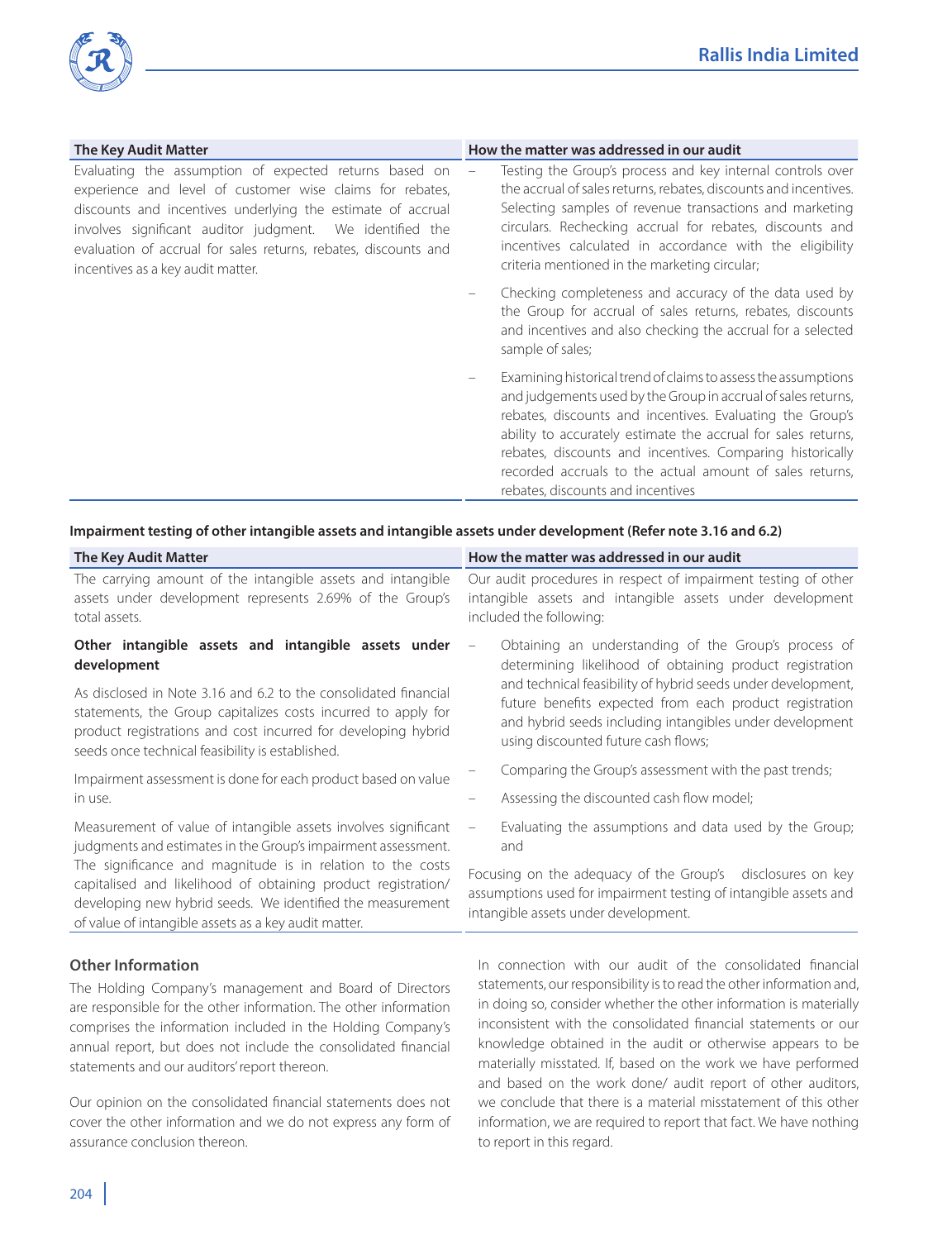### **Management's and Board of Directors' Responsibilities for the Consolidated Financial Statements**

The Holding Company's Management and Board of Directors are responsible for the preparation and presentation of these consolidated financial statements in term of the requirements of the Act that give a true and fair view of the consolidated state of affairs, consolidated profit and other comprehensive income, consolidated statement of changes in equity and consolidated cash flows of the Group in accordance with the accounting principles generally accepted in India, including the Indian Accounting Standards (Ind AS) specified under section 133 of the Act. The respective Management and Board of Directors of the companies included in the Group are responsible for maintenance of adequate accounting records in accordance with the provisions of the Act for safeguarding the assets of each company. and for preventing and detecting frauds and other irregularities; the selection and application of appropriate accounting policies; making judgments and estimates that are reasonable and prudent; and the design, implementation and maintenance of adequate internal financial controls, that were operating effectively for ensuring accuracy and completeness of the accounting records, relevant to the preparation and presentation of the consolidated financial statements that give a true and fair view and are free from material misstatement, whether due to fraud or error, which have been used for the purpose of preparation of the consolidated financial statements by the Management and Directors of the Holding Company, as aforesaid.

In preparing the consolidated financial statements, the respective Management and Board of Directors of the companies included in the Group are responsible for assessing the ability of each company to continue as a going concern, disclosing, as applicable, matters related to going concern and using the going concern basis of accounting unless the respective Management and Board of Directors either intends to liquidate the Company or to cease operations, or has no realistic alternative but to do so.

The respective Board of Directors of the companies included in the Group is responsible for overseeing the financial reporting process of each company.

### **Auditor's Responsibilities for the Audit of the Consolidated Financial Statements**

Our objectives are to obtain reasonable assurance about whether the consolidated financial statements as a whole are free from material misstatement, whether due to fraud or error, and to issue an auditor's report that includes our opinion. Reasonable assurance is a high level of assurance, but is not a guarantee that an audit conducted in accordance with SAs will always detect a material misstatement when it exists. Misstatements can arise from fraud or error and are considered material if, individually or

in the aggregate, they could reasonably be expected to influence the economic decisions of users taken on the basis of these consolidated financial statements.

As part of an audit in accordance with SAs, we exercise professional judgment and maintain professional skepticism throughout the audit. We also:

- Identify and assess the risks of material misstatement of the consolidated financial statements, whether due to fraud or error, design and perform audit procedures responsive to those risks, and obtain audit evidence that is sufficient and appropriate to provide a basis for our opinion. The risk of not detecting a material misstatement resulting from fraud is higher than for one resulting from error, as fraud may involve collusion, forgery, intentional omissions, misrepresentations, or the override of internal control.
- Obtain an understanding of internal control relevant to the audit in order to design audit procedures that are appropriate in the circumstances. Under Section 143(3) (i) of the Act, we are also responsible for expressing our opinion on the internal financial controls with reference to the consolidated financial statements and the operating effectiveness of such controls based on our audit.
- Evaluate the appropriateness of accounting policies used and the reasonableness of accounting estimates and related disclosures made by the Management and Board of Directors.
- Conclude on the appropriateness of Management and Board of Directors use of the going concern basis of accounting in preparation of consolidated financial statements and, based on the audit evidence obtained, whether a material uncertainty exists related to events or conditions that may cast significant doubt on the appropriateness of this assumption. If we conclude that a material uncertainty exists, we are required to draw attention in our auditor's report to the related disclosures in the consolidated financial statements or, if such disclosures are inadequate, to modify our opinion. Our conclusions are based on the audit evidence obtained up to the date of our auditor's report. However, future events or conditions may cause the Group (Holding Company and subsidiary) to cease to continue as a going concern.
	- Evaluate the overall presentation, structure and content of the consolidated financial statements, including the disclosures, and whether the consolidated financial statements represent the underlying transactions and events in a manner that achieves fair presentation.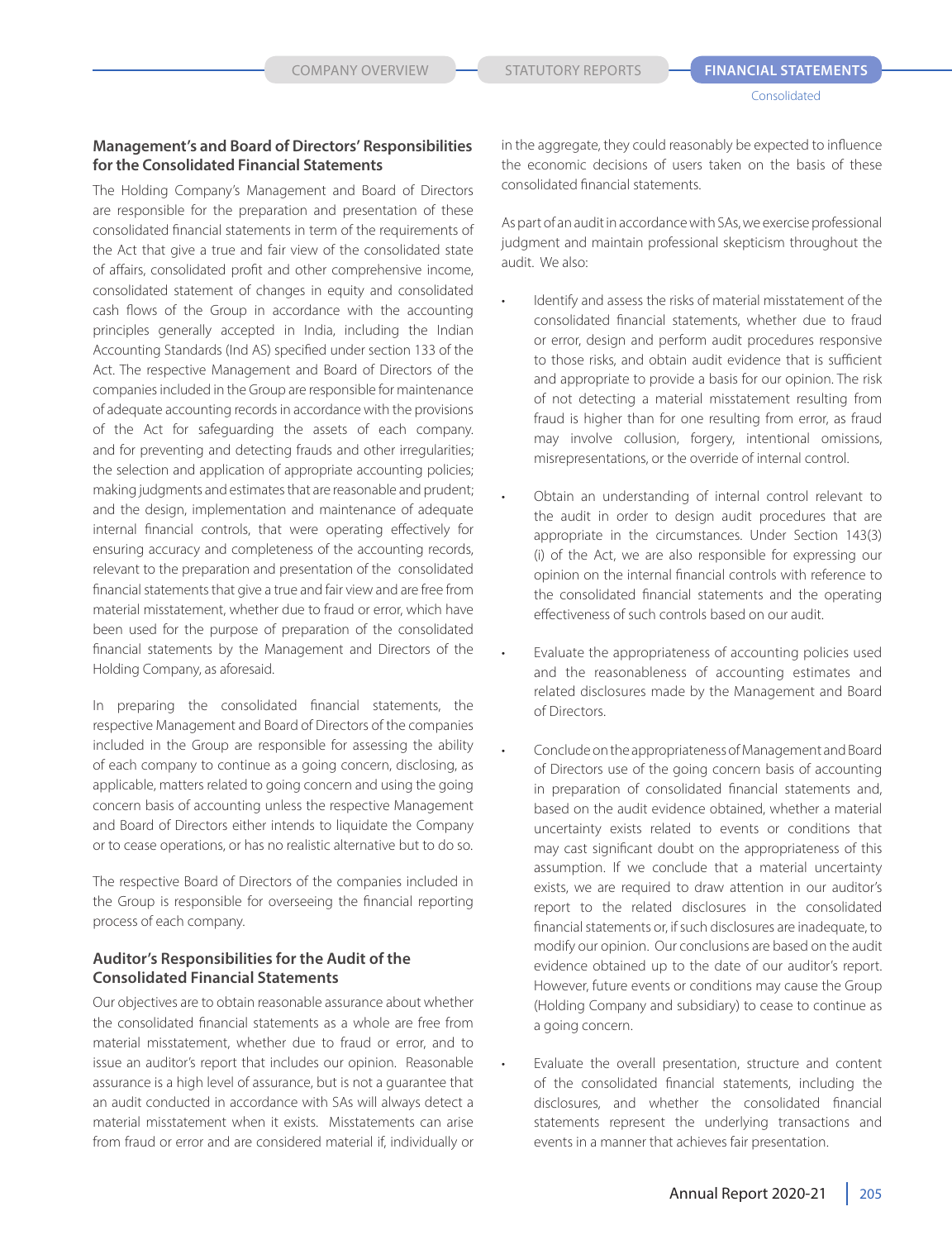

Obtain sufficient appropriate audit evidence regarding the financial information of such entity or business activities within the Group to express an opinion on the consolidated financial statements. We are responsible for the direction, supervision and performance of the audit of financial information of such entity included in the consolidated financial statements of which we are the independent auditors. For the other entity included in the consolidated financial statements, which has been audited by other auditors, such other auditors remain responsible for the direction, supervision and performance of the audit carried out by them. We remain solely responsible for our audit opinion. Our responsibilities in this regard are further described in sub-paragraph (a) of the section titled 'Other Matters' in this audit report.

We believe that the audit evidence obtained by us along with the consideration of audit report of the other auditors referred to in sub-paragraph (a) of the Other Matters paragraph below, is sufficient and appropriate to provide a basis for our audit opinion on the consolidated financial statements.

We communicate with those charged with governance of the Holding Company and such other entity included in the consolidated financial statements of which we are the independent auditors regarding, among other matters, the planned scope and timing of the audit and significant audit findings, including any significant deficiencies in internal control that we identify during our audit.

We also provide those charged with governance with a statement that we have complied with relevant ethical requirements regarding independence, and to communicate with them all relationships and other matters that may reasonably be thought to bear on our independence, and where applicable, related safeguards.

From the matters communicated with those charged with governance, we determine those matters that were of most significance in the audit of the consolidated financial statements of the current period and are therefore the key audit matters. We describe these matters in our auditors' report unless law or regulation precludes public disclosure about the matter or when, in extremely rare circumstances, we determine that a matter should not be communicated in our report because the adverse consequences of doing so would reasonably be expected to outweigh the public interest benefits of such communication.

#### **Other Matters**

(a) We did not audit the financial statements of PT Metahelix Lifesciences Indonesia, subsidiary of the Holding Company whose financial statements reflect total assets of Rs 1.22

crores as at 31 March 2021, total revenues of Rs Nil and net cash inflows amounting to Rs 0.56 crores for the year ended on that date, as considered in the consolidated financial statements. These standalone financial statements have been audited by other auditor whose report has been furnished to us by the Management and our opinion on the consolidated financial statements, in so far as it relates to the amounts and disclosures included in respect of this subsidiary and our report in terms of sub-section (3) of Section 143 of the Act, in so far as it relates to the aforesaid subsidiary is based solely on the audit report of the other auditor.

 The aforesaid subsidiary is located outside India whose financial statements and other financial information have been prepared in accordance with accounting principles generally accepted in it's respective country and which has been audited by other auditor under generally accepted auditing standards applicable in its respective country. The Holding Company's management has converted the financial statements of such subsidiary located outside India from accounting principles generally accepted in its respective country to accounting principles generally accepted in India. We have audited these conversion adjustments made by the Holding Company's management. Our opinion in so far as it relates to the balances and affairs of such subsidiary located outside India is based on the report of other auditor and the conversion adjustments prepared by the management of the Holding Company and audited by us.

 Our opinion on the consolidated financial statements, and our report on Other Legal and Regulatory Requirements below, is not modified in respect of the above matters with respect to our reliance on the work done and the reports of the other auditor and the financial statements certified by Management.

### **Report on Other Legal and Regulatory Requirements**

- A. As required by Section 143(3) of the Act, based on our audit and on the consideration of reports of the other auditor on separate financial statements of a subsidiary as were audited by other auditor, as noted in the 'Other Matters' paragraph, we report, to the extent applicable, that:
	- a) We have sought and obtained all the information and explanations, which to the best of our knowledge and belief were necessary for the purposes of our audit of the aforesaid consolidated financial statements;
	- b) In our opinion, proper books of account as required by law relating to preparation of the aforesaid consolidated financial statements have been kept so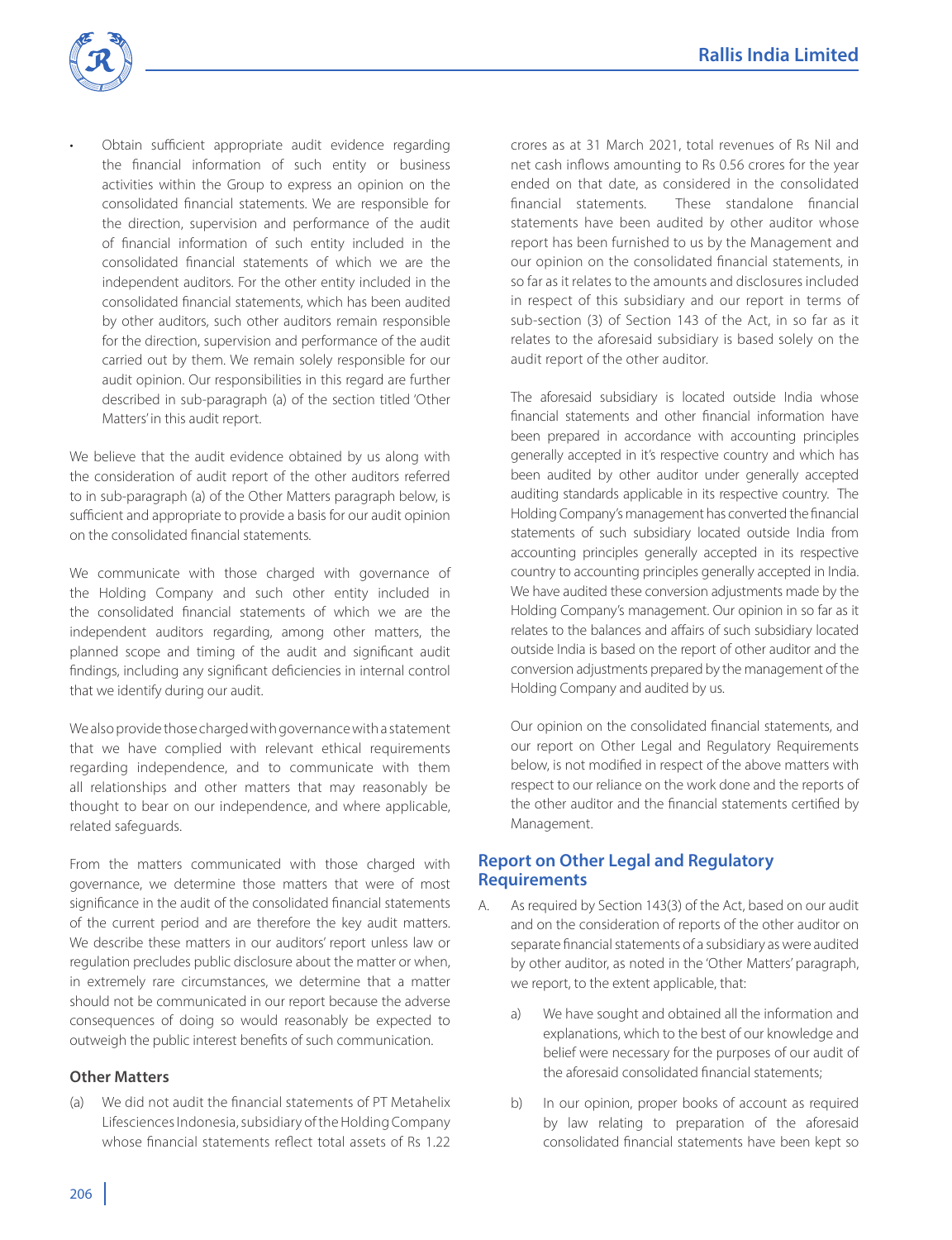Consolidated

far as it appears from our examination of those books and the reports of the other auditor;

- c) The consolidated balance sheet, the consolidated statement of profit and loss (including other comprehensive income), the consolidated statement of changes in equity and the consolidated statement of cash flows dealt with by this report are in agreement with the relevant books of account maintained for the purpose of preparation of the consolidated financial statements;
- d) In our opinion, the aforesaid consolidated financial statements comply with the Ind AS specified under Section 133 of the Act;
- e) On the basis of the written representations received from the directors of the Holding Company as on 31 March 2021 taken on record by the Board of Directors of the Holding Company, none of the directors of the Holding Company is disqualified as on 31 March 2021 from being appointed as a director in terms of Section 164(2) of the Act; and
- f) With respect to the adequacy of the internal financial controls with reference to consolidated financial statements of the Holding Company incorporated in India and the operating effectiveness of such controls, refer to our separate Report in "**Annexure A**".
- B. With respect to the other matters to be included in the Auditor's Report in accordance with Rule 11 of the Companies (Audit and Auditor's) Rules, 2014, in our opinion and to the best of our information and according to the explanations given to us and based on the consideration of the reports of the other auditor on separate financial statements of a subsidiary, as noted in the 'Other Matters' paragraph:
	- i. The consolidated financial statements disclose the impact of pending litigations as at 31 March 2021 on the consolidated financial position of the Group. Refer Note 41 to the consolidated financial statements;
- ii. The Group did not have any long-term contracts for which there were any material foreseeable losses. The Group has made provision for foreseeable losses on derivative contracts – Refer Note 21 to the consolidated financial statements;
- iii. There has been no delay in transferring amounts to the Investor Education and Protection Fund by the Holding Company during the year ended 31 March 2021; and
- iv. The disclosures in the consolidated financial statements regarding holdings as well as dealings in specified bank notes during the period from 8 November 2016 to 30 December 2016 have not been made in the financial statements since they do not pertain to the financial year ended 31 March 2021.
- C. With respect to the matter to be included in the Auditor's report under section 197(16):

 In our opinion and according to the information and explanations given to us, the remuneration paid during the current year by the Holding Company to its directors is in accordance with the provisions of Section 197 of the Act. The remuneration paid to any director by the Holding Company is not in excess of the limit laid down under Section 197 of the Act. The Ministry of Corporate Affairs has not prescribed other details under Section 197(16) which are required to be commented upon by us.

### For **B S R & Co. LLP**

Chartered Accountants Firm's Registration No: 101248W/W-100022

#### **Tarun Kinger**

Partner Mumbai Membership No: 105003 22 April, 2021 UDIN: 21105003AAAABR3601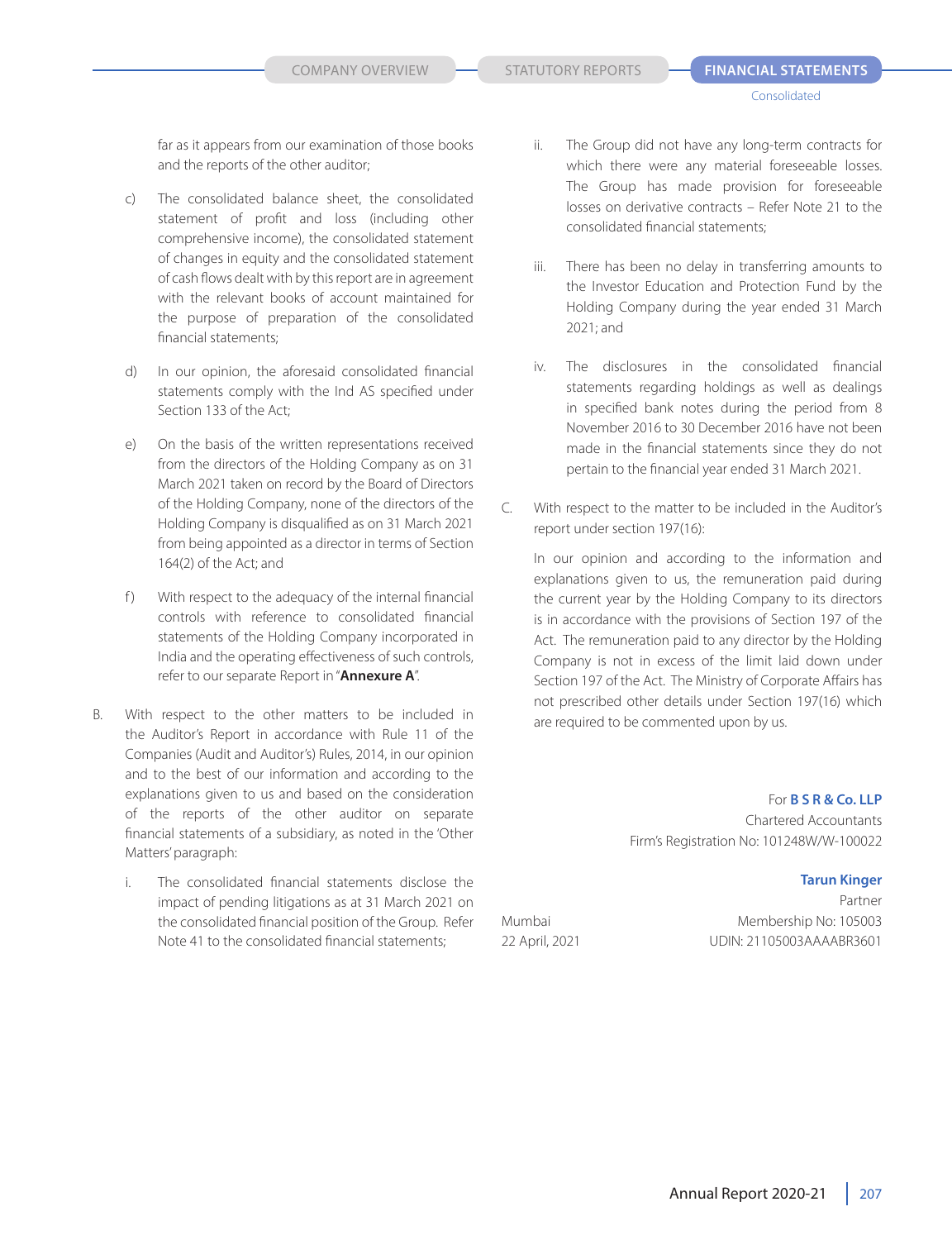

# **Annexure A to the Independent Auditors' Report – 31 March 2021**

**Report on the Internal Financial Controls with reference to the aforesaid consolidated financial statements under Clause (i) of Sub-section 3 of Section 143 of the Companies Act, 2013 ("the Act")**

## **(Referred to in paragraph (A)(f) under 'Report on Other Legal and Regulatory Requirements' section of our report of even date)**

### **Opinion**

In conjunction with our audit of the consolidated financial statements of Rallis India Limited ("the Holding Company") as of and for the year ended 31 March 2021, we have audited the internal financial controls with reference to consolidated financial statements of the Holding Company, as of that date.

In our opinion, the Holding Company, has, in all material respects, adequate internal financial controls with reference to consolidated financial statements and such internal financial controls were operating effectively as at 31 March 2021, based on the internal financial controls with reference to consolidated financial statements criteria established by the Holding Company considering the essential components of such internal controls stated in the Guidance Note on Audit of Internal Financial Controls Over Financial Reporting issued by the Institute of Chartered Accountants of India (the "Guidance Note").

### **Management's Responsibility for Internal Financial Controls**

The respective company's management and the Board of Directors are responsible for establishing and maintaining internal financial controls with reference to consolidated financial statements based on the criteria established by the respective company considering the essential components of internal control stated in the Guidance Note. These responsibilities include the design, implementation and maintenance of adequate internal financial controls that were operating effectively for ensuring the orderly and efficient conduct of its business, including adherence to the respective company's policies, the safeguarding of its assets, the prevention and detection of frauds and errors, the accuracy and completeness of the accounting records, and the timely preparation of reliable financial information, as required under the Act.

### **Auditors' Responsibility**

Our responsibility is to express an opinion on the internal financial controls with reference to consolidated financial statements based on our audit. We conducted our audit in accordance with the Guidance Note and the Standards on Auditing, prescribed under section 143(10) of the Act, to the extent applicable to an audit of internal financial controls with reference to consolidated financial statements. Those Standards and the Guidance Note require that we comply with ethical requirements and plan and perform the audit to obtain reasonable assurance about whether adequate internal financial controls with reference to consolidated financial statements were established and maintained and if such controls operated effectively in all material respects.

Our audit involves performing procedures to obtain audit evidence about the adequacy of the internal financial controls with reference to consolidated financial statements and their operating effectiveness. Our audit of internal financial controls with reference to consolidated financial statements included obtaining an understanding of internal financial controls with reference to consolidated financial statements, assessing the risk that a material weakness exists, and testing and evaluating the design and operating effectiveness of the internal controls based on the assessed risk. The procedures selected depend on the auditor's judgement, including the assessment of the risks of material misstatement of the consolidated financial statements, whether due to fraud or error.

We believe that the audit evidence we have obtained is sufficient and appropriate to provide a basis for our audit opinion on the internal financial controls with reference to consolidated financial statements.

### **Meaning of Internal Financial Controls with reference to consolidated financial statements**

A Holding company's internal financial control with reference to consolidated financial statements is a process designed to provide reasonable assurance regarding the reliability of financial reporting and the preparation of consolidated financial statements for external purposes in accordance with generally accepted accounting principles. A Holding company's internal financial control reference to consolidated financial statements includes those policies and procedures that (1) pertain to the maintenance of records that, in reasonable detail, accurately and fairly reflect the transactions and dispositions of the assets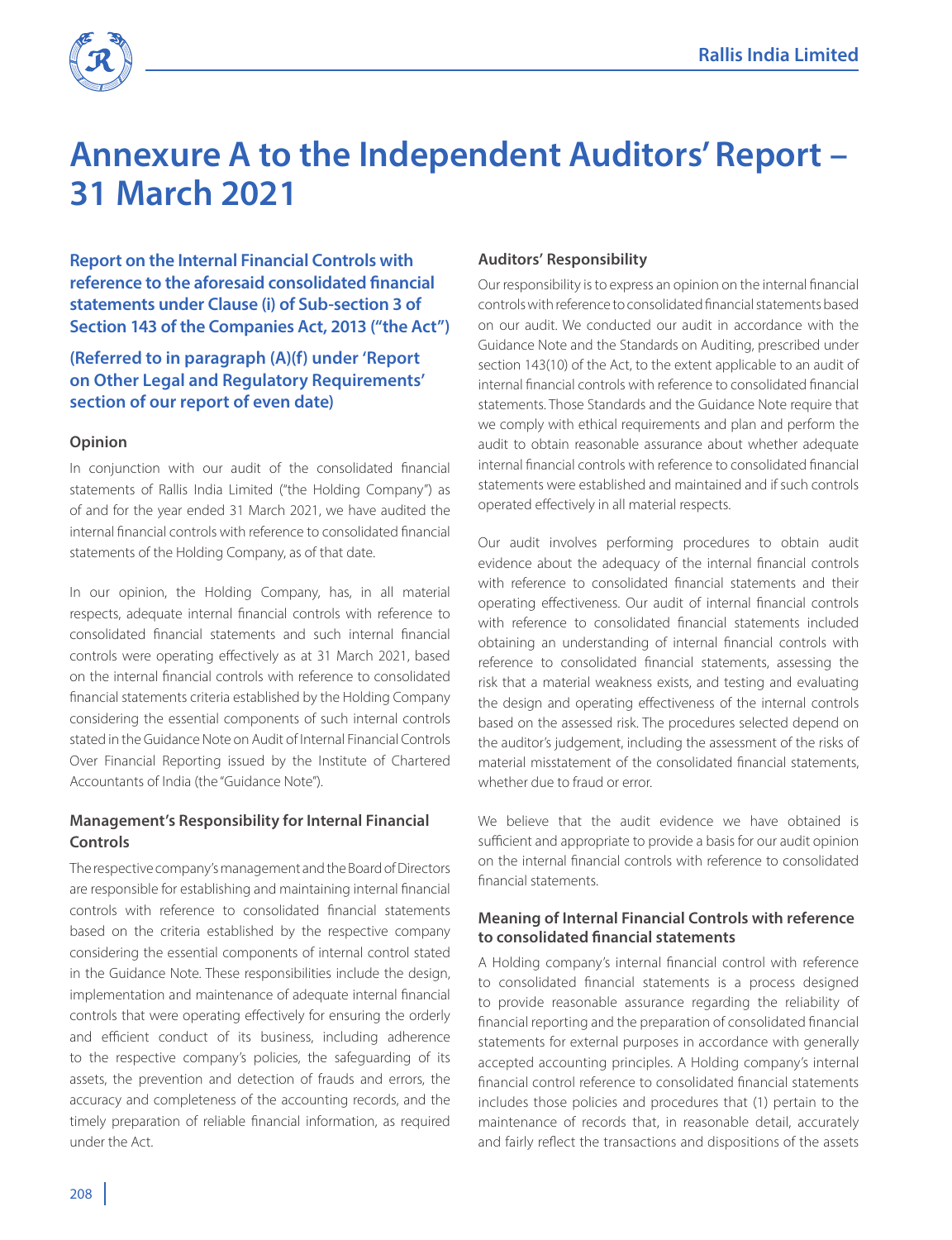of the Holding company; (2) provide reasonable assurance that transactions are recorded as necessary to permit preparation of consolidated financial statements in accordance with generally accepted accounting principles, and that receipts and expenditures of the Holding company are being made only in accordance with authorizations of management and directors of the Holding company; and (3) provide reasonable assurance regarding prevention or timely detection of unauthorised acquisition, use, or disposition of the Holding company's assets that could have a material effect on the consolidated financial statements.

### **Inherent Limitations of Internal Financial Controls with reference to consolidated financial statements**

Because of the inherent limitations of internal financial controls with reference to consolidated financial statements, including the possibility of collusion or improper management override of controls, material misstatements due to error or fraud may occur and not be detected. Also, projections of any evaluation of the internal financial controls with reference to consolidated financial statements to future periods are subject to the risk that the internal financial controls with reference to consolidated financial statements may become inadequate because of changes in conditions, or that the degree of compliance with the policies or procedures may deteriorate.

#### For **B S R & Co. LLP**

Chartered Accountants Firm's Registration No: 101248W/W-100022

### **Tarun Kinger**

Partner Mumbai Membership No: 105003 22 April, 2021 UDIN: 21105003AAAABR3601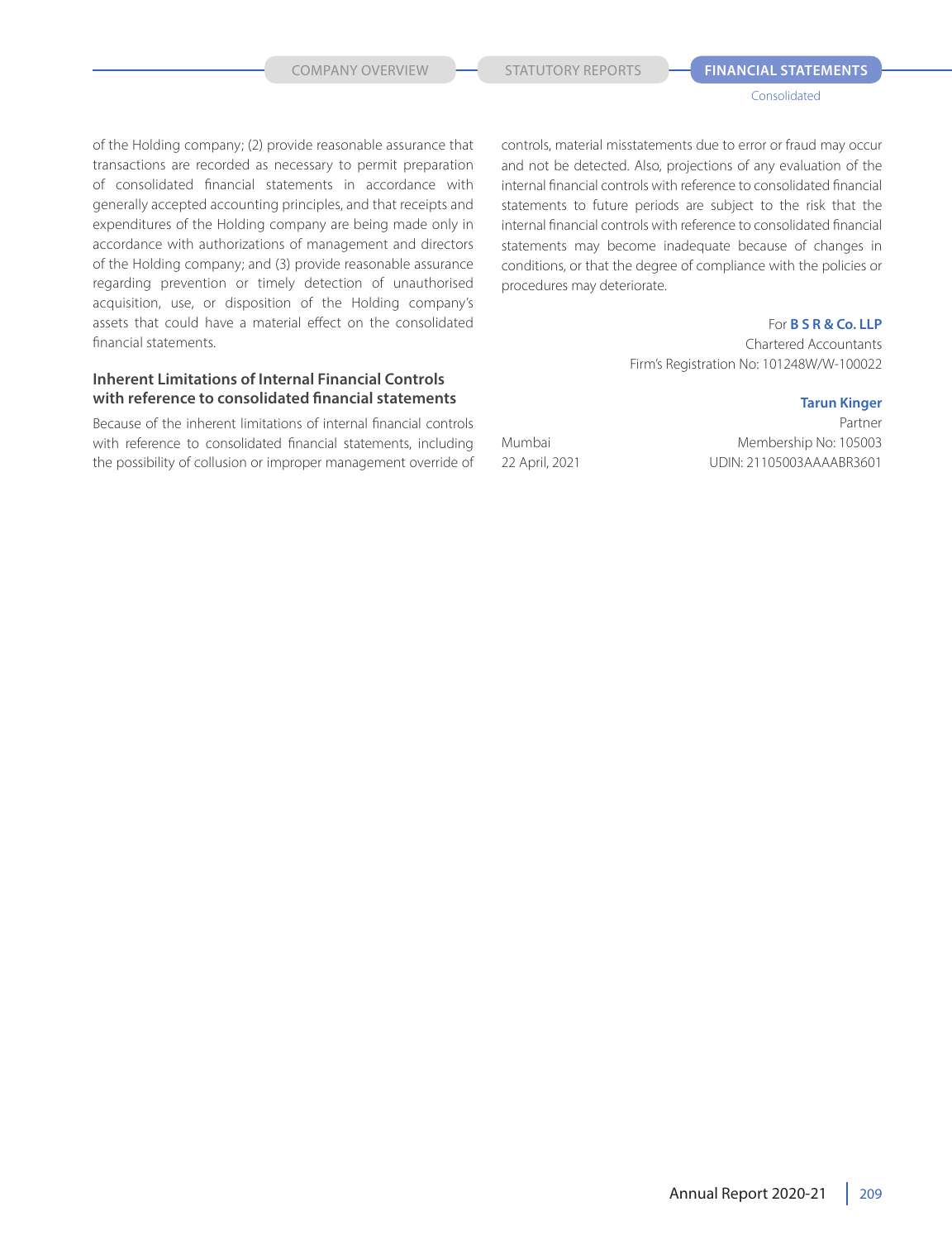

# **Consolidated Balance Sheet as at March 31, 2021**

All amounts are in  $\bar{\tau}$  lakhs unless otherwise stated

|                                                                                          | <b>Notes</b>   | As at<br>March 31, 2021 | As at<br>March 31, 2020 |
|------------------------------------------------------------------------------------------|----------------|-------------------------|-------------------------|
| <b>ASSETS</b>                                                                            |                |                         |                         |
| Non-current assets                                                                       |                |                         |                         |
| Property, plant and equipment<br>a)                                                      | 4(a)           | 39,246.07               | 36,078.05               |
| Capital work-in-progress<br>b)                                                           | 4(a)           | 10,571.20               | 2,875.71                |
| Investment property<br>$\mathsf{C}$                                                      | 5              | 12.40                   | 12.82                   |
| Right-of-use asset<br>d)                                                                 | 4(b)           | 3.173.92                | 2.644.04                |
| Goodwill on amalgamation<br>e)                                                           | 6.1            | 19,582.31               | 19,582.31               |
| $f$ )<br>Other intangible assets                                                         | 6.2            | 1,083.41                | 966.09                  |
| Intangible assets under development<br>q)                                                | 6.2            | 5,877.18                | 4.694.65                |
| Financial assets<br>h)                                                                   |                |                         |                         |
| Investments<br>i)                                                                        | $\overline{7}$ | 317.68                  | 379.69                  |
| Loans<br>ii)                                                                             | 8              | 1,008.44                | 907.07                  |
| Other financial assets<br>iii)                                                           | $\overline{Q}$ | 80.77                   | 76.51                   |
| $\left  \right\rangle$<br>Non current tax assets                                         | 10.1           | 8,803.51                | 11,002.26               |
| $\mathsf{j}$ )<br>Other non-current assets                                               | 14             | 3,564.53                | 4.205.12                |
| <b>Total non-current assets</b>                                                          |                | 93,321.42               | 83,424.32               |
| <b>Current assets</b>                                                                    |                |                         |                         |
| Inventories<br>a)                                                                        | 11             | 76,319.81               | 69,920.02               |
| Financial assets<br>b)                                                                   |                |                         |                         |
| Investments<br>i)                                                                        | 7              | 28,029.67               | 29,867.42               |
| Trade receivables<br>ii)                                                                 | 12             | 40.628.49               | 45,059.14               |
| Cash and cash equivalents<br>iii)                                                        | 13.1           | 1,026.80                | 4.651.73                |
| Bank balances other than (iii) above<br>iv)                                              | 13.2           | 4,485.73                | 213.34                  |
| Other financial assets<br>V)                                                             | 9              | 751.80                  | 648.54                  |
| Other current assets<br>$\mathsf{C}$                                                     | 14             | 13,884.37               | 10.636.53               |
| Assets classified as held for sale<br>d)                                                 | 15             | 413.82                  | 426.78                  |
| <b>Total current assets</b>                                                              |                | 1,65,540.49             | 1,61,423.50             |
| <b>Total assets</b>                                                                      |                | 2,58,861.91             | 2,44,847.82             |
| <b>EQUITY AND LIABILITIES</b>                                                            |                |                         |                         |
| Equity                                                                                   |                |                         |                         |
| Equity share capital<br>a)                                                               | 16             | 1.944.71                | 1.944.71                |
| Other equity<br>b)                                                                       | 17             | 1,57,135.24             | 1,39,000.60             |
| Equity attributable to owners of the Holding Company                                     |                | 1,59,079.95             | 1,40,945.31             |
| Non-controlling interest                                                                 | 18             | 68.60                   | 68.55                   |
| <b>Total equity</b>                                                                      |                | 1,59,148.55             | 1,41,013.86             |
| Liabilities                                                                              |                |                         |                         |
| Non-current liabilities                                                                  |                |                         |                         |
| Financial liabilities<br>a)                                                              |                |                         |                         |
| <b>Borrowings</b><br>i)                                                                  | 19.1           | 778.32                  | 1,236.30                |
| Lease liabilities<br>$\mathsf{ii}$                                                       | 19.2           | 2.155.34                | 1,438.70                |
| Provisions<br>b)                                                                         | 22             | 2,686.50                | 2,564.74                |
| Deferred tax liabilities (Net)<br>$\mathsf{C}$                                           | 23             | 2,638.06                | 2.849.39                |
| Other non-current liabilities<br>d)                                                      | 25             | 8.30                    | 9.82                    |
| <b>Total non-current liabilities</b>                                                     |                | 8,266.52                | 8,098.95                |
| <b>Current liabilities</b>                                                               |                |                         |                         |
| Financial liabilities<br>a)                                                              |                |                         |                         |
| Borrowings<br>i)                                                                         | 20             | 3,004.77                | 4,961.79                |
| Trade payables<br>ii)                                                                    | 24             |                         |                         |
| - total outstanding dues of micro enterprises and small enterprises                      |                | 1,734.61                | 369.13                  |
| - total outstanding dues of creditors other than micro enterprises and small enterprises |                | 57,872.22               | 63,365.03               |
| Other financial liabilities<br>iii)                                                      | 21             | 14,479.17               | 9,576.81                |
| iv) Lease liabilities                                                                    | 19.2           | 1,244.62                | 1,392.43                |
| Other current liabilities<br>b)                                                          | 25             | 11,274.02               | 12,002.77               |
| Provisions<br>$\mathsf{C}$                                                               | 22             | 1,426.16                | 1,705.08                |
| Current tax liabilities<br>d)                                                            | 10.1           | 411.27                  | 2,361.97                |
| <b>Total current liabilities</b>                                                         |                | 91.446.84               | 95,735.01               |
| <b>Total liabilities</b>                                                                 |                | 99,713.36               | 1,03,833.96             |
| <b>Total equity and liabilities</b>                                                      |                | 2,58,861.91             | 2,44,847.82             |
| See accompanying notes to the consolidated financial statements                          | 1 to 51        |                         |                         |

As per our report of even date attached For  $B S R & Co. LLP$ 

#### *Chartered Accountants*

### For and on behalf of the Board of Directors of Rallis India Limited

| Tarun Kinger                             | <b>Yashaswin Sheth</b>                | <b>Company Secretary</b> |  |
|------------------------------------------|---------------------------------------|--------------------------|--|
|                                          | <b>Ashish Mehta</b><br>(M. No. 53039) | Chief Financial Officer  |  |
|                                          | R. Mukundan<br>(DIN: 00778253)        | <b>Director</b>          |  |
| Firm's Registration No. 101248W/W-100022 | <b>Sanjiv Lal</b><br>(DIN: 08376952)  | Managing Director & CEO  |  |

*Partner* (M. No. A15388) Membership No. 105003

Mumbai, April 22, 2021 Mumbai, April 22, 2021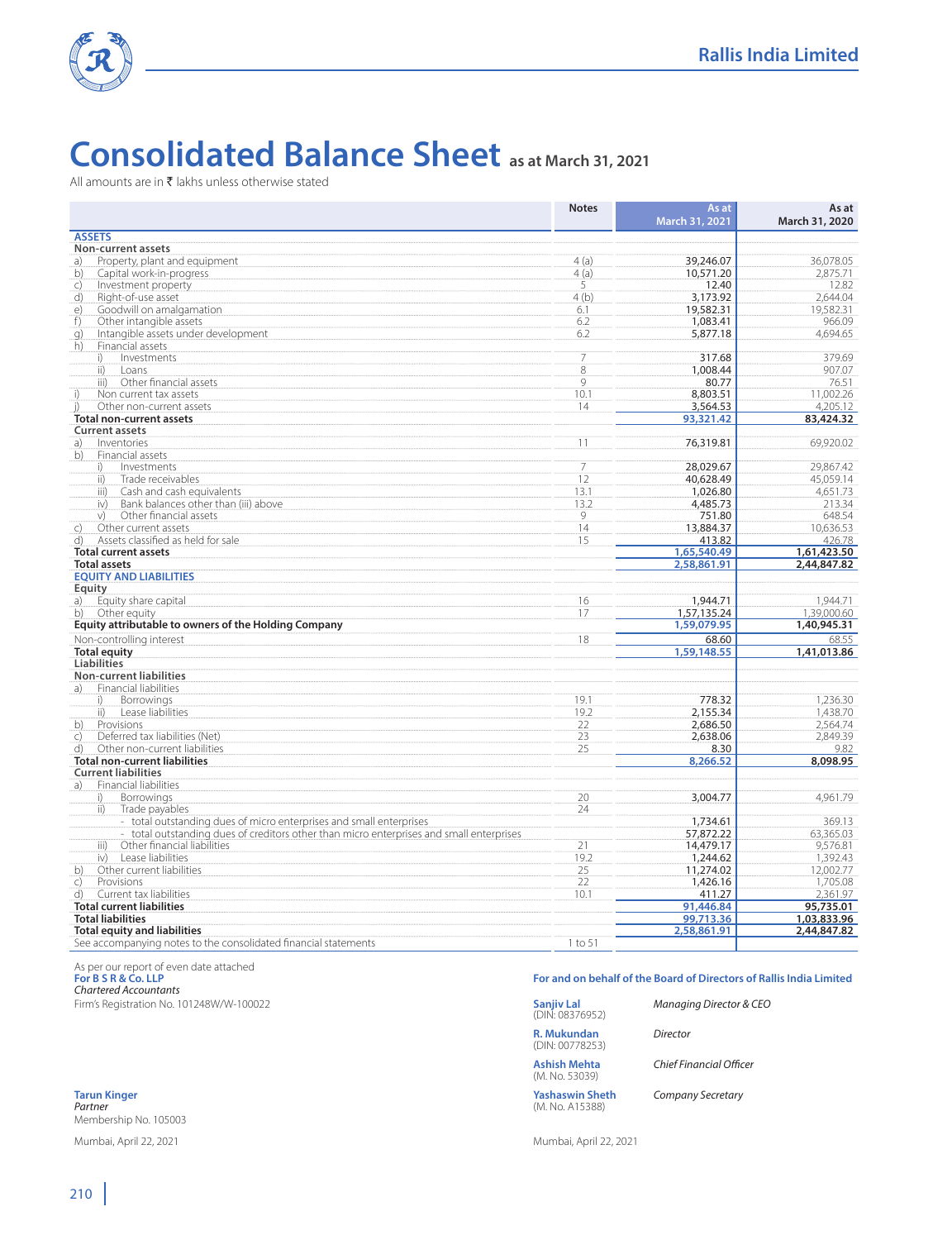Consolidated

# **Consolidated Statement of Profit and Loss for the year ended March 31, 2021**

All amounts are in  $\bar{\tau}$  lakhs except for earning per equity share information

|              |                                                                                     | <b>Notes</b> | For the year ended<br>March 31, 2021 | For the year ended<br>March 31, 2020 |
|--------------|-------------------------------------------------------------------------------------|--------------|--------------------------------------|--------------------------------------|
| $\mathbf{I}$ | Revenue from operations                                                             | 26           | 2,42,943.50                          | 2,25,181.55                          |
| Ш            | Other income                                                                        | 27           | 4,045.28                             | 3,433.40                             |
| III          | Total Income (I+II)                                                                 |              | 2,46,988.78                          | 2,28,614.95                          |
| IV           | <b>Expenses</b>                                                                     |              |                                      |                                      |
|              | Cost of materials consumed                                                          | 28           | 1,40,755.27                          | 1,28,206.84                          |
|              | Purchases of stock-in-trade                                                         | 29           | 13,659.10                            | 14,121.26                            |
|              | Changes in inventories of finished goods, stock-in-trade and work-in-progress       | 30           | (6,892.79)                           | (3,330.39)                           |
|              | Employee benefits expense                                                           | 31           | 21,600.18                            | 20,010.40                            |
|              | Finance costs                                                                       | 32           | 520.76                               | 611.22                               |
|              | Depreciation and amortisation expense                                               | 33           | 6,407.03                             | 6,151.16                             |
|              | Other expenses                                                                      | 34           | 41,533.81                            | 40,237.55                            |
|              | Total expense (IV)                                                                  |              | 2,17,583.36                          | 2,06,008.04                          |
| v            | Profit before exceptional items and tax (III -IV)                                   |              | 29,405.42                            | 22,606.91                            |
| VI           | <b>Exceptional items</b>                                                            | 49           | 944.67                               | 1,142.33                             |
| VII          | Profit before tax (V+VI)                                                            |              | 30,350.09                            | 23,749.24                            |
| VIII         | Tax expense                                                                         |              |                                      |                                      |
|              | (1)<br>Current tax                                                                  | 10.2         | 7,703.56                             | 6,906.80                             |
|              | (2)<br>Deferred tax                                                                 | 10.2         | (210.14)                             | (1,526.36)                           |
|              | Total tax expense                                                                   |              | 7,493.42                             | 5,380.44                             |
| IX           | Profit for the year (VII-VIII)                                                      |              | 22,856.67                            | 18,368.80                            |
| x            | Other comprehensive income                                                          |              |                                      |                                      |
|              | Item that will not be reclassified to profit or loss:                               |              |                                      |                                      |
|              | Remeasurements of the employee defined benefit plans<br>a)                          |              | 174.73                               | (241.55)                             |
|              | Equity instruments through other comprehensive income<br>b)                         |              | 1.08                                 | 0.85                                 |
|              | Income tax relating to item that will not be reclassified to profit or loss         |              | (43.39)                              | 56.31                                |
|              | Items that will be reclassified to profit or loss                                   |              |                                      |                                      |
|              | Exchange differences in translating the financial statements of a foreign operation |              | 7.33                                 | (3.18)                               |
|              | Total other comprehensive income (net of taxes)                                     |              | 139.75                               | (187.57)                             |
| XI           | Total comprehensive income for the year                                             |              | 22,996.42                            | 18,181.23                            |
| XII          | Profit for the year attributable to:                                                |              |                                      |                                      |
|              | Owners of the Holding Company                                                       |              | 22.856.62                            | 18,484.43                            |
|              | Non-controlling interests                                                           |              | 0.05                                 | (115.63)                             |
|              |                                                                                     |              | 22,856.67                            | 18,368.80                            |
| XIII         | Other comprehensive income attributable to:                                         |              |                                      |                                      |
|              | Owners of the Holding Company                                                       |              | 139.75                               | (187.57)                             |
|              | Non-controlling interests                                                           |              |                                      |                                      |
|              |                                                                                     |              | 139.75                               | (187.57)                             |
| <b>XIV</b>   | Total comprehensive income attributable to:                                         |              |                                      |                                      |
|              | Owners of the Holding Company                                                       |              | 22,996.37                            | 18,296.86                            |
|              | Non-controlling interests                                                           |              | 0.05                                 | (115.63)                             |
|              |                                                                                     |              | 22,996.42                            | 18,181.23                            |
|              | Earning per equity share (of $\overline{\tau}$ 1 each)                              | 35           |                                      |                                      |
| (1)          | Basic (in ₹)                                                                        |              | 11.75                                | 9.51                                 |
| (2)          | Diluted (In ₹)                                                                      |              | 11.75                                | 9.51                                 |
|              | See accompanying notes to the consolidated financial statements                     | 1 to 51      |                                      |                                      |
|              |                                                                                     |              |                                      |                                      |

As per our report of even date attached *Chartered Accountants*

| Charleto Accountains                     |
|------------------------------------------|
| Firm's Registration No. 101248W/W-100022 |
|                                          |

#### For and on behalf of the Board of Directors of Rallis India Limited

| Firm's Registration No. 101248W/W-100022 | <b>Saniiv Lal</b><br>(DIN: 08376952)    | Managing Director & CEO        |
|------------------------------------------|-----------------------------------------|--------------------------------|
|                                          | R. Mukundan<br>(DIN: 00778253)          | Director                       |
|                                          | <b>Ashish Mehta</b><br>(M. No. 53039)   | <b>Chief Financial Officer</b> |
| <b>Tarun Kinger</b><br>Partner           | <b>Yashaswin Sheth</b><br>(M No 415388) | <b>Company Secretary</b>       |

*Partner* (M. No. A15388) Membership No. 105003 Mumbai, April 22, 2021 Mumbai, April 22, 2021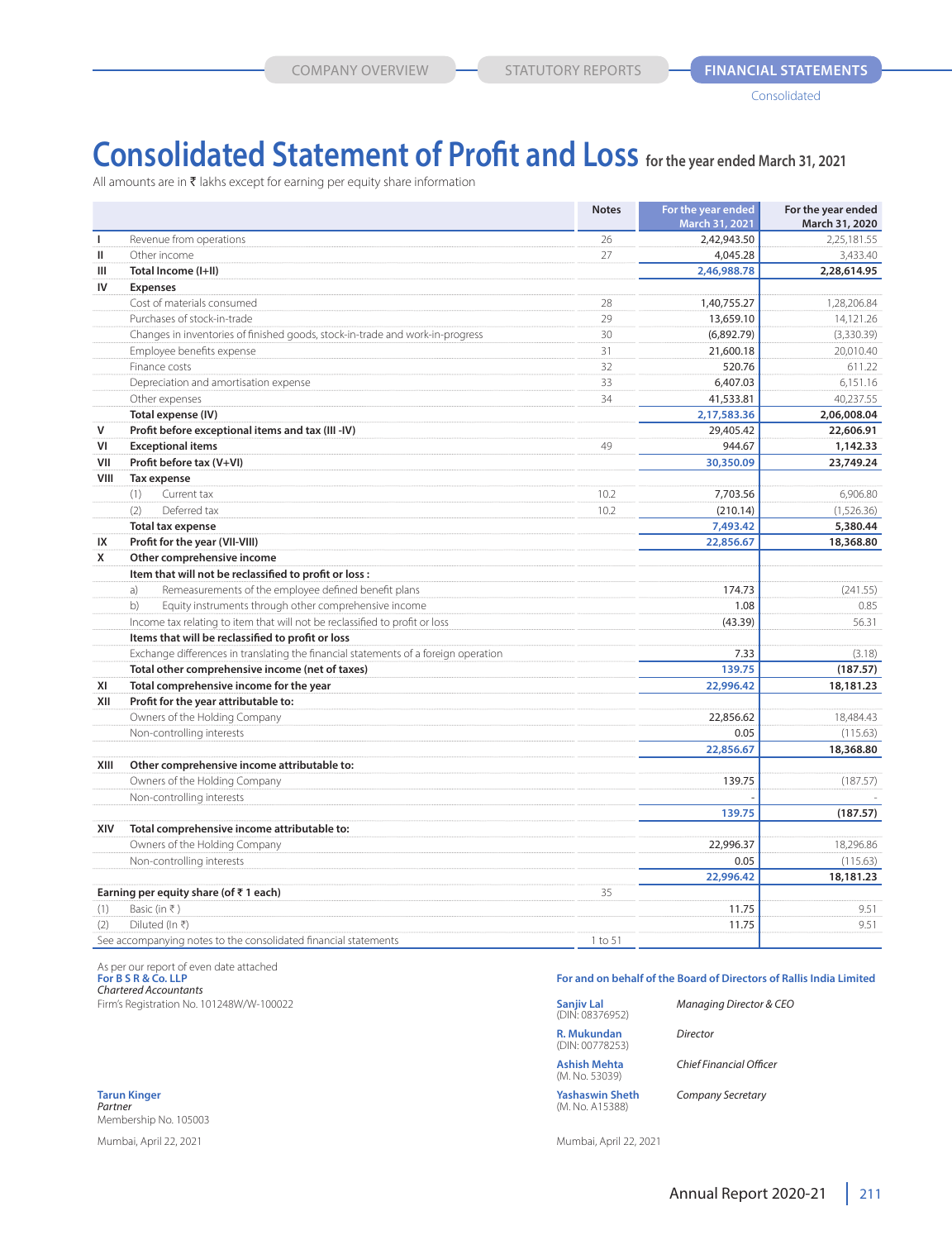

# **Consolidated Statement of Changes in Equity for the year ended March 31, 2021**

All amounts are in  $\bar{\tau}$  lakhs unless otherwise stated

### **A. Equity share capital**

| Balance as at April 1, 2019                      |  |
|--------------------------------------------------|--|
| Changes in Equity Share Capital during 2019-2020 |  |
| Balance as at March 31, 2020                     |  |
| Changes in Equity Share Capital during 2020-2021 |  |
| Balance as at March 31, 2021                     |  |

### **B. Other equity**

|                                                         | Attributable to the owners of the Holding Company |                      |          |                                          |                    |                                               |                                               | Non-                  |                          |                   |
|---------------------------------------------------------|---------------------------------------------------|----------------------|----------|------------------------------------------|--------------------|-----------------------------------------------|-----------------------------------------------|-----------------------|--------------------------|-------------------|
|                                                         | <b>Securities</b><br>premium<br>reserve           | Retained<br>earnings | Capital  | Capital<br>Reserve Redemption<br>Reserve | General<br>Reserve | Equity<br>Instrument<br>through<br><b>OCI</b> | Foreign<br>currency<br>translation<br>reserve | <b>Total</b>          | controlling<br>interests | <b>Total</b>      |
| Balance as at April 1, 2019                             | 8,793.88                                          | 90,822.35            | 1,243.10 | 8,151.77                                 | 17,649.93          | 0.20                                          | (13.22)                                       | 1,26,648.01           | 184.18                   | 1,26,832.19       |
| Profit for the year                                     |                                                   | 18.484.43            |          |                                          |                    |                                               |                                               | 18,484.43             | (115.63)                 | 18,368.80         |
| Other comprehensive income<br>(net of taxes)            |                                                   | (185.24)             |          |                                          |                    | 0.85                                          | (3.18)                                        | (187.57)              |                          | (187.57)          |
| Total comprehensive income                              |                                                   | 18,299.19            |          |                                          |                    | 0.85                                          | (3.18)                                        | 18,296.86             | (115.63)                 | 18,181.23         |
| Transfer to / (from) retained<br>earnings               |                                                   |                      |          |                                          |                    |                                               |                                               |                       |                          |                   |
| Payment of dividends                                    |                                                   | (4,861.72)           |          |                                          |                    |                                               |                                               | (4,861.72)            |                          | (4,861.72)        |
| Payment of dividend<br>distribution tax                 |                                                   | (999.34)             |          |                                          |                    |                                               |                                               | (999.34)              |                          | (999.34)          |
| Others                                                  |                                                   | 27.65                |          |                                          |                    |                                               |                                               | 27.65                 |                          | 27.65             |
| Leases (IND AS 116) transition<br>effect (net of taxes) |                                                   | (110.86)             |          |                                          |                    |                                               |                                               | (110.86)              |                          | (110.86)          |
| Movement in non-controlling<br>interests                |                                                   |                      |          |                                          |                    |                                               |                                               |                       |                          |                   |
| Balance as at March 31, 2020                            |                                                   | 8,793.88 1,03,177.27 | 1,243.10 | 8,151.77                                 | 17,649.93          | 1.05                                          |                                               | $(16.40)$ 1,39,000.60 |                          | 68.55 1,39,069.15 |
| Others                                                  |                                                   |                      |          |                                          |                    |                                               |                                               |                       |                          |                   |
| Leases (IND AS 116) transition<br>effect (net of taxes) |                                                   |                      |          |                                          |                    |                                               |                                               |                       |                          |                   |
| Profit for the year                                     |                                                   | 22,856.62            |          |                                          |                    |                                               |                                               | 22,856.62             | 0.05                     | 22,856.67         |
| Other comprehensive income<br>(net of taxes)            |                                                   | 131.33               |          |                                          |                    | 1.08                                          | 7.33                                          | 139.74                |                          | 139.74            |
| Total comprehensive income                              |                                                   | 22,987.95            |          |                                          |                    | 1.08                                          | 7.33                                          | 22,996.36             | 0.05                     | 22,996.41         |
| Payment of dividends                                    |                                                   | (4,861.72)           |          |                                          |                    |                                               |                                               | (4,861.72)            |                          | (4,861.72)        |
| Payment of dividend<br>distribution tax                 |                                                   |                      |          |                                          |                    |                                               |                                               |                       |                          |                   |
| Balance as at March 31, 2021                            |                                                   | 8,793.88 1,21,303.50 | 1,243.10 | 8,151.77                                 | 17,649.93          | 2.13                                          |                                               | $(9.07)$ 1,57,135.24  |                          | 68.60 1,57,203.84 |

As per our report of even date attached For  $B S R & Co. LLP$ *Chartered Accountants* Firm's Registration No. 101248W/W-100022 **Sanjiv Lal** *Managing Director & CEO*

**Tarun Kinger Yashaswin Sheth** *Company Secretary Partner* (M. No. A15388) Membership No. 105003

#### For and on behalf of the Board of Directors of Rallis India Limited

| <b>Sanjiv Lal</b><br>(DIN: 08376952)      |
|-------------------------------------------|
| R. Mukundan<br>(DIN: 00778253)            |
| <b>Ashish Mehta</b><br>(M. No. 53039)     |
| <b>Yashaswin Sheth</b><br>(M. No. A15388) |

**R. Mukundan** *Director* **Ashish Mehta** *Chief Financial Officer*

Mumbai, April 22, 2021 Mumbai, April 22, 2021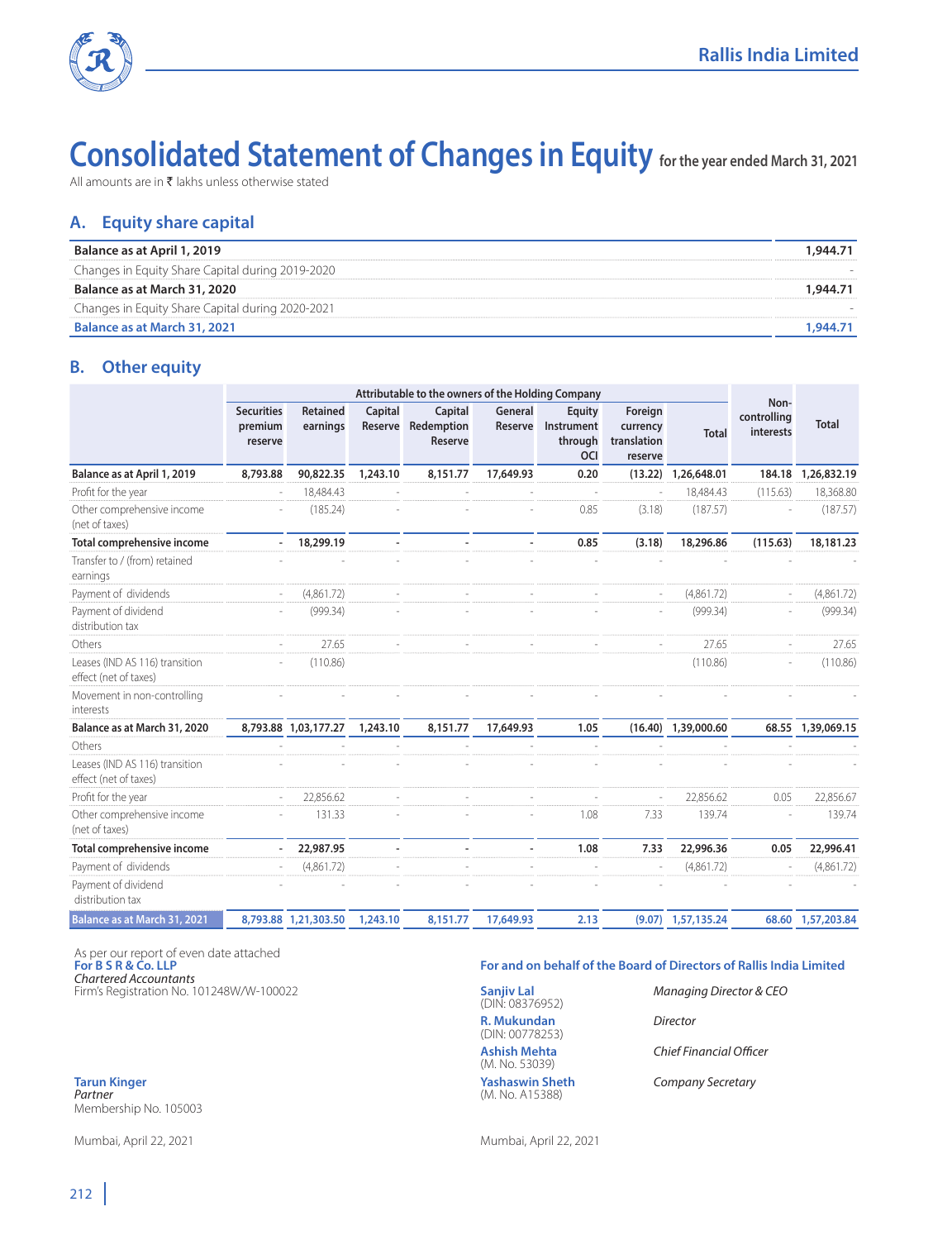Consolidated

# **Consolidated Statement of Cash Flows for the year ended March 31, 2021**

All amounts are in  $\bar{\tau}$  lakhs unless otherwise stated

|                                                        |                                                                                 | For the year ended<br>March 31, 2021 | For the year ended<br>March 31, 2020 |
|--------------------------------------------------------|---------------------------------------------------------------------------------|--------------------------------------|--------------------------------------|
| <b>CASH FLOW FROM OPERATING ACTIVITIES:</b>            |                                                                                 |                                      |                                      |
| Profit before tax                                      |                                                                                 | 30,350.09                            | 23,749.24                            |
| Adjustments for:                                       |                                                                                 |                                      |                                      |
| Finance costs                                          |                                                                                 | 520.76                               | 611.22                               |
| Depreciation and amortisation expense                  |                                                                                 | 6,407.03                             | 6,151.16                             |
| Interest income                                        |                                                                                 | (640.07)                             | (402.64)                             |
| Dividend Income                                        |                                                                                 | (3.62)                               | (226.41)                             |
| Fair valuation gain on investment in Mutual fund       |                                                                                 | (295.87)                             | (381.45)                             |
| Gain on redemption of current investments              |                                                                                 | (1,217.81)                           | (156.30)                             |
| Credit balances written back                           |                                                                                 | (494.15)                             | (430.25)                             |
| Allowance for doubtful debts(Net)                      |                                                                                 | 538.26                               | 696.36                               |
| Allowance for doubtful advances                        |                                                                                 |                                      | 2.40                                 |
| Capital work-in-progress written off                   |                                                                                 |                                      | 26.94                                |
| Tangible assets written off                            |                                                                                 |                                      | 8.84                                 |
|                                                        | Impairment of Intangible assets and intangible assets under development         | 657.94                               | 177.52                               |
| Bad debts                                              |                                                                                 |                                      | 222.73                               |
| (Reversal) for indirect tax matters                    |                                                                                 |                                      | (245.37)                             |
| Provision for directors pension liability              |                                                                                 | 65.50                                | 27.87                                |
| Provision for supplemental pay                         |                                                                                 | 49.49                                | 81.83                                |
| (Reveresal) / Provision for gratuity                   |                                                                                 | (390.21)                             | 190.09                               |
| Provision for compensated absences                     |                                                                                 | 256.73                               | 213.11                               |
| Mark-to-market loss on forward contract                |                                                                                 | 72.48                                | 3.97                                 |
| Net unrealised foreign exchange loss                   |                                                                                 | 176.60                               | 466.60                               |
|                                                        | (Gain) on disposal of property, plant and equipment and investment property     | (895.54)                             | (1, 151.66)                          |
| Operating profit before working capital changes        |                                                                                 | 35,157.61                            | 29,635.80                            |
| Movements in working capital:                          |                                                                                 |                                      |                                      |
| Decrease/(Increase) in Trade and other receivables     |                                                                                 | 3,849.47                             | (825.74)                             |
| (Increase) in Inventories                              |                                                                                 | (6, 399.30)                          | (2,350.20)                           |
| (Increase) in Loans                                    |                                                                                 | (101.37)                             | (139.65)                             |
| Decrease/(Increase) in other financial assets          |                                                                                 | 33.23                                | (184.34)                             |
| (Increase)/Decrease in other assets                    |                                                                                 | (3, 105.93)                          | 2,740.14                             |
| (Decrease)/Increase in trade payables                  |                                                                                 | (3,767.36)                           | 9,756.18                             |
| Increase/(Decrease) in other financial liabilities     |                                                                                 | 4,199.38                             | (1,403.45)                           |
| (Decrease)/Increase in other liabilities               |                                                                                 | (730.27)                             | 2,091.53                             |
| <b>Cash Generated from Operations</b>                  |                                                                                 | 29,135.46                            | 39,320.27                            |
| Income taxes paid (net of refunds)                     |                                                                                 | (7,456.70)                           | (5,636.16)                           |
| Net Cash Flows Generated from Operating Activities (A) |                                                                                 | 21,678.76                            | 33,684.11                            |
| <b>CASH FLOW FROM INVESTING ACTIVITIES:</b><br>B       |                                                                                 |                                      |                                      |
| Interest received                                      |                                                                                 | 498.82                               | 393.20                               |
| Dividend received                                      |                                                                                 | 3.62                                 | 226.41                               |
| Payments for property, plant and equipment             |                                                                                 | (14, 277.09)                         | (6, 197.23)                          |
| capital creditors and capital advances)                | (including Adjustments on account of capital work-in-progress,                  |                                      |                                      |
| Payments for intangible assets                         |                                                                                 | (2,571.70)                           | (1,662.93)                           |
|                                                        | Proceeds from disposal of property, plant and equipment and investment property | 1,065.45                             | 1,297.00                             |
| Purchase of current investments                        |                                                                                 | (63,002.70)                          | (71, 341.78)                         |
| Proceeds from sale of long term investments            |                                                                                 | 63.08                                |                                      |
| Proceeds from sale of current investments              |                                                                                 | 66,354.13                            | 52,560.25                            |
| Investments in bank deposits                           |                                                                                 | (4,288.30)                           | 133.10                               |
| Net Cash Flows (Used In) Investing Activities (B)      |                                                                                 | (16, 154.69)                         | (24, 591.98)                         |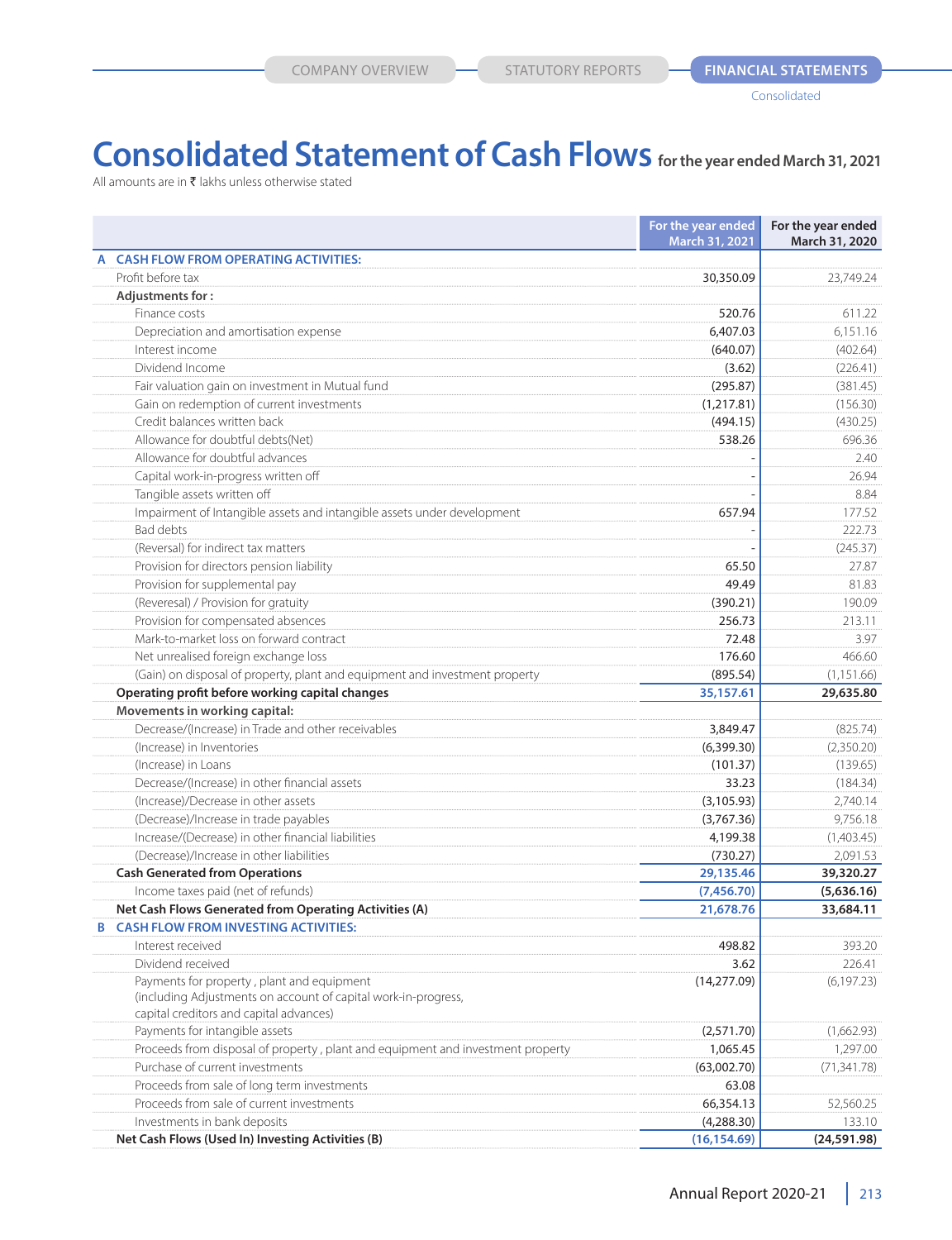

# **Consolidated Statement of Cash Flows for the year ended March 31, 2021**

All amounts are in  $\bar{\tau}$  lakhs unless otherwise stated

|                                                                             |             | For the year ended<br>March 31, 2021 | For the year ended<br>March 31, 2020 |
|-----------------------------------------------------------------------------|-------------|--------------------------------------|--------------------------------------|
| <b>C CASH FLOW FROM FINANCING ACTIVITIES:</b>                               |             |                                      |                                      |
| Repayment of long-term borrowings (including current maturities)            |             | (411.40)                             | (398.98)                             |
| Proceeds from short-term borrowings                                         |             | 6,833.64                             | 28,900.00                            |
| Repayment of short-term borrowings                                          |             | (6, 383.64)                          | (28,050.00)                          |
| Payment of lease liabilities                                                |             | (1,688.45)                           | (1,684.11)                           |
| Dividend paid on equity shares (including dividend distribution tax)        |             | (4,878.13)                           | (5,873.47)                           |
| Interest paid                                                               |             | (230.41)                             | (347.17)                             |
| Bank balances in dividend account                                           |             | 16.41                                | 12.41                                |
| Net Cash Flows (Used In) Financing Activities (C)                           |             | (6,741.98)                           | (7, 441.32)                          |
| Net Increase/(Decrease) in Cash and Cash Equivalents $(A) + (B) + (C)$      |             | (1, 217.91)                          | 1,650.81                             |
| Cash and Cash Equivalents at the Beginning of the Year                      |             |                                      |                                      |
| Cash in hand                                                                |             | 3.14                                 | 4.83                                 |
| Balances with banks in current account and deposit account                  |             | 4,648.59                             | 4,180.16                             |
| Bank overdrafts and cash credit facility (secured)*                         |             | (2,411.79)                           | (3,595.86)                           |
|                                                                             |             | 2,239.94                             | 589.13                               |
| Net cash and cash equivalents as per Cash flow statement                    |             | 1,022.03                             | 2,239.94                             |
| Cash and Cash Equivalents at the End of the Year                            |             |                                      |                                      |
| Cash in hand                                                                |             | 1.91                                 | 3.14                                 |
| Balances with banks in current account and deposit account                  |             | 1,024.89                             | 4,648.59                             |
| Bank overdrafts and cash credit facility (secured)*                         |             | (4.77)                               | (2,411.79)                           |
| Cash and Cash Equivalents as per Note 13.1                                  |             | 1,022.03                             | 2,239.94                             |
| Debt reconciliation statement in accordance with Ind AS 7                   |             |                                      |                                      |
| <b>Opening balances</b>                                                     |             |                                      |                                      |
| Long-term borrowings (including current maturities)                         |             | 1,567.74                             | 1,966.72                             |
| Short-term borrowings (excluding bank overdrafts and cash credit facility)  |             | 2,550.00                             | 1,700.00                             |
| <b>Movements</b>                                                            |             |                                      |                                      |
| Long-term borrowings (including current maturities)                         |             | (411.40)                             | (398.98)                             |
| Short-term borrowings (excluding bank overdrafts and cash credit facility)  |             | 450.00                               | 850.00                               |
| <b>Closing balances</b>                                                     |             |                                      |                                      |
| Long-term borrowings (including current maturities)                         |             | 1,156.34                             | 1,567.74                             |
| Short-term borrowings (excluding bank overdrafts and cash credit facility)  |             | 3,000.00                             | 2,550.00                             |
| * Bank overdrafts and cash credit facility are part of cash management      |             |                                      |                                      |
| system of the Group. Hence, considered as part of cash and cash equivalents |             |                                      |                                      |
| See accompanying notes to the consolidated financial statements             | $1$ to $51$ |                                      |                                      |

# As per our report of even date attached<br>For B S R & Co. LLP

*Chartered Accountants*

| Firm's Registration No. 101248W/W-100022 |  |
|------------------------------------------|--|
|------------------------------------------|--|

# **Tarun Kinger Yashaswin Sheth** *Company Secretary*

Membership No. 105003

Mumbai, April 22, 2021 Mumbai, April 22, 2021

#### For and on behalf of the Board of Directors of Rallis India Limited

**Sanjiv Lal** *Managing Director & CEO* (DIN: 08376952)

**R. Mukundan** *Director* (DIN: 00778253)

(M. No. 53039)

*(M. No. A15388)* 

**Ashish Mehta** *Chief Financial Officer*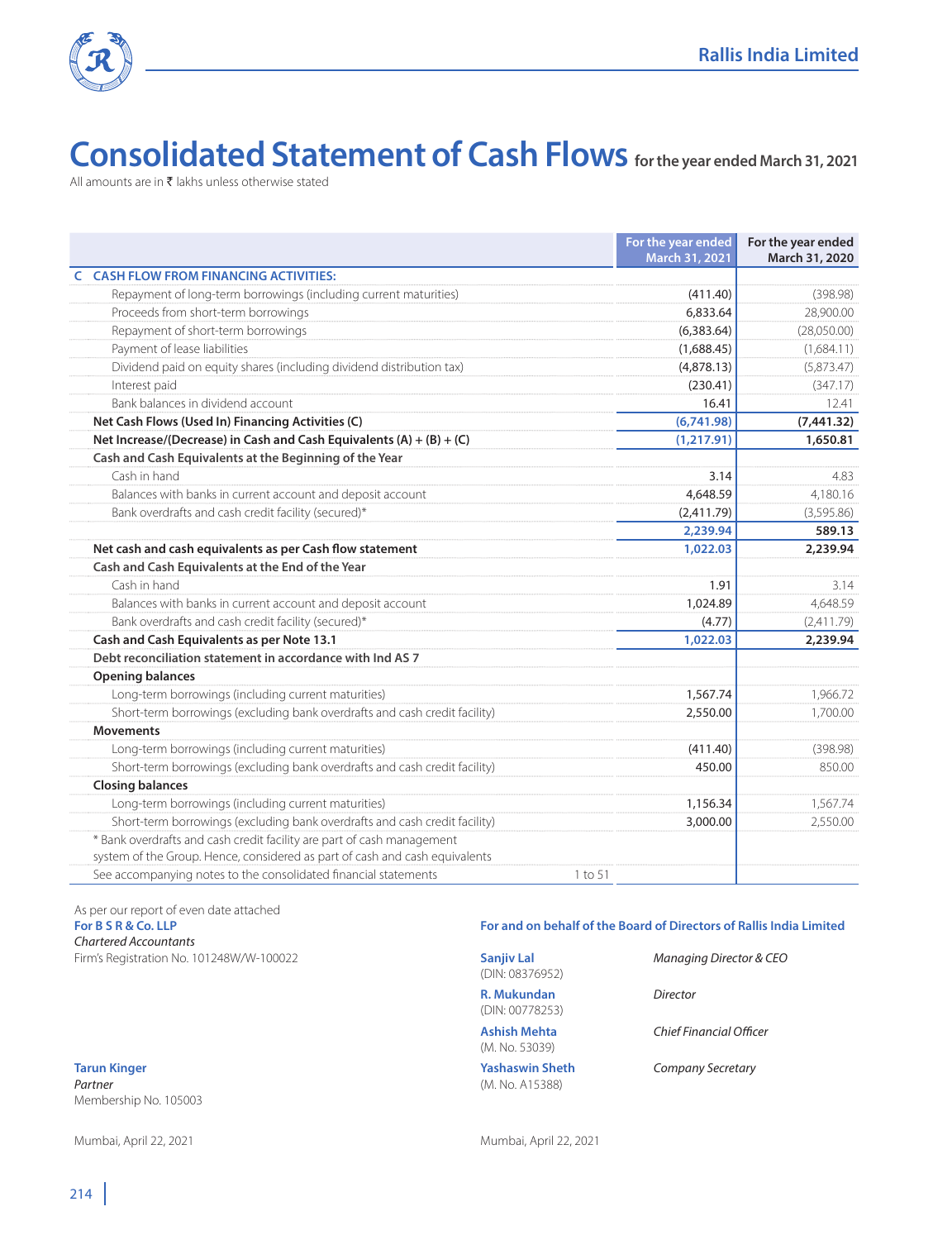All amounts are in  $\bar{\tau}$  lakhs unless otherwise stated

#### **1. Corporate Information**

Rallis India Limited (the ''Holding Company'') is a public limited company domiciled in India and is incorporated under the provisions of the Companies Act applicable in India. The Holding Company's shares are listed on National Stock Exchange and Bombay Stock Exchange. Its parent and ultimate holding Group is Tata Chemicals Limited. The principal activity of the Group and its subsidiaries (hereinafter referred to as the "Group") is manufacture and marketing of Agri Inputs.

The Holding Company's registered office is at 23rd Floor Lodha Excelus New Cuffe Parade Off Eastern Freeway Wadala Mumbai 400037.

 The Consolidated financial statements for the year ended March 31, 2020 were approved by the Board of Directors and authorised for issue on April 22, 2021.

 During the previous year, two subsidiaries of the Holding Company (Metahelix Life Sciences Limited and Zero Waste Agro Organics Limited) were merged with the Holding Company pursuant to respective Scheme of arrangements. Refer Note 47(a) and 47(b) to the Consolidated financial statements.

 During the year, subsidiary of the company (Rallis chemistry exports Ltd) received approval for removal of its name from the register of companies wef March 29, 2021 and stands dissolved with effect from the said date.

 During the year, another subsidiary (P T Metahelix Life Sciences Indonesia) got business cancellation approval on Dt. March 19, 2021.

### **2. Recent pronouncement**

 On March 24, 2021, the Ministry of Corporate Affairs ("MCA") through a notification, amended Schedule III of the Companies Act, 2013. The amendments revise Division I, II and III of Schedule III and are applicable from April 1, 2021. Key amendments relating to Division II which relate to companies whose financial statements are required to comply with Companies (Indian Accounting Standards) Rules 2015 are:

#### **Balance Sheet:**

- Lease liabilities should be separately disclosed under the head 'financial liabilities', duly distinguished as current or non-current.
- Certain additional disclosures in the statement of changes in equity such as changes in equity share capital due to prior period errors and restated balances at the beginning of the current reporting period.
- Specified format for disclosure of shareholding of promoters.
- Specified format for ageing schedule of trade receivables, trade payables, capital work-in-progress and intangible asset under development.
- If a company has not used funds for the specific purpose for which it was borrowed from banks and financial institutions, then disclosure of details of where it has been used.
- Specific disclosure under 'additional regulatory requirement' such as compliance with approved schemes of arrangements, compliance with number of layers of companies, title deeds of immovable property not held in name of company, loans and advances to promoters, directors, key managerial personnel (KMP) and related parties, details of benami property held etc.

#### **Statement of profit and loss:**

 • Additional disclosures relating to Corporate Social Responsibility (CSR), undisclosed income and crypto or virtual currency specified under the head 'additional information' in the notes forming part of the consolidated financial statements.

 The amendments are extensive and the Group will evaluate the same to give effect to them as required by law.

### **3. Significant accounting policies**

### **3.1 Statement of compliance**

 The Consolidated financial statements of the Group have been prepared in accordance with Indian Accounting Standards (Ind AS) as per the Companies (Indian Accounting Standards) Rules, 2015 notified under Section 133 of Companies Act, 2013, (the 'Act') and other relevant provisions of the Act.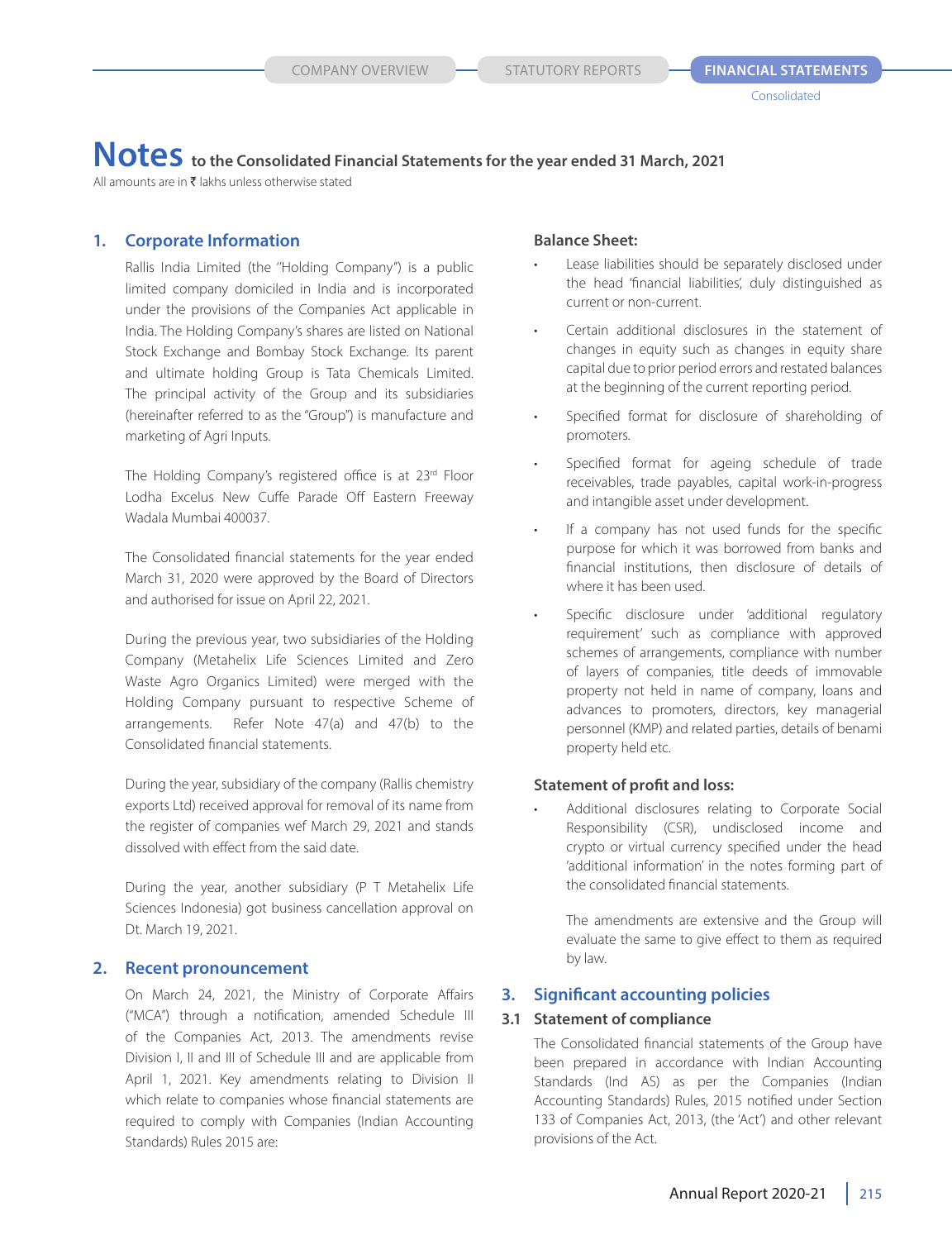

All amounts are in  $\bar{\tau}$  lakhs unless otherwise stated

### **3.2 Basis of preparation and measurement**

 The Consolidated financial statements have been prepared on the historical cost basis, except for certain financial instruments which are measured at fair values at the end of each reporting period. Historical cost is based on the fair value of the consideration given in exchange for goods and services.

 Fair value is the price that would be received to sell an asset or paid to transfer a liability in an orderly transaction between market participants at the measurement date, regardless of whether that price is directly observable or estimated using another valuation technique.

 The fair value of an asset or a liability is measured using the assumptions that market participants would use when pricing the asset or liability, assuming that market participants act in their economic best interest.

 A fair value measurement of a non-financial asset takes into account a market participant's ability to generate economic benefits by using the asset in its highest and best use or by selling it to another market participant that would use the asset in its highest and best use.

 The Group uses valuation techniques that are appropriate in the circumstances and for which sufficient data are available to measure fair value, maximising the use of relevant observable inputs and minimising the use of unobservable inputs.

 All assets and liabilities for which fair value is measured or disclosed in the Consolidated financial statements are categorised within the fair value hierarchy, described as follows, based on the lowest level input that is significant to the fair value measurement as a whole:

- Level 1 Quoted (unadjusted) market prices in active markets for identical assets or liabilities
- Level 2 Valuation techniques for which the lowest level input that is significant to the fair value measurement is directly or indirectly observable
- Level 3 Valuation techniques for which the lowest level input that is significant to the fair value measurement is unobservable

### **3.3 Basis of consolidation**

 The Consolidated financial statements incorporate the financial statements of the Holding Company controlled by the Holding Company and its subsidiaries. Control is achieved when the Group:

- has power over the investee;
- is exposed, or has rights, to variable returns from its involvement with the investee; and
- has the ability to use its power to affect its returns.

 The Group reassesses whether or not it controls an investee if facts and circumstances indicate that there are changes to one or more of the three elements of control listed above. When the Group has less than a majority of the voting rights of an investee, it has power over the investee when the voting rights are sufficient to give it the practical ability to direct the relevant activities of the investee unilaterally. The Group considers all relevant facts and circumstances in assessing whether or not the Group's voting rights in an investee are sufficient to give it power, including:

- the size of the Group's holding of voting rights relative to the size and dispersion of holdings of the other vote holders;
- potential voting rights held by the Group, other vote holders or other parties;
- rights arising from other contractual arrangements; and
- any additional facts and circumstances that indicate that the Group has, or does not have, the current ability to direct the relevant activities at the time that decisions need to be made, including voting patterns at previous shareholders' meetings.

 Consolidation of a subsidiary begins when the Group obtains control over the subsidiary and ceases when the Group loses control of the subsidiary. Specifically, income and expenses of a subsidiary acquired or disposed off during the year are included in the consolidated statement of profit and loss from the date the Group gains control until the date when the Group ceases to control the subsidiary.

 Profit or loss and each component of other comprehensive income are attributed to the owners of the Group and to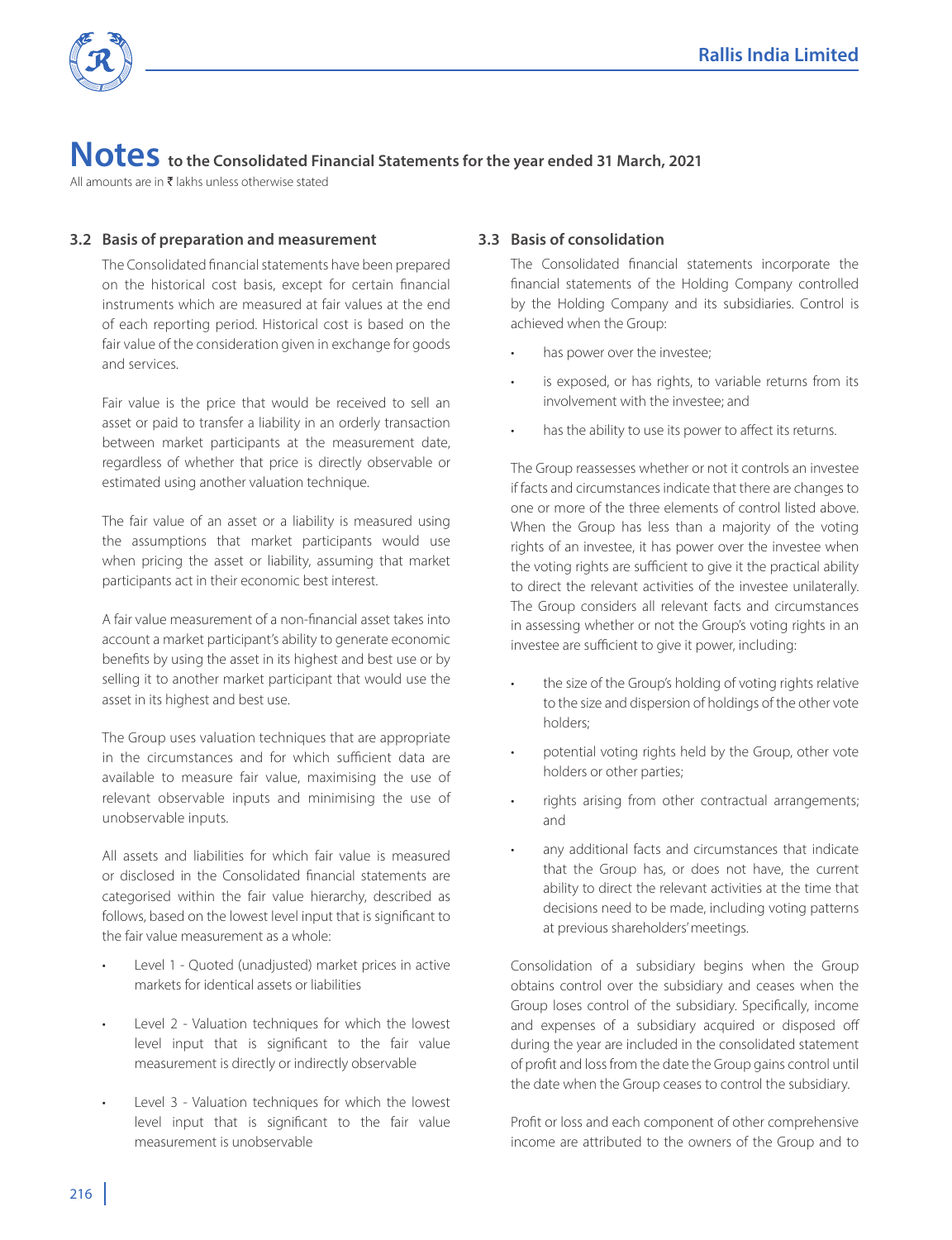Consolidated

# **Notes to the Consolidated Financial Statements for the year ended 31 March, 2021**

All amounts are in  $\bar{\tau}$  lakhs unless otherwise stated

the non-controlling interests. Total comprehensive income ·of subsidiaries is attributed to the owners of the Group and to the non-controlling interests even if this results in the non-controlling interests having a deficit balance.

 When necessary, adjustments are made to the Consolidated financial statements of subsidiaries to bring their accounting policies into line with the Group's accounting policies.

 All intragroup assets and liabilities, equity, income, expenses, and cash flows relating to transactions between members of the Group are eliminated in full on consolidation.

 The list of companies, controlled directly or indirectly by the Holding Company which are included in the Consolidated financial statements are as under:

| <b>Name</b>                          | Relationship | Country of Incorporation | <b>Ownership Interest</b> |                          |
|--------------------------------------|--------------|--------------------------|---------------------------|--------------------------|
|                                      |              |                          | <b>March 31, 2021</b>     | March 31, 2020           |
| Rallis Chemistry Exports Limited*    | Subsidiarv   | India                    |                           | $\overline{\phantom{a}}$ |
| PT Metahelix Life Sciences Indonesia | Subsidiarv   | Indonesia                | 65 77%                    | 77%                      |

\*Consequent to making an application to the Registrar of Companies, Maharashtra by Rallis Chemistry Exports Limited, a wholly-owned subsidiary of the Rallis India Limited (RCEL) for removal of its name from the register of companies, MCA has issued a certificate for striking off its name from the register of companies w.e.f March 29, 2021. Accordingly, RCEL has ceased to be a subsidiary of the Group effective the said date.

#### **3.4 Business combinations**

 Acquisitions of businesses are accounted for using the acquisition method. The consideration transferred in a business combination is measured at fair value, which is calculated as the sum of the acquisition-date fair values of the assets transferred by the Group, liabilities incurred by the Group to the former owners of the acquiree and the equity interests issued by the Group in exchange of control of the acquiree. Acquisition-related costs are recognised in profit or loss as incurred.

 At the acquisition date, the identifiable assets acquired and the liabilities assumed are recognised at their fair value, except that:

- deferred tax assets or liabilities, and assets or liabilities related to employee benefit arrangements are recognised and measured in accordance with Ind AS 12 Income Taxes and Ind AS 19 Employee Benefits respectively; and
- assets (or disposal groups) that are classified as held for sale in accordance with Ind AS 105 Non-current Assets Held for Sale and Discontinued Operations are measured in accordance with that Standard.

 Goodwill is measured as the excess of the sum of the consideration transferred, the amount of any noncontrolling interests in the acquiree, and the fair value of the acquirer's previously held equity interest in the acquiree (if any) over the net of the acquisition-date amounts of the identifiable assets acquired and the liabilities assumed.

 In case of a bargain purchase, before recognising a gain in respect thereof, the Group determines whether there exists clear evidence of the underlying reasons for classifying the business combination as a bargain purchase. Thereafter, the Group reassesses whether it has correctly identified all of the assets acquired and all of the liabilities assumed and recognises any additional assets or liabilities that are identified in that reassessment. The Group then reviews the procedures used to measure the amounts that Ind AS requires for the purposes of calculating the bargain purchase. If the gain remains after this reassessment and review, the Group recognises it in other comprehensive income and accumulates the same in equity as capital reserve. This gain is attributed to the acquirer. If there does not exist clear evidence of the underlying reasons for classifying the business combination as a bargain purchase, the Group recognises the gain, after reassessing and reviewing (as described above), directly in equity as capital reserve.

 Non-controlling interests that are present ownership interests and entitle their holders to a proportionate share of the entity's net assets in the event of liquidation may be initially measured either at fair value or at the noncontrolling interests' proportionate share of the recognised amounts of the acquiree's identifiable net assets. The choice of measurement basis is made on a transaction-bytransaction basis. Other types of non-controlling interests are measured at fair value or, when applicable, on the basis specified in another Ind AS.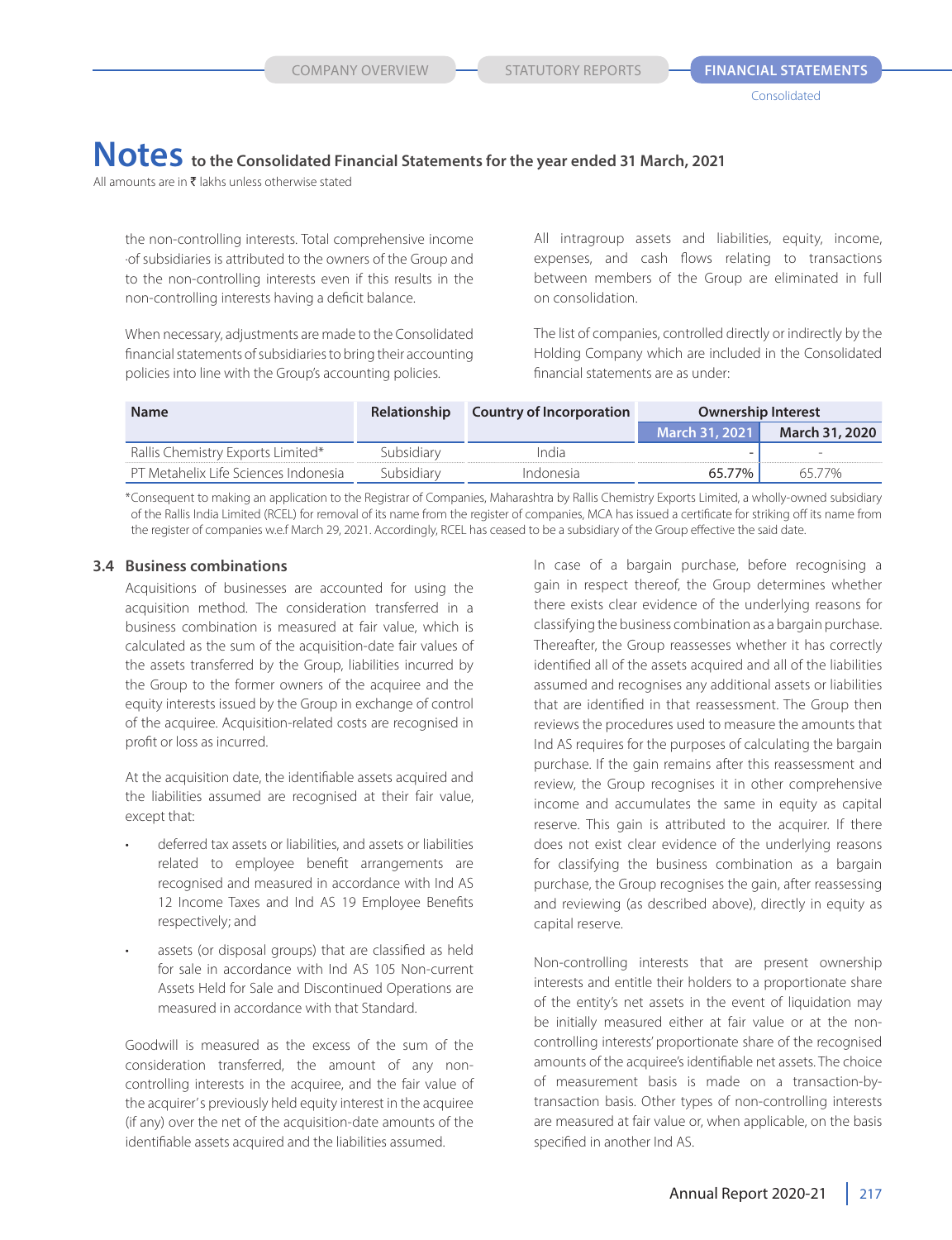

All amounts are in  $\bar{\tau}$  lakhs unless otherwise stated

 When the consideration transferred by the Group in a business combination includes assets or liabilities resulting from a contingent consideration arrangement, the contingent consideration is measured at its acquisition-date fair value and included as part of the consideration transferred in a business combination. Changes in the fair value of the contingent consideration that qualify as measurement period adjustments are adjusted retrospectively, with corresponding adjustments against goodwill or capital reserve, as the case maybe. Measurement period adjustments are adjustments that arise from additional information obtained during the 'measurement period' (which cannot exceed one year from the acquisition date) about facts and circumstances that existed at the acquisition date.

 The subsequent accounting for changes in the fair value of the contingent consideration that do not qualify as measurement period adjustments depends on how the contingent consideration is classified.

 Contingent consideration that is classified as equity is not remeasured at subsequent reporting dates and its subsequent settlement is accounted for within equity. Contingent consideration that is classified as an asset or a liability is remeasured at fair value at subsequent reporting dates with the corresponding gain or loss being recognised in profit or loss.

 When a business combination is achieved in stages, the Group's previously held equity interest in the acquiree is remeasured to its acquisition-date fair value and the resulting gain or loss, if any, is recognised in profit or loss. Amounts arising from interests in the acquiree prior to the acquisition date that have previously been recognised in other comprehensive income are reclassified to profit or loss where such treatment would be appropriate if that interest were disposed off.

 If the initial accounting for a business combination is incomplete by the end of the reporting period in which the combination occurs, the Group reports provisional amounts for the items for which the accounting is incomplete. Those provisional amounts are adjusted during the measurement period (see above), or additional assets or liabilities are recognised, to reflect new information

obtained about facts and circumstances that existed at the acquisition date that, if known, would have affected the amounts recognised at that date.

### **3.5 Goodwill**

 Goodwill arising on amalgamation of a business is carried at cost as established at the date of acquisition of the business less accumulated impairment losses, if any.

 For the purposes of impairment testing, goodwill is allocated to each of the Group's cash-generating units (or groups of cash-generating units) that is expected to benefit from the synergies of the combination.

 A cash-generating unit to which goodwill has been allocated is tested for impairment annually, or more frequently when there is an indication that the unit may be impaired. If the recoverable amount of the cash generating unit is less than its carrying amount, the impairment loss is allocated first to reduce the carrying amount of any goodwill allocated to the unit and then to the other assets of the unit pro rata based on the carrying amount of each asset in the unit. Any impairment loss for goodwill is recognised directly in profit or loss. An impairment loss recognised for goodwill is not reversed in subsequent periods.

 On disposal of the relevant cash-generating unit, the attributable amount of goodwill is included in the determination of the profit or loss on disposal.

### **3.6 Foreign and presentation currency**

 The Consolidated financial statements are presented in Indian Rupees (INR), which is also the Groups's functional currency. All amounts have been rounded-off to the nearest ₹ lakhs, unless otherwise indicated.

#### **3.7 Foreign currency translation**

 On initial recognition, all foreign currency transactions are translated into the functional currency using the exchange rates prevailing on the date of the transaction. As at the reporting date, foreign currency monetary assets and liabilities are translated at the exchange rate prevailing on the Balance Sheet date and the exchange gains or losses are recognised in the Consolidated Statement of profit and loss.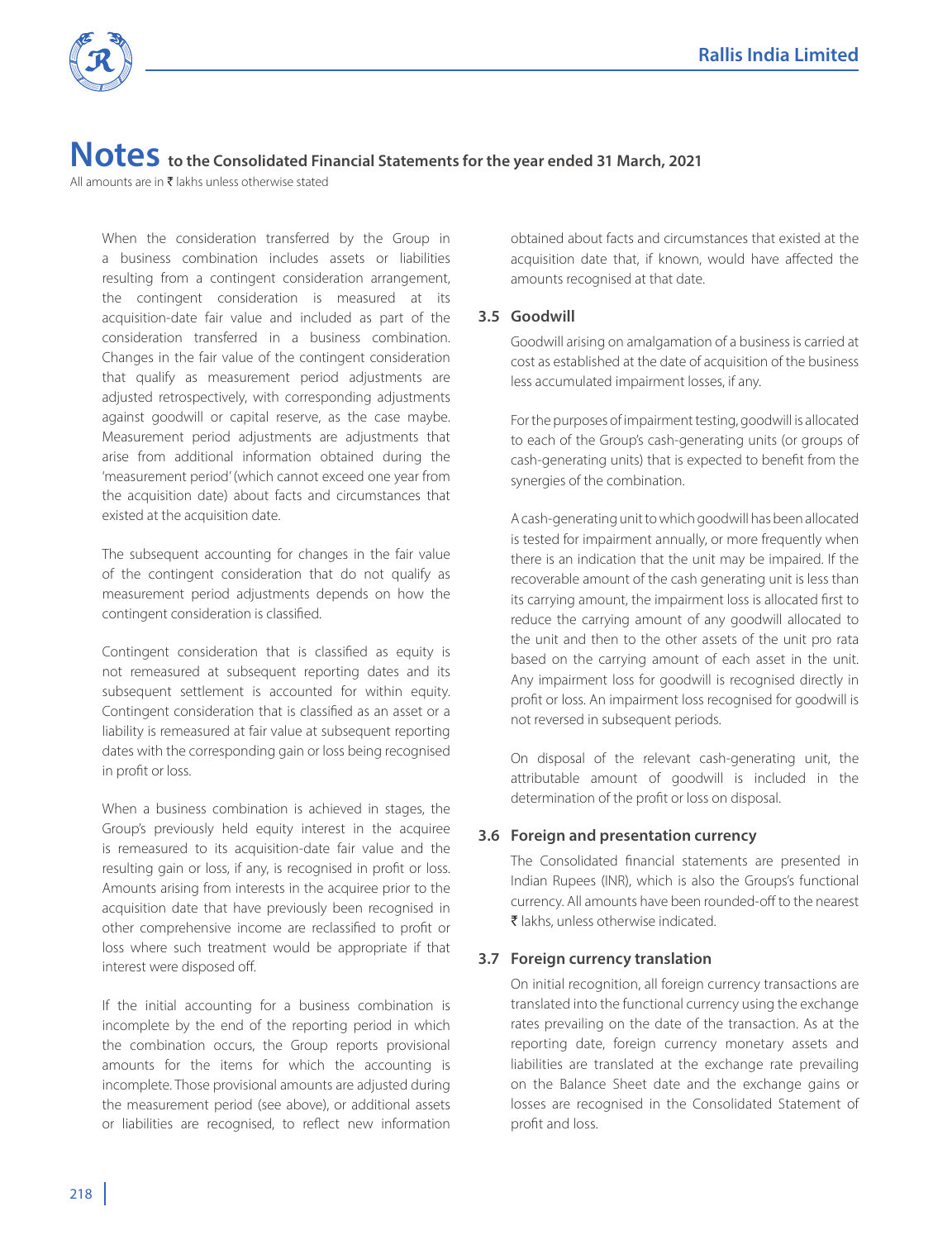All amounts are in  $\bar{\tau}$  lakhs unless otherwise stated

#### **3.8 Property plant and equipment (PPE)**

#### (a) Recognition and measurement

On adoption of Ind AS , the Group retained the carrying value for all of its property, plant and equipment as recognised in the Consolidated financial statements as at the date of transition to Ind ASs, measured as per the previous GAAP and used that as its deemed cost as permitted by Ind AS 101 'First-time Adoption of Indian Accounting Standards'.

 PPE are initially recognised at cost. The initial cost of PPE comprises its purchase price, including non-refundable duties and taxes net of any trade discounts and rebates. The cost of PPE includes interest on borrowings (borrowing cost) directly attributable to acquisition, construction or production of qualifying assets. Subsequent to initial recognition, PPE are stated at cost less accumulated depreciation (other than freehold land, which are stated at cost) and impairment losses, if any.

 Subsequent costs are included in the asset's carrying amount or recognised as a separate asset, as appropriate, only when it is probable that future economic benefits associated with the item will flow to the Group and the cost of the item can be measured reliably. The carrying amount of any component accounted for as a separate asset is derecognised when replaced. All other repairs and maintenance are charged to profit or loss during the reporting period in which they are incurred.

 The residual values, useful life and depreciation method are reviewed at each financial year end to ensure that the amount, method and period of depreciation are consistent with previous estimates and the expected pattern of consumption of the future economic benefits embodied in the items of property, plant and equipment.

 An item of property, plant and equipment is derecognised upon disposal or when no future economic benefits are expected to arise from the continued use of the asset. Any gain or loss arising on disposal or retirement of an item of property, plant and equipment is determined as the difference between sales proceeds and the carrying amount of the asset and is recognised in profit or loss. Fully depreciated assets still in use are retained in Consolidated financial statements.

#### (b) Depreciation

 Depreciation is recognised so as to write off the cost of assets (other than freehold land and capital work in progress) less their residual values over the useful lives, using the straightline method ("SLM"). Management believes based on a technical evaluation (which is based on technical advice, taking into account the nature of the asset, the estimated usage of the asset, the operating conditions of the asset, past history of replacement, anticipated technological changes, manufacturers warranties and maintenance support, etc.) that the revised useful lives of the assets reflect the periods over which these assets are expected to be used, which are as follows:

| <b>Type/Category of</b><br>Asset                  | Useful Lives<br>(in years)<br>- as per<br><b>Companies</b><br>Act, 2013 | Useful Lives<br>(in years)<br>-as estimated<br>by the Group     |
|---------------------------------------------------|-------------------------------------------------------------------------|-----------------------------------------------------------------|
| Buildings including<br>factory buildings          | $3 - 60$                                                                | $3 - 60$                                                        |
| General Plant and<br>Machinery                    | 8                                                                       | 1-36                                                            |
| <b>Electrical Installations</b><br>and Equipments | 10                                                                      | 2-32                                                            |
| Furniture and Fixtures                            | 10                                                                      | $3-28$                                                          |
| Office Equipments                                 | 5                                                                       | $2 - 13$                                                        |
| Vehicles                                          | 8                                                                       | $8 - 13$                                                        |
| Computer and Data<br>Processing Units             | $3-6$                                                                   | $1 - 10$                                                        |
| Laboratory Equipments                             | 10                                                                      | $1 - 19$                                                        |
| Leasehold<br>improvements                         | NА                                                                      | shorter of lease<br>period or above<br>estimated<br>useful life |

 The carrying values of property, plant and equipment are reviewed for impairment when events or changes in circumstances indicate that the carrying value may not be recoverable.

#### (c ) Gain or Loss on disposal

 Any gain or loss on disposal of an property, plant and equipment is recognized in the Consolidated Statement of profit and loss.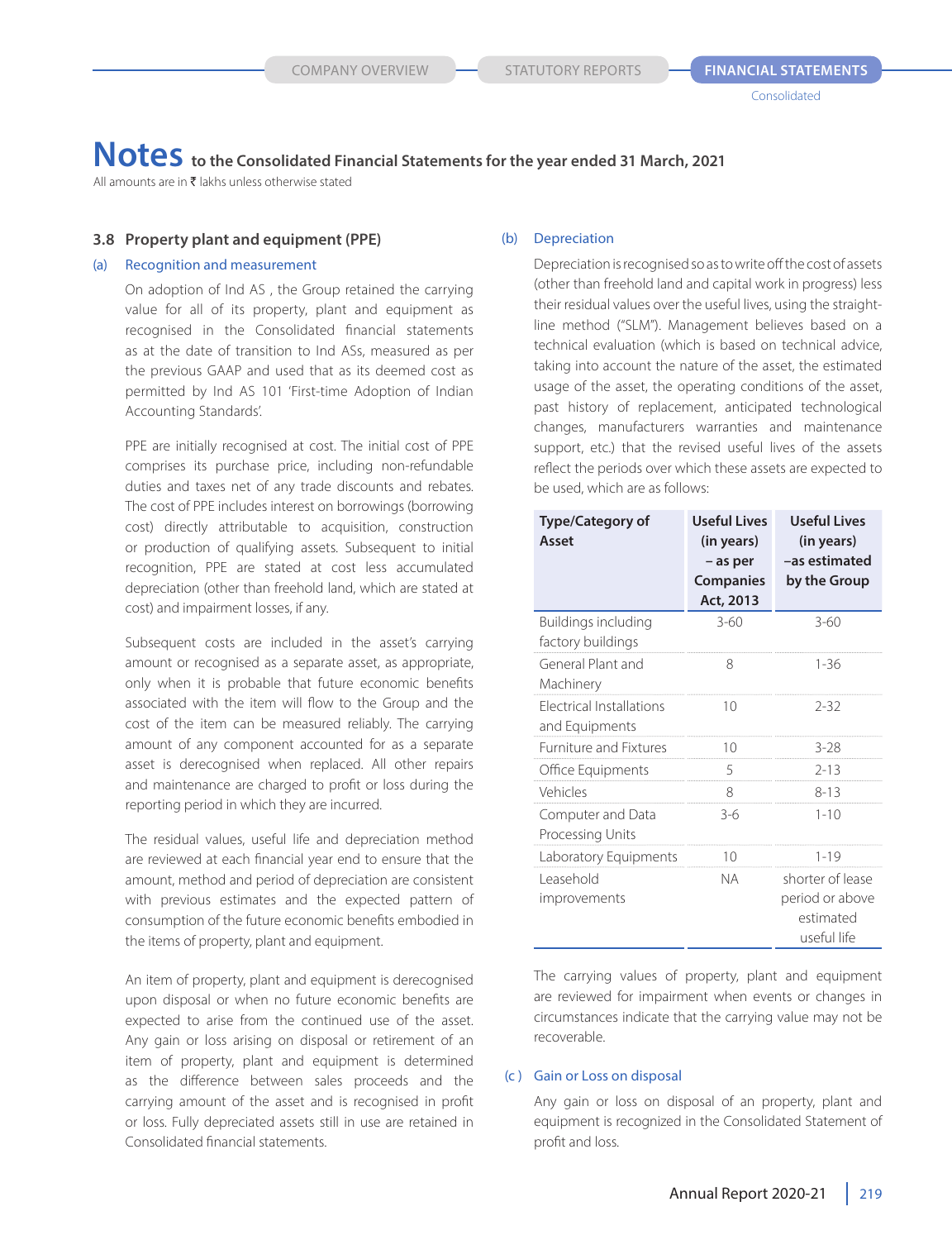

All amounts are in  $\bar{\tau}$  lakhs unless otherwise stated

#### **3.9 Investment Property**

#### (a) Recognition and Measurement

 Land or building held to earn rentals or for capital appreciation or both rather than for use in the production or supply of goods or services or for administrative purposes; or sale in the ordinary course of business is recognised as Investment Property. Land held for a currently undetermined future use is also recognised as Investment Property.

 An investment property is measured initially at its cost. The cost of an investment property comprises its purchase price and any directly attributable expenditure. After initial recognition, the Group carries the investment property at the cost less accumulated depreciation and accumulated impairment, if any.

 The residual value and the useful life of an asset is reviewed at least at each financial year end and, if expectations differ from previous estimates, the change(s) is accounted for as a change in an accounting estimate in accordance with Ind AS 8 – Accounting Policies, Changes in Accounting Estimates and Errors.

#### (b) Depreciation

 After initial recognition, the Group measures all of its investment property in accordance with Ind AS 16 – Property, Plant and Equipment requirements for cost model. The depreciable amount of an item of investment property is allocated on a systematic basis over its useful life. The Group provides depreciation on the straight line method. The Group believes that straight line method reflects the pattern in which the asset's future economic benefits are expected to be consumed by the Group. Based on internal technical evaluation, the management believes useful lives of the assets are appropriate. The depreciation method is reviewed at least at each financial year end and, if there has been a significant change in the expected pattern of consumption of the future economic benefits embodied in the asset, the method is changed to reflect the changed pattern. Such a change is accounted for as a change in an accounting estimate in accordance with Ind AS 8 – Accounting Policies, Changes in Accounting Estimates and Errors.

 The depreciation charge for each period is generally recognised in the Consolidated Statement of profit and loss.

 The estimated useful lives for the current and comparative periods are as follows:

| <b>Type/Category of</b><br>Asset         | Useful Lives<br>(in years)<br>- as per<br>Companies<br>Act, 2013 | Useful Lives<br>(in years)<br>- as estimated<br>by the Group |
|------------------------------------------|------------------------------------------------------------------|--------------------------------------------------------------|
| Buildings including<br>factory buildings | 60                                                               | 60                                                           |

#### (c) Fair Value

Fair value of investment property is based on a valuation by an independent valuer who holds a recognised and relevant professional qualification and has recent experience in the location and category of the investment property being valued. The fair value of investment property is disclosed in the Note 5.

#### (d) Gain or Loss on Disposal

 Any gain or loss on disposal of an Investment Property is recognised in the Consolidated Statement of Profit and Loss.

#### **3.10 Other intangible assets**

 Other intangible assets are measured on initial recognition at cost and subsequently are carried at cost less accumulated amortisation and accumulated impairment losses, if any.

 An intangible asset is derecognised on disposal, or when no future economic benefits are expected from use or disposal. Gains or losses on derecognition are determined by comparing proceeds with carrying amount. These are included in profit or loss within other gains/ (losses).

 The Group amortises intangible assets with a finite useful life using the straight-line method over the following range of useful lives:

| <b>Type/Category of Asset</b>  | Useful Lives (in years)<br>-as estimated by the<br>Group |
|--------------------------------|----------------------------------------------------------|
| Product registrations          |                                                          |
| Seed development technology    |                                                          |
| Licenses and commercial rights |                                                          |
| Computer software              |                                                          |

 The estimated useful life is reviewed annually by the management.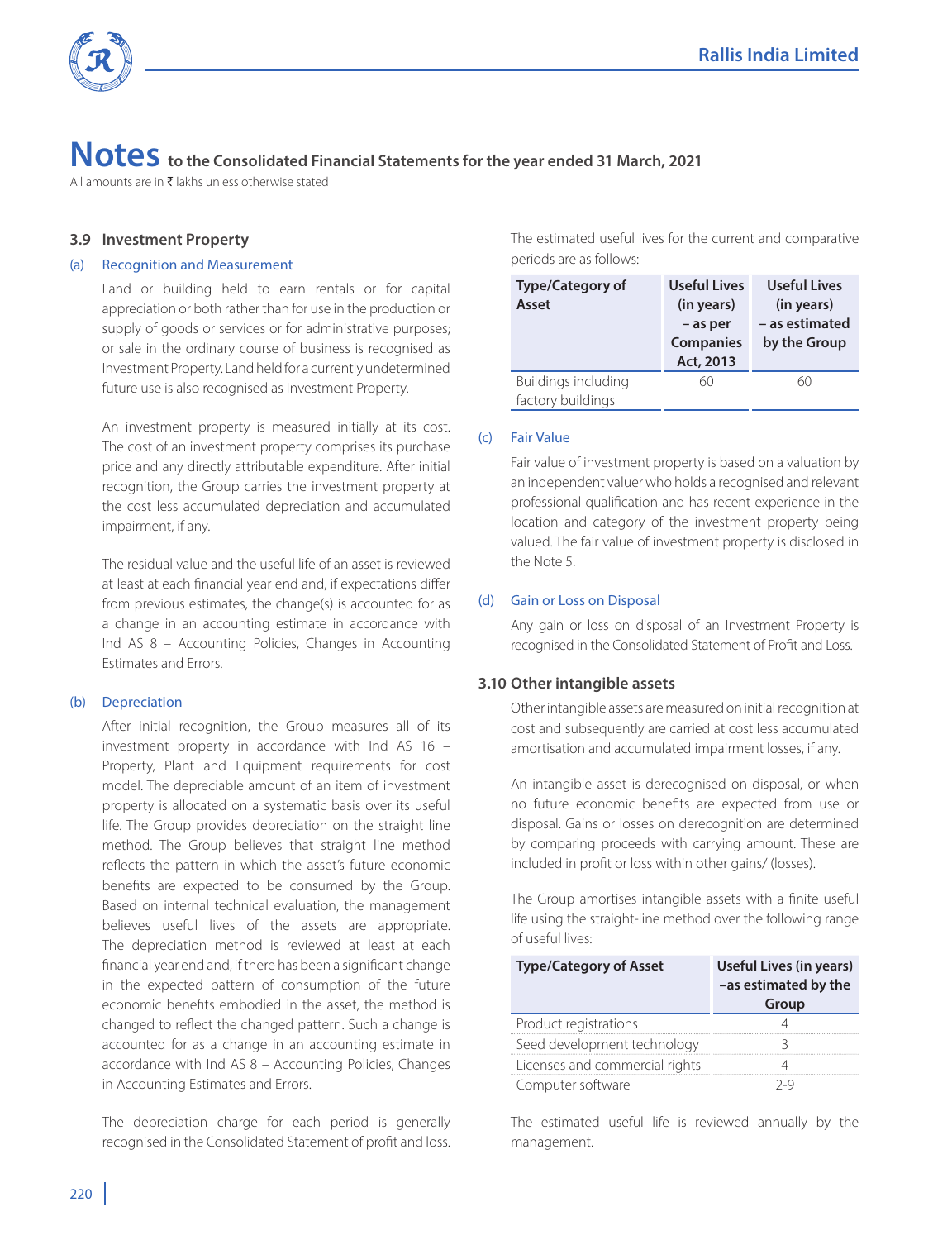All amounts are in  $\bar{\tau}$  lakhs unless otherwise stated

#### **3.11 Leases**

 The Group has adopted Ind AS 116 effective from April 1, 2019 using modified retrospective approach. For the purpose of preparation of Consolidated Financial Information, management has evaluated the impact of change in accounting policies required due to adoption of lnd AS 116 for year ended March 31, 2020.

 The Group assesses whether a contract contains a lease, at inception of a contract. A contract is, or contains, a lease if the contract conveys the right to control the use of an identified asset for a period of time in exchange for consideration. To assess whether a contract conveys the right to control the use of an identified assets, the Group assesses whether: (i) the contact involves the use of an identified asset (ii) the Group has substantially all of the economic benefits from use of the asset through the period of the lease and (iii) the Group has the right to direct the use of the asset.

 As a lessee, The Group recognises a right-of-use asset and a lease liability at the lease commencement date. The rightof-use asset is initially measured at cost, which comprises the initial amount of the lease liability adjusted for any lease payments made at or before the commencement date, plus any initial direct costs incurred and an estimate of costs to dismantle and remove the underlying asset or to restore the underlying asset or the site on which it is located, less any lease incentives received.

 The right-of-use asset is subsequently depreciated using the straight-line method from the commencement date to the earlier of the end of the useful life of the right-of-use asset or the end of the lease term. The estimated useful lives of right-of-use assets are determined on the same basis as those of property and equipment. In addition, the right-of-use asset is periodically reduced by impairment losses, if any, and adjusted for certain remeasurements of the lease liability.

 The lease liability is initially measured at the present value of the lease payments that are not paid at the commencement date, discounted using the interest rate implicit in the lease or, if that rate cannot be readily determined, the Group's incremental borrowing rate. Generally, the Group uses its incremental borrowing rate as the discount rate.

Lease payments included in the measurement of the lease liability comprise the fixed payments, including insubstance fixed payments.

 The lease liability is measured at amortised cost using the effective interest method.

 The Group has used number of practical expedients when applying Ind AS 116: - Short-term leases, leases of low-value assets and single discount rate.

 The Group has elected not to recognise right-of-use assets and lease liabilities for short-term leases that have a lease term of 12 months or less and leases of low-value assets. The Group recognises the lease payments associated with these leases as an expense on a straight-line basis over the lease term. The Group applied a single discount rate to a portfolio of leases of similar assets in similar economic environment with a similar end date.

 The Groups's leases mainly comprise land and buildings and Plant and equipment. The Group leases land and buildings for warehouse facilities. The Group also has leases for equipment.

#### **3.12 Non-current assets held for sale**

 Non-current assets and disposal groups are classified as held for sale if their carrying amount will be recovered principally through a sale transaction rather than through continuing use. This condition is regarded as met only when the asset (or disposal group) is available for immediate sale in its present condition subject only to terms that are usual and customary for sales of such asset (or disposal group) and its sale is highly probable. Management must be committed to the sale, which should be expected to qualify for recognition as a completed sale within one year from the date of classification.

 When the Group is committed to a sale plan involving disposal of an investment, the investment that will be disposed off is classified as held for sale when the criteria described above are met.

 Non-current assets (and disposal groups) classified as held for sale are measured at the lower of their carrying amount and fair value less costs to sell.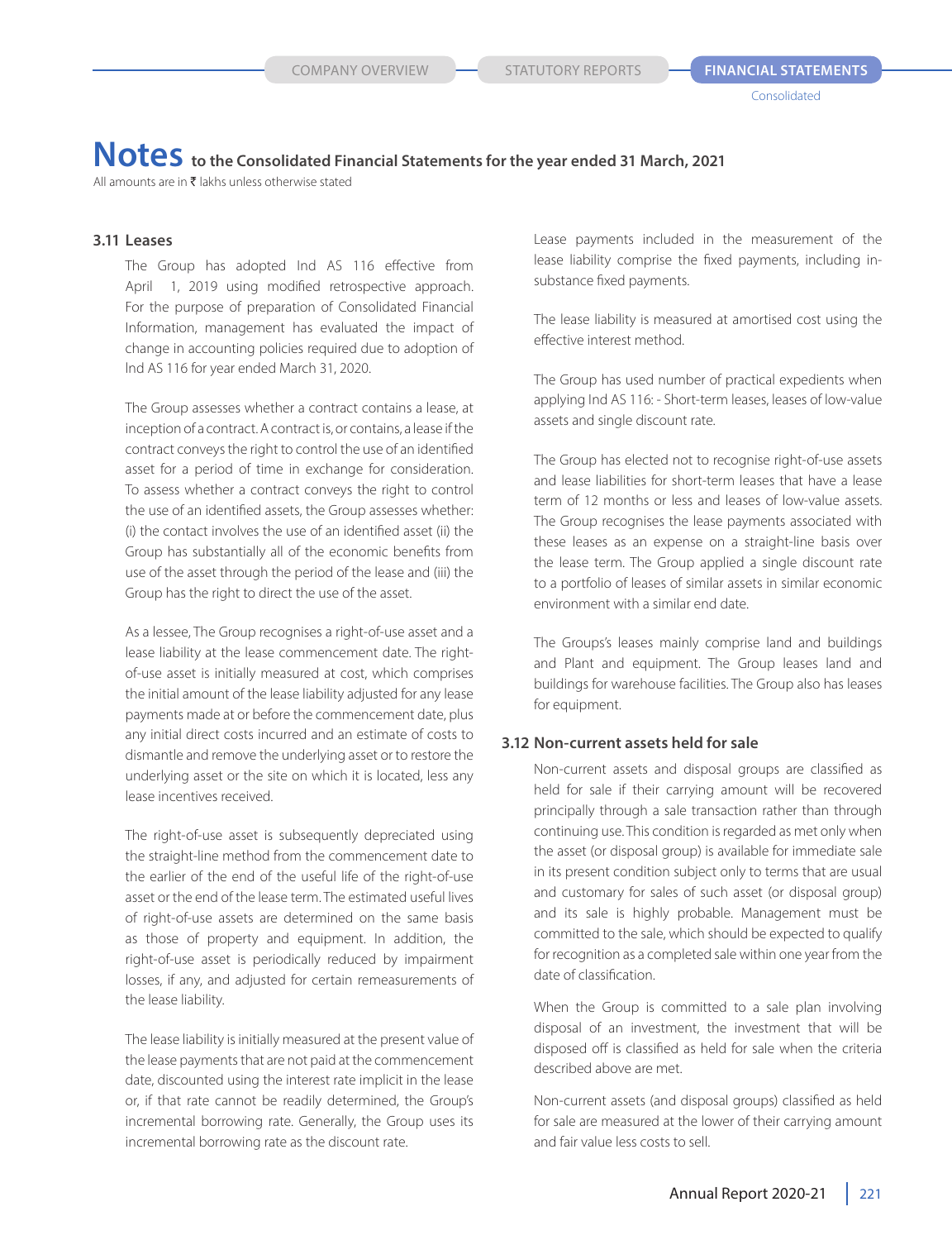

All amounts are in  $\bar{\tau}$  lakhs unless otherwise stated

### **3.13 Capital work-in-progress and other intangible assets under development**

 Capital work-in-progress/other intangible assets under development are carried at cost, comprising direct cost, related incidental expenses and attributable borrowing cost, less impairment losses if any.

### **3.14 Non-derivative financial instruments**

 Financial assets and liabilities are recognised when the Group becomes a party to the contractual provisions of the instrument. Financial assets and liabilities are initially measured at fair value. Transaction costs that are directly attributable to the acquisition or issue of financial assets and financial liabilities (other than financial assets and financial liabilities at fair value through profit or loss) are added to or deducted from the fair value measured on initial recognition of financial asset or financial liability.

#### Cash and cash equivalents

 The Group considers all highly liquid financial instruments, which are readily convertible into known amounts of cash that are subject to an insignificant risk of change in value and having original maturities of three months or less from the date of purchase, to be cash equivalents. Cash and cash equivalents consist of balances with banks which are unrestricted for withdrawal and usage.

#### Financial assets at amortised cost

 Financial assets are subsequently measured at amortised cost if these financial assets are held within a business whose objective is to hold these assets in order to collect contractual cash flows and the contractual terms of the financial asset give rise on specified dates to cash flows that are solely payments of principal and interest on the principal amount outstanding.

#### Financial assets at fair value through other comprehensive income (FVTOCI)

 Financial assets are measured at fair value through other comprehensive income if these financial assets are held within a business whose objective is achieved by both collecting contractual cash flows that give rise on specified dates to solely payments of principal and interest on the principal amount outstanding and by selling financial assets.

The Group has made an irrevocable election to present subsequent changes in the fair value of equity investments not held for trading in Other Comprehensive Income.

#### Financial assets at fair value through profit or loss (FVTPL)

 Financial assets are measured at fair value through profit or loss unless it is measured at amortised cost or at fair value through other comprehensive income on initial recognition. The transaction costs directly attributable to the acquisition of financial assets and liabilities at fair value through profit or loss are immediately recognised in profit or loss.

#### Financial liabilities

 Financial liabilities are measured at amortised cost using the effective interest method.

#### Equity instruments

 An equity instrument is a contract that evidences residual interest in the assets of the Group after deducting all of its liabilities. Equity instruments recognised by the Group are measured at the proceeds received net off direct issue cost.

#### Offsetting of financial instruments

 Financial assets and financial liabilities are offset and the net amount is reported in Consolidated financial statements if there is a currently enforceable legal right to offset the recognised amounts and there is an intention to settle on a net basis, to realise the assets and settle the liabilities simultaneously.

### **3.15 Derivative financial instruments**

 The Group enters into certain derivative contracts to hedge risks which are not designated as hedges. Such contracts are accounted for at fair value through profit or loss and are included in other gains/ (losses).

#### **3.16 Impairment**

#### Financial assets (other than at fair value)

 The Group assesses on a forward looking basis the expected credit losses associated with its assets carried at amortised cost and FVOCI debt instruments. The impairment methodology applied depends on whether there has been a significant increase in credit risk.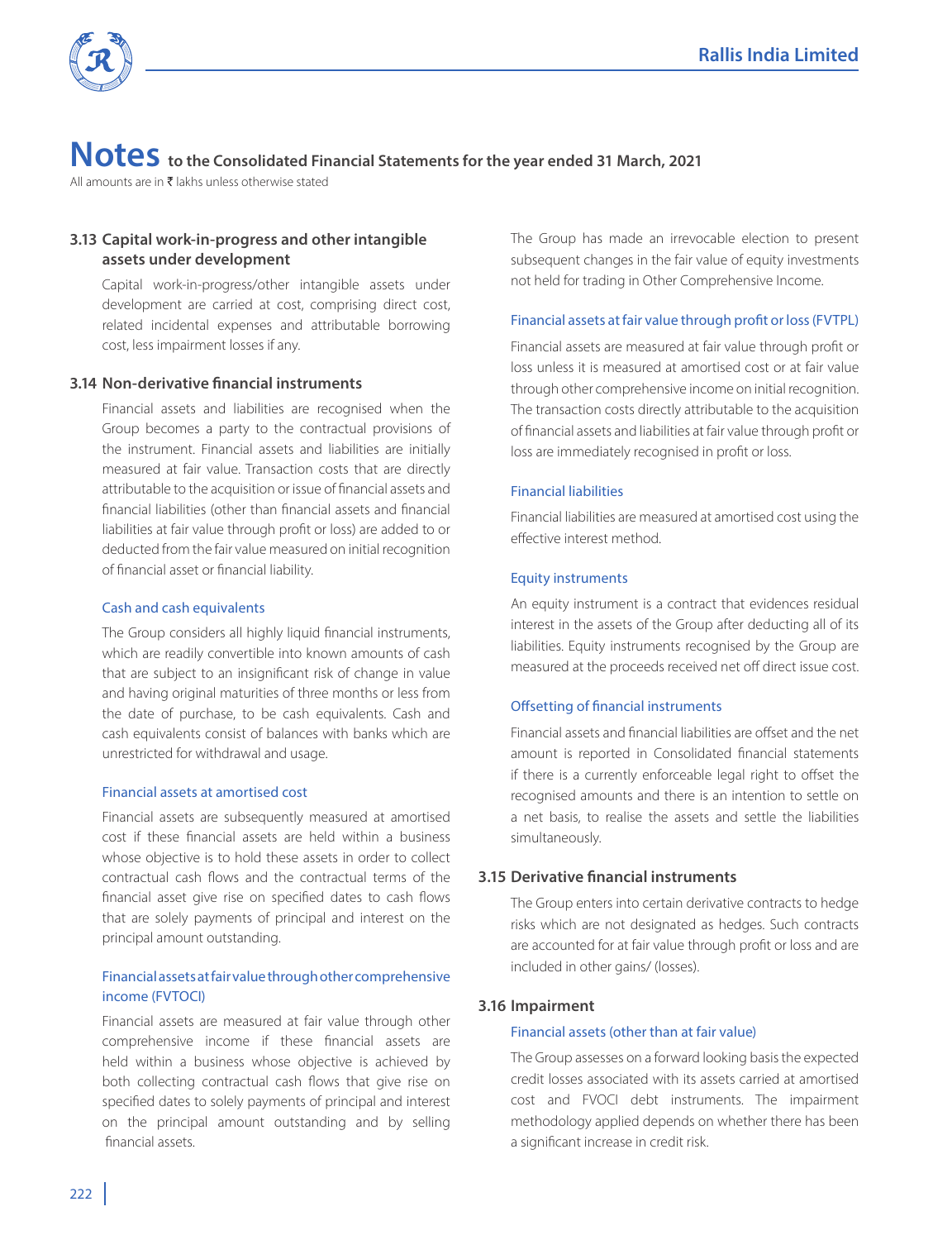All amounts are in  $\bar{\tau}$  lakhs unless otherwise stated

For trade receivables only, the Group applies the simplified approach permitted by Ind AS 109 Financial Instruments, which requires expected lifetime losses to be recognised from initial recognition of the receivables.

#### PPE and other intangibles assets

 Property, plant and equipment and intangible assets with finite life are evaluated for recoverability whenever there is any indication that their carrying amounts may not be recoverable. If any such indication exists, the recoverable amount (i.e. higher of the fair value less cost to sell and the value-in-use) is determined on an individual asset basis unless the asset does not generate cash flows that are largely independent of those from other assets. In such cases, the recoverable amount is determined for the cash generating unit (CGU) to which the asset belongs.

 If the recoverable amount of an asset (or CGU) is estimated to be less than its carrying amount, the carrying amount of the asset (or CGU) is reduced to its recoverable amount. An impairment loss is recognised in the Consolidated Statement of profit and loss.

 An impairment loss is reversed if there has been a change in the estimates used to determine the recoverable amount. Such a reversal is made only to the extent that the asset's carrying amount does not exceed the carrying amount that would have been determined, net of depreciation or amortisation, if no impairment loss had been recognised.

#### **3.17 Inventories**

 Inventories are valued at lower of cost (on weighted average basis) and net realisable value after providing for obsolescence and other losses, where considered necessary. Cost includes all charges in bringing the goods to their present location and condition, including octroi and other levies, transit insurance and receiving charges. Work-in-progress and finished goods include appropriate proportion of overheads.

 For seeds, remnant/substandard stocks are not valued and are accounted as revenue in the year of sale of such stock. Cost associated with hybrid seed production in leased land for which produce is yet to be received will be accounted as work-in-progress.

 Net realisable value is the estimated selling price in the ordinary course of business, less the estimated costs of completion and the estimated costs necessary to make the sale.

#### **3.18 Revenue recognition**

 Revenue is measured at the fair value of the consideration received or receivable.

#### 3.18.1 Sale of goods

 Revenue is recognised upon transfer of control of promised goods to customers in an amount that reflects the consideration which the Group expects to receive in exchange for those goods.

 Revenue from the sale of goods is recognised at the point in time when control is transferred to the customer which is usually on dispatch / delivery.

 Revenue is measured based on the transaction price, which is the consideration, adjusted for volume discounts, rebates, scheme allowances, price concessions, incentives, and returns, if any, as specified in the contracts with the customers. Revenue excludes taxes collected from customers on behalf of the government. Accruals for discounts/incentives and returns are estimated (using the most likely method) based on accumulated experience and underlying schemes and agreements with customers. Due to the short nature of credit period given to customers, there is no financing component in the contract.

 The Group has adopted Ind AS 115 Revenue from contracts with customers, with effect from April 1, 2018. Ind AS 115 establishes principles for reporting information about the nature, amount, timing and uncertainty of revenues and cash flows arising from the contracts with its customers and replaces Ind AS 18 Revenue and Ind AS 11 Construction Contracts.

 The Group has adopted Ind AS 115 using the cumulative effect method whereby the effect of applying this standard is recognised at the date of initial application (i.e. April 1, 2018). Impact on adoption of Ind AS 115 was not material.

#### 3.18.2 Rendering of services

 Income recognition for services takes place as and when the services are performed in accordance with IND AS 115.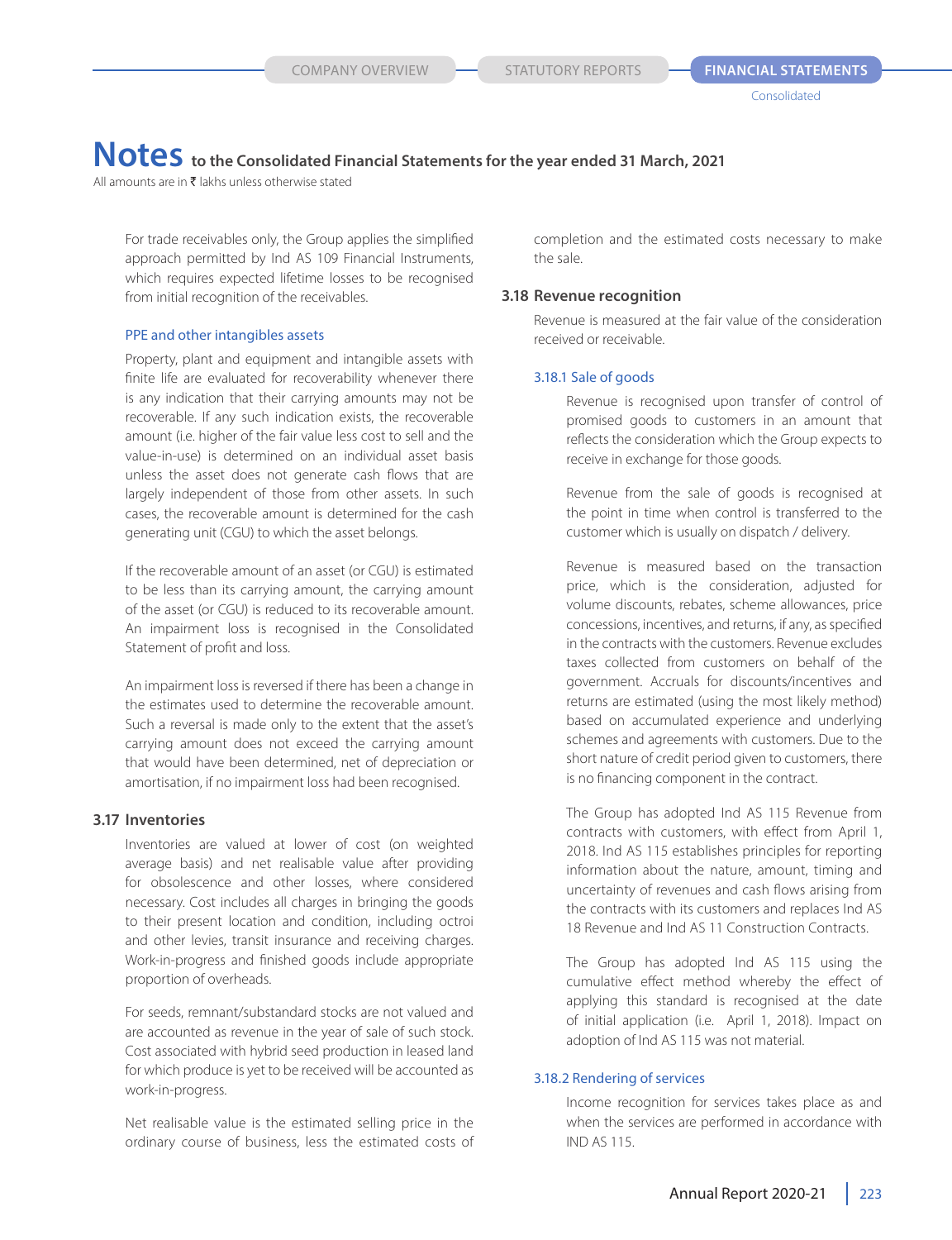

All amounts are in  $\bar{\tau}$  lakhs unless otherwise stated

#### 3.18.3 Interest Income

 Interest income from financial assets is recognised when it is probable that economic benefits will flow to the Group and the amount of income can be measured reliably. Interest income is accrued on a time basis, by reference to the principal outstanding and at the effective interest rate applicable, which is the rate that exactly discounts estimated future cash receipts through the expected life of the financial assets to that asset's net carrying amount on initial recognition.

#### 3.18.4 Dividend

 Dividend income from investments is recognised when the shareholder's right to receive payment has been established (provided that it is probable that the economic benefits will flow to the Group and the amount of income can be measured reliably).

#### 3.18.5 Insurance claims

 Insurance claims are accounted for on the basis of claims admitted to the extent that there is no uncertainty in receiving the claims.

#### **3.19 Government Grants**

Government grants and subsidies are recognized when there is reasonable assurance that the Group will comply with the conditions attached to them and the grants / subsidy will be received. Government grants whose primary condition is that the Group should purchase, construct or otherwise acquire capital assets are presented by deducting them from the carrying value of the assets. The grant is recognized as income over the life of a depreciable asset by way of a reduced depreciation charge. Export benefits are accounted for in the year of exports based on eligibility and when there is no uncertainty in receiving the same.

 Government grants in the nature of promoters' contribution like investment subsidy, where no repayment is ordinarily expected in respect thereof, are treated as capital reserve. Government grants in the form of non-monetary assets, given at a concessional rate, are recorded on the basis of their acquisition cost. In case the non-monetary asset is given free of cost, the grant is recorded at a nominal value.

 Other government grants and subsidies are recognized as income over the periods necessary to match them with

the costs for which they are intended to compensate, on a systematic basis.

#### **3.20 Research and development expenses**

 Research expenditure is charged to the Consolidated Statement of profit and loss. Development costs of products are also charged to the consolidated Statement of Profit and Loss unless a product's technical feasibility has been established, in which case such expenditure is capitalised. Tangible assets used in research and development are capitalised.

#### **3.21 Employee benefit expenses**

 Employee benefits consist of contribution to provident fund, superannuation fund, gratuity fund, compensated absences, supplemental pay and director pension liability.

#### 3.21.1 Post-employment benefit plans

#### *Defined Contribution plans*

 Payments to defined contribution retirement benefit scheme for eligible employees in the form of superannuation fund are charged as an expense as they fall due. Such benefits are classified as defined contribution schemes as the Group does not carry any further obligations, apart from the contributions made.

#### *Defined benefit plans*

 The Group operates various defined benefit plansgratuity fund, supplemental pay and director pension liability.

 The Group also makes contribution towards provident fund, in substance a defined contribution retirement benefit plan. The provident fund is administered by the Trustees of the Rallis India Limited Provident Fund. The rules of the Group's provident fund administered by the Trust, require that if the Board of Trustees are unable to pay interest at the rate declared by the Employees' Provident Fund by the Government under para 60 of the Employees' Provident Fund Scheme, 1952 for the reason that the return on investment is less or for any other reason, then the deficiency shall be made good by the Group. Having regard to the assets of the fund and the return on the investments, the Group does not expect any deficiency as at the year end.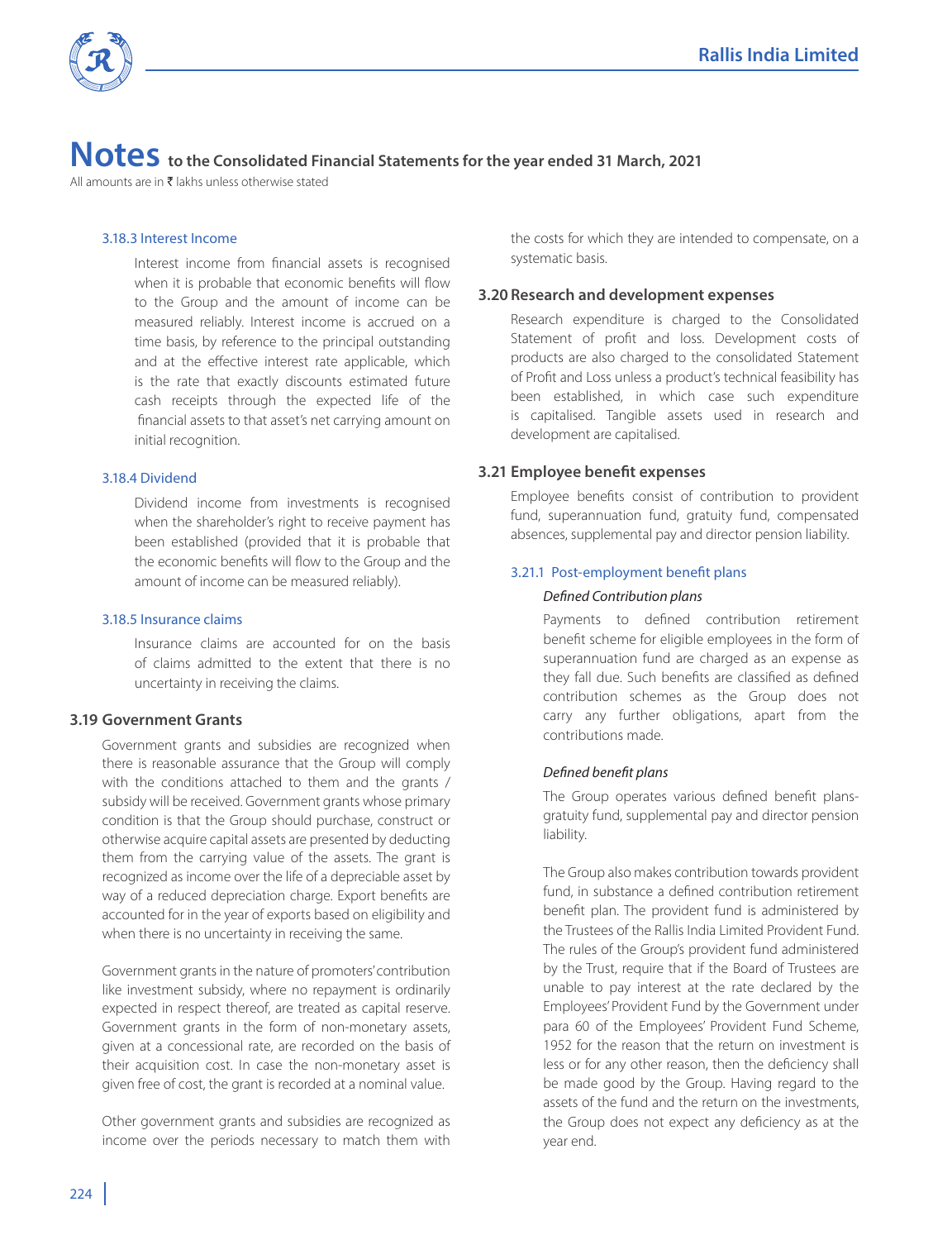All amounts are in  $\bar{\tau}$  lakhs unless otherwise stated

 The liability or asset recognised in the balance sheet in respect of its defined benefit plans is the present value of the defined benefit obligation at the end of the reporting period less the fair value of plan assets. The defined benefit obligation is calculated annually by actuaries using the projected unit credit method.

 The present value of the said obligation is determined by discounting the estimated future cash outflows, using market yields of government bonds that have tenure approximating the tenures of the related liability.

 The interest income / (expense) are calculated by applying the discount rate to the net defined benefit liability or asset. The net interest income / (expense) on the net defined benefit liability or asset is recognised in the Consolidated Statement of profit and loss.

 Remeasurement gains and losses arising from experience adjustments and changes in actuarial assumptions are recognised in the period in which they occur, directly in other comprehensive income. They are included in retained earnings in the Consolidated Statement of Changes in Equity and in the Balance Sheet.

 Changes in the present value of the defined benefit obligation resulting from plan amendments or curtailments are recognised immediately in profit or loss as past service cost.

#### 3.21.2 Short term employee benefit

 Compensated absences which accrue to employees and which can be carried to future periods but are expected to be encashed or availed in twelve months immediately following the year end are reported as expenses during the year in which the employees perform the services that the benefit covers and the liabilities are reported at the undiscounted amount of the benefits after deducting amounts already paid. Where there are restrictions on availment of encashment of such accrued benefit or where the availment or encashment is otherwise not expected to wholly occur in the next twelve months, the liability on account of the benefit is actuarially determined using the projected unit credit method.

#### **3.22 Borrowing cost**

 Borrowing costs are interest and ancillary costs incurred in connection with the arrangement of borrowings. General and specific borrowing costs attributable to acquisition and construction of any qualifying asset (one that takes a substantial period of time to get ready for its designated use or sale) are capitalised until such time as the assets are substantially ready for their intended use or sale, and included as part of the cost of that asset. Investment income earned on the temporary investment of specific borrowings pending their expenditure on qualifying assets is deducted from the borrowing costs eligible for capitalisation. All the other borrowing costs are recognised in the Consolidated Statement of profit and loss within Finance costs of the period in which they are incurred.

#### **3.23 Segment reporting**

 Operating segments are defined as components of an enterprise for which discrete financial information is available that is evaluated regularly by the chief operating decision maker, in deciding how to allocate resources and assessing performance. The Group's chief operating decision maker is the Managing Director & CEO of the Holding Company.

 Segment revenue, segment expenses, segment assets and segment liabilities have been identified to segments on the basis of their relationship to the operating activities of the segment. Inter segment revenue is accounted on the basis of transactions which are primarily determined based on market / fair value factors. Revenue, expenses, assets and liabilities which relate to the Group as a whole and are not allocable to segments on a reasonable basis have been included under "unallocated revenue / expenses / assets / liabilities".

#### **3.24 Income tax**

 Income tax expense comprises current tax expense and the net change in the deferred tax asset or liability during the year. Current and deferred taxes are recognised in Consolidated Statement of profit and loss, except when they relate to items that are recognised in other comprehensive income or directly in equity, in which case, the current and deferred tax are also recognised in other comprehensive income or directly in equity, respectively.

 On March 30, 2019, MCA has issued amendment regarding the income tax Uncertainty over Income Tax Treatments.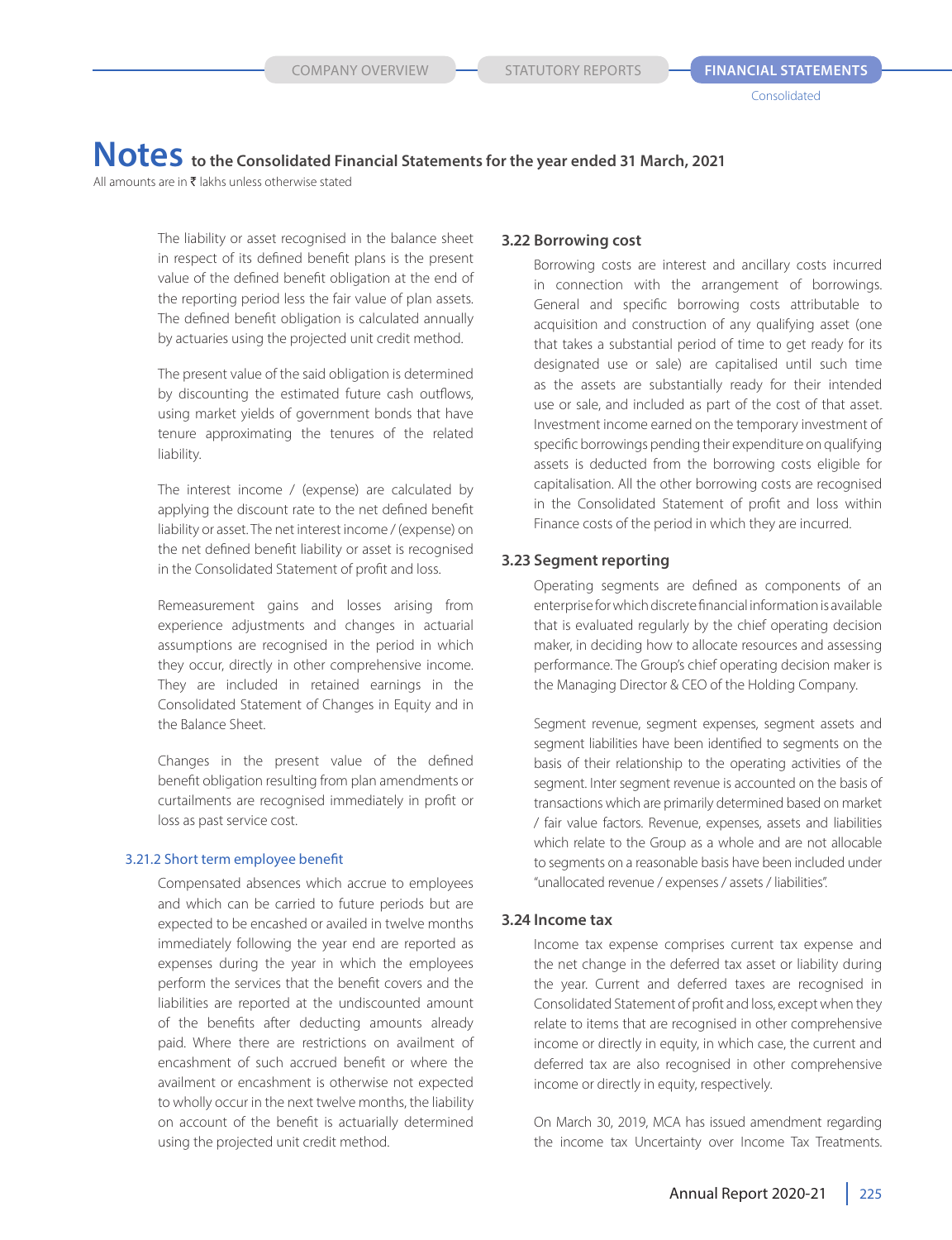

All amounts are in  $\bar{\tau}$  lakhs unless otherwise stated

The notification clarifies the recognition and measurement requirements when there is uncertainty over income tax treatments. In assessing the uncertainty, an entity shall consider whether it is probable that a taxation authority will accept the uncertain tax treatment. This notification is effective for annual reporting periods beginning on or after April 1, 2019. As per the Group's assessment, there are no material income tax uncertainties over income tax treatments.

#### Current tax

 Current tax is measured at the amount of tax expected to be payable on the taxable income for the year as determined in accordance with the provisions of the Income Tax Act, 1961.

 Current tax assets and current tax liabilities are offset when there is a legally enforceable right to set off the recognized amounts and there is an intention to settle the asset and the liability on a net basis.

#### Deferred tax

 Deferred income tax assets and liabilities are recognised for deductible and taxable temporary differences arising between the tax base of assets and liabilities and their carrying amount, except when the deferred income tax arises from the initial recognition of an asset or liability in a transaction that is not a business combination and affects neither accounting nor taxable profit or loss at the time of the transaction.

 Deferred tax assets are recognised only to the extent that it is probable that either future taxable profits or reversal of deferred tax liabilities will be available, against which the deductible temporary differences, and the carry forward of unused tax credits and unused tax losses can be utilised.

 The carrying amount of a deferred tax asset shall be reviewed at the end of each reporting date and reduced to the extent that it is no longer probable that sufficient taxable profit will be available to allow all or part of the deferred income tax asset to be utilised.

 Deferred tax assets and liabilities are measured using the tax rates and tax laws that have been enacted or substantively enacted by the end of the reporting period and are expected to apply when the related deferred tax asset is realised or the deferred tax liability is settled.

 Deferred tax assets and liabilities are offset when there is a legally enforceable right to offset current tax assets and liabilities and when the deferred tax balances relate to the same taxation authority.

### **3.25 Accounting of Provisions, Contingent Liabilities and Contingent Assets**

 Provisions are recognized, when there is a present legal or constructive obligation as a result of past events, where it is probable that there will be outflow of resources to settle the obligation and when a reliable estimate of the amount of the obligation can be made. Where a provision is measured using the cash flows estimated to settle the present obligation, its carrying amount is the present value of those cash flows. Where the effect is material, the provision is discounted to net present value using an appropriate current market-based pre-tax discount rate and the unwinding of the discount is included in finance costs.

 Contingent liabilities are recognised only when there is a possible obligation arising from past events, due to occurrence or non-occurrence of one or more uncertain future events, not wholly within the control of the Group, or where any present obligation cannot be measured in terms of future outflow of resources, or where a reliable estimate of the obligation cannot be made. Obligations are assessed on an ongoing basis and only those having a largely probable outflow of resources are provided for.

 Contingent assets are not disclosed in the Consolidated financial statements unless an inflow of economic benefits is probable.

#### **3.26Dividend to Equity shareholders**

 Dividend to equity shareholders is recognised as a liability and deducted from shareholders' Equity, in the period in which the dividends are approved by the equity shareholders in the general meeting.

#### **3.27 Earnings per share (EPS)**

 Basic EPS is computed by dividing the Profit or loss attributable to the equity shareholders of the Group by the weighted average number of Ordinary shares outstanding during the year. Diluted EPS is computed by adjusting the profit or loss attributable to the ordinary equity shareholders and the weighted average number of ordinary equity shares, for the effects of all dilutive potential Ordinary shares.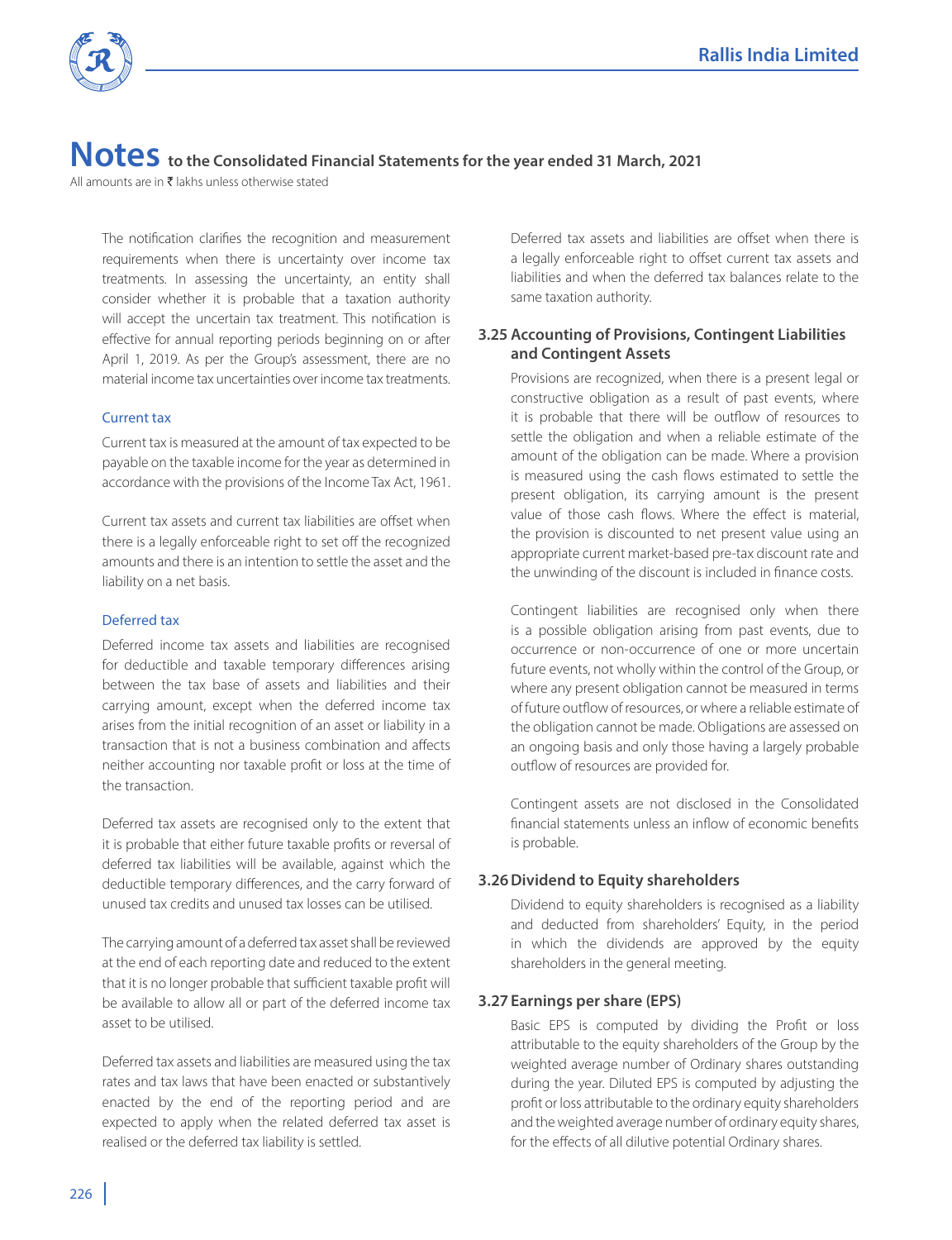All amounts are in  $\bar{\tau}$  lakhs unless otherwise stated

### **3A. Critical accounting judgements and key sources of estimation uncertainty**

 The preparation of the Consolidated financial statements in conformity with the Ind AS requires management to make judgements, estimates and assumptions that affect the application of accounting policies and the reported amounts of assets, liabilities and disclosures as at date of the Consolidated financial statements and the reported amounts of the revenues and expenses for the presented. The estimates and associated assumptions are based on historical experience and other factors that are considered to be relevant. Actual results may differ from these estimates under different assumptions and conditions.

 The estimates and underlying assumptions are reviewed on an ongoing basis. Revisions to accounting estimates are recognized in the period in which the estimate is revised if the revision affects only that period or in the period of the revision and future periods if the revision affects both current and future periods.

#### i. Critical Judgements

 In the process of applying the Group`s accounting policies, management has made the following judgements, which have the most significant effect on the amounts recognized in the Consolidated financial statements:

#### *Discount rate used to determine the carrying amount of the Group`s employee defined benefit obligation*

 In determining the appropriate discount rate for plans operated in India, the management considers the interest rates of government bonds in currencies consistent with the currencies of the post-employment benefit obligation.

#### *Contingences and commitments*

 In the normal course of business, contingent liabilities may arise from litigations and other claims against the Group. Where the potential liabilities have a low probability of crystallizing or are very difficult to quantify reliably, we treat them as contingent liabilities. Such liabilities are disclosed in the notes but are not provided for in the Consolidated financial statements. Although there can be no assurance regarding the

final outcome of the legal proceedings, we do not expect them to have a materially adverse impact on our financial position or profitability.

#### ii. Key sources of estimation uncertainty

 The key assumptions concerning the future, and other key sources of estimation uncertainty at the end of the reporting period, that have a significant risk of causing a material adjustment to the carrying amounts of assets and liabilities within the next financial year are discussed below:

#### *Useful lives of property, plant and equipment*

 As described in Note 3, the Group reviews the estimated useful lives and residual values of property, plant and equipment at the end of each reporting period. During the current financial year, the management has reassessed the useful lives of certain property, plant and equipment and the impact of the change is not material for the year. There were no changes in residual values of the property, plant and equipment.

#### *Allowances for doubtful debts*

 The Group makes allowances for doubtful debts based on an assessment of the recoverability of trade and other receivables. The identification of doubtful debts requires use of judgements and estimates. Where the expectation is different from the original estimate, such difference will impact the carrying value of the trade and other receivables and doubtful debts expenses in the period in which such estimate has been changed.

#### *Allowances for inventories*

 Management reviews the inventory age listing on a periodic basis. This review involves comparison of the carrying value of the aged inventory items with the respective net realizable value. The purpose is to ascertain whether an allowance is required to be made in the Consolidated financial statements for any obsolete and slow-moving items. Management is satisfied that adequate allowance for obsolete and slow-moving inventories has been made in the Consolidated financial statements.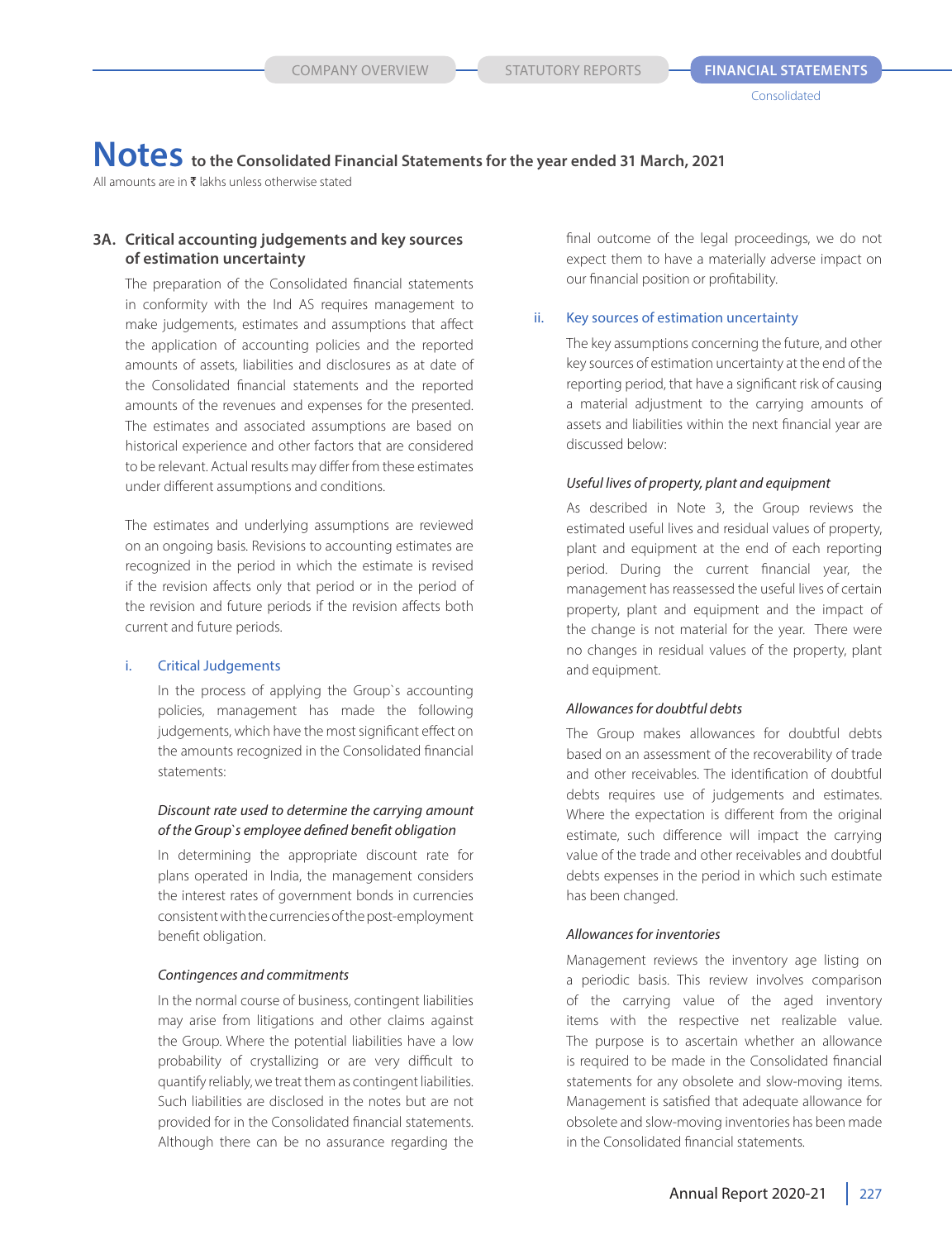

All amounts are in  $\bar{\tau}$  lakhs unless otherwise stated

#### *Liability for sales return*

 In making judgment for liability for sales return, the management considered the detailed criteria for the recognition of revenue from the sale of goods set out in Ind AS 18 and in particular, whether the Group had transferred to the buyer the significant risk and rewards of ownership of the goods. Following the detailed quantification of the Group`s liability towards sales return, the management is satisfied that significant risk and rewards have been transferred and that recognition of the revenue in the current year is appropriate, in conjunction with the recognition of an appropriate liability for sales return.

 Accruals for estimated product returns, which are based on historical experience of actual sales returns and adjustment on account of current market scenario is considered by Group to be reliable estimate of future sales returns.

#### *Goodwill impairment*

 Goodwill is tested for impairment on an annual basis and whenever there is an indication that the recoverable amount of a cash generating unit is less than its carrying amount based on a number of factors including operating results, business plans, future cash flows and economic conditions. The recoverable amount of cash generating units is determined based on higher of value-in-use and fair value less cost to sell. The goodwill impairment test is performed at the level of the cash-generating unit or groups of cash-generating units which are benefitting from the synergies of the acquisition and which represent the lowest level at which goodwill is monitored for internal management purposes.

 Market related information and estimates are used to determine the recoverable amount. Key assumptions on which management has based its determination of recoverable amount include estimated long term growth rates, weighted average cost of capital and estimated operating margins. Cash flow projections take into account past experience and represent management's best estimate about future developments.

### *Estimation of uncertainties relating to the global health pandemic from COVID‐19 (COVID‐19):*

The COVID-19 pandemic is an evolving human tragedy declared a global pandemic by the World Health Organisation with adverse impact on economy and business. Supply Chain disruptions in India as a result of the outbreak started with restrictions on movement of goods, closure of borders etc. The Group manufactures agri-inputs, seeds etc amongst others and a large part of the Group's portfolio is considered essential to the agricultural communities requirements in these challenging times.

 In light of these circumstances, the Group has considered the possible effects that may result from COVID‐19 on the carrying amounts of financials assets, inventory, receivables, property plant and equipment, Intangibles etc., as well as liabilities accrued. In developing the assumptions relating to the possible future uncertainties in the economic conditions because of this pandemic, the Group has used internal and external information such as our current contract terms, financial strength of partners, investment profile, future volume estimates from the business etc. Having reviewed the underlying data and based on current estimates the Group expects the carrying amount of these assets will be recovered and there is no significant impact on liabilities accrued.

 The Group will continue to closely monitor any material changes to future economic conditions.

#### *Changes in significant accounting policies for FY 2019-20*

 The Company has applied Ind AS 116 Leases using the modified retrospective approach (for all leases other than short-term leases and leases of low-value assets) i.e. by recognising the cumulative effect of initially applying Ind AS 116 as an adjustment to the opening balance of equity as at April 1, 2019.

 Ind AS 116 introduces a single, on-balance sheet lease accounting model for leases. A lessee recognizes a right-ofuse ("ROU") asset representing its right to use the underlying asset and a lease liability representing its obligation to make lease payments. The nature of expenses related to those leases will change as Ind AS 116 replaces the operating lease expense (i.e. rent) with depreciation charge for ROU assets and interest expense on lease liabilities.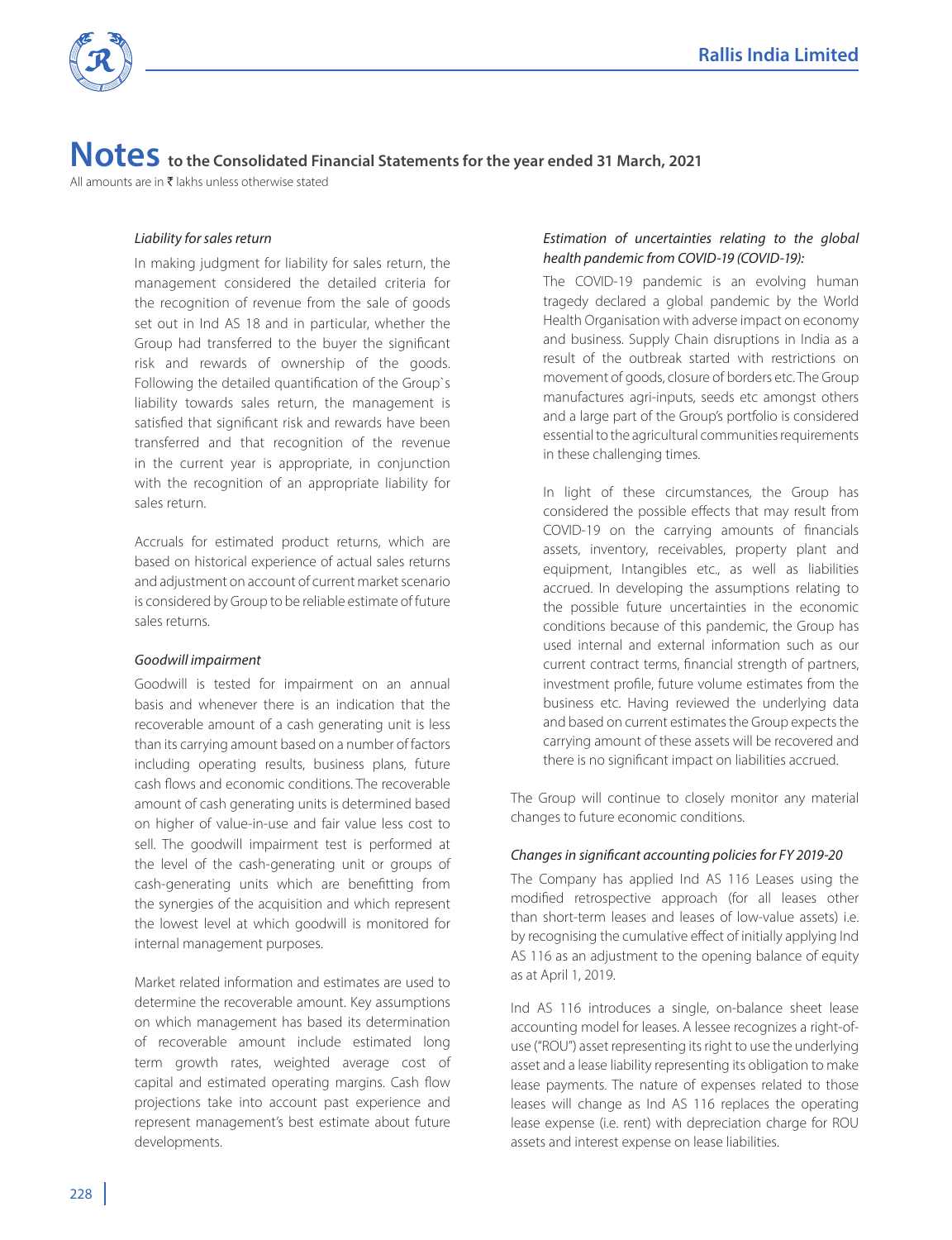All amounts are in  $\bar{\tau}$  lakhs unless otherwise stated

### **4 (a): Property, plant and equipment and capital work-in-progress**

|                                                                                                                               | As at<br>March 31, 2021 | As at<br>March 31, 2020 |
|-------------------------------------------------------------------------------------------------------------------------------|-------------------------|-------------------------|
| <b>Carrying amounts of:</b>                                                                                                   |                         |                         |
| Freehold land                                                                                                                 | 1,751.58                | 187.01                  |
| Leasehold Land                                                                                                                | 1,911.27                | 1,935.40                |
| Leasehold improvements                                                                                                        | 367.28                  | 114.62                  |
| <b>Buildings</b>                                                                                                              | 11,082.15               | 11,310.57               |
| Plant and equipment                                                                                                           | 23,704.53               | 22,111.33               |
| Furniture and fixtures                                                                                                        | 210.20                  | 220.25                  |
| Vehicles                                                                                                                      | 34.28                   | 44.70                   |
| Office equipments                                                                                                             | 184.78                  | 154.17                  |
|                                                                                                                               | 39,246.07               | 36,078.05               |
| Capital work-in-progress*                                                                                                     | 10,571.20               | 2,875.71                |
| *7,695.25 Lacs has been capitalised and transferred to property, plant and equipment<br>during the year ended March 31, 2021. |                         |                         |
|                                                                                                                               | 49,817.27               | 38,953.76               |

### **4 (b): Right-of-use asset**

|                             | March 31, 2021 | March 31, 2020 |
|-----------------------------|----------------|----------------|
| <b>Carrying amounts of:</b> |                |                |
| /ehirles                    |                |                |
| Plant and equipment         | 83 Q'          | 0402           |
| <b>Buildings</b>            | .338.91        | -4 68 -        |
| Leasehold Land              |                | 1061           |
| Office equipments           |                | ,550           |
|                             |                |                |

The aggregate depreciation expense on right-of-use asset is included under depreciation and amortisation expense in the Consolidated Statement of Profit and Loss.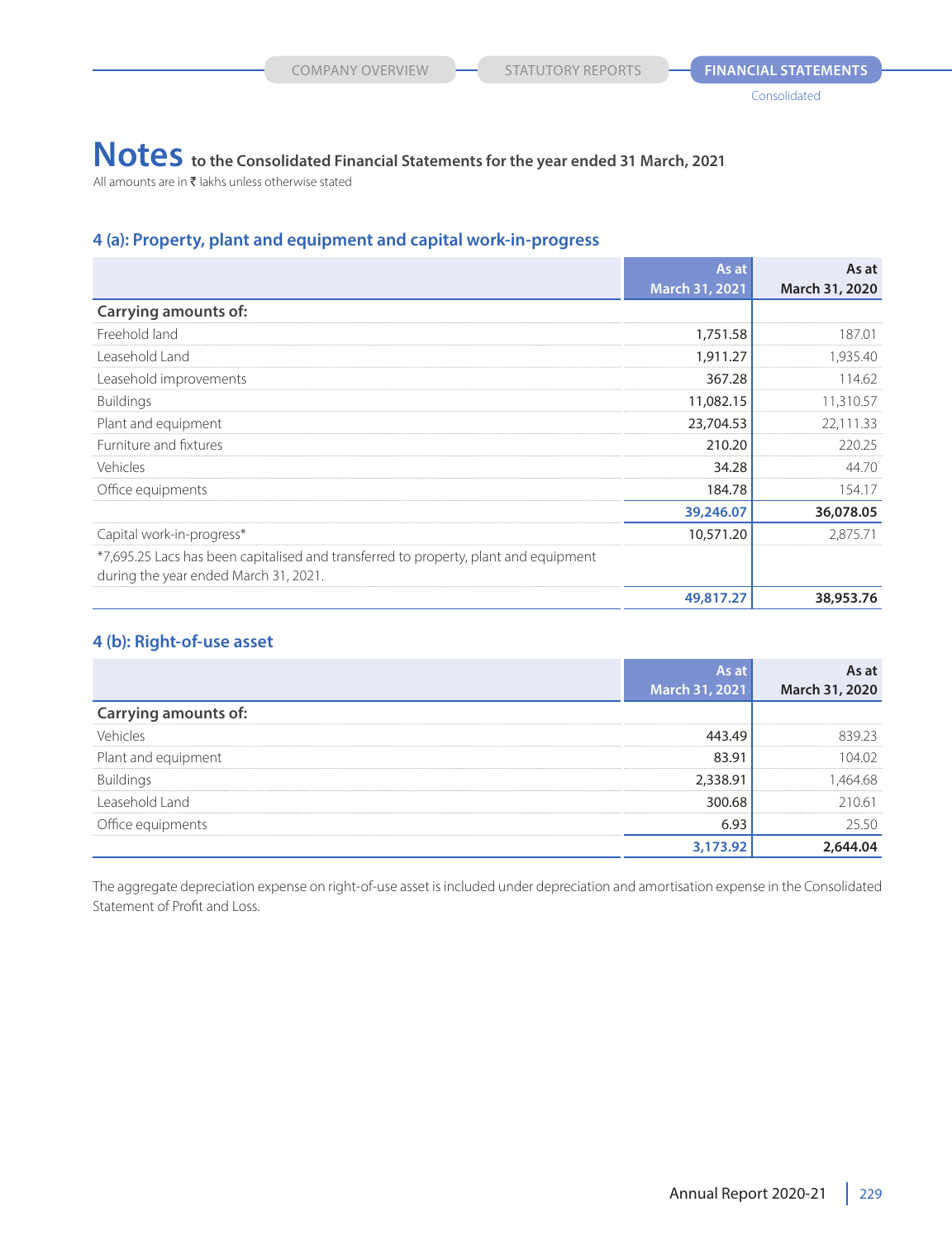| コンコンニン<br>Į                                                                                              |
|----------------------------------------------------------------------------------------------------------|
| .<br>האמא האי<br>)<br>5<br>b<br>B<br>D                                                                   |
| ;<br>;                                                                                                   |
| t                                                                                                        |
| ĺ                                                                                                        |
| $\frac{1}{2}$<br>j<br>J                                                                                  |
| □<br>♪<br>♪<br>֧֧֧֧֧֧֧֧֧֧֧֧֧֧֦֧֧֧֚֚֚֚֚֚֓֓֓֓֓֓֓֓֬֓֓֬֓֓֬֓֓֬֓֝֬֓֬֝֬֓֬֓֓֬֓֬<br>֧֧֧֪֧֪֧֧֪֪֪֪֪֪֪֪֪֪֪֪֪֪֪֪֪֪֜֩֬ |
| ا<br>ا                                                                                                   |

All amounts are in ₹ lakhs unless otherwise stated All amounts are in  $\bar{\tau}$  lakhs unless otherwise stated

| こうこうこう うりご りりりをう うとう<br>֚֚֬                                                              |
|------------------------------------------------------------------------------------------|
|                                                                                          |
| Ī                                                                                        |
|                                                                                          |
|                                                                                          |
|                                                                                          |
|                                                                                          |
|                                                                                          |
|                                                                                          |
|                                                                                          |
|                                                                                          |
|                                                                                          |
|                                                                                          |
|                                                                                          |
|                                                                                          |
| <b>A man of annually</b>                                                                 |
|                                                                                          |
|                                                                                          |
|                                                                                          |
|                                                                                          |
|                                                                                          |
|                                                                                          |
|                                                                                          |
|                                                                                          |
|                                                                                          |
|                                                                                          |
|                                                                                          |
|                                                                                          |
|                                                                                          |
|                                                                                          |
|                                                                                          |
|                                                                                          |
|                                                                                          |
|                                                                                          |
|                                                                                          |
|                                                                                          |
|                                                                                          |
| d d d d d d d d                                                                          |
| ֧֚֝<br>֧֖֧֚֚֚֚֚֚֚֚֚֚֚֚֚֚֚֚֚֚֚֚֚֚֚֚֚֝֝֝ <u>֟</u><br>ׇׇׇׇ֧֪֪֧֧֧֧֖֧֧֚֩֩֩֓֟֩֬֓֬֩֓֬֓֬֟֓֬֝֬֩֩֬ |
|                                                                                          |
|                                                                                          |
|                                                                                          |
|                                                                                          |
|                                                                                          |
|                                                                                          |
|                                                                                          |
|                                                                                          |
|                                                                                          |
|                                                                                          |
|                                                                                          |
|                                                                                          |
|                                                                                          |
|                                                                                          |
|                                                                                          |
|                                                                                          |

| Description     |           |                 |                  | Gross block             |                 |           |           |            | Accumulated depreciation |                             |                             |           | Carrying<br>amount |
|-----------------|-----------|-----------------|------------------|-------------------------|-----------------|-----------|-----------|------------|--------------------------|-----------------------------|-----------------------------|-----------|--------------------|
|                 |           | As at Additions | Deductions/      | Reclassfication         | Reclassfication | As at     | As at     | Charge for |                          | Deductions/ Reclassfication | Reclassfication             | As at     | As at              |
|                 | April 1,  |                 | Reclassification | from / (to)             | from investment | March 31  | April 1,  | the year   | Reclassification         |                             | from / (to) from investment | Vlarch 31 | March 31           |
|                 | 2020      |                 |                  | for sale<br>assets held | property        | 2021      | 2020      |            |                          | for sale<br>assets held     | property                    | 2021      | <b>2021</b>        |
| Freehold land   | 187.01    | 1,564.57        |                  |                         |                 | 1,751.58  |           |            |                          |                             |                             |           | 1,751.58           |
|                 | 187.01    |                 |                  |                         |                 | 187.01    |           |            |                          |                             |                             |           | 187.01             |
| easehold land   | 2,275.75  |                 |                  |                         |                 | 2,275.75  | 340.35    | 24.13      |                          |                             |                             | 364.48    | 1,911.27           |
|                 | 2,275.75  |                 |                  |                         |                 | 2,275.75  | 316.23    | 24.12      |                          |                             |                             | 340.35    | 1,935.40           |
| Leasehold       | 165.11    | 257.51          |                  |                         |                 | 422.62    | 50.49     | 4.85       |                          |                             |                             | 55.34     | 367.28             |
| improvements    | 165.11    |                 |                  |                         |                 | 165.11    | 48.25     | 2.24       |                          |                             |                             | 50.49     | 114.62             |
| Buildings       | 14,747.38 | 689.82          | 44.05            |                         |                 | 15,393.15 | 3,436.81  | 901.79     | 27.60                    |                             |                             | 4,311.00  | 11,082.15          |
|                 | 14,621.07 | 161.65          | 5.79             | (45.15)                 | 15.60           | 14,747.38 | 2,541.52  | 899.15     | 1.18                     | (4.72)                      | 2.04                        | 3,436.81  | 11,310.57          |
| Plant and       | 36,240.60 | 5,028.29        | 1,141.07         |                         |                 | 40,127.82 | 14,129.27 | 3,315.99   | 1,021.96                 |                             |                             | 16,423.30 | 23,704.53          |
| equipment       | 33,307.45 | 3,042.37        | 109.22           |                         |                 | 36,240.60 | 11,075.55 | 3,146.09   | 92.37                    |                             |                             | 14,129.27 | 22,111.33          |
| Furniture and   | 570.91    | 57.00           | 45.43            |                         |                 | 582.49    | 350.66    | 51.18      | 29.55                    |                             |                             | 372.29    | 210.20             |
| fixtures        | 527.89    | 44.15           | 1.13             |                         |                 | 570.91    | 303.67    | 47.66      | 0.67                     |                             |                             | 350.66    | 220.25             |
| Vehicles        | 56.57     |                 | 1.20             |                         |                 | 55.37     | 11.87     | 10.42      | 1.20                     |                             |                             | 21.09     | 34.28              |
|                 | 14.23     | 42.34           |                  |                         |                 | 56.57     | 271       | 9.16       |                          |                             |                             | 11.87     | 44.70              |
| Office          | 412.35    | 98.06           | 24.08            |                         |                 | 486.33    | 258.18    | 61.65      | 18.28                    |                             |                             | 301.55    | 184.78             |
| equipments      | 360.07    | 63.34           | 11.06            |                         |                 | 412.35    | 217.14    | 51.87      | 10.83                    |                             |                             | 258.18    | 154.17             |
| Equipment under |           |                 |                  |                         |                 |           |           |            |                          |                             |                             |           |                    |
| finance lease   | 36.74     |                 | 36.74            |                         |                 |           | 13.27     |            | 13.27                    |                             |                             |           |                    |
| Total           | 54,655.68 | 7,695.26        | 1,255.83         |                         |                 | 61,095.11 | 18,577.63 | 4,370.00   | 1,098.59                 |                             |                             | 21,849.04 | 39,246.07          |
|                 | 51,495.32 | 3,353.85        | 163.94           | (45.15)                 | 15.60           | 54,655.68 | 14,518.34 | 4,180.29   | 118.32                   | (4.72)                      | 2.04                        | 18,577.63 | 36,078.05          |
|                 |           |                 |                  |                         |                 |           |           |            |                          |                             |                             |           |                    |

# tootnotes: **footnotes:**

Cost of buildings includes cost of 10 shares (March 31, 2020 - 10 shares) of ₹ 50 each fully paild in respect of ownership flats in 2 (March 31 2020- 2 flats) Co-operative Societies. 1. Cost of buildings includes cost of 10 shares (March 31, 2020 - 10 shares) of ` 50 each fully paid in respect of ownership flats in 2 (March 31 2020- 2 flats) Co-operative Societies.  $\overline{a}$ 

Buildings include assets carried at ₹ 0.69 lakhs (March 31, 2020 ₹ 0.76 lakhs) where the conveyance in favor of the Group has not been completed. 2. Buildings include assets carried at ` 0.69 lakhs (March 31, 2020 ` 0.76 lakhs) where the conveyance in favor of the Group has not been completed.  $\sim$ 

Plant and equipment includes plant and machinery, electrical installations and equipments, laboratory equipments and computers and data processing units. 3. Plant and equipment includes plant and machinery, electrical installations and equipments, laboratory equipments and computers and data processing units.  $\vec{m}$ 

Leasehold land include assets carried at ₹1,417.85 lakhs (as at March 31, 2020 ₹1,434.56 lakhs) for which the Group is in process of obtaining an extension for the fulfilment of pre-4. Leasehold land include assets carried at ` 1,417.85 lakhs (as at March 31, 2020 ` 1,434.56 lakhs) for which the Group is in process of obtaining an extension for the fulfilment of preconditions of lease upon expiry of timeline. conditions of lease upon expiry of timeline.  $\overline{4}$ 

Plant and equipment includes a unit having carrying cost of ₹ 895.95 lakhs (March 31, 2020 ₹ 629.56 lakhs) and land and building with a carrying cost of ₹ 752.63 lakhs (March 31, 2020 5. Plant and equipment includes a unit having carrying cost of ` 895.95 lakhs (March 31, 2020 ` 629.56 lakhs) and land and building with a carrying cost of ` 752.63 lakhs (March 31, 2020 ₹ 764.85 lakhs) are subject to first charge to secure two of the Group's bank loans and other corporate body. 764.85 lakhs) are subject to first charge to secure two of the Group's bank loans and other corporate body.  $\vec{S}$ 

The Group has not capitalised any borrowing cost during the year (March 31, 2020 NIL). 6. The Group has not capitalised any borrowing cost during the year (March 31, 2020 NIL) .  $\circ$   $\sim$   $\circ$ 

The Group has recognised impairment loss of ₹ Nil lakhs during the year (March 31, 2020 ₹ 8.84 lakhs). 7. The Group has recognised impairment loss of  $\bar{\bar{\epsilon}}$  Nil lakhs during the year (March 31, 2020  $\bar{\bar{\epsilon}}$  8.84 lakhs).

The figures in italics are for the previous year. 8. The figures in italics are for the previous year.

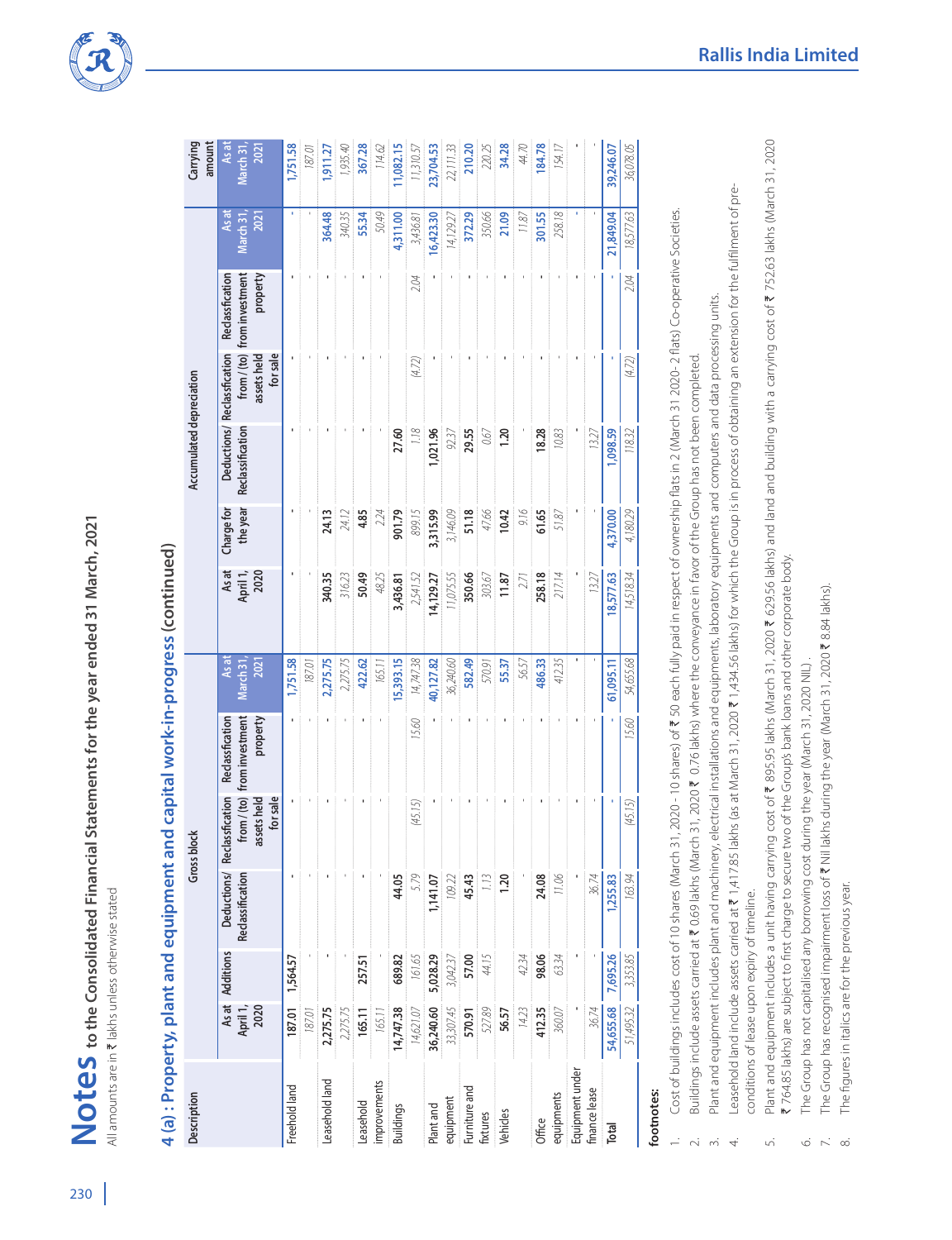All amounts are in  $\bar{\tau}$  lakhs unless otherwise stated

# **4 (b): Right-of-use asset (continued)**

| <b>Description</b>     | Gross block               |                                          |                  |                                 |                            | <b>Accumulated depreciation</b> |                                            |                |                                         |                                                                    |                            | Carrying<br>amount         |
|------------------------|---------------------------|------------------------------------------|------------------|---------------------------------|----------------------------|---------------------------------|--------------------------------------------|----------------|-----------------------------------------|--------------------------------------------------------------------|----------------------------|----------------------------|
|                        | As at<br>April 1,<br>2020 | Change in<br>Accounting<br><b>Policy</b> | <b>Additions</b> | Deductions/<br>Reclassification | As at<br>March 31,<br>2021 | As at<br>2020                   | Change in<br>April 1, Accounting<br>Policy | Charge<br>year | Deductions/<br>for the Reclassification | <b>Transferred</b><br>to Intangible<br>assets under<br>development | As at<br>March 31,<br>2021 | As at<br>March 31,<br>2021 |
| Vehicles               | 2,019.26                  |                                          |                  | 712.93                          | 1,306.33                   | 1,180.03                        |                                            | 395.74         | 712.93                                  | $\overline{\phantom{a}}$                                           | 862.84                     | 443.49                     |
|                        |                           | 1.789.36                                 | 229.90           |                                 | 2,019.26                   |                                 | 690.08                                     | 489.95         |                                         |                                                                    | 1,180.03                   | 839.23                     |
| Plant and<br>Equipment | 168.46                    |                                          |                  |                                 | 168.46                     | 64.44                           |                                            | 20.11          |                                         |                                                                    | 84.55                      | 83.91                      |
|                        |                           | 168.46                                   |                  |                                 | 168.46                     |                                 | 44.28                                      | 20.16          |                                         |                                                                    | 64.44                      | 104.02                     |
| <b>Buildings</b>       | 3,250.35                  |                                          | 1,033.73         | 446.76                          | 3,837.32                   | 1,785.67                        |                                            | 942.80         | 1,230.07                                |                                                                    | 1,498.40                   | 2,338.91                   |
|                        |                           | 2,908.25                                 | 342.10           |                                 | 3,250.35                   |                                 | 1,002.91                                   | 782.76         |                                         |                                                                    | 1,785.67                   | 1,464.68                   |
| Leasehold              | 349.57                    |                                          | 231.68           | 33.73                           | 547.52                     | 138.96                          |                                            | 45.48          | 2.27                                    | 64.67                                                              | 246.84                     | 300.68                     |
| land                   |                           | 185.60                                   | 163.97           |                                 | 349.57                     |                                 | 60.14                                      | 78.82          |                                         |                                                                    | 138.96                     | 210.61                     |
| Office                 | 74.35                     |                                          |                  | 33.39                           | 40.96                      | 48.85                           |                                            | 18.57          | 33.39                                   |                                                                    | 34.03                      | 6.93                       |
| Equipments             |                           | 74.35                                    |                  |                                 | 74.35                      |                                 | 30.22                                      | 18.63          |                                         |                                                                    | 48.85                      | 25.50                      |
| Total                  | 5,861.99                  | ÷                                        | 1,265.41         | 1,226.82                        | 5,900.58                   | 3,217.95                        | ٠                                          | 1,422.70       | 1,978.65                                | 64.67                                                              | 2,726.66                   | 3,173.92                   |
|                        |                           | 5,126.02                                 | 735.97           |                                 | 5,861.99                   |                                 | 1,827.63                                   | 1,390.32       |                                         |                                                                    | 3,217.95                   | 2,644.04                   |

#### *footnotes:*

1. The aggregate depreciation expense on right-of-use asset is included under depreciation and amortisation expense in the Statement of Profit and Loss Note no 33.

- 2. The Group's obligations under finance leases are secured by the lessor's title to the leased assets.
- 3. Refer Note no. 37 "Leases" for Right-of-use asset movement.
- 4. The figures in italics are for the previous year.

### **5: Investment property**

|                             | As at          |                       |
|-----------------------------|----------------|-----------------------|
|                             | March 31, 2021 | <b>March 31, 2020</b> |
| <b>Carrying amounts of:</b> |                |                       |
| Freehold land               |                |                       |
| <b>Buildings</b>            | 12 40          | 282                   |
| Total                       | 12.40          | ר א                   |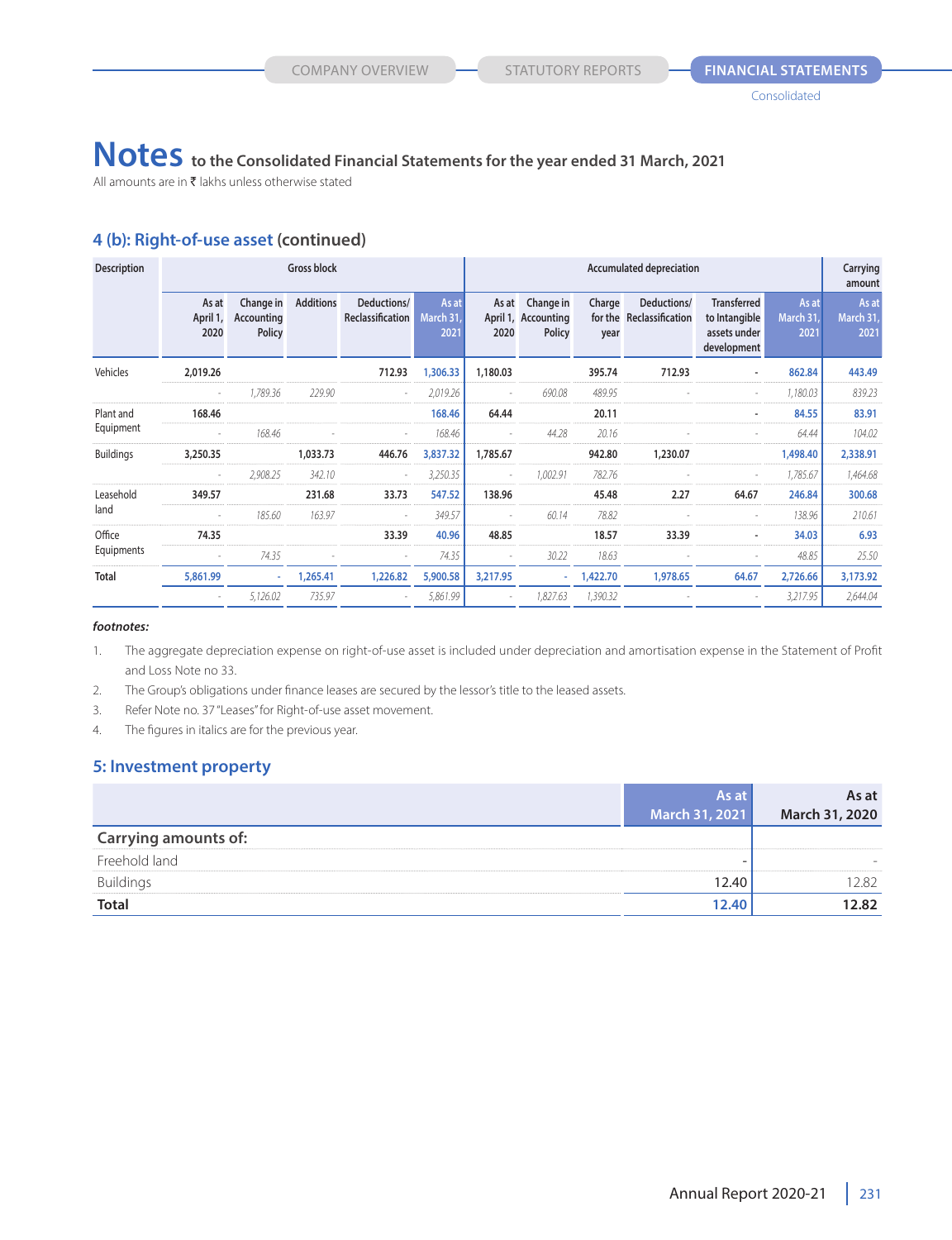

All amounts are in  $\bar{\tau}$  lakhs unless otherwise stated

## **5: Investment property (continued)**

| <b>Description</b> | Gross block               |        |                             |                                       |                                                  | <b>Accumulated depreciation</b> |                           |          |                              |                                              |                                                         | Carrying<br>amount        |                           |
|--------------------|---------------------------|--------|-----------------------------|---------------------------------------|--------------------------------------------------|---------------------------------|---------------------------|----------|------------------------------|----------------------------------------------|---------------------------------------------------------|---------------------------|---------------------------|
|                    | As at<br>April 1,<br>2020 |        | <b>Additions Deductions</b> | Transfer to<br>Plant and<br>Equipment | Transfer to<br>Property, Assets held<br>for sale | As at<br>March 31,<br>2021      | As at<br>April 1,<br>2020 | the year | <b>Charge for Deductions</b> | <b>Transfer to</b><br>Plant and<br>Equipment | <b>Transfer to</b><br>Property, Assets held<br>for sale | As at<br>March 31<br>2021 | As at<br>March 31<br>2021 |
| Freehold           |                           |        |                             |                                       |                                                  |                                 |                           |          |                              |                                              |                                                         |                           |                           |
| land               | 244.91                    |        |                             |                                       | 244 91                                           |                                 |                           |          |                              |                                              |                                                         |                           |                           |
| <b>Buildings</b>   | 14.90                     |        |                             |                                       |                                                  | 14.90                           | 2.08                      | 0.42     |                              |                                              |                                                         | 2.50                      | 12.40                     |
|                    | 337.19                    |        | 149.90                      | 15.60                                 | 156.79                                           | 14.90                           | 32.24                     | 4.65     | 17.42                        | 2.04                                         | 15.35                                                   | 2.08                      | 12.82                     |
| Total              | 14.90                     |        |                             |                                       | ۰                                                | 14.90                           | 2.08                      | 0.42     |                              |                                              |                                                         | 2.50                      | 12.40                     |
|                    | 582.10                    | $\sim$ | 149.90                      | 15.60                                 | 401.70                                           | 14.90                           | 32.24                     | 4.65     | 17.42                        | 2.04                                         | 15.35                                                   | 2.08                      | 12.82                     |

#### **footnotes:**

- 1. Buildings includes 2 flats (March 31, 2020 2 flats) which are reclassified as Investment Property by the Group in accordance with IND AS-40 "Investment Property".
- 2. Cost of buildings includes cost of 2 shares (March 31, 2020-2 shares) of  $\bar{\tau}$  100 each fully paid in respect of ownership flats in 2 (March 31, 2020-2 flats) Co-operative Societies.
- 3. The Group has not capitalised any borrowing cost during the current year (March 31, 2020 Nil).
- 4. Total fair value of Investment Property is ₹ 635.22 lakhs (March 31, 2020 ₹ 553.85 lakhs). Refer footnote (a) and (b).
- 5. The Group has not recognised any impairment loss during the year (March 31, 2020 Nil) .
- 6. The figures in italics are for the previous year.

#### **(a) Fair Value Heirarchy**

 The fair value of investment property has been determined by external independent property valuers, having appropriate recognised professional qualification and recent experience in the location and category of the property being valued.

 The fair value measurement for all of the investment property has been categoried as a level 3 fair value based on the inputs to the valuation techniques used.

#### **(b) Description of Valuation Technique used:**

The Group obtains Independent Valuations of its investment property as per requirement of Ind AS 40. The fair value of the investment property have been derived using the Direct Comparison Method.The direct comparison approach involves a comparison of the investment property to similar properties that have actually been sold in arms-length distance from investment property or are offered for sale in the same region. This approach demonstrates what buyers have historically been willing to pay (and sellers willing to accept) for similar properties in an open and competitive market, and is particularly useful in estimating the value of the land and properties that are typically traded on a unit basis. This approach leads to a reasonable estimation of the prevailing price. Given that the comparable instances are located in close proximity to the investment property; these instances have been assessed for their locational comparative advantages and disadvantages while arriving at the indicative price assessment for investment property. The Group has not earned any material rental income on the above properties.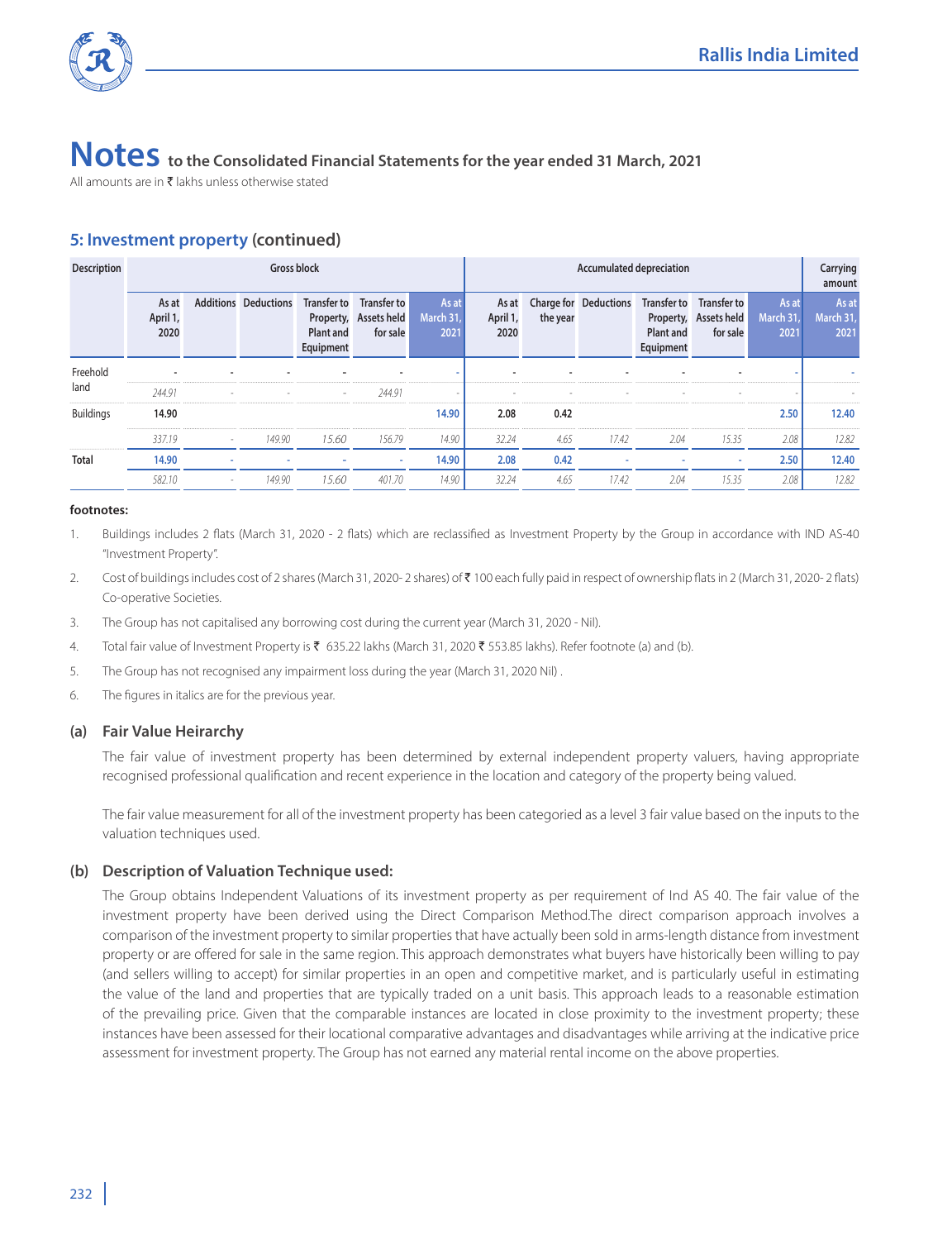All amounts are in  $\bar{\tau}$  lakhs unless otherwise stated

### **6: Intangible assets**

|                          | 'As atı        | As at          |
|--------------------------|----------------|----------------|
|                          | March 31, 2021 | March 31, 2020 |
| 6.1 Carrying amount of:  |                |                |
| Goodwill on Amalgamation |                |                |
|                          |                | 19.582.31      |

Goodwill includes amount of  $\bar{\tau}$  16,522.26 lakhs (March 31, 2020  $\bar{\tau}$  16,522.26 lakhs) allocated to Seeds division of Rallis India Limited (earlier named as Metahelix Life Sciences Ltd). The estimated value-in-use of this Cash Generating Unit "CGU'' is based on the future cash flows using a 5.00 % (March 31, 2020 5.00%) annual growth rate for periods subsequent to the forecast period of 4 years and discount rate of 14.64 % (March 31, 2020 11.33%).

Goodwill of ₹ 3,060.05 lakhs (March 31, 2020 ₹ 3,060.05 lakhs) has been allocated to Geogreen division of Rallis India Limited (earlier named as Zero Waste Agro Organics Ltd).The estimated value-in-use of this Cash Generating Unit "CGU'' is based on the future cash flows using a 5.00 % (March 31, 2020 5.00%) annual growth rate for periods subsequent to the forecast period of 4 years and discount rate of 14.64 % (March 31, 2020 11.33%).

An analysis of the sensitivity of the computation to a combined change in key parameters (operating margin, discount rates and long term average growth rate), based on reasonably probable assumptions, did not identify any probable scenario in which the recoverable amount of the CGU would decrease below its carrying amount.

### **6.2 Carrying amount of:**

|                                                                                                    | As at          | As at          |
|----------------------------------------------------------------------------------------------------|----------------|----------------|
|                                                                                                    | March 31, 2021 | March 31, 2020 |
| Other intangible assets                                                                            |                |                |
| Product registrations                                                                              | 508 17         | 37799          |
| Computer software                                                                                  | 278.62         | 80.90          |
| Technical knowhow                                                                                  | 296.62         | 507.20         |
|                                                                                                    | 1,083.41       | 966.09         |
| Intangible assets under development (Net of impairment)*                                           | 5,877.18       |                |
| *731.23 Lacs has been capitalised and transferred to Other Intangible assets during the year ended |                |                |
| March 31, 2021.                                                                                    |                |                |
|                                                                                                    |                |                |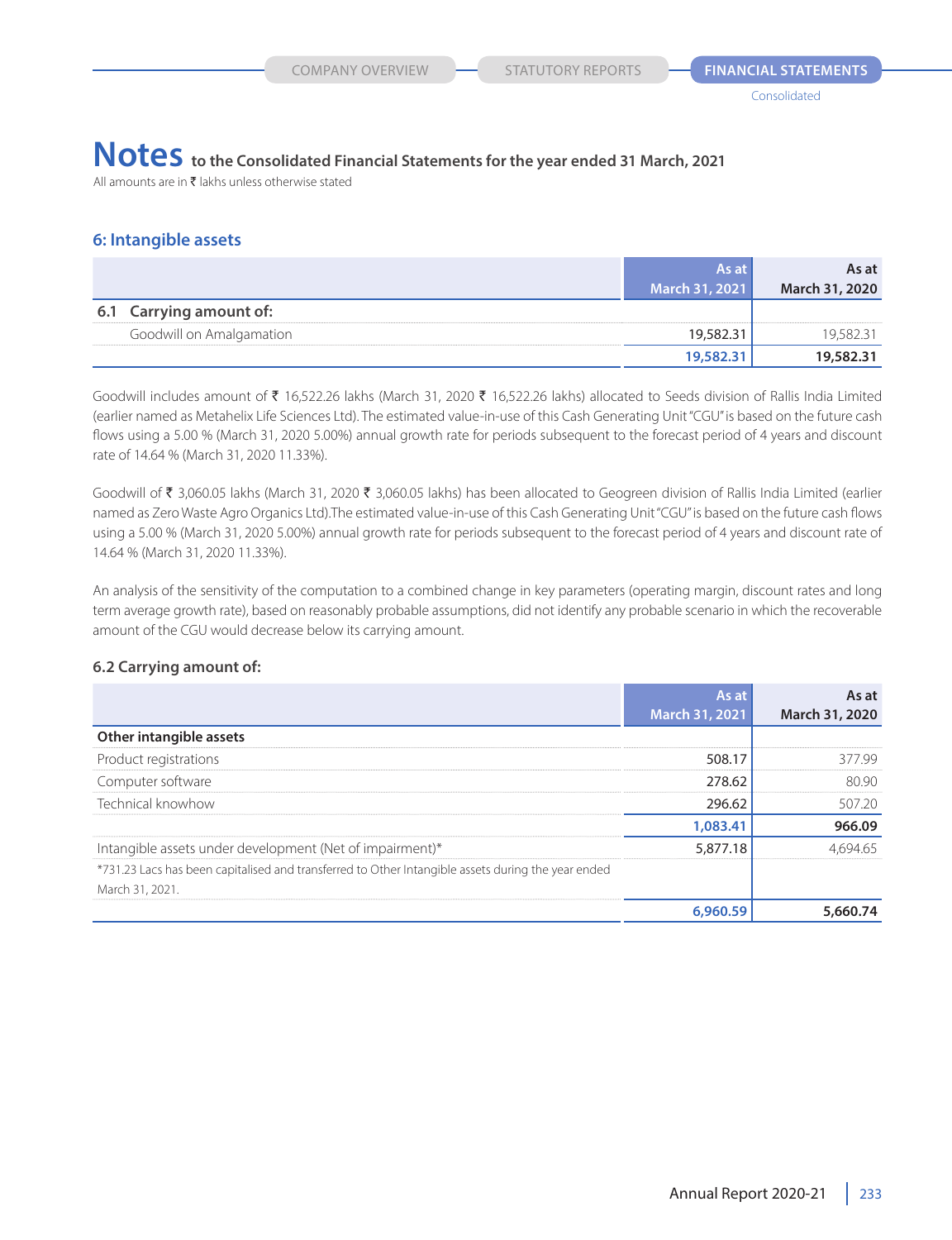

All amounts are in  $\bar{\tau}$  lakhs unless otherwise stated

### **6.2: Other intangible assets (continued)**

| <b>Gross block</b><br><b>Accumulated amortisation</b><br><b>Description</b> |                        |                  |                          |                         |                        | <b>Carrying amount</b> |                   |                         |                                |
|-----------------------------------------------------------------------------|------------------------|------------------|--------------------------|-------------------------|------------------------|------------------------|-------------------|-------------------------|--------------------------------|
|                                                                             | As at<br>April 1, 2020 | <b>Additions</b> | <b>Deductions</b>        | As at<br>March 31, 2021 | As at<br>April 1, 2020 | Charge for<br>the year | <b>Deductions</b> | As at<br>March 31, 2021 | As at<br><b>March 31, 2021</b> |
| Product                                                                     | 1,259.33               | 294.80           |                          | 1,554.13                | 881.34                 | 164.62                 |                   | 1.045.96                | 508.17                         |
| registrations                                                               | 1.016.63               | 242.70           |                          | 1.259.33                | 782.20                 | 99.14                  |                   | 881.34                  | 377.99                         |
| Licences and                                                                | 609.70                 |                  |                          | 609.70                  | 609.70                 |                        |                   | 609.70                  |                                |
| commercial<br>rights                                                        | 609.70                 |                  |                          | 609.70                  | 609.70                 |                        |                   | 609.70                  |                                |
| Computer                                                                    | 243.45                 | 230.58           |                          | 474.03                  | 162.55                 | 32.86                  |                   | 195.41                  | 278.62                         |
| software                                                                    | 210.53                 | 32.92            |                          | 243.45                  | 136.66                 | 25.89                  |                   | 162.55                  | 80.90                          |
| Technical                                                                   | 2,384.11               | 205.85           |                          | 2.589.96                | 1,876.91               | 416.43                 |                   | 2.293.34                | 296.62                         |
| knowhow                                                                     | 2,086.09               | 298.02           | $\overline{\phantom{0}}$ | 2,384.11                | 1,426.04               | 450.87                 |                   | 1,876.91                | 507.20                         |
| Total                                                                       | 4.496.59               | 731.23           |                          | 5,227.82                | 3,530.50               | 613.91                 |                   | 4.144.41                | 1,083.41                       |
|                                                                             | 3.922.95               | 573.64           |                          | 4,496.59                | 2.954.60               | 575.90                 |                   | 3,530.50                | 966.09                         |

#### **footnotes:**

1. The Group has not capitalised any borrowing cost during the year (March 31, 2020 Nil).

2. The Group has recognised impairment loss during the current year ₹ 52.30 (March 31, 2020 ₹ Nil).

3. The Group has internally developed Seed development technology for producing hybrid seeds, which is Technical Knowhow. The Carrying amount of Seed development technology of ₹ 296.62 lakhs (₹ 507.20 lakhs as at March 31, 2020) will be fully amortized in next 3 years.

4. The figures in italics are for the previous year.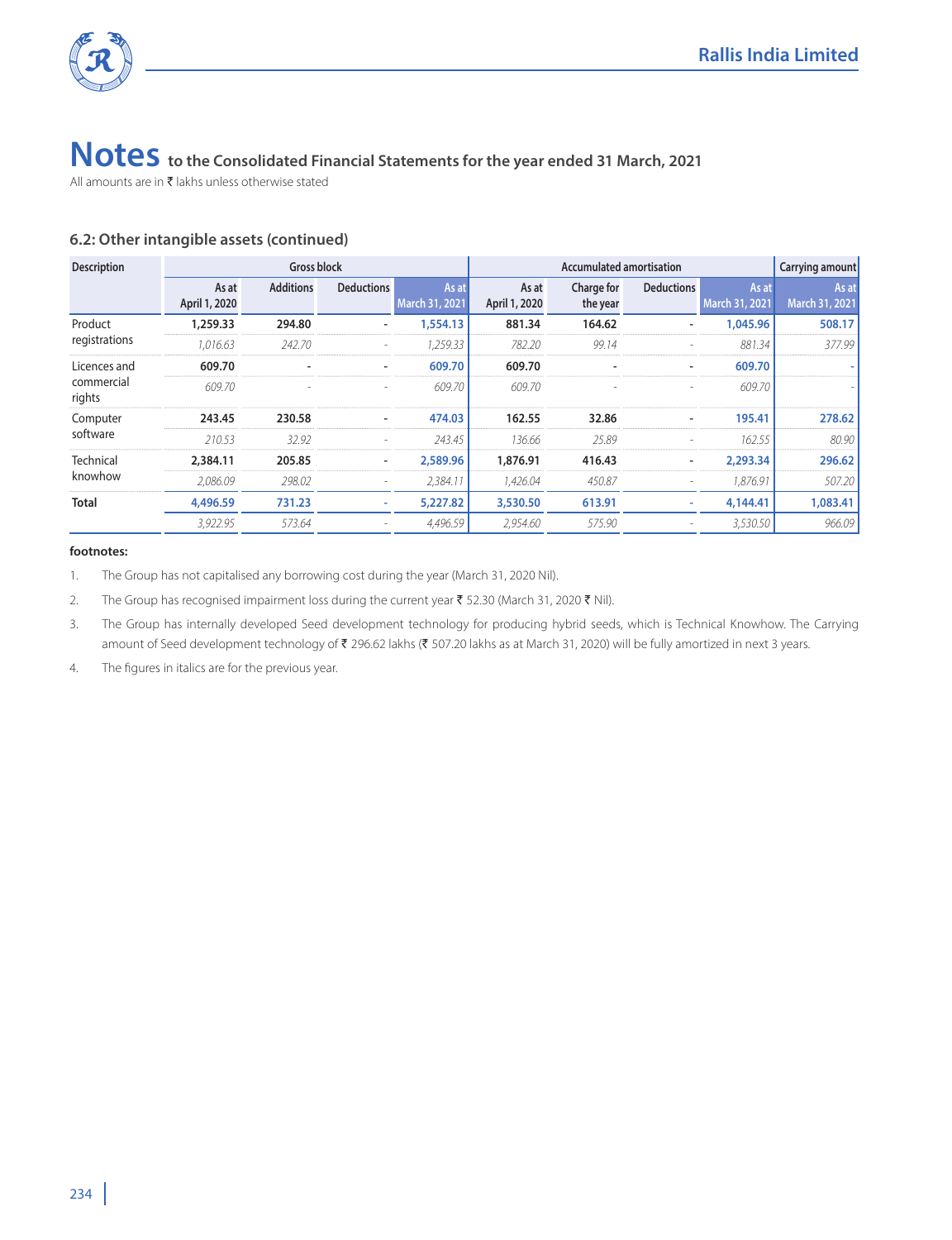All amounts are in  $\bar{\tau}$  lakhs unless otherwise stated

### **7: Investments**

|                                                                                                       | <b>Nominal</b><br>value (in $\bar{z}$ ) | No. of<br>shares | As at<br>March 31, 2021 | No. of<br>shares | As at<br>March 31, 2020 |
|-------------------------------------------------------------------------------------------------------|-----------------------------------------|------------------|-------------------------|------------------|-------------------------|
| Spartek Ceramics India Ltd.#                                                                          | 10                                      | 7,226            |                         | 7,226            |                         |
| Nagarjuna Finance Ltd. <sup>#</sup>                                                                   | 10                                      | 400              |                         | 400              |                         |
| Pharmaceuticals Products of India Limited <sup>#</sup>                                                | 10 <sup>1</sup>                         | 10,000           |                         | 10,000           |                         |
| Balasore Alloys Ltd.                                                                                  | 5                                       | 504              | 0.05                    | 504              | 0.04                    |
| J.K. Cement Ltd.                                                                                      | 10                                      | 44               | 0.84                    | 44               | 0.41                    |
| Total aggregate quoted investments                                                                    |                                         | A                | 0.89                    | A                | 0.45                    |
| <b>Unquoted equity instruments</b>                                                                    |                                         |                  |                         |                  |                         |
| Investments carried at fair value through other<br>comprehensive income (FVTOCI)                      |                                         |                  |                         |                  |                         |
| Gk Chemicals and Fertilizers Limited (formerly<br>known as Aich Aar Chemicals Pvt. Ltd.) <sup>#</sup> | 10                                      | 1,24,002         |                         | 1,24,002         |                         |
| Biotech Consortium India Ltd.                                                                         | $10 \,$                                 | 50.000           | 5.00                    | 50,000           | 5.00                    |
| Indian Potash I td.                                                                                   | 10                                      | 1,08,000         | 1.80                    | 1,08,000         | 1.80                    |
| Bharuch Enviro Infrastructure Ltd.                                                                    | 10 <sup>2</sup>                         | 36,750           | 3.68                    | 36,750           | 3.68                    |
| Narmada Clean Tech Ltd. (formerly known as<br>Bharuch Eco-Aqua Infrastructure Ltd.)                   | 10                                      | 3,00,364         | 30.04                   | 3,00,364         | 30.04                   |
| Cuddalore SIPCOT Industries Common Utilities Ltd. <sup>#</sup>                                        | 100                                     | 113              |                         | 113              |                         |
| Patancheru Enviro-Tech Ltd.                                                                           | 10                                      | 10,822           | 1.08                    | 10,822           | 1.08                    |
| Impetis Biosciences Ltd                                                                               | 10                                      | 5,68,414         | 275.19                  | 5,68,414         | 337.64                  |
| Amba Trading & Manufacturing Company Private Ltd. <sup>#</sup>                                        | 10                                      | 1,30,000         |                         | 1,30,000         |                         |
| Associated Inds. (Assam) Ltd. <sup>#</sup>                                                            | 10                                      | 30,000           |                         | 30,000           |                         |
| Uniscans & Sonics Ltd. <sup>#</sup>                                                                   | 10                                      | 96               |                         | 96               |                         |
| Caps Rallis (Private) Ltd. (Nominal value of Zim. \$<br>$2$ each) <sup>#</sup>                        |                                         | 21,00,000        |                         | 21,00,000        |                         |
| Total aggregate unquoted investments                                                                  |                                         | B                | 316.79                  | В                | 379.24                  |
| <b>Total non-current investments</b>                                                                  |                                         | $(A+B)$          | 317.68                  | $(A+B)$          | 379.69                  |

#### **footnote:**

# Amount is less than ₹ 0.01 lakh.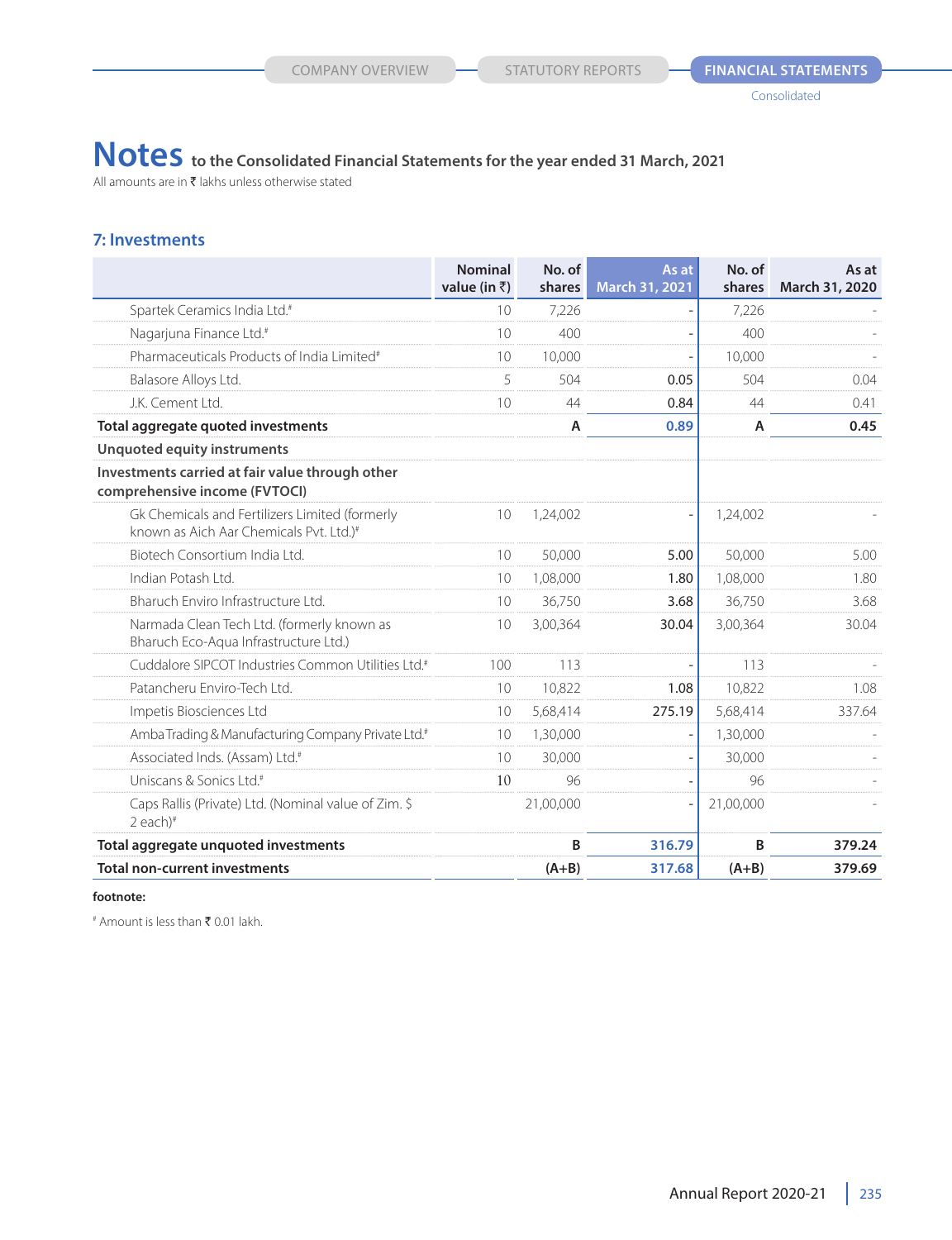

All amounts are in  $\bar{\tau}$  lakhs unless otherwise stated

| Current                                                              | <b>Units</b>   | As at<br>March 31, 2021 | <b>Units</b>   | As at<br>March 31, 2020 |
|----------------------------------------------------------------------|----------------|-------------------------|----------------|-------------------------|
| Investment in mutual funds - unquoted                                |                |                         |                |                         |
| Investments carried at fair value through<br>profit and loss (FVTPL) |                |                         |                |                         |
| ICICI Overnight Fund - Direct Plan - Growth                          | 11,75,064.24   | 1,304.10                |                |                         |
| TATA Liquid Fund - Direct Plan - Growth                              | 4,841.08       | 157.22                  |                |                         |
| HDFC Liquid Fund - Regular Plan - Growth                             |                |                         | 92,594.37      | 3,596.01                |
| SBI Liquid Fund Regular Growth                                       |                |                         | 90,003.35      | 2,784.35                |
| Adity Birla Sunlife Liquid Plan - Growth -Regular Plan               |                |                         | 10,27,551.62   | 3,265.00                |
| ICICI Prudential Liquid Fund - Regular Plan - Growth                 | 1,460.12       | 4.42                    | 14,29,432.34   | 4,181.09                |
| Kotak Liquid Regular Plan - Growth                                   |                |                         | 31,502.27      | 1,260.24                |
| Tata Liquid Fund - Regular Plan - Growth                             |                |                         | 1,31,049.78    | 4,080.28                |
| Kotak Saving Fund - Regular - Growth                                 | 88,15,376.19   | 2,973.48                | 1,38,99,158.75 | 4,460.73                |
| LIC MF Liquid Fund - Regular Plan-Growth                             |                |                         | 16,924.91      | 605.24                  |
| Nippon India Liquid Fund-Growth Plan - Growth                        |                |                         | 18,718.28      | 902.69                  |
| ICICI Prudential Saving Fund - Growth                                |                |                         | 7,76,524.45    | 3,007.85                |
| SBI Low Duration Fund - Regular Plan - Growth                        | 1,06,759.80    | 2,936.31                |                |                         |
| TATA Treasury Adv. Fund - Regular Plan - Growth                      | 1,33,305.39    | 4,098.50                |                |                         |
| Nippon Money Market Fund - Direct Plan - Growth                      | 1,16,822.59    | 3,762.56                |                |                         |
| Kotak Saving Fund - Regular Plan - Growth                            | 3,14,624.70    | 106.12                  |                |                         |
| TATA Money Market Fund - Regular Plan - Growth                       | 68,717.94      | 2,501.32                |                |                         |
| ICICI Money Market Fund - Regular Plan - Growth                      | 3,07,143.81    | 900.15                  |                |                         |
| UTI Treasury Adv Fund - Regular Plan - Growth                        | 1,65,818.22    | 4,337.22                |                |                         |
| DSP Low Duration Fund - Regular Plan - Growth                        | 2,01,17,991.39 | 3,123.31                |                |                         |
| HDFC Money Market Fund - Regular Plan - Growth                       | 41,301.57      | 1,824.96                | 41,301.57      | 1,723.94                |
| Kotak Liquid Direct plan growth                                      |                |                         |                |                         |
| <b>Total current investments</b>                                     | C              | 28,029.67               | C              | 29,867.42               |
| Aggregate book value of quoted investments                           |                | 0.89                    |                | 0.45                    |
| Aggregate Market value of quoted investments                         |                | 0.89                    |                | 0.45                    |
| Aggregate carrying value of unquoted investments                     | $(B+C)$        | 28,346.47               | $(B+C)$        | 30,246.66               |
| Aggregate amount of impairment in value of investments               |                |                         |                |                         |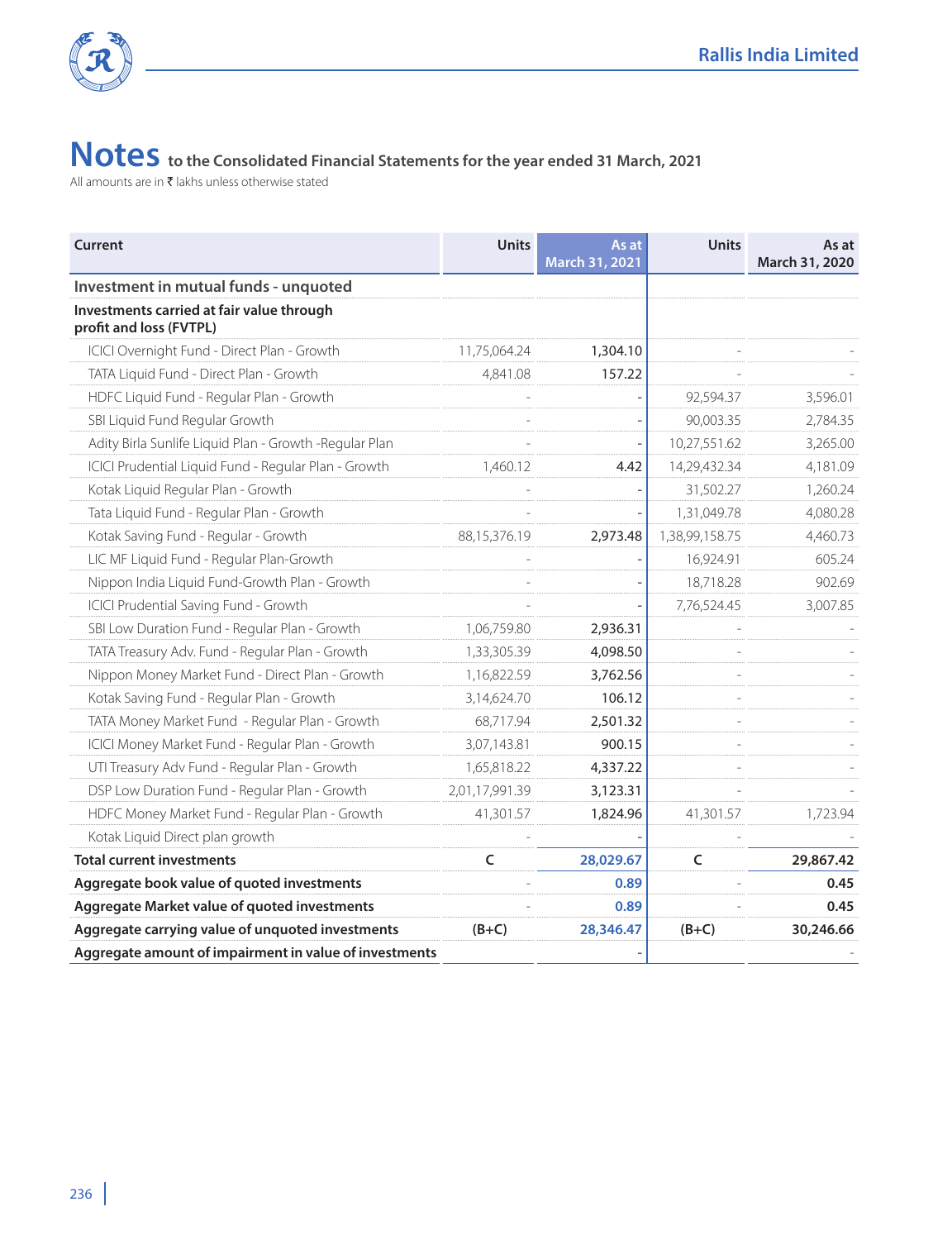All amounts are in  $\bar{\tau}$  lakhs unless otherwise stated

# **8: Loans\***

#### **(Unsecured, considered good)**

|                   | As at          | As at          |
|-------------------|----------------|----------------|
|                   | March 31, 2021 | March 31, 2020 |
| Non-current       |                | .              |
| Security deposits |                | 307 OZ         |
| Total             |                | כח '           |

\*There is no amount due from director, other officer of the Group or firms in which any director is a partner or private companies in which any director is a director or member at any time during the reporting period.

### **9: Other financial assets (at amortised cost)\***

### **(Unsecured)**

|       |           |                                                                   | As at          | As at          |
|-------|-----------|-------------------------------------------------------------------|----------------|----------------|
|       |           |                                                                   | March 31, 2021 | March 31, 2020 |
|       |           | Non-current                                                       |                |                |
|       | a)        | In other deposit accounts - original maturity more than 12 months | 70.45          | 70.95          |
|       | b)        | Interest accrued on fixed deposits with banks                     | 10.32          | 5.56           |
|       |           |                                                                   | 80.77          | 76.51          |
|       |           | Current                                                           |                |                |
|       | a)        | Unbilled revenue                                                  | 85.11          | 5023           |
|       | b)        | Advances/Deposits considered doubtful of recovery                 | 3,949.00       | 3,949.00       |
|       |           | Less: Provision for doubtful loans and advances                   | (3.949.00)     | (3,949.00)     |
|       | $\subset$ | Interest accrued on fixed deposits with banks                     | 159.14         | 22.65          |
|       | d)        | Others (Facilitation fees and solar power income receivable)      | 507.55         | 575.66         |
| Total |           |                                                                   | 751.80         | 648.54         |

\*There is no amount due from director, other officer of the Group or firms in which any director is a partner or private companies in which any director is a director or member at any time during the reporting period.

### **10: Income Taxes**

|                                                | March 31, 2021 | <b>March 31, 2020</b> |
|------------------------------------------------|----------------|-----------------------|
| 10.1: Income-tax assets and liabilities        |                |                       |
| Income-tax assets                              |                |                       |
| Advance tax (Net of provisions)                | 8.803.51       |                       |
|                                                | 8.803.5        |                       |
| Income-tax liabilities                         |                |                       |
| Provision for current tax (Net of advance tax) |                | ) 361 97              |
|                                                |                |                       |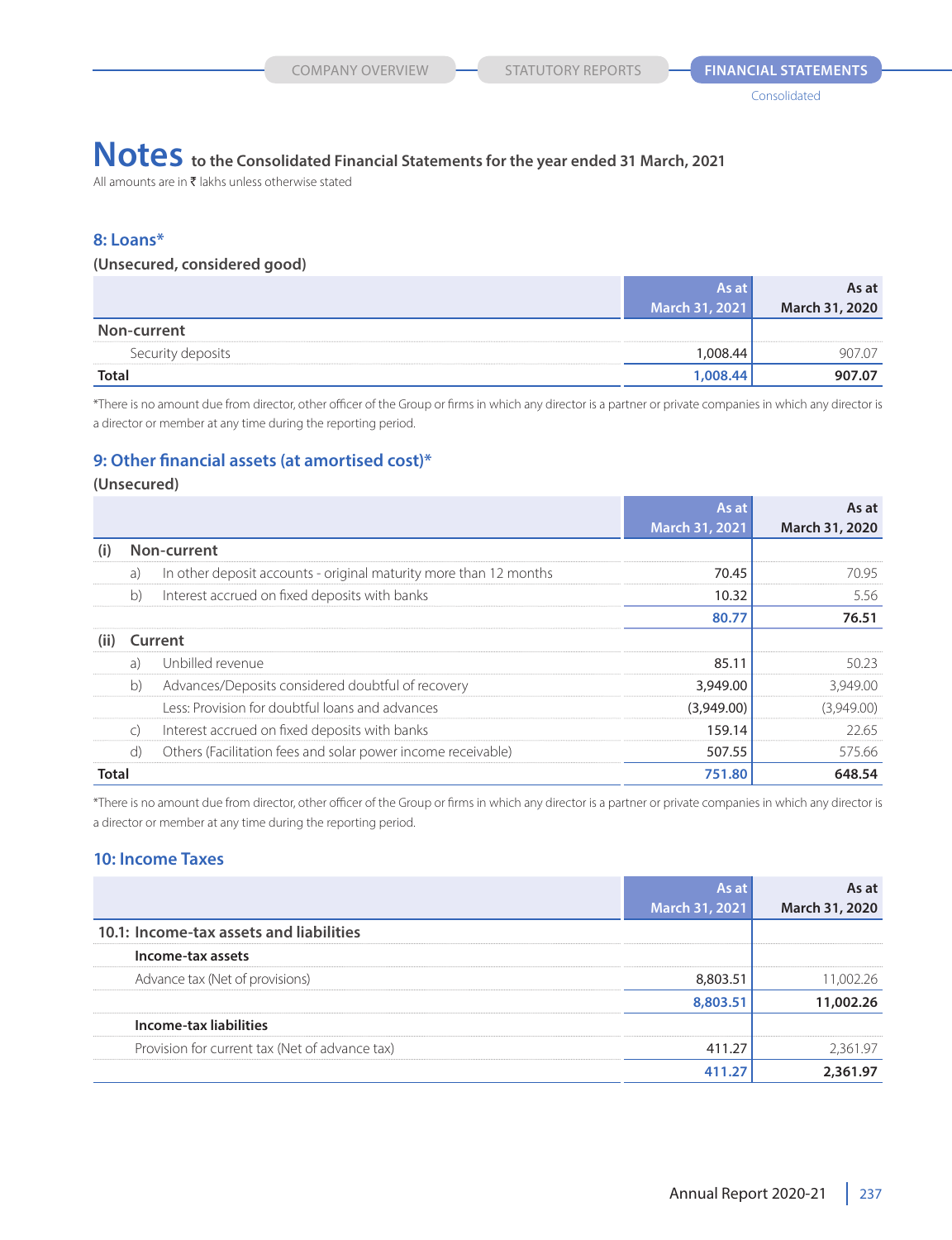

All amounts are in  $\bar{\tau}$  lakhs unless otherwise stated

|                                                                           | For the year ended | For the year ended |
|---------------------------------------------------------------------------|--------------------|--------------------|
|                                                                           | March 31, 2021     | March 31, 2020     |
| 10.2: Income tax recognised in profit or loss                             |                    |                    |
| <b>Current income tax:</b>                                                |                    |                    |
| Current income tax charge                                                 | 7,703.56           | 7,106.80           |
| Adjustments in respect current income tax of prior years                  |                    | (200.00)           |
| Total (A)                                                                 | 7,703.56           | 6,906.80           |
| Deferred tax:                                                             |                    |                    |
| In respect of current year                                                | (210.14)           | (1,526.36)         |
| Total (B)                                                                 | (210.14)           | (1,526.36)         |
| Income tax expense recognised in the Consolidated Statement of Profit and | 7,493.42           | 5,380.44           |
| Loss in current year $(A+B)$                                              |                    |                    |
| Income tax recognized in Other Comprehensive Income                       |                    |                    |
| Income tax expense on remeasurements of employee defined benefit plans    | (42.17)            | 71.79              |
| Deferred tax expense on remeasurements of employee defined benefit plans  | (1.22)             | (15.48)            |
| Total tax expense recognised in Other Comprehensive Income                | (43.39)            | 56.31              |

### **Reconciliation of the tax expense and the accounting profit for the year is as follows:-**

| <b>Particulars</b>                                                                       | For the year ended | For the year ended |
|------------------------------------------------------------------------------------------|--------------------|--------------------|
|                                                                                          | March 31, 2021     | March 31, 2020     |
| Profit before tax                                                                        | 30,350.09          | 23,749.24          |
| Income tax expense calculated @25.17% (PY @ 34.944%)                                     | 7,639.12           | 8.298.94           |
| Effect of income that is exempt from taxation                                            | (450.21)           | (531.84)           |
| Effect of expenses that are not deductible in determining taxable profit                 | 110.62             | 297.10             |
| Effect of expenses that are deductible in determining taxable profit                     | (4.17)             | (79.95)            |
| Effect of concessions (research & developments and others allowances)                    | (498.43)           | (1, 132.06)        |
| Effect of Intangible asset Write off                                                     | 165.60             |                    |
| Effect of unused tax losses and tax offsets not recognised as deferred tax assets        |                    | (209.28)           |
| Effect of lower tax rates for the long term capital gain                                 | (8.25)             | (6.67)             |
| Impact of changes in tax rate                                                            |                    | (1,327.03)         |
| Others                                                                                   | 545.81             | 277.90             |
|                                                                                          | 7,493.42           | 5,580.44           |
| Adjustments recognised in the current year in relation to the current tax of prior years |                    | (200.00)           |
| Income tax expense recognised in Consolidated Statement of profit and loss               | 7,493.42           | 5,380.44           |

### **Income tax expense recognised in Other Comprehensive Income**

| <b>Particulars</b>                                                                  | For the year ended For the year ended |                               |
|-------------------------------------------------------------------------------------|---------------------------------------|-------------------------------|
|                                                                                     |                                       | March 31, 2021 March 31, 2020 |
| Remeasurement of employee defined benefit liability/(asset)                         |                                       |                               |
| Before tax amount                                                                   | 174.73                                |                               |
| Tax (expense) benefit                                                               | (43.39)                               | 56 31                         |
| Net of tax                                                                          | 131.34                                | 185.24)                       |
| Fair value of equity instruments through other comprehensive income                 | .08                                   | 0.85                          |
| Net of tax                                                                          | -08                                   | 0.85                          |
| Exchange differences in translating the financial statements of a foreign operation | 7.33                                  | (3.18)                        |
| Net of tax                                                                          |                                       | (3.18)                        |
| Total other comprehensive income (net of taxes)                                     | 139.7                                 |                               |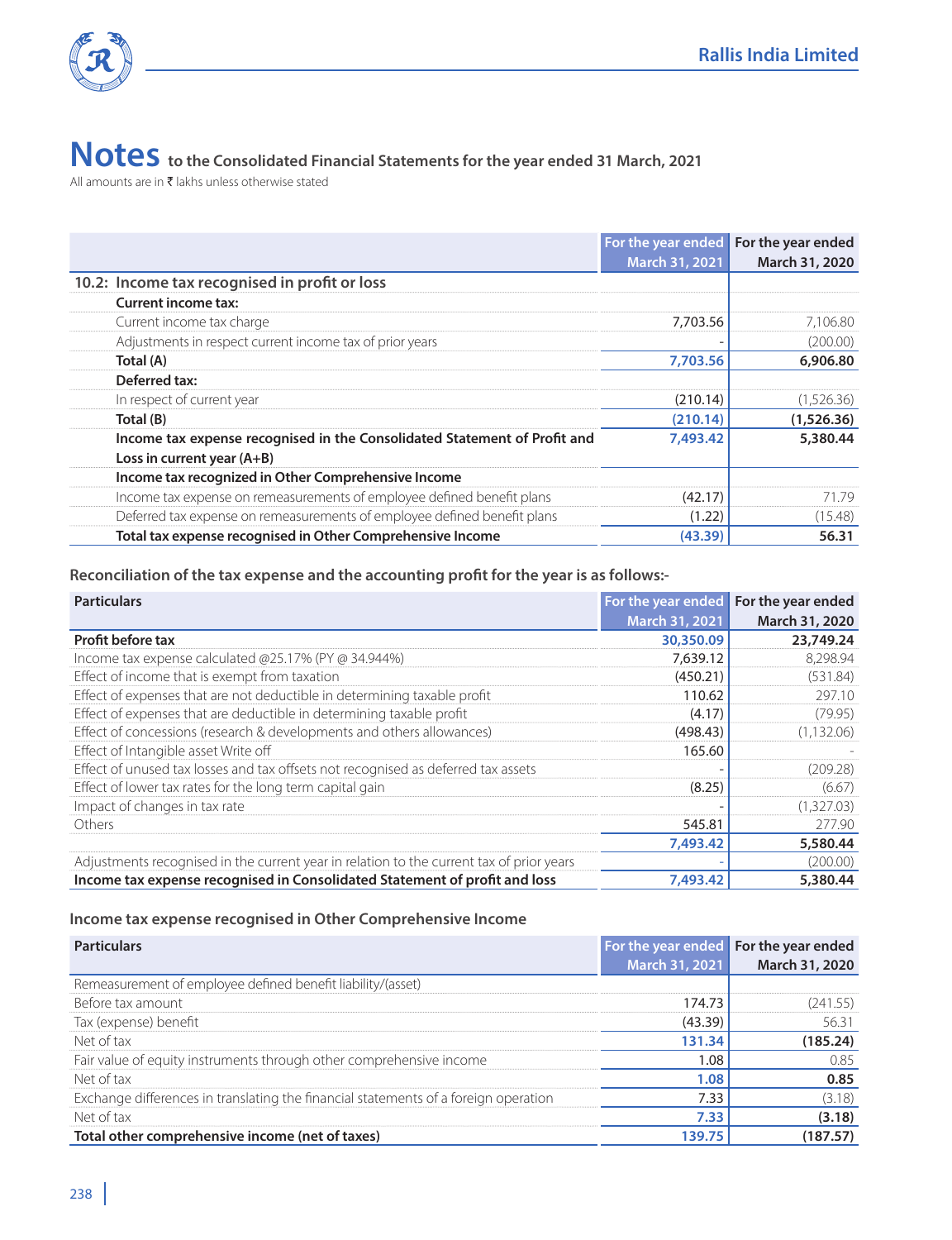All amounts are in  $\bar{\tau}$  lakhs unless otherwise stated

### **11: Inventories (lower of cost and net realisable value)**

|      |                                                                                                    |                | As at                 |
|------|----------------------------------------------------------------------------------------------------|----------------|-----------------------|
|      |                                                                                                    | March 31, 2021 | <b>March 31, 2020</b> |
| a)   | Raw materials (Including goods-in-transit of ₹ 2,125.69 lakhs<br>(March 31, 2020 ₹ 6,347.38 lakhs) | 17,868.58      | 18.374.78             |
| b)   | Work-in-progress (including intermediate goods)                                                    | 5.102.10       |                       |
|      | Finished goods                                                                                     | 46,218.35      |                       |
|      | Stock-in-trade (in respect of goods acquired for trading)                                          | 4.350.91       |                       |
| e.   | Stores and spares                                                                                  | 961.64         | 59675                 |
|      | Packing materials                                                                                  | 1,818.23       | .333.36               |
| Tota |                                                                                                    | 76.319.8       | 69,920.02             |

#### **footnotes:**

- (i) The cost of inventories recognised as an expense during the year was  $\bar{\tau}$  1,48,770.88 lakhs (March 31, 2020  $\bar{\tau}$  1,39,642.09 lakhs).
- (ii) The cost of inventories recognised as an expense includes  $\bar{\tau}$  1,259.81 lakhs (March 31, 2020  $\bar{\tau}$  876.73 lakhs) in respect of adjustment of inventories to net realisable value/slow moving, and has been reduced by  $\bar{\mathfrak{c}}$  248.17 lakhs (March 31, 2020  $\bar{\mathfrak{c}}$  365.64 lakhs) in respect of reversal of such write-downs.
- (iii) The products of the Group are essential products for agriculture and possibility of contraction in demand is remote.During the previous year, on account of prolonged lock down, the Group has assessed liquidation plan of near expiry products and provision of  $\bar{z}$  106 lakhs has been accounted which is included in point (ii) above. The Group does not foresee any further diminution in the net realizable value of inventories carried as at March 31, 2020 due to COVID-19.
- (iv) The mode of valuation of inventories has been stated in note 3.17.
- (v) Bank overdrafts, cash credit and short-term loan from bank facility are secured by first paripassu charge on inventories (including raw material, finished goods and work-in-progress) and book debts (refer note 12 and 20).

### **12: Trade receivables**

|                                      | <b>March 31, 2021</b> | March 31, 2020 |
|--------------------------------------|-----------------------|----------------|
| Current                              |                       |                |
| ured, considered good:<br><b>SEC</b> |                       |                |
| considered aood<br>cured.            |                       |                |
| Credit impaired                      |                       |                |
| Loss allowance                       |                       |                |
| Tota                                 |                       |                |

#### **footnotes:**

(i) The average credit period ranges from 15 days to 180 days.

- (ii) Before accepting any new customer, the Group assesses the potential customer's credit quality and defines credit limits by customer. Limits attributed to customers are reviewed annually. Of the trade receivable balance as at March 31, 2021, receivables amounting to  $\bar{\tau}$  8,810.62 lakhs are due from three customer (as at March 31, 2020 ₹ Nil is due from one cutomer), for which credit risk is mitigated by export credit guarantee. There are no other customers who represent more than 5% of the total balance of trade receivable.
- (iii) No trade or other receivable are due from directors or other officers of the Group either severally or jointly with any other person. Nor any trade or other receivables are due from firms or private companies respectively in which any director is a partner, a director or a member.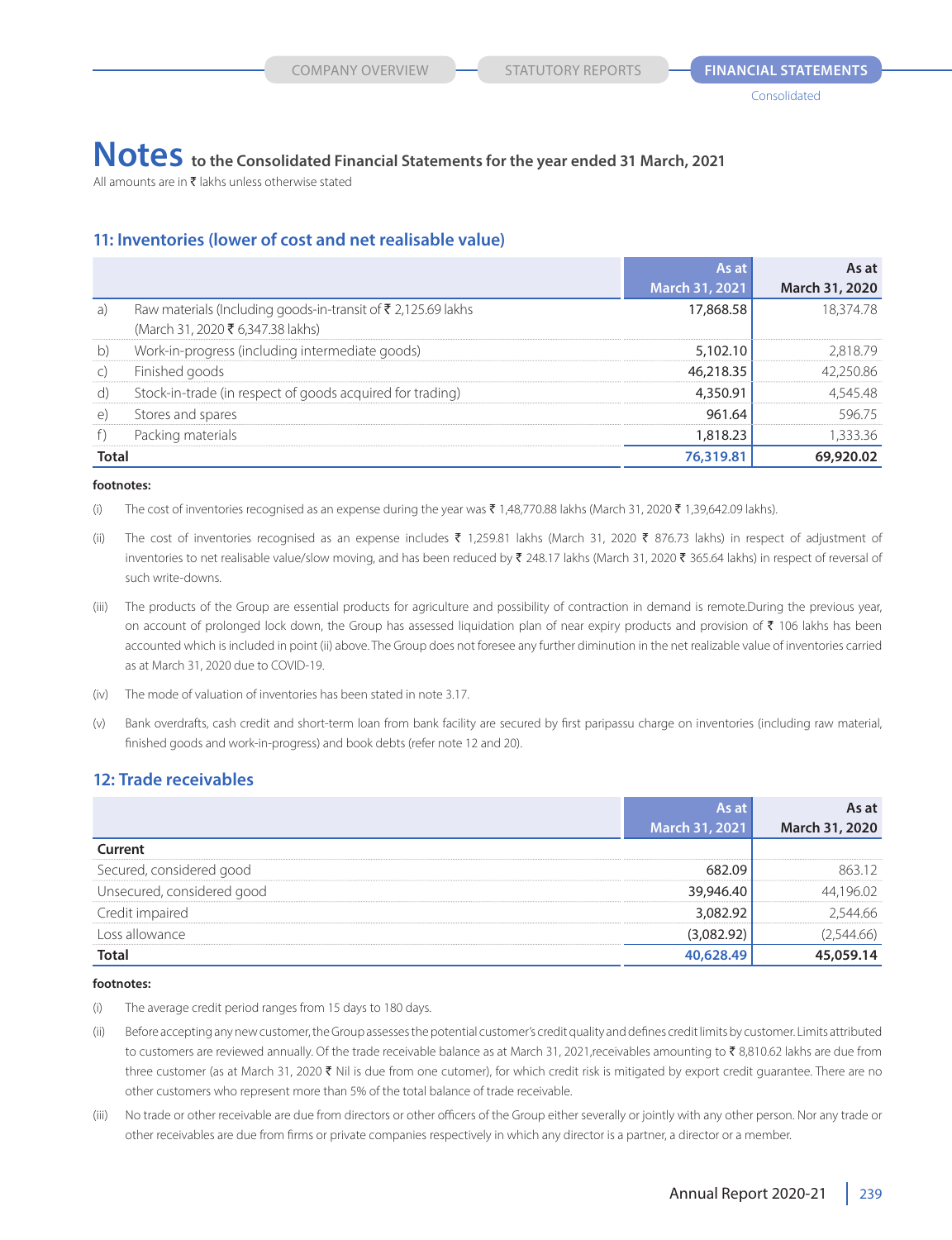

All amounts are in  $\bar{\tau}$  lakhs unless otherwise stated

#### (iv) Movement in the expected credit loss allowance

| <b>Particulars</b>                         | As at          | As atl         |
|--------------------------------------------|----------------|----------------|
|                                            | March 31, 2021 | March 31, 2020 |
| Balance at the beginning of the year       | 2.544.66       | 848.30         |
| Less: balances written off during the year |                |                |
| Add: provision made during the year        | 538.26         | 919 N9         |
| Balance at the end of the year             | 3.082.9        | 2,544.66       |

(v) Bank overdrafts, cash credit facility and short-term loans from bank are secured by first paripassu charge on inventories (including raw material, finished goods and work-in-progress) and book debts (refer note 11 and 20).

## **13: Cash and bank balances**

|                                                                         | As at          | As at          |
|-------------------------------------------------------------------------|----------------|----------------|
|                                                                         | March 31, 2021 | March 31, 2020 |
| 13.1: Cash and cash equivalents                                         |                |                |
| Balances with banks in current accounts<br>$\partial$ .                 | 1.024.89       | 696.42         |
| Cash on hand<br>b.                                                      | 1.91           | 3.14           |
| Term deposits with original maturity of less than 3 months              | 0.00           | 3,952.17       |
| Total Cash and cash equivalents as per Balance Sheet                    | 1,026.80       | 4,651.73       |
| Bank overdrafts and cash credit facility (secured)                      | (4.77)         | (2,411,79)     |
| Cash and cash equivalents as per Consolidated Statement of cash flows   | 1,022.03       | 2,239.94       |
| 13.2: Other bank balances                                               |                |                |
| In other deposit accounts - original maturity more than 3<br>a.         | 4,003.61       | 3.61           |
| months and less than 12 months                                          |                |                |
| In earmarked accounts:<br>h.                                            |                |                |
| Balances held for unpaid / unclaimed dividend accounts                  | 146.12         | 162.53         |
| Bank deposits as margin money against bank guarantees - original<br>ii. | 336.00         | 47 20          |
| maturity more than 3 months and less than 12 months                     |                |                |
| <b>Total other bank balances</b>                                        | 4,485.73       | 213.34         |

**footnote:**

The Group has not entered into non cash investing and financing activities.

## **14: Other assets**

#### **(Unsecured, considered good)**

|                                      | <b>March 31, 2021</b> | March 31, 2020 |
|--------------------------------------|-----------------------|----------------|
| Non-current                          |                       |                |
| al advances:                         |                       |                |
| it with public bodies                | 21 O 1                | 28             |
| Claims receivable from public bodies | 53742                 | 1 Q 3          |
| paid lease rental                    |                       |                |
| Prepaid expenses                     |                       | 6759           |
| lotal                                |                       |                |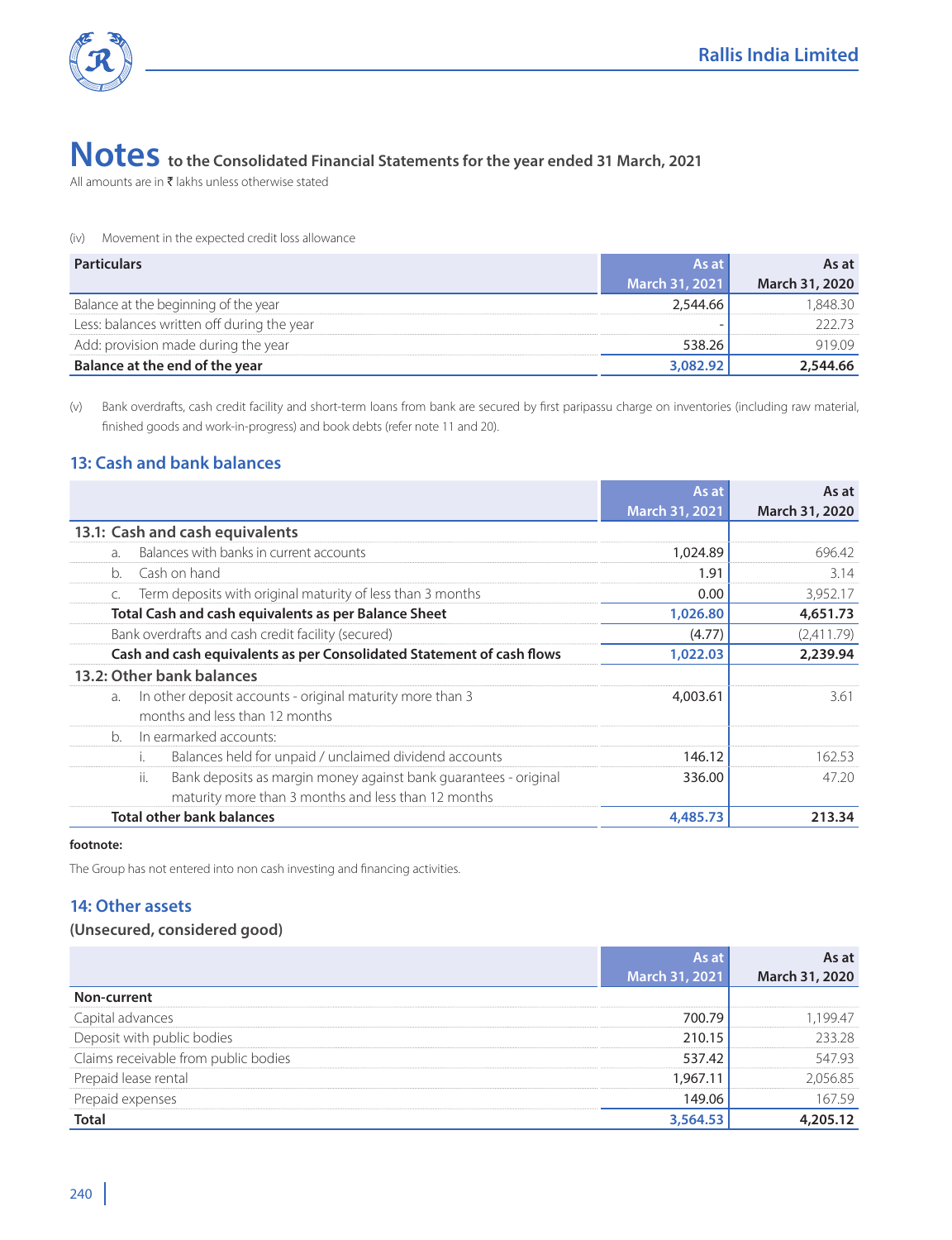All amounts are in  $\bar{\tau}$  lakhs unless otherwise stated

|                                                                 | As at<br>March 31, 2021 | As at<br>March 31, 2020 |
|-----------------------------------------------------------------|-------------------------|-------------------------|
| Current                                                         |                         |                         |
| Statutory dues receivable from government authorities           |                         |                         |
| Goods and Services Tax receivable                               | 4,299.62                | 3,364.13                |
| Export benefit receivable                                       | 702.99                  | 1,143.16                |
| Inventory recoverable                                           | 3,997.04                | 3,160.48                |
| Advances recoverable                                            |                         |                         |
| Advances to suppliers                                           | 2,546.15                | 986.89                  |
| Less: Provision for doubtful advances                           |                         | (2.40)                  |
| Advances to employees                                           | 275.94                  | 571.62                  |
| Others (Receivable from Govt and gas distribution company etc.) | 526.83                  | 413.78                  |
| Prepaid lease rental                                            | 89.74                   | 89.74                   |
| Prepaid expenses                                                | 1,446.06                | 909.13                  |
| Total                                                           | 13,884.37               | 10,636.53               |

#### **footnote:**

Loans to employees includes ₹ Nil (2020: ₹ Nil) due from officer of the Group. Maximum balance outstanding during the year is ₹ Nil (2020 : ₹ Nil).

### **15: Assets classified as held for sale**

|               | As at          | As at          |
|---------------|----------------|----------------|
|               | March 31, 2021 | March 31, 2020 |
| Freehold land | <i>CAAC</i>    | 24491          |
|               | 68.9           | 8187           |
|               |                | 26 7.R         |

#### **footnote:**

During the previous year, the Group has reclassified certain Freehold Land (carrying amount of  $\bar{\tau}$  244.91 lakhs) and Buildings (carrying amount  $\bar{\tau}$  141.44 lakhs) to Assets Held for Sale from Investment Property and Buildings (carrying amount ₹ 40.43 lakhs) from Property, plant and equipment. The Group intends to dispose off freehold land and buildings which it no longer utilises in the next 12 months. The Group is currently in negotiation with some potential buyers. No impairment loss was recognised on reclassification of the assets as held for sale nor as at reporting date as the management of the Group expect that the fair value (estimated based on the recent market prices of similar assets in similar locations) less costs to sell is higher than the carrying amount.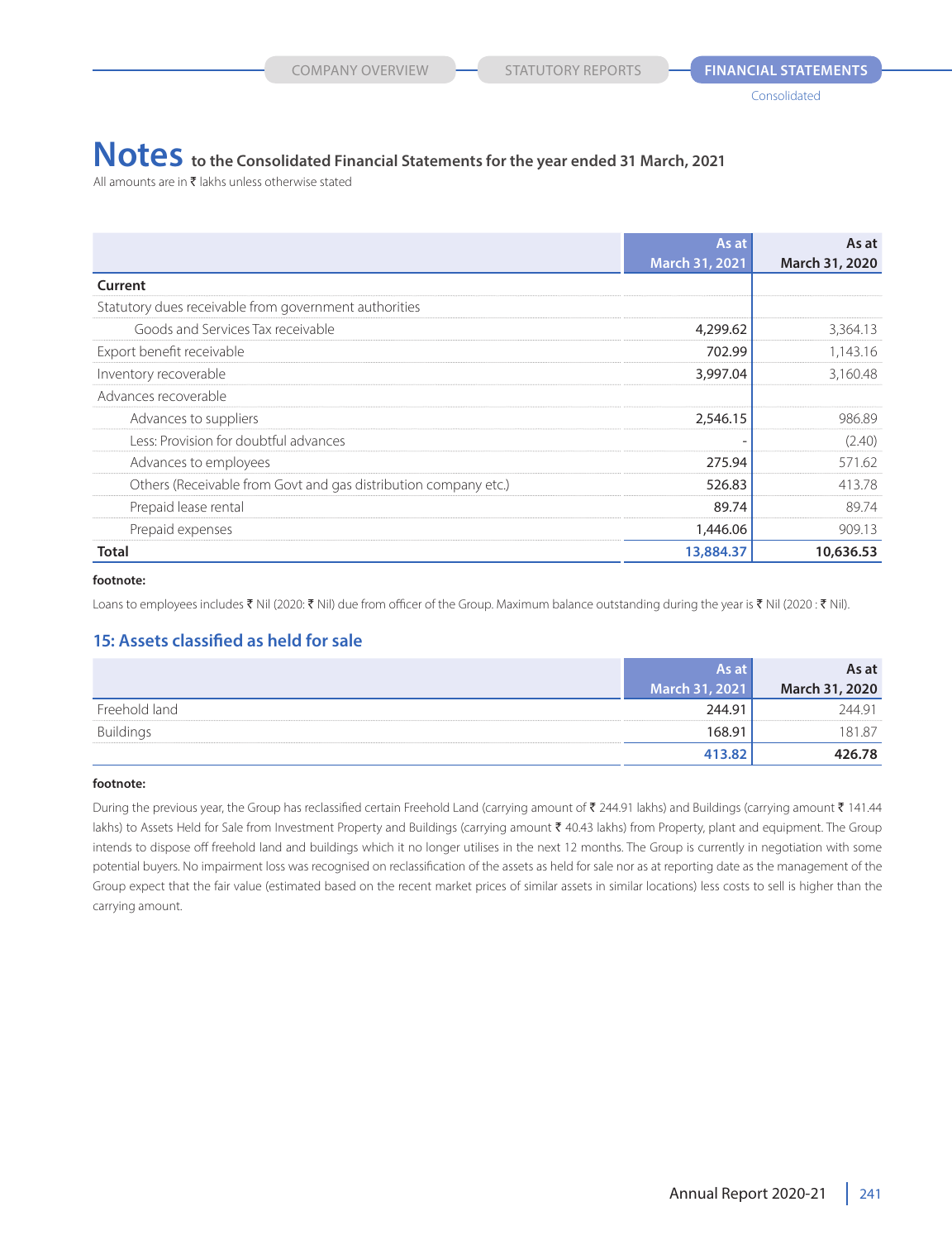

All amounts are in  $\bar{\tau}$  lakhs unless otherwise stated

## **16: Share capital**

|                                                                                       | As at          | As at          |
|---------------------------------------------------------------------------------------|----------------|----------------|
|                                                                                       | March 31, 2021 | March 31, 2020 |
| Authorised share capital:                                                             |                |                |
| 500,000,000 (March 31, 2020 500,000,000) equity shares of ₹ 1 each with voting rights | 5,000.00       | 5,000.00       |
| 150,000,000 (March 31, 2020 150,000,000) preference shares of ₹ 10 each               | 15,000.00      | 15,000.00      |
| 28,887,800 (March 31, 2020 Nil) equity shares of ₹ 10 each with voting rights         | 2,888.78       |                |
| Issued, subscribed and paid up capital comprises:                                     |                |                |
| <b>Issued shares</b>                                                                  |                |                |
| 194,470,890 (March 31, 2020 194,470,890) equity shares of ₹ 1 each                    | 1,944.71       | 1.944.71       |
| Subscribed and fully paid up                                                          |                |                |
| 194,468,890 (March 31, 2020 194,468,890) equity shares of ₹ 1 each                    | 1,944.69       | 1.944.69       |
| <b>Forfeited shares</b>                                                               |                |                |
| 2,000 (March 31, 2020 2,000) equity shares of ₹1 each                                 | 0.02           | 0.02           |
|                                                                                       | 1,944.71       | 1,944.71       |

#### **footnotes:**

#### **a. Reconciliation of the number of shares and amount outstanding at the beginning and at the end of the year:**

| <b>Fully paid equity shares</b>  | Number of    | Amount of     |
|----------------------------------|--------------|---------------|
|                                  | shares       | share capital |
| Balance at March 31, 2020        | 1944.68.890  |               |
| Movements during the year        | -            |               |
| <b>Balance at March 31, 2021</b> | 19,44,68,890 | 944.69. ا     |

**b.** The Holding Company has issued one class of equity shares having a par value of ₹ 1 per share. Each shareholder is eligible for one vote per share held. The dividend proposed by the Board of Directors is subject to the approval of the shareholders in the ensuing Annual General Meeting, except in case of interim dividend. In the event of liquidation, the equity shareholders are eligible to receive the remaining assets of the Holding Company after distribution of all preferential amounts, in proportion to their shareholding.

#### **c. Details of shares held by the Parent Company**

|                               | Number of fully    | Amount of     |
|-------------------------------|--------------------|---------------|
|                               | paid equity shares | share capital |
| <b>Tata Chemicals Limited</b> |                    |               |
| As at March 31, 2020          | 9.73.41.610        |               |
| As at March 31, 2021          | 9.73.41.610        |               |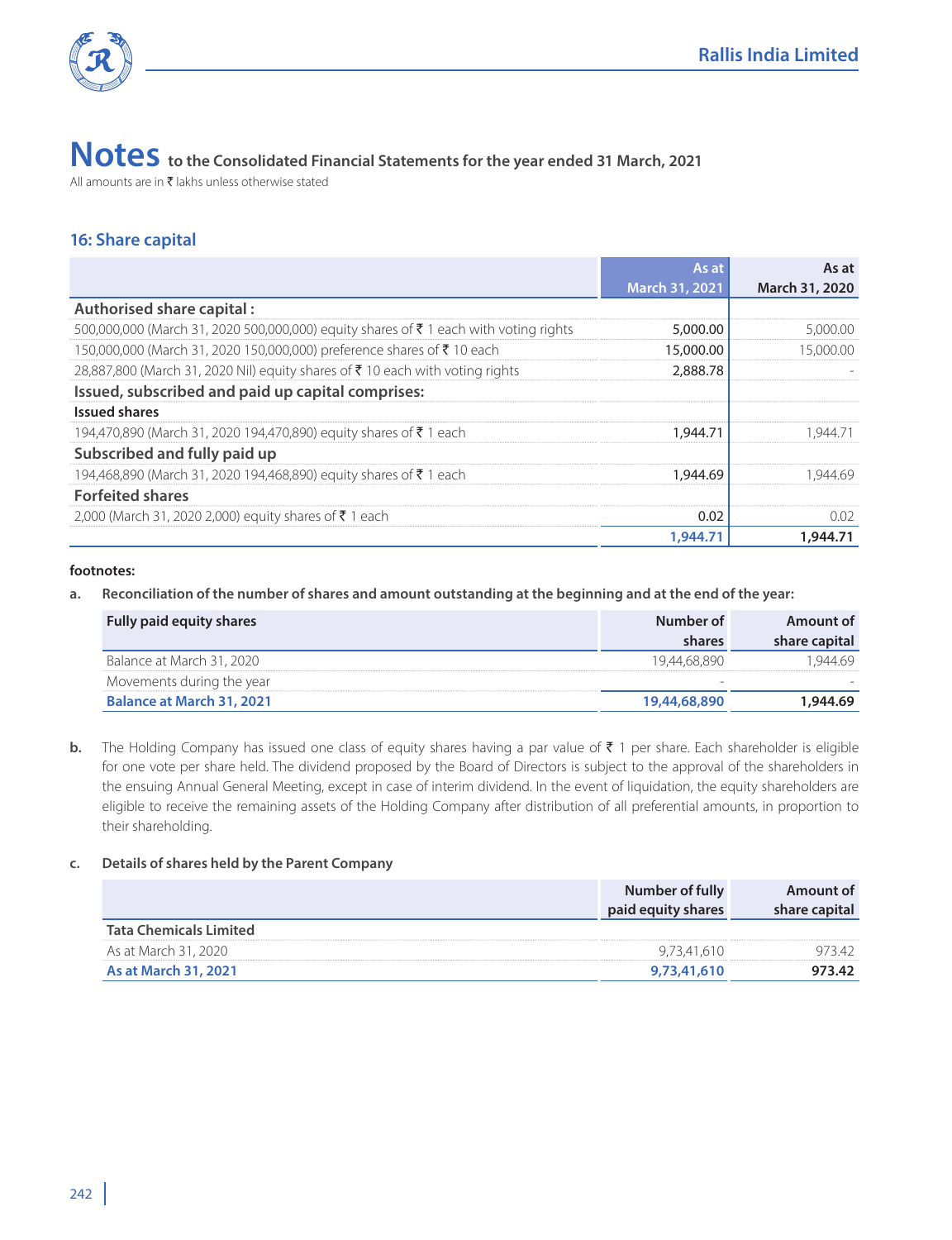All amounts are in  $\bar{\tau}$  lakhs unless otherwise stated

#### **d. Details of shares held by each shareholder holding more than 5% shares in the Holding Company:**

|                               | Number of fully |  |
|-------------------------------|-----------------|--|
| <b>Tata Chemicals Limited</b> |                 |  |
| As at March 31, 2020          | 9.73.41.610     |  |
| As at March 31, 2021          | 9,73,41,610     |  |
| kesh Jhunjhunwaia             |                 |  |
| As at March 31, 2020          |                 |  |
| As at March 31, 2021          |                 |  |

**e.** As per records of the Holding Company as at March 31, 2021, no calls remain unpaid by the directors and officers of the Holding Company.

## **17: Other equity**

|                                                                   | March 31, 2021 | March 31, 2020 |
|-------------------------------------------------------------------|----------------|----------------|
| General reserve                                                   | 17 649 93      |                |
| Securities premium reserve                                        | 8,793.88       |                |
| Retained earnings                                                 | 1.21.303.50    |                |
| Foreign currency translation reserve on consolidation             |                |                |
| Capital redemption reserve                                        | 8 1 5 1 7 7    |                |
| Capital reserve                                                   |                |                |
| Reserve for equity instruments through Other Comprehensive Income |                |                |
|                                                                   |                |                |

### **17.1: General reserve**

|                              | As at                 | As at          |
|------------------------------|-----------------------|----------------|
|                              | <b>March 31, 2021</b> | March 31, 2020 |
| Balance at beginning of year | 17,649.93             | 7.649.93       |
| Balance at the end of year   | 17,649.93             | 17,649.93      |

General reserve is used from time to time to transfer profits from retained earnings for appropriation purposes. As the general reserve is created by a transfer from one component of equity to another and is not an item of other comprehensive income , items included in the general reserve will not be reclassified subsequently to profit or loss.

#### **17.2: Securities premium reserve**

|                              | As at                 | As at          |
|------------------------------|-----------------------|----------------|
|                              | <b>March 31, 2021</b> | March 31, 2020 |
| Balance at beginning of year | 8,793.88              | 8.793.88       |
| Balance at the end of year   | 8,793.88              | 8,793.88       |

Amount received on issue of shares in excess of the par value has been classified as security share premium.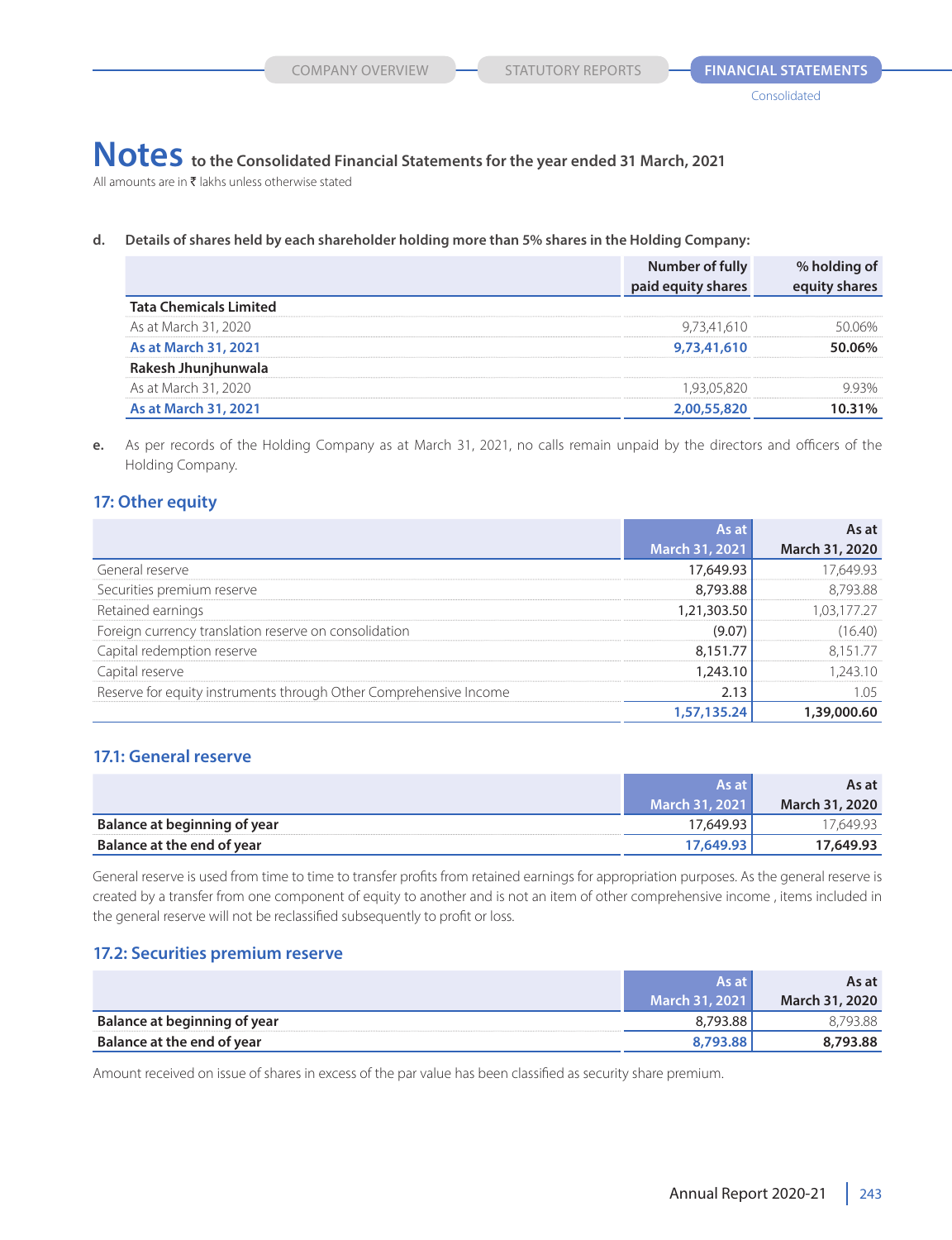

All amounts are in  $\bar{\tau}$  lakhs unless otherwise stated

## **17.3: Retained earnings**

|                                                                                   | As at          | As at          |
|-----------------------------------------------------------------------------------|----------------|----------------|
|                                                                                   | March 31, 2021 | March 31, 2020 |
| Balance at beginning of year                                                      | 1.03.177.26    | 90.822.35      |
| Other Comprehensive Income arising from remeasurement of employee defined benefit | 131.34         | (185.24)       |
| obligation (Net of taxes)                                                         |                |                |
| Profit attributable to the owners of the Holding Company                          | 22.856.62      | 18 484 43      |
| Leases (IND AS 116) transition effect                                             |                | (110.86)       |
| Others                                                                            |                | 27.65          |
| Payment of dividend on equity shares - Final                                      | (4.861.72)     | (4.861.72)     |
| Payment of dividend distribution tax on equity shares-Final                       |                | (999.34)       |
| Balance at the end of year                                                        | 1,21,303.50    | 1,03,177.27    |

## **17.4: Capital redemption reserve**

|                              | As at                 | As at          |
|------------------------------|-----------------------|----------------|
|                              | <b>March 31, 2021</b> | March 31, 2020 |
| Balance at beginning of year | 8.151.77              |                |
| Balance at the end of year   | 8,151,77              | 8,151.77       |

Capital redemption reserve is created out of profits on redemption of capital.

### **17.5: Capital reserve**

|                              | As at          | As at               |
|------------------------------|----------------|---------------------|
|                              | March 31, 2021 | March 31, 2020      |
| Balance at beginning of year | .243.10        | <sup>- 243.</sup> L |
| Balance at the end of year   | 1,243.10       | 1,243.10            |

Capital reserve includes profit on amalgamation of entities.

## **17.6: Reserve for equity instruments through Other Comprehensive Income**

|                              | As at                 | As at          |
|------------------------------|-----------------------|----------------|
|                              | <b>March 31, 2021</b> | March 31, 2020 |
| Balance at beginning of year | 1.05                  |                |
| Additions during year        | 1.08                  |                |
| Balance at the end of year   |                       | 05.،           |

The group has elected to recognise changes in the fair value of investments in equity instruments in other comprehensive income. These changes are accumulated within the FVTOCI equity investments within equity. Balance in Other Comprehensive Income is transferred to retained earnings on disposal of the investment.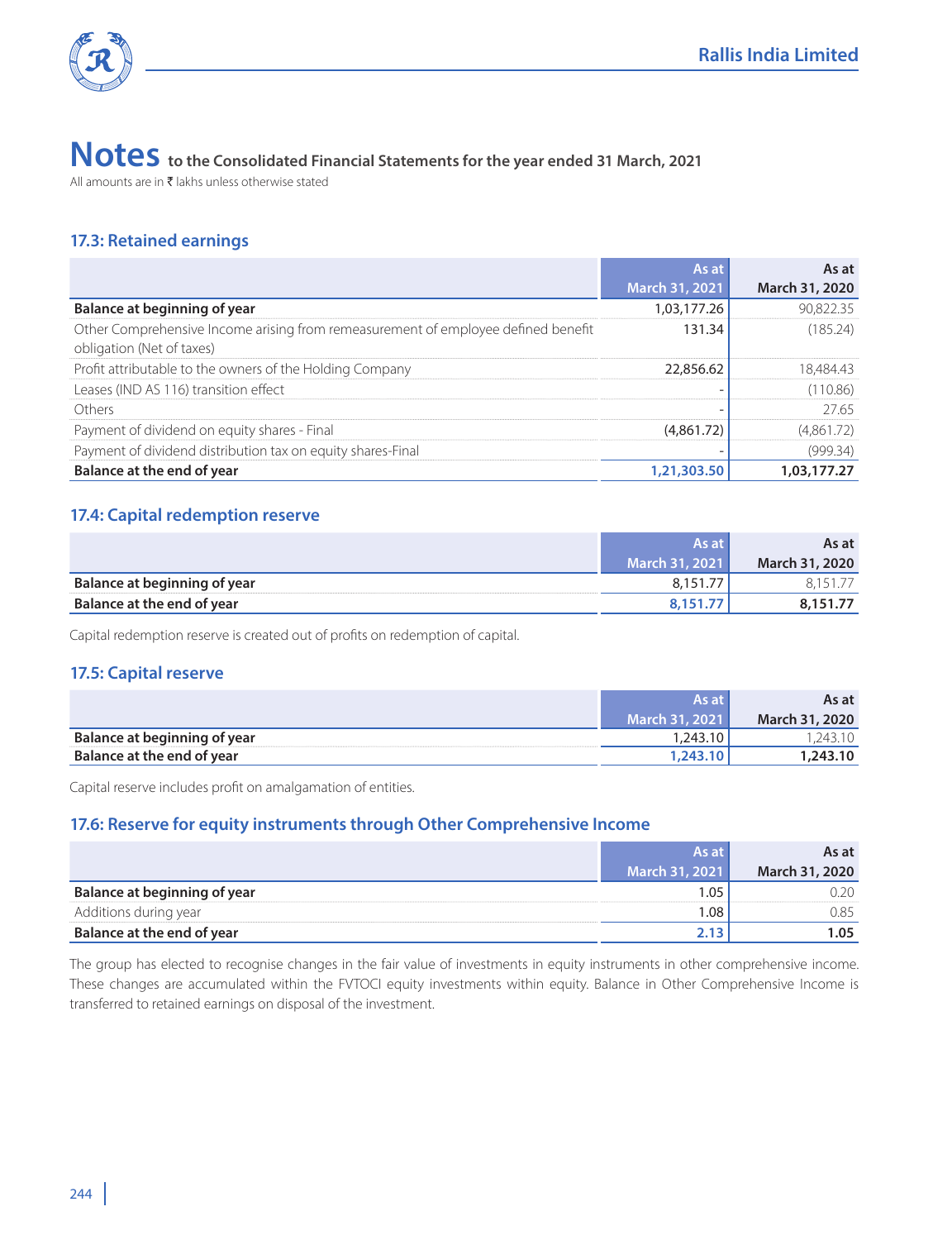All amounts are in  $\bar{\tau}$  lakhs unless otherwise stated

### **17.7: Foreign currency translation reserve on consolidation**

|                              |                | As at                 |
|------------------------------|----------------|-----------------------|
|                              | March 31, 2021 | <b>March 31, 2020</b> |
| Balance at beginning of year | 16.40          |                       |
| Movements                    |                |                       |
| Additions during year        |                |                       |
| Balance at the end of year   |                | 6.40                  |

These comprises of all exchange differences arising from translation of financial statements of foreign subsidiaries.

### **18: Non-controlling interest**

|                              | As a:          |                |
|------------------------------|----------------|----------------|
|                              | March 31, 2021 | March 31, 2020 |
| Balance at beginning of year |                | 8418           |
| <b>Movements</b>             |                |                |
| Share of loss for the year   |                |                |
| Balance at the end of year   |                |                |

#### **19.1: Non-current borrowings**

|                                                                              | March 31, 2021 | March 31, 2020 |
|------------------------------------------------------------------------------|----------------|----------------|
| Secured - at amortised cost                                                  |                |                |
| Secured loan from banks (refer note (ii))                                    |                |                |
| Secured loan from other corporate bodies (refer note (ii))                   | 9 9.R          |                |
| Unsecured -at amortised cost                                                 |                |                |
| Term loan from bank (refer note(ii))                                         |                |                |
| Loan from the Council of Scientific and Industrial Research (refer note(ii)) |                | 1665           |
| Sales tax deferral under a state government scheme (refer note(i))           | 168 34         | 522.64         |
| Total                                                                        | 78.3           |                |

#### **Summary of borrowing arrangements**

#### (i) Sales tax deferral scheme:

The loan is repayable in annual installments which ranges from a maximum of  $\bar{\tau}$  113.11 lakhs to a minimum of  $\bar{\tau}$  24.12 lakhs over the period stretching from April 1, 2022 to March 31, 2027. The amount outstanding is free of interest.

The balance outstanding as at March 31, 2021 is  $\bar{\xi}$  522.64 lakhs (March 31, 2020  $\bar{\xi}$  554.08 lakhs) of which  $\bar{\xi}$  54.30 lakhs (March 31, 2020 ₹ 31.44 lakhs) has been grouped under note 21 other current financial liabilities which are payable in next 12 months.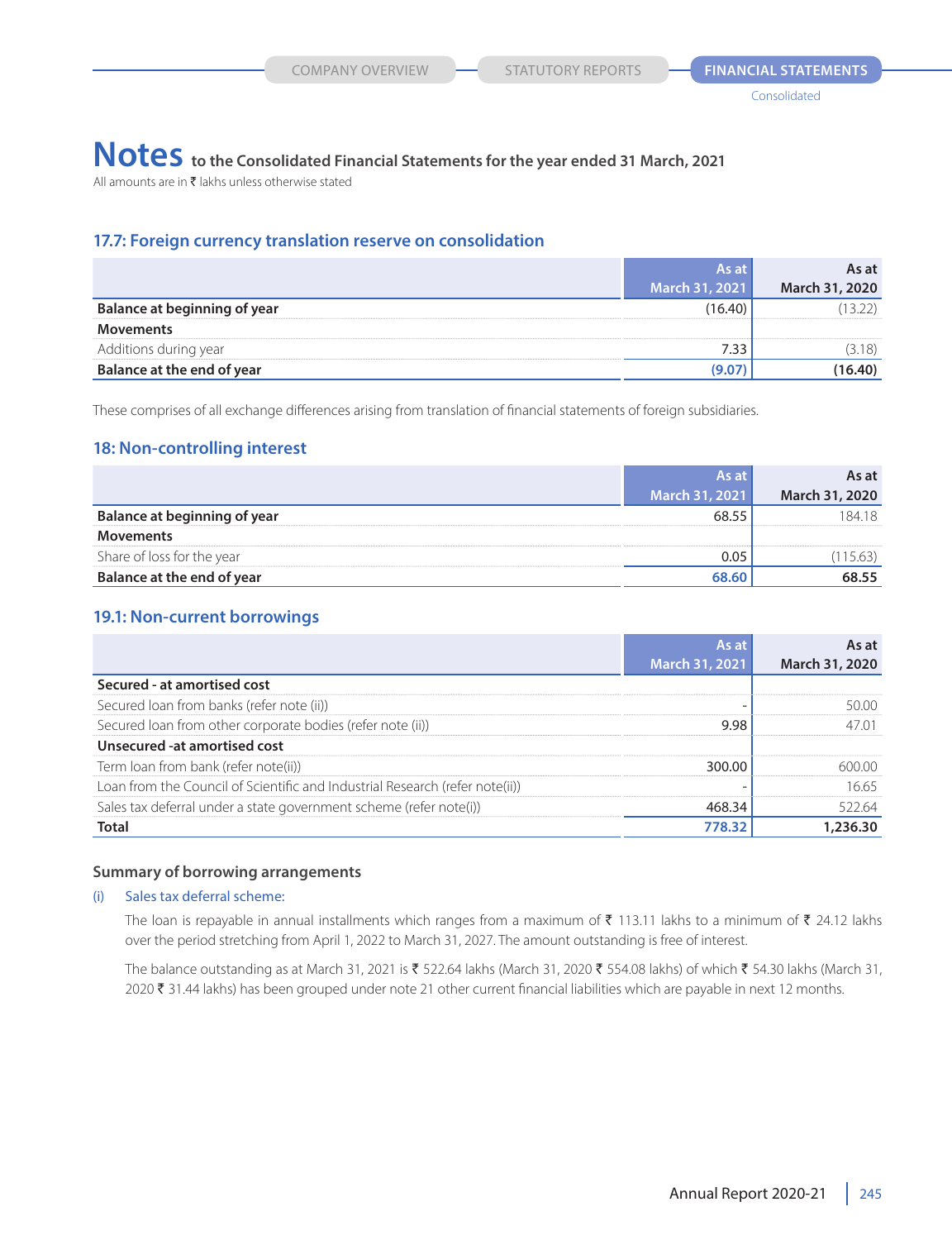

All amounts are in  $\bar{\tau}$  lakhs unless otherwise stated

### (ii) The terms of repayment of term loans and other loans are stated below

| As at March 31, 2021                                                        |             |                                                                                                                                                                                                                                                                                                                                                                                                                                                                                                                                                                                                                                                                                                                                                                 |                     |
|-----------------------------------------------------------------------------|-------------|-----------------------------------------------------------------------------------------------------------------------------------------------------------------------------------------------------------------------------------------------------------------------------------------------------------------------------------------------------------------------------------------------------------------------------------------------------------------------------------------------------------------------------------------------------------------------------------------------------------------------------------------------------------------------------------------------------------------------------------------------------------------|---------------------|
| <b>Particulars</b>                                                          | outstanding | <b>Amount Terms of Repayment</b>                                                                                                                                                                                                                                                                                                                                                                                                                                                                                                                                                                                                                                                                                                                                | Rate of<br>interest |
| Secured loan from<br>other corporate<br>bodies                              |             | 25.38 Term loan from Biotechnology Industry Partnership Project is secured<br>by hypothecation of all equipment, apparatus machineries, machineries<br>spares, tools and other accessories, goods and/or the other movable<br>property, present and future to a value equivalent to the amount of loan<br>and interest thereon and the royalty payable on grant-in-aid till the full and<br>final settlement of all dues. The Balance outstanding as at March 31, 2021 is<br>₹ 25.38 lakhs which is repayable along with interest in remaining 4 equal half<br>yearly installments for project ended on July 2017 (Maize) of which ₹ 15.40<br>lakhs has been grouped under note 21 other current financial liabilities,<br>which are payable in next 12 months. | 2.00%               |
| Unsecured term loan<br>from bank                                            |             | 600.00 The loan is repayable in 20 quarterly installments. The repayment begins<br>after a moratorium of 24 months from February 2018. The first repayment of<br>₹75.00 lakhs falls due in May 2018. The balance outstanding as at March 31,<br>2021 is ₹ 600 lakhs of which ₹ 300 lakhs has been grouped under note 21<br>Other current financial liabilities, which are payable in next 12 months                                                                                                                                                                                                                                                                                                                                                             | 7.35% to<br>8.85%   |
| Loan from the<br><b>Council of Scientific</b><br>and Industrial<br>Research |             | 8.32 Ferm Joan from Council of Scientific and Industrial Research: The balance<br>payable as on March 31, 2021 is ₹ 8.32 lakhs. The same is repayable along<br>with interest in 1 annual installment and has been grouped under note 21<br>other current financial liabilities, which are payable in next 12 months.                                                                                                                                                                                                                                                                                                                                                                                                                                            | 3.00%               |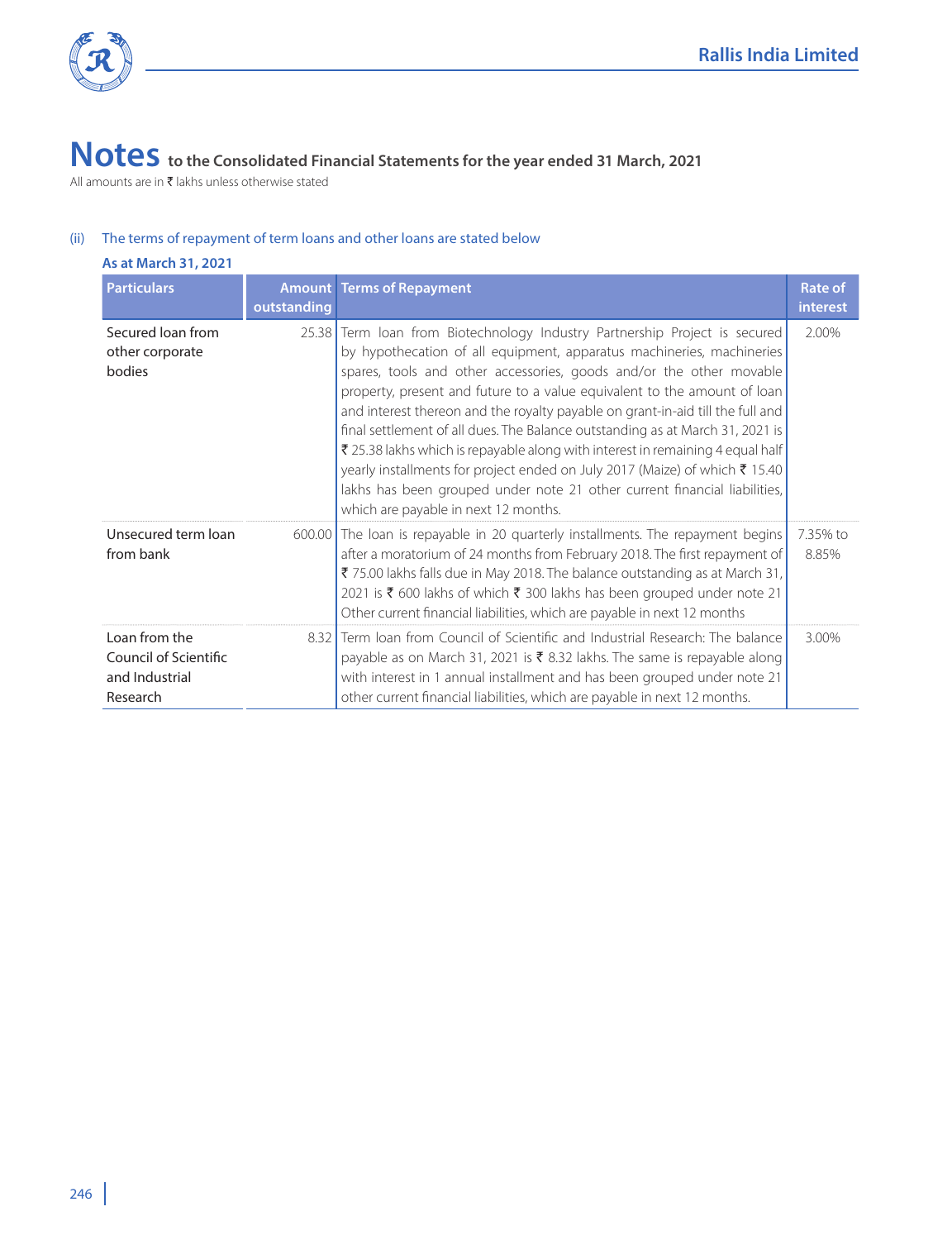All amounts are in  $\bar{\tau}$  lakhs unless otherwise stated

| As at March 31, 2020                                                 |             |                                                                                                                                                                                                                                                                                                                                                                                                                                                                                                                                                                                                                                                                                                                                                                                                                                                                                               |                     |
|----------------------------------------------------------------------|-------------|-----------------------------------------------------------------------------------------------------------------------------------------------------------------------------------------------------------------------------------------------------------------------------------------------------------------------------------------------------------------------------------------------------------------------------------------------------------------------------------------------------------------------------------------------------------------------------------------------------------------------------------------------------------------------------------------------------------------------------------------------------------------------------------------------------------------------------------------------------------------------------------------------|---------------------|
| <b>Particulars</b>                                                   | outstanding | <b>Amount Terms of Repayment</b>                                                                                                                                                                                                                                                                                                                                                                                                                                                                                                                                                                                                                                                                                                                                                                                                                                                              | Rate of<br>interest |
| Secured loan from<br>banks                                           |             | 50.00 Term loan from ICICI Bank - is secured by hypothecation of movable assets,<br>both present and future including its movable plant and equipment,<br>machinery spares, tools and accessories and other movables, both present<br>and future and all piece and parcel of the Immovable Agricultural property<br>situated at Kokkanda Village, Mulugu Mandal, Medak District. The balance<br>outstanding as at March 31, 2020 is ₹ 50 lakhs which is repayable in 4<br>equated quarterly installments of ₹ 12.50 lakhs each.Out of the balance<br>outstanding as at March 31, 2020 ₹ 50.00 lakhs has been grouped under<br>other current financial liabilities which are payable in next 12 months.                                                                                                                                                                                        | 7.50%               |
| Secured loan from<br>other corporate<br>bodies                       |             | 47.01 Term loan from Biotechnology Industry Partnership Project is secured<br>by hypothecation of all equipment, apparatus machineries, machineries<br>spares, tools and other accessories, goods and/or the other movable<br>property, present and future to a value equivalent to the amount of loan<br>and interest thereon and the royalty payable on grant-in-aid till the full<br>and final settlement of all dues. The Balance outstanding as at March 31,<br>2020 is ₹ 47.01 lakhs which is repayable along with interest in remaining<br>6 equal half yearly installments for project ended on July 2017 (Maize) and<br>remaining 1 equal half yearly installment for project ended December 2014<br>(Rice). Out of the balance outstanding as at March 31, 2020 ₹ 21.63 lakhs has<br>been grouped under other current financial liabilities which are payable in<br>next 12 months. | 2.00%               |
| Unsecured term loan<br>from bank                                     |             | 900.00 The loan is repayable in 20 quarterly installments. The repayment begins<br>after a moratorium of 24 months from February 2018. The first repayment<br>of ₹ 75.00 lakhs falls due in May 2018. The balance outstanding as at March<br>31, 2020 is ₹ 900 lakhs of which ₹ 300 lakhs has been grouped under note<br>21 Other current financial liabilities, which are payable in next 12 months.                                                                                                                                                                                                                                                                                                                                                                                                                                                                                         | 8.35% to<br>8.85%   |
| Loan from the<br>Council of Scientific<br>and Industrial<br>Research |             | 16.65 Term Joan from Council of Scientific and Industrial Research: The balance<br>payable as on March 31, 2020 is ₹ 16.65 lakhs. The same is repayable along<br>with interest in 2 annual installments.Out of the balance outstanding as at<br>March 31, 2020 ₹ 8.32 lakhs has been grouped under other current financial<br>liabilities which are payable in next 12 months.                                                                                                                                                                                                                                                                                                                                                                                                                                                                                                                | 3.00%               |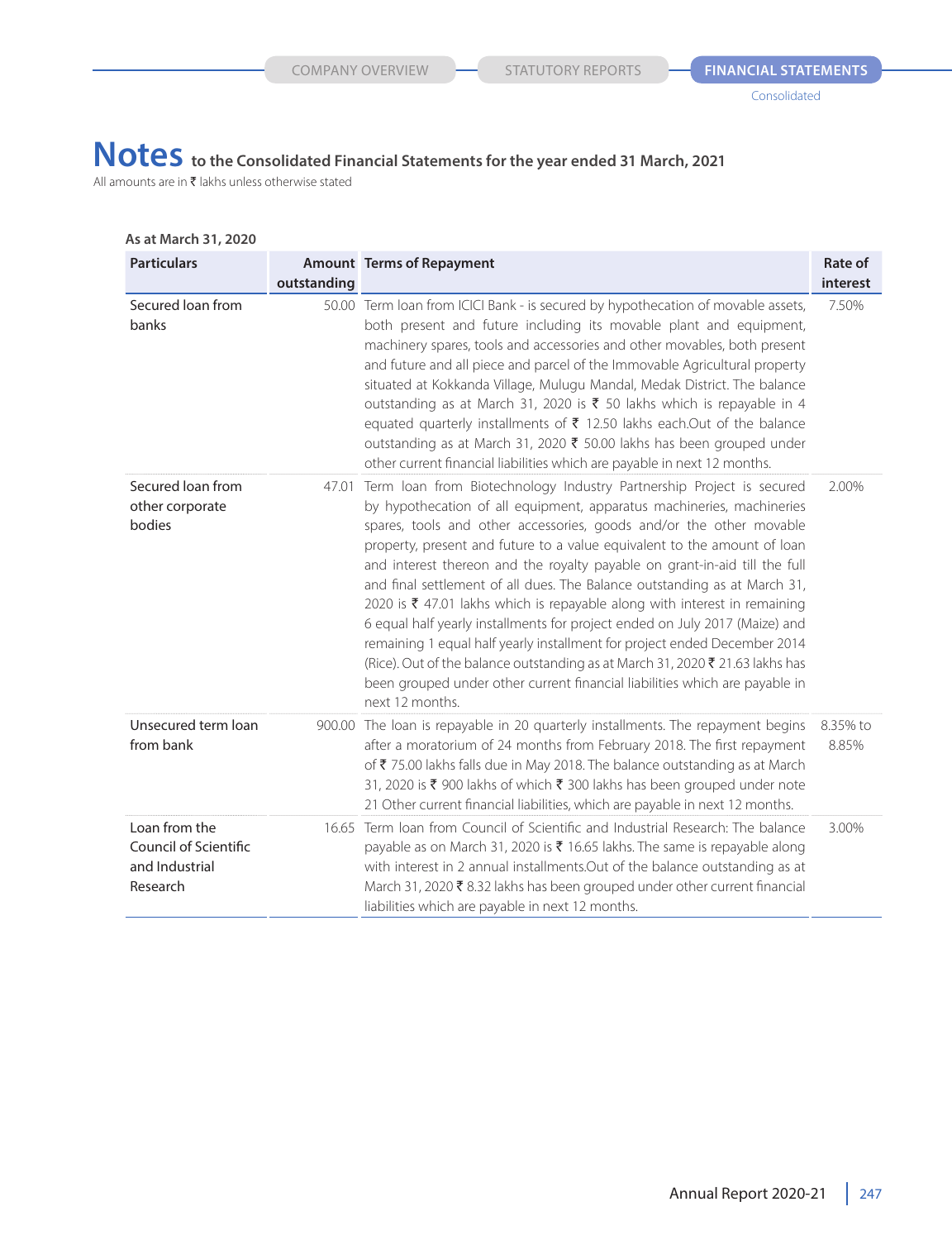

All amounts are in  $\bar{\tau}$  lakhs unless otherwise stated

## **19.2: Lease liabilities**

|                                   | <b>March 31, 2021</b> | March 31, 2020 |
|-----------------------------------|-----------------------|----------------|
| Non-current                       |                       |                |
| Lease liabilities (refer note 37) | 2.155.34              |                |
|                                   | 2.155.34              |                |
| Current                           |                       |                |
| Lease liabilities (refer note 37) |                       |                |
| Total                             |                       |                |

## **20: Current borrowings**

|                                                                        | <b>March 31, 2021</b> | March 31, 2020 |
|------------------------------------------------------------------------|-----------------------|----------------|
| Secured                                                                |                       |                |
| Loans repayable on demand from banks                                   |                       |                |
| Bank overdrafts and cash credit facility (refer footnote (i) and (ii)) |                       |                |
| Short-term loan from bank (refer footnote (iii))                       |                       |                |
|                                                                        |                       |                |

#### **footnotes:**

(i) These Bank overdrafts and cash credit facility is secured by first paripassu charge on inventories (including raw material, finished goods and workin-progress) and book debts (refer note 11 and 12).

(ii) The weighted average effective interest rate on the bank loans is 7.12% p.a. (for March 31, 2020 8.50% p.a.).

#### **(iii) The terms of short-term loan is stated below**

#### **As at March 31, 2021**

| <b>Particulars</b>                                               |             | <b>Amount Terms of Repayment</b>           | Rate of  |
|------------------------------------------------------------------|-------------|--------------------------------------------|----------|
|                                                                  | outstanding |                                            | interest |
| Secured short-term loan from bank are secured by first paripassu |             | 3,000.00 The loan is repayable in 270 days | 4.23%    |
| charge on inventories (including raw material, finished goods    |             | from the date of availment.                |          |
| and work-in-progress) and book debts (refer note 11 and 12).     |             |                                            |          |

## **As at March 31, 2020**

| <b>Particulars</b>                                               |             | <b>Amount</b> Terms of Repayment          | Rate of  |
|------------------------------------------------------------------|-------------|-------------------------------------------|----------|
|                                                                  | outstanding |                                           | interest |
| Secured short-term loan from bank are secured by first paripassu |             | 2,550.00 The loan is repayable in 90 days | 8.20%    |
| charge on inventories (including raw material, finished goods    |             | from the date of availment.               |          |
| and work-in-progress) and book debts (refer note 11 and 12).     |             |                                           |          |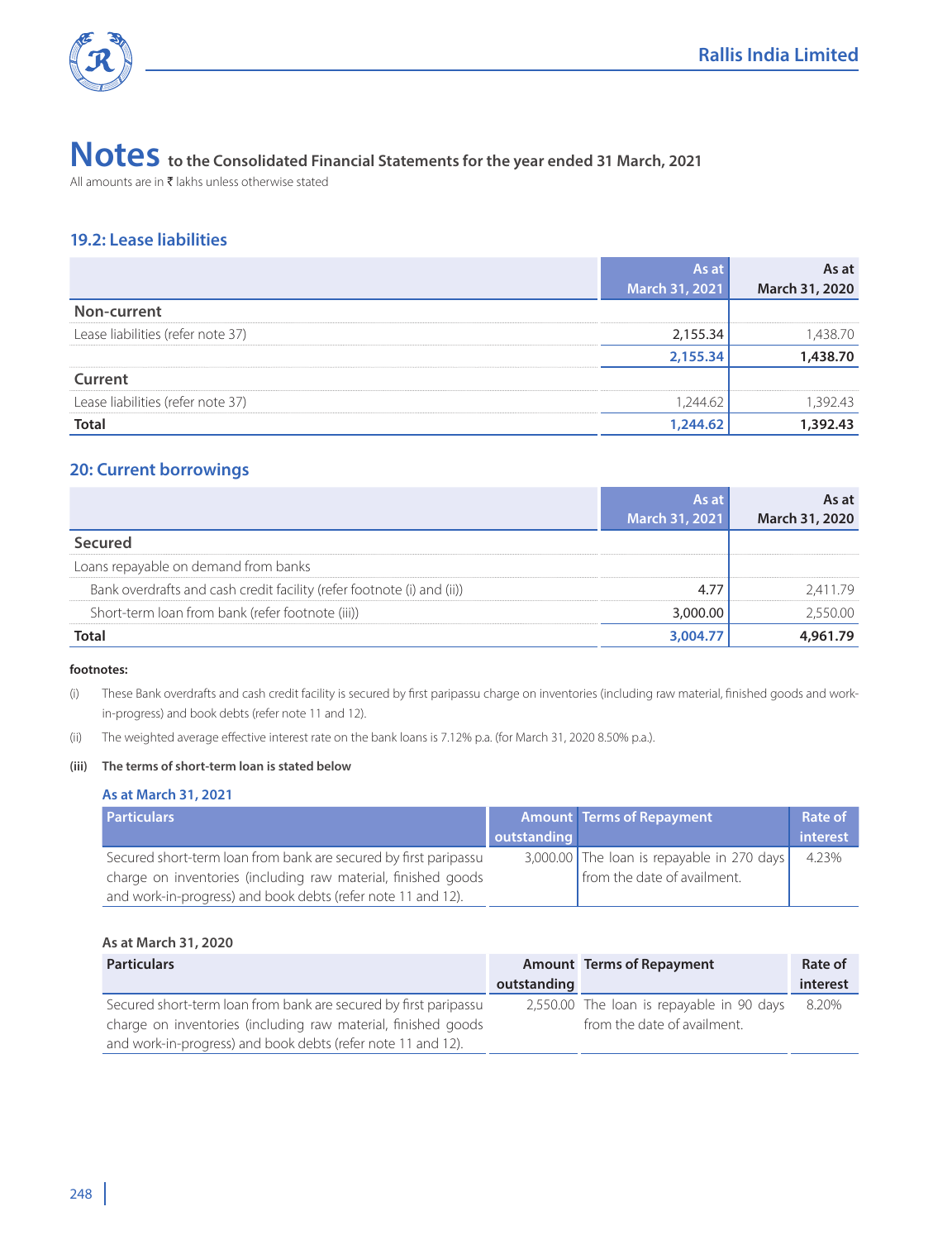All amounts are in  $\bar{\tau}$  lakhs unless otherwise stated

## **21: Other financial liabilities**

|       |                                                                    | As at<br>March 31, 2021 | As at<br>March 31, 2020 |
|-------|--------------------------------------------------------------------|-------------------------|-------------------------|
|       | Current                                                            |                         |                         |
| (a)   | Current maturity of long-term borrowings (refer note 19.1)         |                         |                         |
|       | Term Joan from bank- unsecured                                     | 300.00                  | 300.00                  |
|       | Unsecured - others                                                 | 78.02                   | 31.44                   |
| (b)   | Interest accured but not due on non-current and current borrowings | 8.96                    | 23.31                   |
| (C)   | Unclaimed dividends (refer footnote)                               | 146.44                  | 162.85                  |
| d)    | Derivative liabilities                                             |                         |                         |
|       | Forward exchange contracts for hedging                             | 72.48                   | 3.97                    |
| (e)   | Others                                                             |                         |                         |
|       | Creditors for capital purchases and others                         | 863.54                  | 248.86                  |
|       | Customer deposits                                                  | 2,275.95                | 2,149.17                |
|       | Amounts due to customers                                           | 10,733.78               | 6.657.21                |
| Total |                                                                    | 14,479.17               | 9,576.81                |

#### **footnote:**

All amounts required to be transferred to the Investor Education and Protection Fund by the Group have been transferred within the time prescribed for the same, except in cases of disputes relating to the ownership of the underlying shares that have remained unresolved amounting to  $\bar{\tau}$  0.26 lakhs (March 31, 2020 ₹ 0.26 lakhs).

## **22: Provisions**

|              |                                                    | As at          | As at          |
|--------------|----------------------------------------------------|----------------|----------------|
|              |                                                    | March 31, 2021 | March 31, 2020 |
| Non-current  |                                                    |                |                |
| (a)          | Supplemental pay (refer note 2 below)              | 1,568.69       | 1,515.97       |
| (b)          | Gratuity (refer note 2 below)                      |                | 187.83         |
| (C)          | Compensated absences (refer note 2 below)          | 361.28         | 169.91         |
| (d)          | Directors pension liability (refer note 2 below)   | 756.53         | 691.03         |
| <b>Total</b> |                                                    | 2,686.50       | 2,564.74       |
| Current      |                                                    |                |                |
| (a)          | Supplemental pay (refer note 2 below)              | 148.45         | 151.68         |
| (b)          | Directors pension liability (refer note 2 below)   | 59.76          | 59.76          |
| (C)          | Gratuity (refer note 2 below)                      | 26.22          | 367.27         |
| (d)          | Compensated absences (refer note 2 below)          | 1.149.78       | 1.084.42       |
| (e)          | Provisions for indirect taxes (refer note 1 below) | 41.95          | 41.95          |
| <b>Total</b> |                                                    | 1,426.16       | 1,705.08       |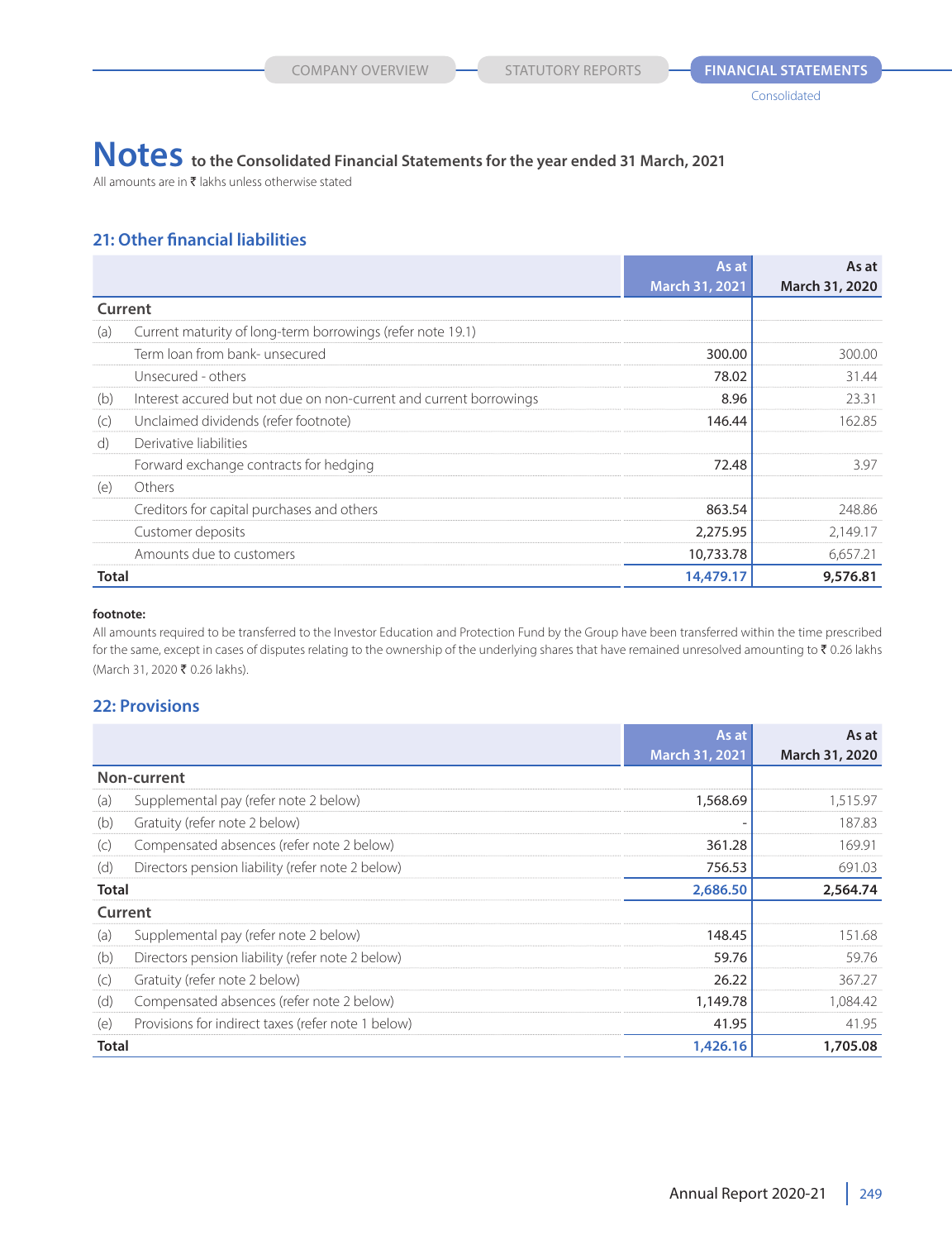

All amounts are in  $\bar{\tau}$  lakhs unless otherwise stated

### **Note 1: Provision held in respect of indirect tax matters in dispute**

On an evaluation of each of its disputed claims, the Group holds an overall provision in respect of certain indirect tax matters in dispute which, as at the year-end, aggregates  $\bar{\mathfrak{e}}$  41.95 lakhs (March 31, 2020  $\bar{\mathfrak{e}}$  41.95 lakhs). The movement during the year is as under:

| rticulars                                  | As at          | As at          |
|--------------------------------------------|----------------|----------------|
|                                            | March 31, 2021 | March 31, 2020 |
| Opening balance as at April 1              | 41.95          | ノマノ マフ         |
| Additional provisions made during the year |                | 29 95          |
| Total                                      | 41.95          | 267.27         |
| Utilisation during the year                |                | 225.32         |
| Closing balance as at March 31             |                | 41.95          |

Due to the numerous uncertainties and variables associated with certain assumptions and judgments, and the effects of changes in the regulatory and legal environment, both the precision and reliability of the resulting estimates of the related contingencies are subject to substantial uncertainties. The Group regularly monitors its estimated exposure to such loss contingencies and, as additional information becomes known, may change its estimates significantly. However, no estimate of the range of any such change can be made at this time.

#### **Note 2:**

The provision for employee benefits includes gratuity, supplemental pay on retirement, director pension liability and compensated absences. The increase/decrease in the carrying amount of the provision for the current year is mainly on account of net impact of incremental charge for current year and benefits paid in the current year due to retirement and resignation of employees. For other disclosures, refer note 38.

## **23: Deferred tax balances**

**The following is the analysis of deferred tax liabilities/(assets) presented in the Balance sheet**

|                          | As at          | As at          |
|--------------------------|----------------|----------------|
|                          | March 31, 2021 | March 31, 2020 |
| Deferred tax liabilities |                | 3.63<br>       |
| Deferred tax assets      | (2.313.96)     | .624.24        |
| Total                    | 2,638.06       | 2,849.39       |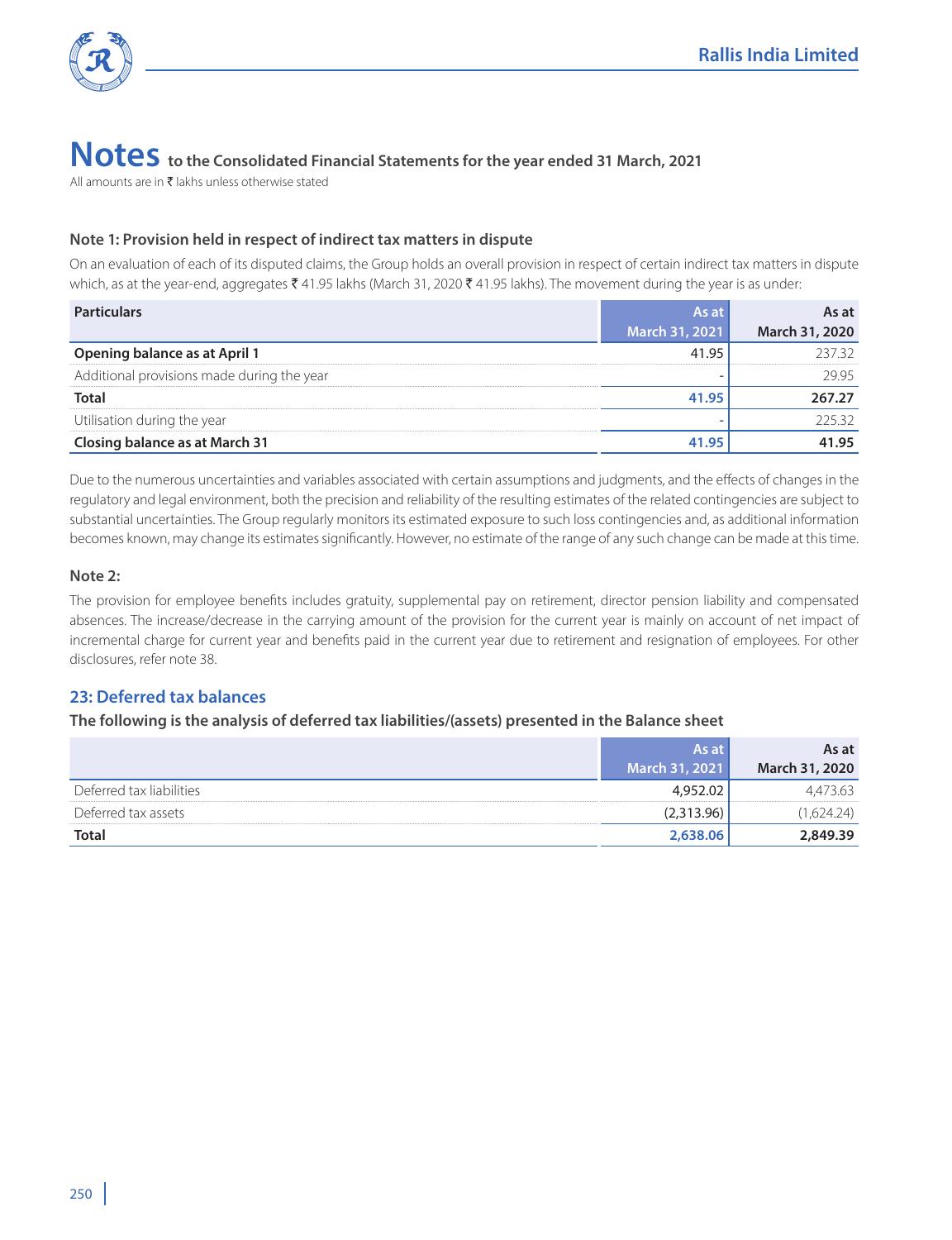Consolidated

# Notes to the Consolidated Financial Statements for the year ended 31 March, 2021

All amounts are in  $\bar{\tau}$  lakhs unless otherwise stated

| 2020-21<br>- Deferred tax assets and liabilities in<br>relation to:  | <b>Opening</b><br><b>balance</b> | <b>Adjustments</b><br>due to<br><b>transition</b><br>impact of<br><b>Ind AS 116</b> | Recognised<br>in.<br><b>Statement</b><br>of Profit<br>and Loss | Recognised<br>in Statement<br>of OCI | <b>Other</b><br><b>Adjustments</b> | <b>Closing</b><br><b>Balance</b> |
|----------------------------------------------------------------------|----------------------------------|-------------------------------------------------------------------------------------|----------------------------------------------------------------|--------------------------------------|------------------------------------|----------------------------------|
| Deferred tax assets (Net)                                            |                                  |                                                                                     |                                                                |                                      |                                    |                                  |
| Allowance for doubtful debts and advances (1,035.03)                 |                                  |                                                                                     | (133.14)                                                       |                                      |                                    | (1,168.17)                       |
| Creation of Deferred tax assets on account<br>of IND AS 116 "Leases" | (45.73)                          |                                                                                     | 7.73                                                           |                                      |                                    | (38.00)                          |
| Impact of 43B Disallowances                                          | (6.68)                           |                                                                                     | (95.02)                                                        |                                      | 0.02                               | (101.68)                         |
| Defined benefit obligation                                           | (362.46)                         |                                                                                     | (13.06)                                                        | (1.22)                               | (0.12)                             | (376.86)                         |
| On unused tax losses                                                 | (0.16)                           |                                                                                     |                                                                |                                      | 0.16                               | (0.00)                           |
| Tax adjustment on account of<br>indexation of land                   | (105.91)                         |                                                                                     | (8.10)                                                         |                                      | (0.01)                             | (114.02)                         |
| Long-term capital loss on sale of<br>equity instrument               | (543.46)                         |                                                                                     |                                                                |                                      | (0.01)                             | (543.47)                         |
| Impact of Disallowance u/s.40(a)(i)                                  | (0.06)                           |                                                                                     | 0.06                                                           |                                      |                                    |                                  |
| Difference between WDV as per books<br>and income tax                | 3,945.85                         |                                                                                     | 6.89                                                           |                                      |                                    | 3,952.74                         |
| On intangible assets                                                 | 991.26                           |                                                                                     |                                                                |                                      |                                    | 991.26                           |
| Others                                                               | 11.77                            |                                                                                     | 24.49                                                          |                                      |                                    | 36.26                            |
| <b>Total</b>                                                         | 2,849.39                         |                                                                                     | (210.15)                                                       | (1.22)                               | 0.04                               | 2,638.06                         |

| 2019-20                                                              | <b>Opening</b> | Adjustments                                            | Recognised                                       | Recognised                         | Other    | <b>Closing</b> |
|----------------------------------------------------------------------|----------------|--------------------------------------------------------|--------------------------------------------------|------------------------------------|----------|----------------|
| - Deferred tax assets and liabilities in<br>relation to:             | balance        | due to<br>transition<br>impact of<br><b>Ind AS 116</b> | in.<br><b>Statement</b><br>of Profit<br>and Loss | in Statement Adjustments<br>of OCI |          | <b>Balance</b> |
| Deferred tax assets (Net)                                            |                |                                                        |                                                  |                                    |          |                |
| Allowance for doubtful debts and advances                            | (1.192.80)     |                                                        | 157.77                                           |                                    |          | (1,035.03)     |
| Creation of Deferred tax assets on account<br>of IND AS 116 "Leases" |                | (56.65)                                                | 10.92                                            |                                    |          | (45.73)        |
| Impact of 43B Disallowances                                          | (9.27)         |                                                        | 2.59                                             |                                    |          | (6.68)         |
| Defined benefit obligation                                           | (364.58)       |                                                        | (14.33)                                          | 15.48                              | 0.97     | (362.46)       |
| On unused tax losses                                                 | (181.79)       |                                                        | 209.28                                           |                                    | (27.65)  | (0.16)         |
| Tax adjustment on account of<br>indexation of land                   | (102.69)       |                                                        | (3.22)                                           |                                    |          | (105.91)       |
| Long-term capital loss on sale of<br>equity instrument               | (553.35)       |                                                        | 9.89                                             |                                    |          | (543.46)       |
| Impact of Disallowance u/s.40(a)(i)                                  | (0.08)         |                                                        | 0.02                                             |                                    |          | (0.06)         |
| Difference between WDV as per books<br>and income tax                | 5,681.41       |                                                        | (1,735.56)                                       |                                    |          | 3,945.85       |
| On intangible assets                                                 | 1,138.63       |                                                        | (147.37)                                         |                                    |          | 991.26         |
| Unused tax credit*                                                   | (2,799.83)     |                                                        |                                                  | $\overline{\phantom{a}}$           | 2,799.83 |                |
| Others                                                               | 28.86          |                                                        | (16.35)                                          |                                    | (0.74)   | 11.77          |
| <b>Total</b>                                                         | 1,644.51       | (56.65)                                                | (1,526.36)                                       | 15.48                              | 2,772.41 | 2,849.39       |

\* represents utilization of MAT credit.

#### **footnote:**

There are no material deferred tax expense on unrecognised tax losses.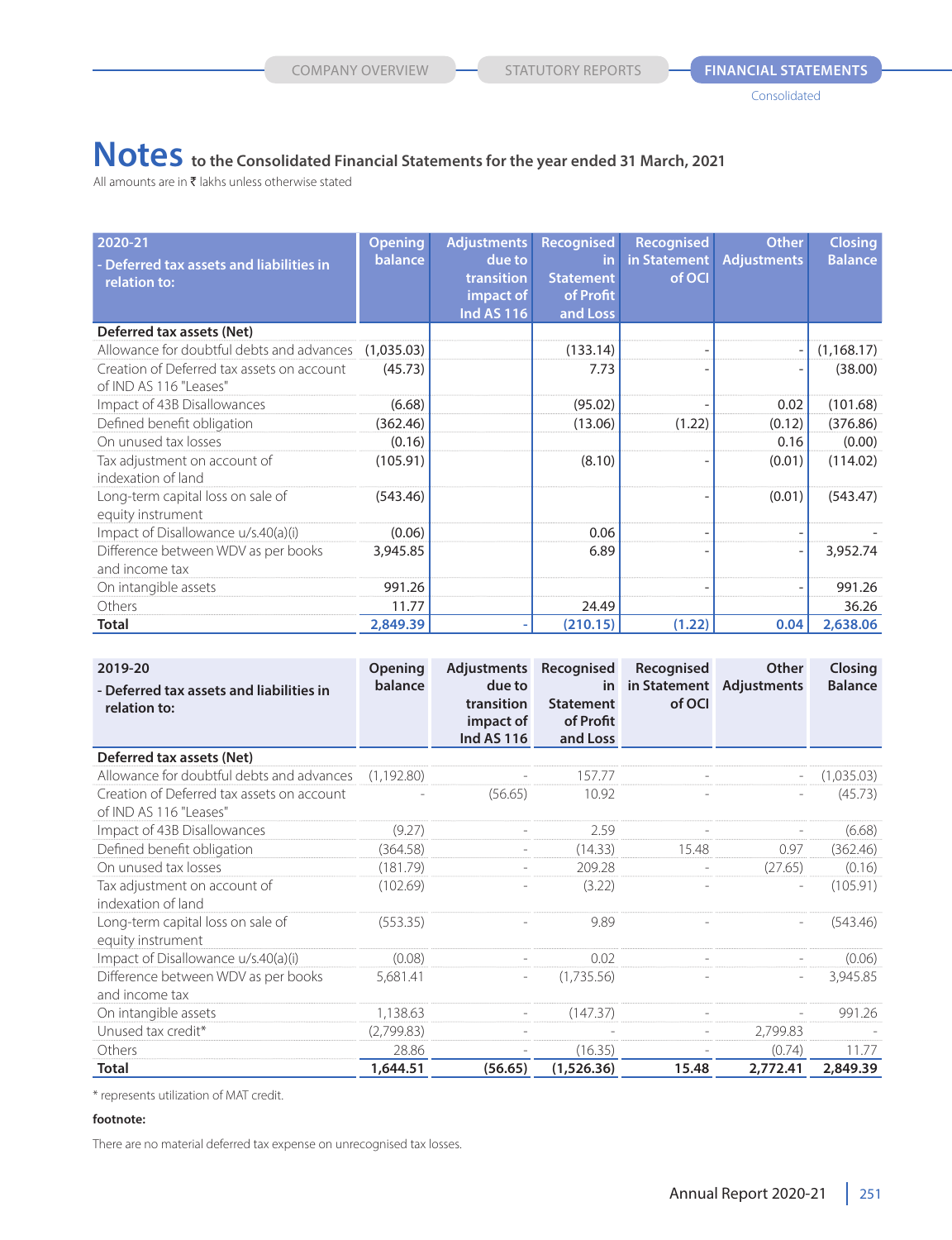

All amounts are in  $\bar{\tau}$  lakhs unless otherwise stated

## **24: Trade payables**

|                                                                                        | As at          |                |
|----------------------------------------------------------------------------------------|----------------|----------------|
|                                                                                        | March 31, 2021 | March 31, 2020 |
| Total outstanding dues of micro enterprises and small enterprises                      | .734.61        | 36913          |
| Total outstanding dues of creditors other than micro enterprises and small enterprises |                |                |
| Other payables                                                                         | 1.648.38       | 1659330        |
|                                                                                        |                | 63,734.16      |

## **25: Other liabilities**

|                                                           | As at          | As at          |
|-----------------------------------------------------------|----------------|----------------|
|                                                           | March 31, 2021 | March 31, 2020 |
| Non-current                                               |                |                |
| Deferred revenue                                          | 8.30           | 9.82           |
| <b>Total</b>                                              | 8.30           | 9.82           |
| Current                                                   |                |                |
| Provident fund and other employee deductions              | 260.26         | 259.74         |
| Goods and Service Tax payable                             | 36.69          | 55.91          |
| Tax deducted at source                                    | 218.88         | 243.25         |
| Other taxes (other than income tax payable)               | 8.80           | 91.28          |
| Advance received from customers                           | 10,486.01      | 10,518.79      |
| Payable to employees                                      | 130.36         | 650.72         |
| Other liabilities (payable towards past acquisition etc.) | 133.02         | 183.08         |
| Total                                                     | 11,274.02      | 12,002.77      |

## **26: Revenue from operations**

|                                          |                | For the year ended   For the year ended |
|------------------------------------------|----------------|-----------------------------------------|
|                                          | March 31, 2021 | March 31, 2020                          |
| Sales of products (refer note 36 and 46) | 2.41.845.65    |                                         |
| Sales of services                        | 57.51          | -44                                     |
| Other operating income                   | . በ4በ 34       |                                         |
| Total                                    | 2,42,943.50    | 2,25,181.55                             |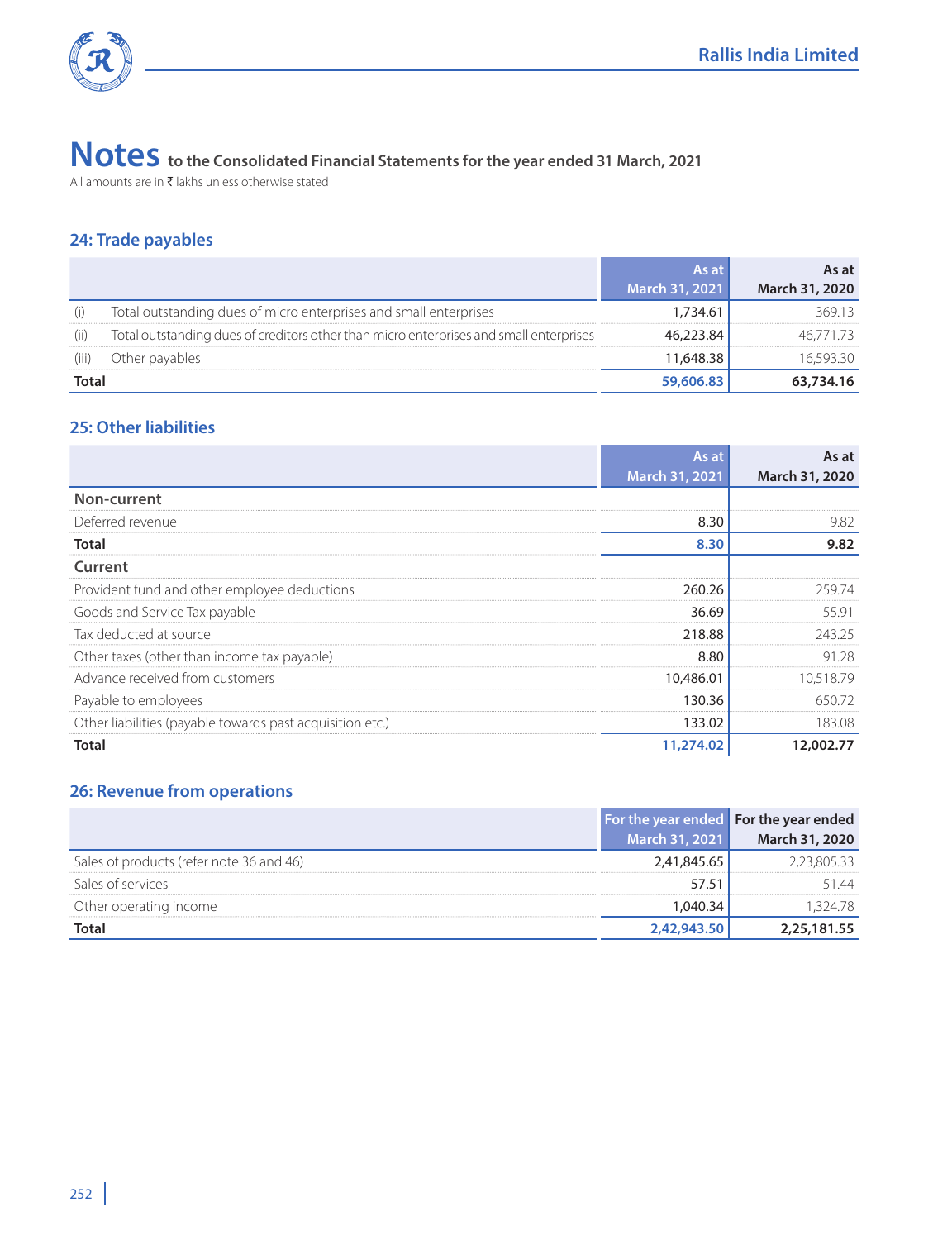All amounts are in  $\bar{\tau}$  lakhs unless otherwise stated

### **27: Other income**

|              |                                                                  |                | For the year ended For the year ended |
|--------------|------------------------------------------------------------------|----------------|---------------------------------------|
|              |                                                                  | March 31, 2021 | March 31, 2020                        |
| a)           | Interest income                                                  |                |                                       |
|              | Interest Income on bank deposits carried at amortised cost       | 288.25         | 73.61                                 |
|              | Interest income on security deposits carried at amortised cost   | 351.82         | 345.12                                |
|              | Interest income on income tax refund received                    | 8.84           | 39.62                                 |
| b)           | Dividend income                                                  |                |                                       |
|              | Dividend from current investment in mutual fund carried at FVTPL |                | 224.79                                |
|              | Dividend from equity instruments measured at FVTOCI              | 3.62           | 1.62                                  |
| $\mathsf{C}$ | <b>Fair value of investment</b>                                  |                |                                       |
|              | Fair value of investment - realized                              | 1,217.81       | 353.61                                |
|              | Fair value of investment - unrealized                            | 295.87         | 381.45                                |
| $\mathsf{d}$ | Other non-operating income                                       |                |                                       |
|              | Insurance claim                                                  | 651.77         | 9.85                                  |
|              | Rental Income                                                    | 28.60          | 55.76                                 |
|              | Export benefits                                                  | 798.32         | 1,412.27                              |
|              | Miscellaneous income                                             | 400.38         | 526.37                                |
| e)           | <b>Other gains and losses</b>                                    |                |                                       |
|              | Profit on disposal of property, plant and equipment(net)         |                | 9.33                                  |
| Total        |                                                                  | 4,045.28       | 3,433.40                              |

## **28: Cost of materials consumed**

|                                              | For the year ended For the year ended |                |
|----------------------------------------------|---------------------------------------|----------------|
|                                              | March 31, 2021                        | March 31, 2020 |
| Inventories at the beginning of the year     | 18,374.78                             | 18.516.26      |
| Add: Purchases                               | 1,32,347.30                           | 1.21.552.19    |
|                                              | 1.50.722.08                           | 1.40.068.45    |
| Less: Inventory at the end of the year       | 17,868.58                             | 18,374.78      |
| Cost of raw material and components consumed | 1,32,853.50                           | 1,21,693.67    |
| Packing material consumed                    | 7.901.77                              | 6.513.17       |
| Total                                        |                                       |                |

## **29: Purchases of stock-in-trade**

|              |                       | For the year ended For the year ended |
|--------------|-----------------------|---------------------------------------|
|              | <b>March 31, 2021</b> | March 31, 2020                        |
| Agri Inputs  | 13,659.10             | 14.121.26                             |
| <b>Total</b> | 13,659.10             | 14,121.26                             |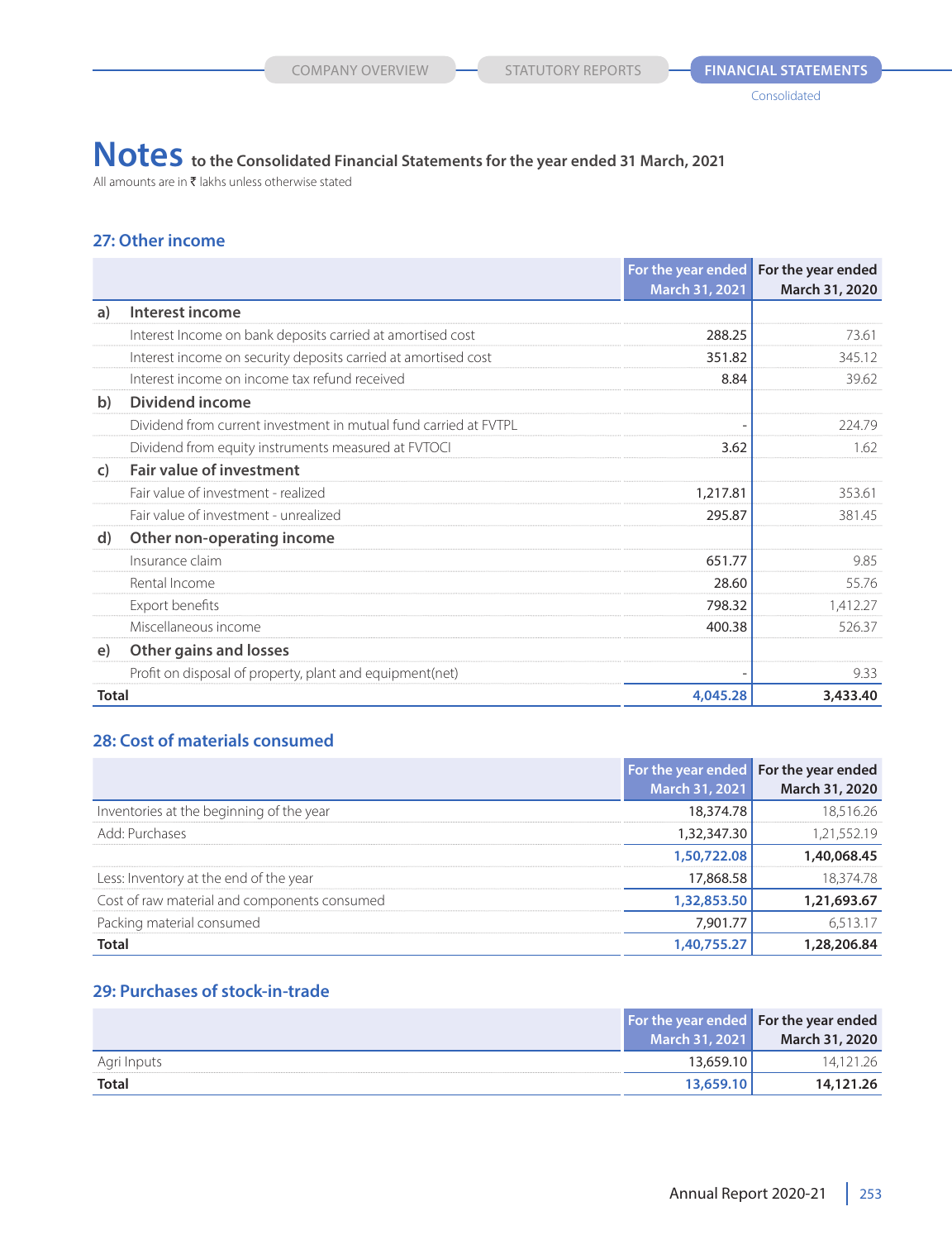

All amounts are in  $\bar{\tau}$  lakhs unless otherwise stated

## **30: Changes in Inventory of finished goods,stock-in-trade and work-in-progress**

|                                                 | For the year ended For the year ended |                |
|-------------------------------------------------|---------------------------------------|----------------|
|                                                 | March 31, 2021                        | March 31, 2020 |
| <b>Opening stock</b>                            |                                       |                |
| Finished goods - own manufactured               | 42,250.86                             | 39,601.98      |
| Stock-in-trade                                  | 4,545.48                              | 4,649.47       |
| Work in-progress (including intermediate goods) | 2,818.79                              | 2,677.67       |
|                                                 | 49,615.13                             | 46,929.12      |
| <b>Closing stock</b>                            |                                       |                |
| Finished goods - own manufactured               | 46,218.35                             | 42,250.86      |
| Stock-in-trade                                  | 4,350.91                              | 4,545.48       |
| Work in-progress (including intermediate goods) | 5,102.10                              | 2.818.79       |
|                                                 | 55,671.36                             | 49,615.13      |
| Movement in inventory recoverable               | (836.56)                              | (644.38)       |
| Net (Increase)                                  | (6,892.79)                            | (3,330.39)     |

## **31: Employee benefit expenses**

|                                                           |           | For the year ended   For the year ended |
|-----------------------------------------------------------|-----------|-----------------------------------------|
|                                                           |           | March 31, 2021 March 31, 2020           |
| Salaries, wages and bonus                                 |           |                                         |
| Wages and salaries                                        | 15 669 09 |                                         |
| Allowances                                                | 3 536 96  |                                         |
| Compensated absences                                      | 370.63    |                                         |
| Contribution to provident and other funds (refer note 38) |           | 831 42                                  |
| Staff welfare expenses                                    | .137.75   |                                         |
| Tota                                                      |           |                                         |

## **32: Finance costs**

|                                                                        |                | For the year ended For the year ended |
|------------------------------------------------------------------------|----------------|---------------------------------------|
|                                                                        | March 31, 2021 | March 31, 2020                        |
| Interest on long-term loan from bank                                   | 59.22          | 1 N9                                  |
| Interest on bank overdrafts, cash credit and short-term loan from bank | 56.84          | 28 40                                 |
| Interest on lease liabilities                                          | 304.70         | 71 73.                                |
| <b>Total</b>                                                           |                |                                       |

## **33: Depreciation and amortisation expense**

|                                                                 |                | For the year ended For the year ended |
|-----------------------------------------------------------------|----------------|---------------------------------------|
|                                                                 | March 31, 2021 | March 31, 2020                        |
| Depreciation of property, plant and equipment (refer note 4(a)) |                | -180.29                               |
| Depreciation of right-of-use asset (refer note 4 (b))           | 1.422.70       |                                       |
| Depreciation of investment property (refer note 5)              |                |                                       |
| Amortization of intangible assets (refer note 6.2)              | 613.91         |                                       |
| Total                                                           |                | 6,151,16                              |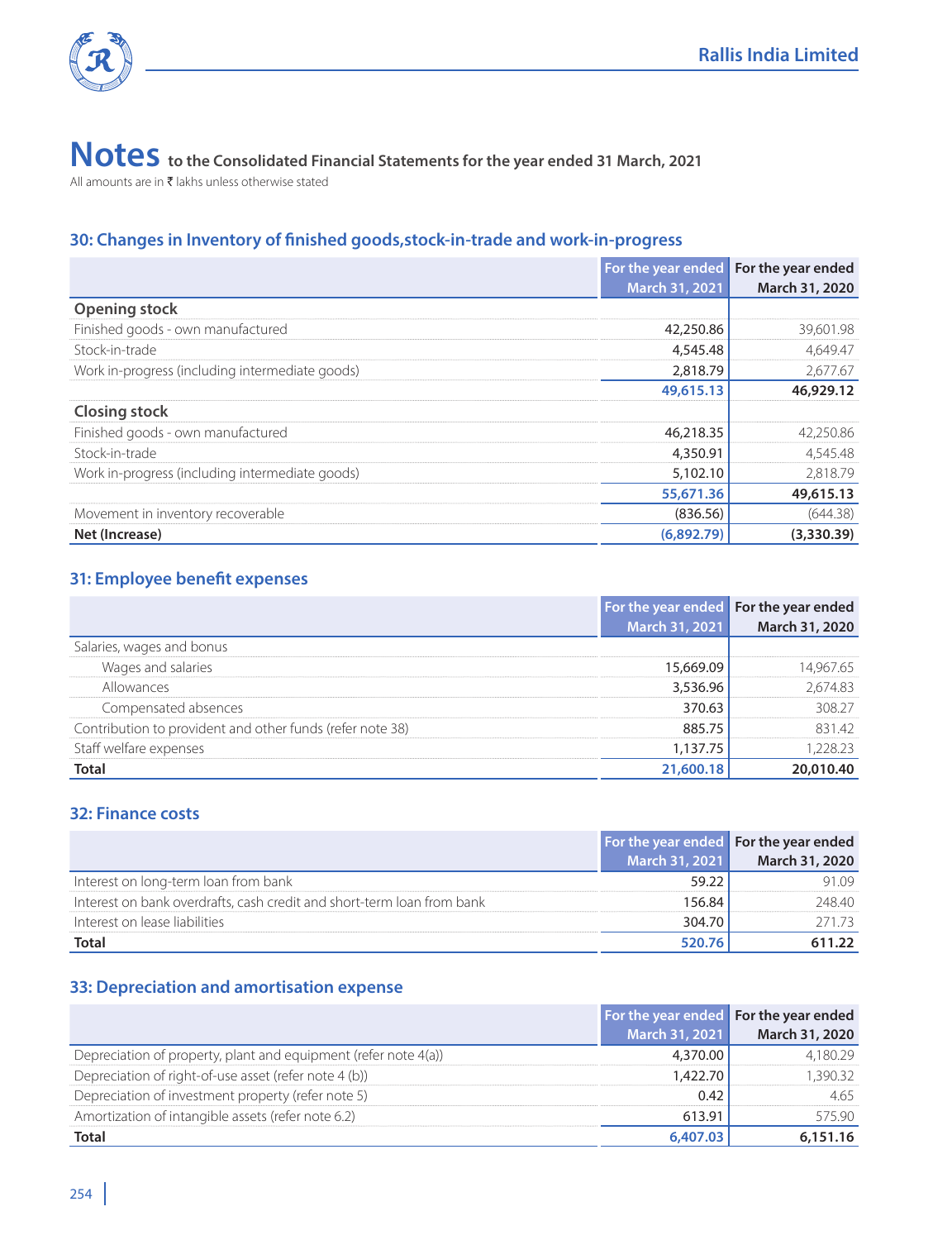All amounts are in  $\bar{\tau}$  lakhs unless otherwise stated

## **34: Other expenses**

|                                                                       | For the year ended | For the year ended |
|-----------------------------------------------------------------------|--------------------|--------------------|
|                                                                       | March 31, 2021     | March 31, 2020     |
| Freight, handling and packing                                         | 8,612.32           | 7,829.34           |
| Travelling and conveyance                                             | 1,445.58           | 2,281.85           |
| Power and fuel                                                        | 5,613.09           | 5,938.94           |
| Brand equity contribution                                             | 338.71             | 314.86             |
| Repairs and maintenance                                               |                    |                    |
| Plant and equipment                                                   | 1,111.38           | 1,141.10           |
| Property                                                              | 172.66             | 223.30             |
| Others                                                                | 722.70             | 556.08             |
| Stores and spares consumed                                            | 855.37             | 792.09             |
| Rates and taxes                                                       | 633.93             | 226.01             |
| Commission                                                            | 39.90              | 39.55              |
| Insurance charges                                                     | 904.52             | 644.68             |
| Rent (refer note 37)                                                  | 1,278.33           | 1,346.23           |
| Bank charges                                                          | 156.33             | 365.57             |
| Director fees and commission                                          | 366.44             | 292.79             |
| <b>Bad debts</b>                                                      |                    | 222.73             |
| Allowance for doubtful debts (Net)                                    | 538.26             | 696.36             |
| Allowance for doubtful advances                                       |                    | 7.40               |
| Tangible assets written off                                           |                    | 8.84               |
| Intangible assets and intangible assets under development written off | 657.94             | 204.46             |
| Loss on sale of property, plant and equipment (Net)                   | 49.13              |                    |
| Selling expenses                                                      | 5,825.97           | 4,521.57           |
| Advertisement and promotion                                           | 1,363.73           | 1,312.01           |
| Legal and professional fees                                           | 2,134.64           | 1,459.47           |
| Net loss on foreign currency transactions and translation             | 296.99             | 1,432.06           |
| Other expenses (refer note 44)                                        | 8,415.89           | 8,385.26           |
| <b>Total</b>                                                          | 41,533.81          | 40,237.55          |

## **35: Earnings per share**

| <b>Particulars</b>                                                                                                      |                | For the year ended For the year ended |
|-------------------------------------------------------------------------------------------------------------------------|----------------|---------------------------------------|
|                                                                                                                         | March 31, 2021 | March 31, 2020                        |
| Profit for the year attributable to owners of the Group used in the calculation of basic/<br>diluted earnings per share | 22,856.62      | 18.484.43                             |
| Weighted average number of equity shares                                                                                | 19.44.68.890   |                                       |
| Basic and diluted earnings per share                                                                                    | 11.75          |                                       |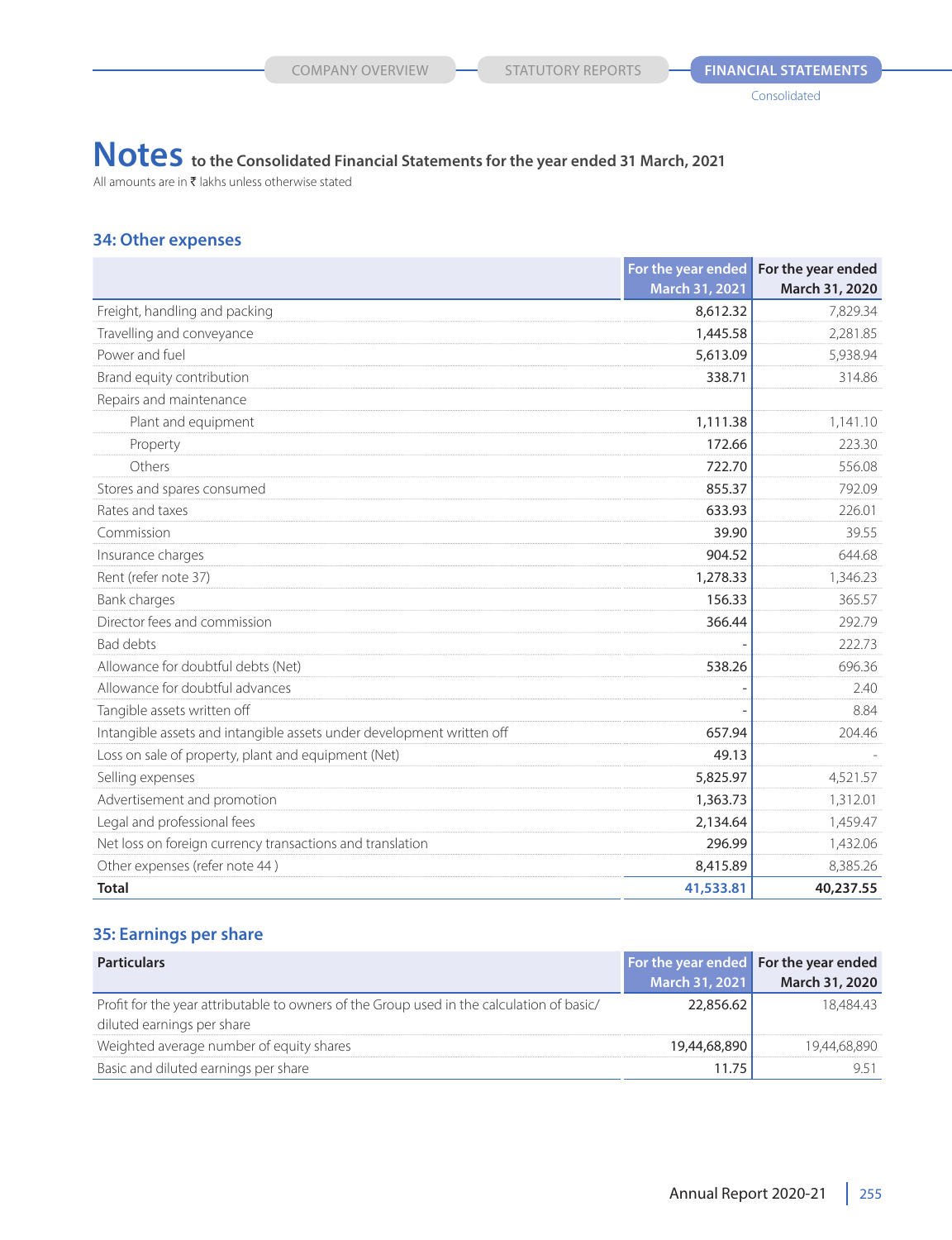

All amounts are in  $\bar{\tau}$  lakhs unless otherwise stated

## **36: Segment information**

#### **Products and services from which reportable segments derive their revenues**

Information reported to the chief operating decision maker (CODM) for the purpose of resources allocation and assessment of segment performance focuses on the types of goods or services delivered or provided. No operating segments have been aggregated in arriving at the reportable segments of the Group.

The Group has determined its business segment as "Agri -Inputs" comprising of Pesticides, Plant Growth Nutrients, Organic Compost and Seeds .The other segment includes "Polymer" and other non reportable elements.

#### **Segment revenue and results**

The following is an analysis of the Group's revenue and results from operations by reportable segment

| Segment                                    | Segment revenue       |                                                                             | Segment results |                |
|--------------------------------------------|-----------------------|-----------------------------------------------------------------------------|-----------------|----------------|
|                                            |                       | For the year ended For the year ended For the year ended For the year ended |                 |                |
|                                            | <b>March 31, 2021</b> | March 31, 2020                                                              | March 31, 2021  | March 31, 2020 |
| Agri Inputs                                | 2.42.699.46           | 2.22.478.25                                                                 | 27,355,77       | 20.633.66      |
| Others                                     | 244.04                | 2.703.30                                                                    | 1.69            | 763.34         |
| <b>Total</b>                               | 2,42,943.50           | 2,25,181.55                                                                 | 27,357.46       | 21,397.00      |
| Other income                               |                       |                                                                             | 4,045.28        | 3.433.40       |
| Central administration cost, director fees |                       |                                                                             | (531.89)        | (469.94)       |
| and commission                             |                       |                                                                             |                 |                |
| Finance costs                              |                       |                                                                             | (520.76)        | (611.22)       |
| Profit before tax                          |                       |                                                                             | 30,350.09       | 23,749.24      |

#### **Notes:**

- (i) Segment revenue reported above represents revenue generated from external customers. There were no inter-segment sales in the current year (March 31, 2020  $\bar{\tau}$  Nil). The accounting policies of the reportable segments are the same as described in note 3.23.
- (ii) Segment profit represents the profit before tax earned by each segment without allocation of central administration cost and director fees and commission, other income, as well as finance costs. This is the measure reported to the chief operating decision maker for the purposes of resource allocation and assessment of segment performance.

#### **Segment assets and liabilities**

| <b>Particulars</b>                 | As at          | As at          |
|------------------------------------|----------------|----------------|
|                                    | March 31, 2021 | March 31, 2020 |
| Segment assets                     |                |                |
| Agri Inputs                        | 2,14,118.95    | -74            |
| Others                             | 1,431.80       |                |
| Total segment assets               | 2,15,550.75    | 1,97,987.11    |
| Assets classified as held for sale | 413.82         | 426.78         |
| Unallocated                        | 42,897.34      |                |
| <b>Total assets</b>                | 2.58.861.9     |                |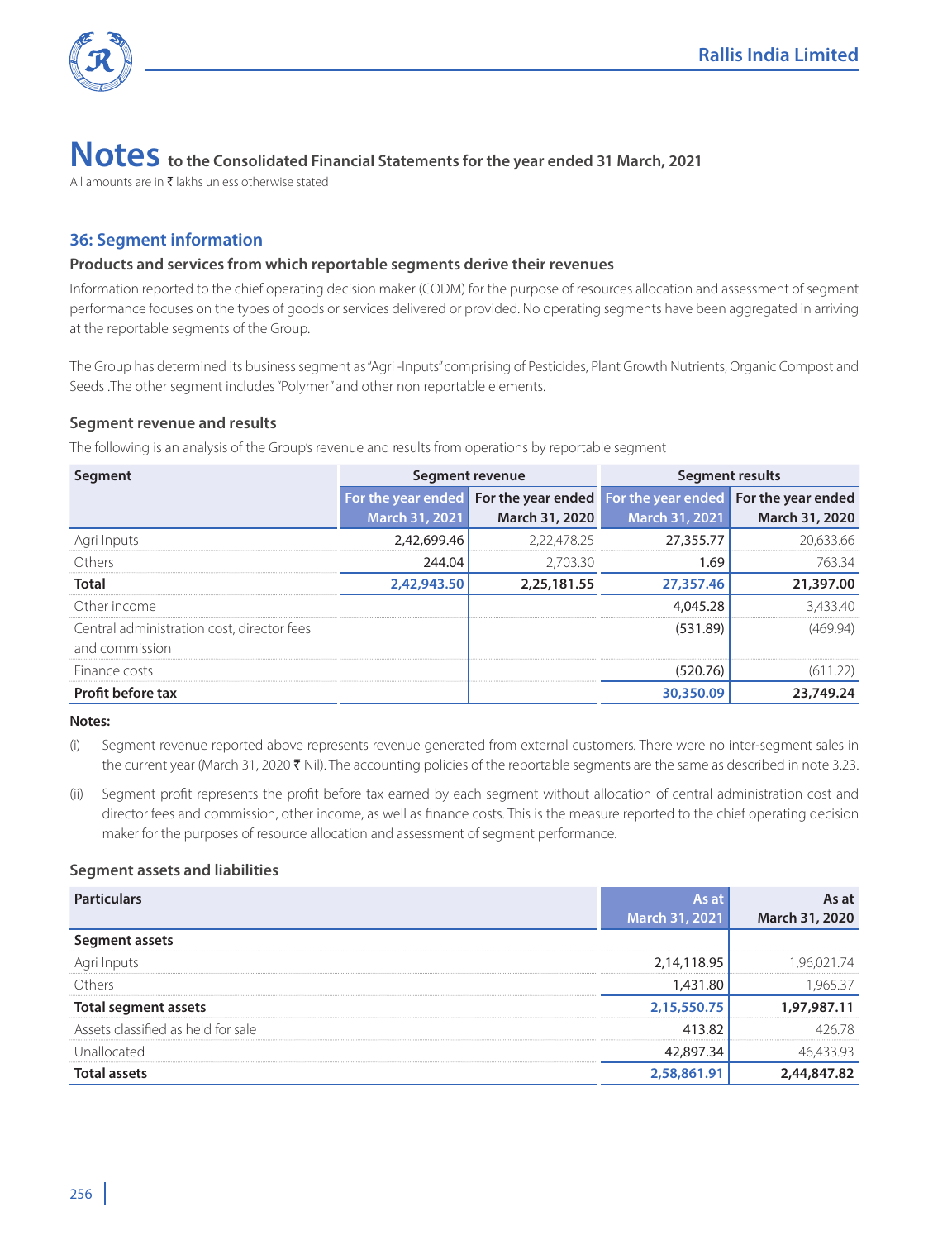All amounts are in  $\bar{\tau}$  lakhs unless otherwise stated

| ulars                     | As at<br>March 31, 2021 | s at<br>March 31, 2020 |
|---------------------------|-------------------------|------------------------|
| ment liabilities<br>sea   |                         |                        |
| . Innuts                  | 89.814.09               | 89.173.66              |
| re rc)                    |                         | 314.81                 |
| Total segment liabilities | 89,814.09               | 89,488.47              |
| llocated.                 |                         |                        |
| <b>Total liabilities</b>  |                         |                        |

#### **Details of capital expenditure incurred**

| ticulars <sup>.</sup> | As at          | As at          |
|-----------------------|----------------|----------------|
|                       | March 31, 2021 | March 31, 2020 |
| , Inputs              |                |                |
| Others                | 97.39          | .50            |
| Total                 | 8,426.49       | 3,927.49       |

For the purpose of monitoring segment performance and allocating resources between segments:

- All assets are allocated to reportable segments other than investments, other financial assets, non current tax assets, fixed deposits and interest accrued thereon.
- All liabilities are allocated to reportable segments other than borrowings, other financial liabilities , interest accrued on loans , provision for supplemental pay, Director pension scheme, unpaid dividend , current and deferred tax liabilities.

#### **Geographical information**

The Group operates in two principal geographical areas - India and outside India

The Group's revenue from continuing operations from external customers by location of operations and information about its noncurrent assets\* by location of assets are detailed below.

| <b>Particulars</b>      | Revenue from external customers |                                       | Non-current assets* |                |
|-------------------------|---------------------------------|---------------------------------------|---------------------|----------------|
|                         |                                 | For the year ended For the year ended | As at               | As at          |
|                         | March 31, 2021                  | March 31, 2020                        | March 31, 2021      | March 31, 2020 |
| India                   | 1,71,397.40                     | 1.57.156.28                           | 92,328.35           | 82.487.83      |
| Asia (Other than India) | 24,674.41                       | 36,241.39                             |                     |                |
| North America           | 26,225.32                       | 18.055.49                             |                     |                |
| South America           | 13.729.51                       | 9.048.87                              |                     |                |
| Africa                  | 1.350.78                        | 2.929.57                              |                     |                |
| Europe                  | 5,293.39                        | .673.52                               |                     |                |
| Australia               | 272.69                          | 76.43                                 |                     |                |
|                         | 2.42.943.50                     | 2,25,181.55                           | 92,328.35           | 82,487.83      |

\* Non-current assets exclude those relating to financial assets and deferred tax assets.

#### **Information about major customers**

No single customer contributed more than 10% to the Group's revenue in 2020-21and 2019-20.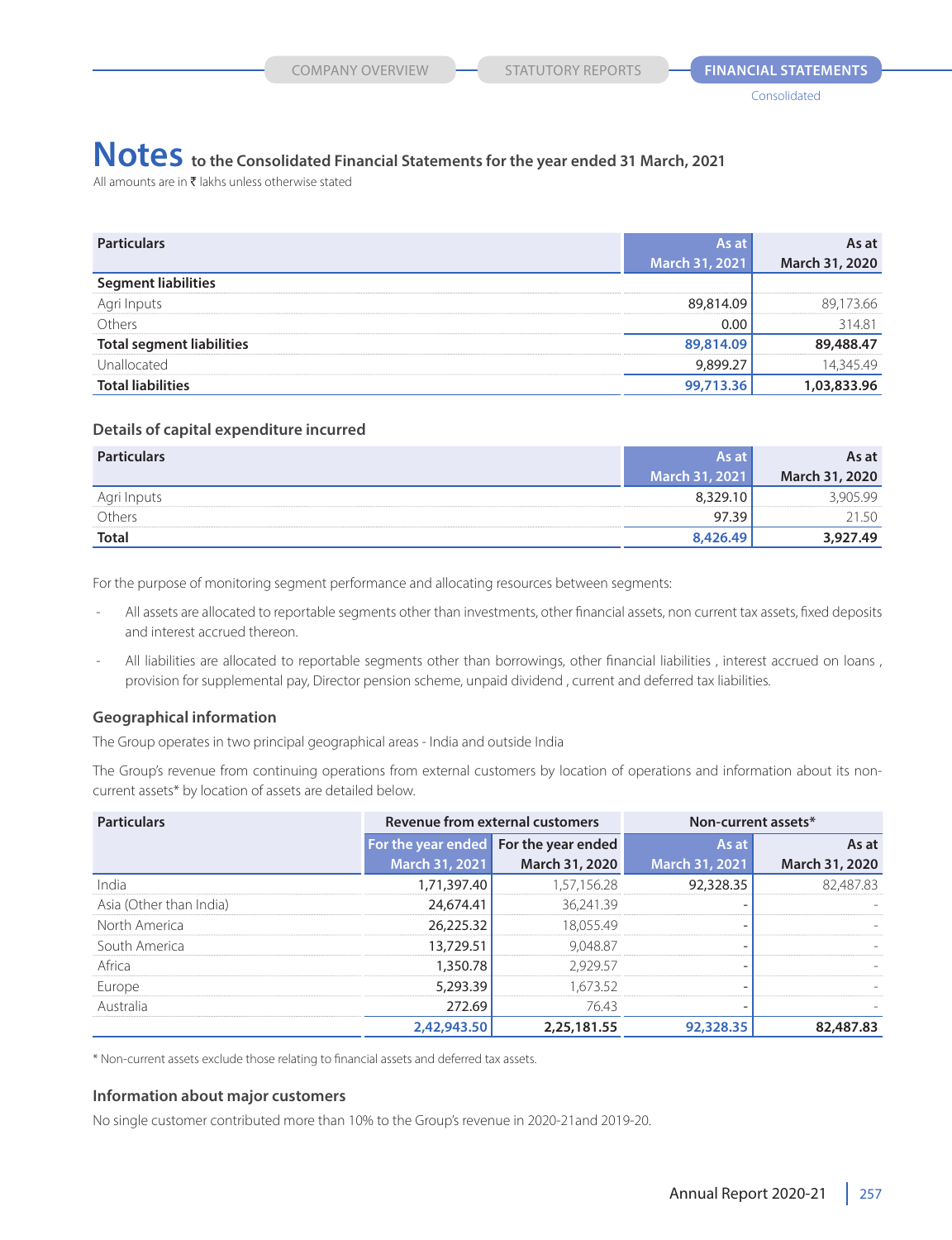

All amounts are in  $\bar{\tau}$  lakhs unless otherwise stated

## **37: Leases**

The Group incurred  $\bar{\xi}$  867.09 lakhs for the year ended March 31, 2021 ((March 31, 2020  $\bar{\xi}$  1,235.19 lakhs) towards expenses relating to short-term leases. Lease rent incurred and recoverable from employees and not falling under the scope of IND AS 116 amounted to ₹79.05 lakhs((March 31, 2020 ₹111.04 lakhs) refer note 33. The total cash outflow for leases is ₹2,243.03 lakhs for the year ended March 31, 2021 (March 31, 2020 ₹ 3,030.34 lakhs), including cash outflow of short-term leases and lease rent recoverable from employees.

#### **Maturity analysis**

| <b>Particulars</b> | <b>Total</b> | Less than<br>1 year | <b>Between</b><br>1 and 2 years | 2 and<br>5 years | Over<br>5 years | <b>Weld</b><br>average<br>effective<br>interest rate % |
|--------------------|--------------|---------------------|---------------------------------|------------------|-----------------|--------------------------------------------------------|
| March 31, 2021     | 3.399.96     | .244.62             | .032.85                         | .002.87          | 11962           | 8 3 5 %                                                |
| ease liabilities   | 3.399.96     | 1,244.62            | 1.032.85                        | 1.002.87         | 119.62          | 8.35%                                                  |
| March 31, 2020     |              |                     |                                 |                  |                 |                                                        |
| ease liabilities   | 2.831.13     | .392.43             | 670.42                          |                  | 1606            | 865%                                                   |
|                    | 2,831.13     | 1,392.43            | 670.42                          |                  | 116.06          | 8.65%                                                  |

### **Impact of changes in accounting policies**

The following table provides the extract of impacts of adopting Ind AS 116 on the financial statements for previous year 2019-20

#### i. Statement of financial position

| April 1, 2019            | Impact of changes in accounting policies |             |                         |  |
|--------------------------|------------------------------------------|-------------|-------------------------|--|
|                          | As previously reported                   | Adjustments | <b>Restated Balance</b> |  |
| ht-of-use assets         |                                          | 3 298 39    |                         |  |
| Total assets             |                                          | 3,298.39    | 3.298.39                |  |
| Lease liabilities        |                                          | 3.465.90    | 3.465.90                |  |
| <b>Total liabilities</b> |                                          | 3,465.90    | 3,465.90                |  |
| Retained earnings        |                                          | 167 51'     |                         |  |
| Deferred tax assets      |                                          | 56.65       | 56.65                   |  |
|                          |                                          |             |                         |  |

| For the year ended March 31, 2020           | Increase/ (decrease)<br>in profit for the year (decrease) in basic<br>attributable to owners earnings per share<br>of the Group | Increase/           | Increase/ (decrease)<br>in diluted earnings<br>per share |
|---------------------------------------------|---------------------------------------------------------------------------------------------------------------------------------|---------------------|----------------------------------------------------------|
|                                             | Amount                                                                                                                          | $\bar{z}$ per share | $\bar{\tau}$ per share                                   |
| Changes in accounting policies relating to: |                                                                                                                                 |                     |                                                          |
| - adoption of Ind AS 116                    | 19.58)                                                                                                                          | (0.01               | (0.01)                                                   |

#### **Future lease commitments**

All leases other than included above are of either low value or cancellable at the option of lessee.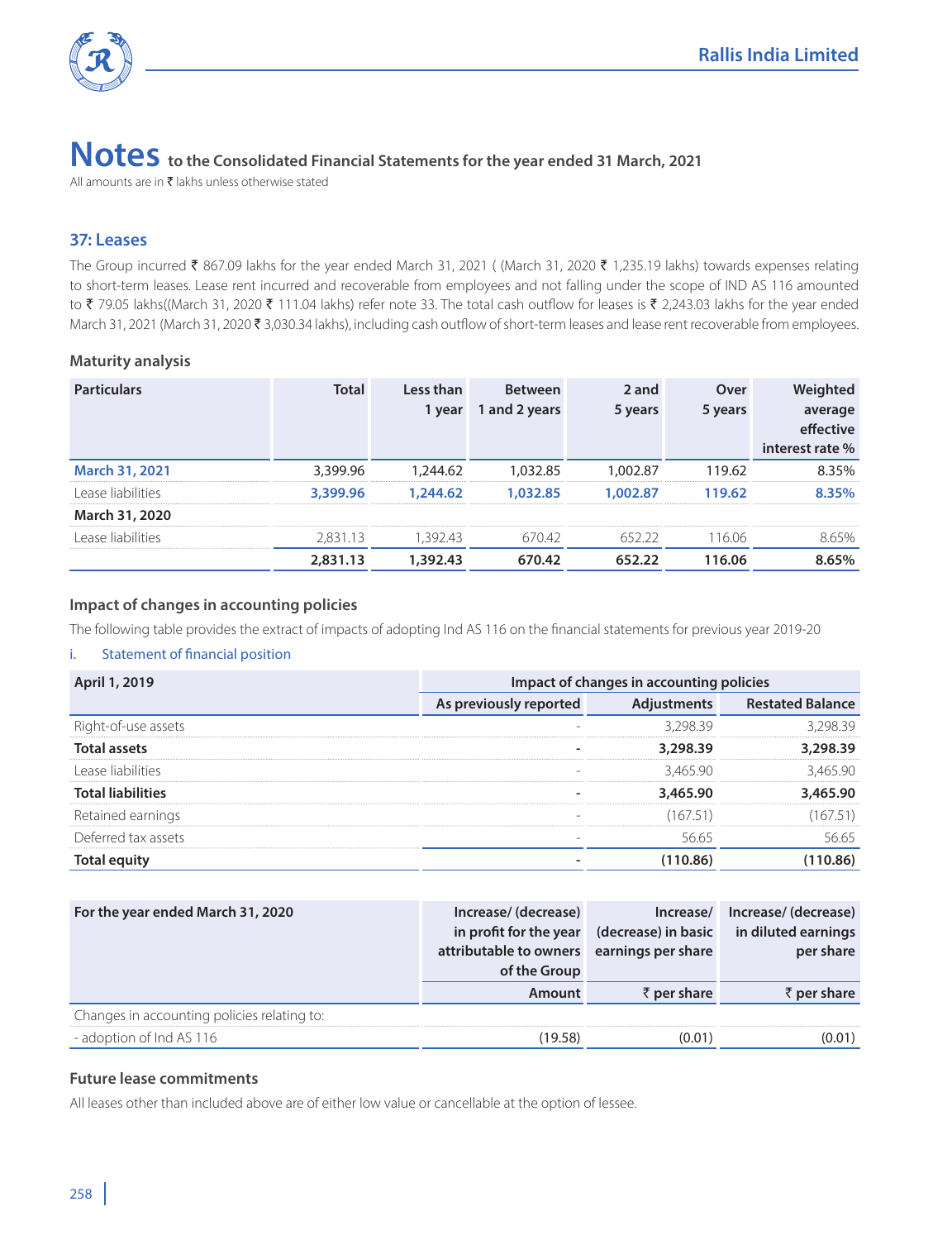All amounts are in  $\bar{\tau}$  lakhs unless otherwise stated

#### **38: Employee benefit plans**

#### **Defined contribution plans**

#### Contribution to provident fund and ESIC

The Group makes provident fund contributions to defined contribution retirement benefit plans for eligible employees. Under the scheme, the Group is required to contribute a specified percentage of the payroll costs to fund the benefits. The contributions as specified under the law are paid to government authorities (PF commissioner) at factories.

Amount recognised as expense and included in the note 31 in the head "Contribution to Provident and other funds" for 31 March 2021 ₹ 535.77 lakhs (31 March 2020 ₹ 483.32 lakhs).

#### Defined benefit plans

The Group offers its employees defined-benefit plans in the form of a gratuity scheme (a lump sum amount), a supplemental pay scheme (a life long pension) and director pension liability. The gratuity scheme covers substantially all regular employees, director pension liability covers retired Managing Director of the holding company and supplemental pay plan covers certain former executives. In the case of the gratuity scheme, the Group contributes funds to Gratuity Trust, which is irrevocable, director pension scheme and supplemental pay scheme are not funded. Commitments are actuarially determined at year-end. The actuarial valuation is done based on "Projected Unit Credit" method.

The Group makes provident fund contributions to defined contribution retirement benefit plans for eligible employees. Under the scheme, the Group is required to contribute a specified percentage of the payroll costs to fund the benefits. The contributions as specified under the law are paid to the provident fund set up as a trust by the Group in case of certain locations. The Group is liable for contributions and any deficiency compared to interest computed based on the rate of interest declared by the Central Government under the Employees' Provident Fund Scheme, 1952 and recognises, if any, as an expense in the year it is determined.

These plans typically expose the Group to actuarial risk such as: investment risk, interest rate risk, longevity risk and salary risk.

#### **Investment risk:**

The present value of the defined benefit plan liability is calculated using a discount rate which is determined by reference to market yields at the end of the reporting period on government bonds. If the return on plan asset is below this rate, it will create plan deficit.

#### **Interest risk:**

A decrease in the bond interest rate will increase the plan liability; however, this will be partially offset by an increase in the plan's assets.

#### **Longevity risk:**

The present value of the defined benefit plan liability is calculated by reference to the best estimate of the mortality of plan participants both during and after their employment. An increase in the life expectancy of the plan participants will increase the plan's liability.

#### **Salary risk:**

The Present value of the defined benefit plan liability is calculated by reference to the future salaries of plan participants. As such, an increase in the salary of the plan participants will increase the plan's liability.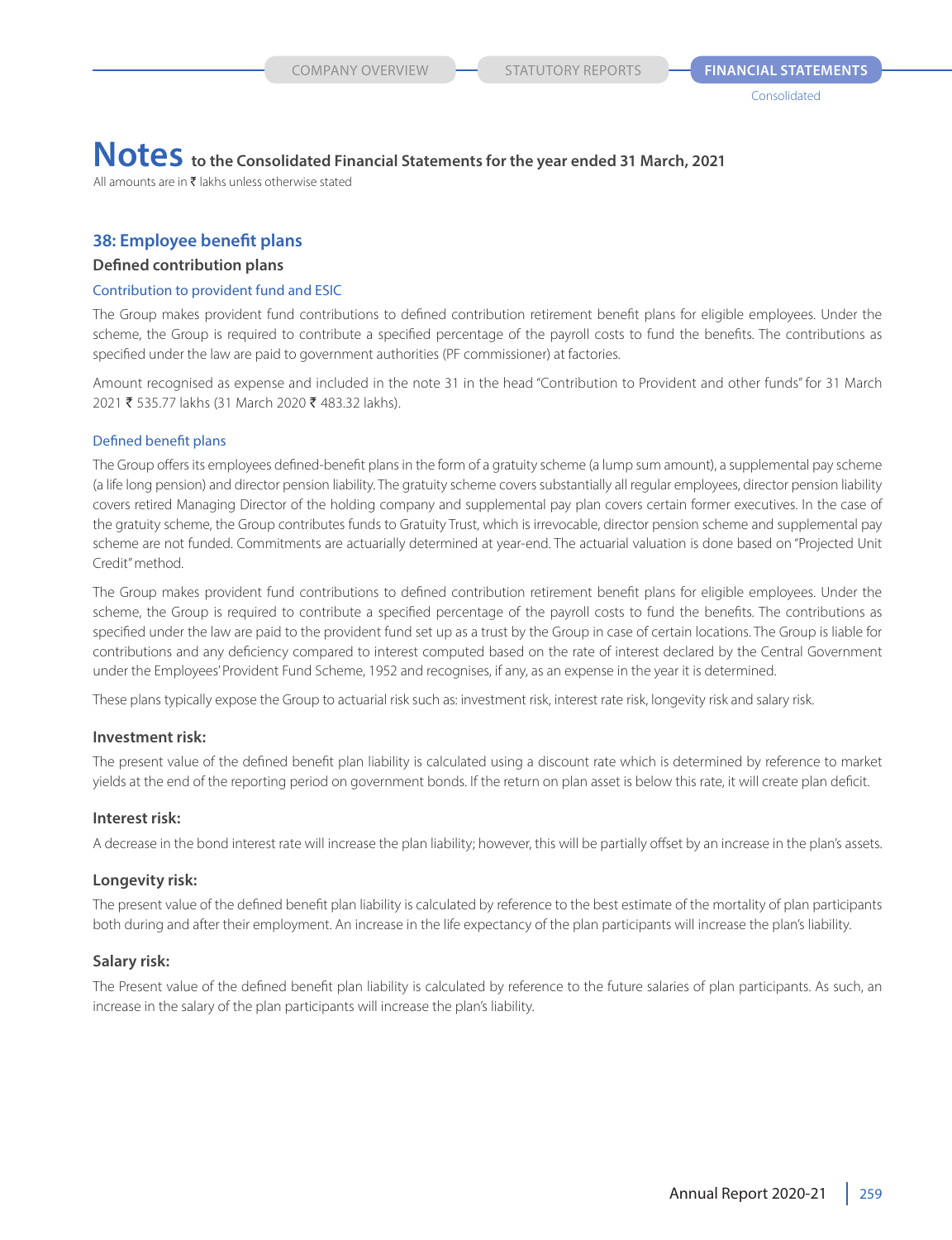

All amounts are in  $\bar{\tau}$  lakhs unless otherwise stated

### **The principal assumptions used for the purpose of actuarial valuation were as follows.**

| <b>Particulars</b>                                                                 | For the year ended For the year ended |                                |
|------------------------------------------------------------------------------------|---------------------------------------|--------------------------------|
|                                                                                    | March 31, 2021                        | March 31, 2020                 |
| Discount rates                                                                     | $6.06\%$ to                           | 570% to                        |
|                                                                                    | $6.85\%$ p.a.                         | 6.83% p.a.                     |
| Expected rate of salary increase                                                   | $8.00\%$ p.a.                         | $8.00\%$ p.a.                  |
| Average longevity at retirement age for current beneficiaries of the plan (years)* | 12 Years                              | 8.05 Years                     |
| Average longevity at retirement age for current employees                          |                                       | 12 Years 3.5 Years to 12 Years |
| (future beneficiaries of the plan) (years)                                         |                                       |                                |

\*Based on Indian standard mortality table with modification to reflect expected changes in mortality.

### **Amount recognised in Consolidated Statement of profit and loss in respect of these defined benefit plans are as follows**

| <b>Particulars</b>                                                                 | Gratuity           |                    | Supplemental pay   |                    |
|------------------------------------------------------------------------------------|--------------------|--------------------|--------------------|--------------------|
|                                                                                    | For the year ended | For the year ended | For the year ended | For the year ended |
|                                                                                    | March 31, 2021     | March 31, 2020     | March 31, 2021     | March 31, 2020     |
| Service cost:                                                                      |                    |                    |                    |                    |
| Current service cost                                                               | 383.60             | 331.02             |                    |                    |
| Past service cost and loss from settlements                                        |                    | 119.60             |                    |                    |
| Net interest expense                                                               | 35.79              | 15.42              | 165.18             | 177.54             |
| <b>Components of defined benefit costs</b><br>recognised in profit or loss         | 419.39             | 466.04             | 165.18             | 177.54             |
| <b>Actuarial (Gain)/Losses arising from</b>                                        |                    |                    |                    |                    |
| changes in demographic assumptions                                                 |                    |                    |                    |                    |
| Return on plan assets (excluding amounts<br>included in net interest expense)      | 34.93              | (84.15)            |                    |                    |
| Actuarial (Gain) arising from experience<br>adjustments                            | 279.94             | (44.58)            | 170.38             |                    |
| Actuarial (Gain)/Loss arising from changes in<br>financial assumptions             | (276.74)           | 251.74             | (3.88)             | 140.51             |
| Actuarial (Gain)/Losses arising from<br>experience adjustments                     | (370.87)           | (26.15)            | (8.49)             | 4.18               |
| Components of defined benefit costs<br>recognised in Other Comprehensive<br>Income | (332.74)           | 96.86              | 158.01             | 144.69             |
| <b>Total</b>                                                                       | 86.65              | 562.90             | 323.19             | 322.23             |

The current service cost and the net interest expenses for the year are included in the Employee benefits expense line item in the Consolidated Statement of profit and loss. The remeasurement of the net defined benefit liability/asset is included in Other Comprehensive Income.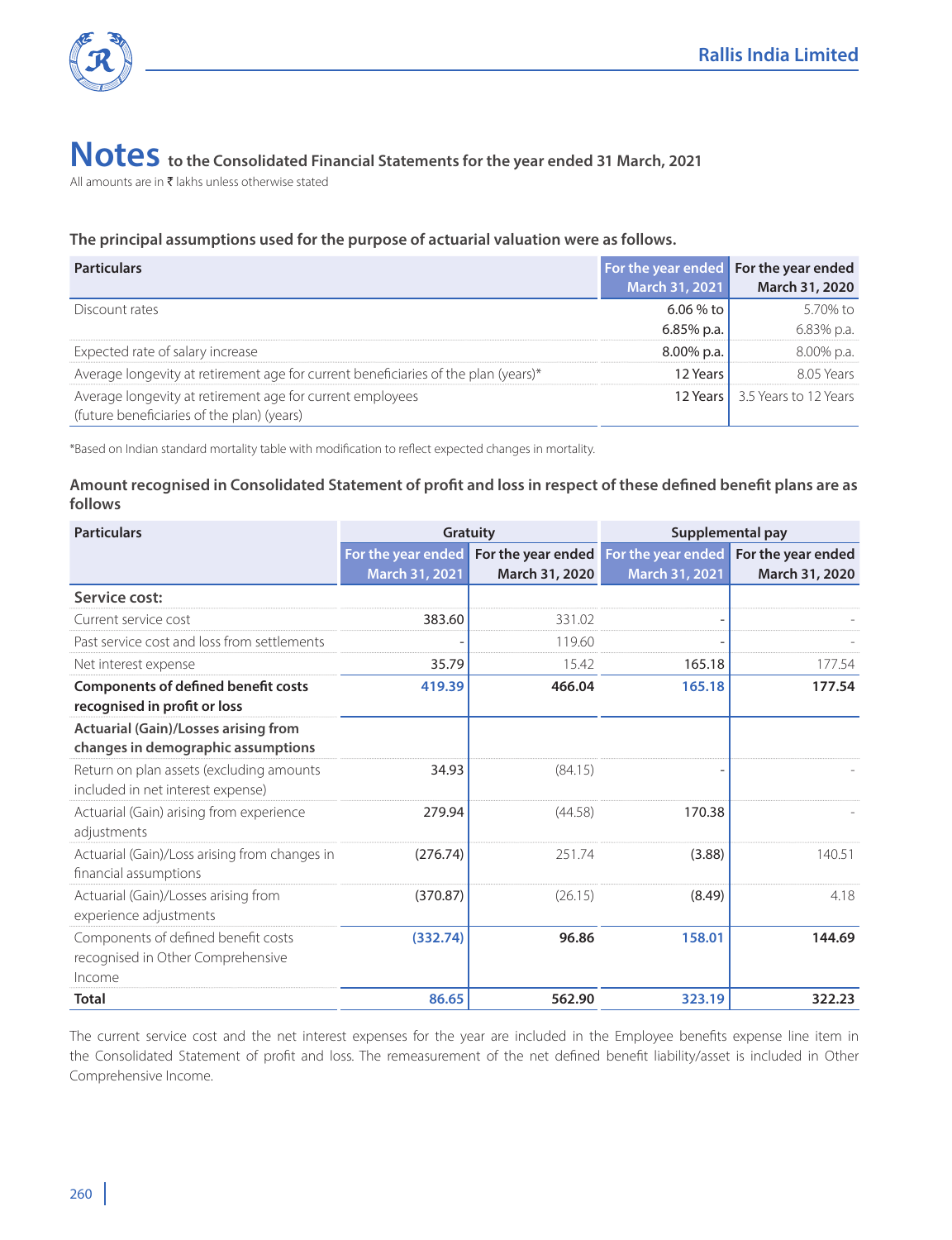All amounts are in  $\bar{\tau}$  lakhs unless otherwise stated

### **The amount included in the Balance Sheet arising from the entity's obligation in respect of its defined benefit plan is as follows:**

| <b>Particulars</b>                         | Gratuity       |                | Supplemental pay |                |
|--------------------------------------------|----------------|----------------|------------------|----------------|
|                                            | As at          | As at          | As at            | As at          |
|                                            | March 31, 2021 | March 31, 2020 | March 31, 2021   | March 31, 2020 |
| Present value of funded defined benefit    | 3,836.24       | 3.814.99       | 1.717.14         | 1.667.65       |
| obligations                                |                |                |                  |                |
| Fair value of plan assets                  | 3,810.01       | 3.259.89       |                  |                |
| <b>Funded Status [Deficit/(Surplus)]</b>   | 26.23          | 555.10         | 1,717.14         | 1,667.65       |
| Additional provision created               |                |                |                  |                |
| Net liability arising from defined benefit | 26.23          | 555.10         | 1,717.14         | 1,667.65       |
| obligation                                 |                |                |                  |                |

### **Movements in the present value of the defined benefit obligation are as follows**

| <b>Particulars</b>                    | Gratuity       |                | Supplemental pay |                |
|---------------------------------------|----------------|----------------|------------------|----------------|
|                                       | As at          | As at          | As at            | As at          |
|                                       | March 31, 2021 | March 31, 2020 | March 31, 2021   | March 31, 2020 |
| Opening defined benefit obligation    | 3,814.99       | 3,167.12       | 1,667.65         | 1,585.82       |
| Current service cost                  | 383.60         | 331.02         |                  |                |
| Past service cost                     |                | 119.60         |                  |                |
| Interest cost                         | 253.50         | 237.52         | 113.90           | 121.95         |
| Liability Transferred in/Acquisitions | 5.69           | 81.86          |                  |                |
| <b>Remeasurement (Gain)/Losses:</b>   |                |                |                  |                |
| Actuarial (Gain)/Losses arising from  | 279.94         | (44.58)        | 105.45           |                |
| changes in demographic assumptions    |                |                |                  |                |
| Actuarial (Gain)/Loss arising from    | (276.74)       | 251.74         | (2.20)           | 85.46          |
| changes in financial assumptions      |                |                |                  |                |
| Actuarial (Gain)/Losses arising from  | (370.87)       | (25.00)        | (19.22)          | 27.19          |
| experience adjustments                |                |                |                  |                |
| Benefits paid                         | (253.87)       | (265.58)       | (148.44)         | (152.77)       |
| Others                                |                | (38.71)        |                  |                |
| Closing defined benefit obligation    | 3,836.24       | 3,814.99       | 1,717.14         | 1,667.65       |

### **Movements in the fair value of the plan assets are as follows**

| <b>Particulars</b>                    | Gratuity              |                       | Supplemental pay      |                |
|---------------------------------------|-----------------------|-----------------------|-----------------------|----------------|
|                                       | As at                 | As at                 | As at                 | As at          |
|                                       | <b>March 31, 2021</b> | <b>March 31, 2020</b> | <b>March 31, 2021</b> | March 31, 2020 |
| Opening fair value of the plan assets | 3,259.89              | 2.999.48              |                       |                |
| Interest income                       | 21771                 | 222 1A                |                       |                |
| Remeasurement gain (loss):            |                       |                       |                       |                |
| Return on plan assets                 | (34.93)               | 8415                  |                       |                |
| (excluding amounts included in        |                       |                       |                       |                |
| net interest expense)                 |                       |                       |                       |                |
| Assets Transferred In/Acquisitions    | 5 69                  |                       |                       |                |
| Contributions from the employer       | 615.52                | 176.60                |                       |                |
| Benefits paid                         | (253.87)              | (265.58)              |                       |                |
| Closing fair value of plan assets     | 3,810.01              | 3,259.89              |                       |                |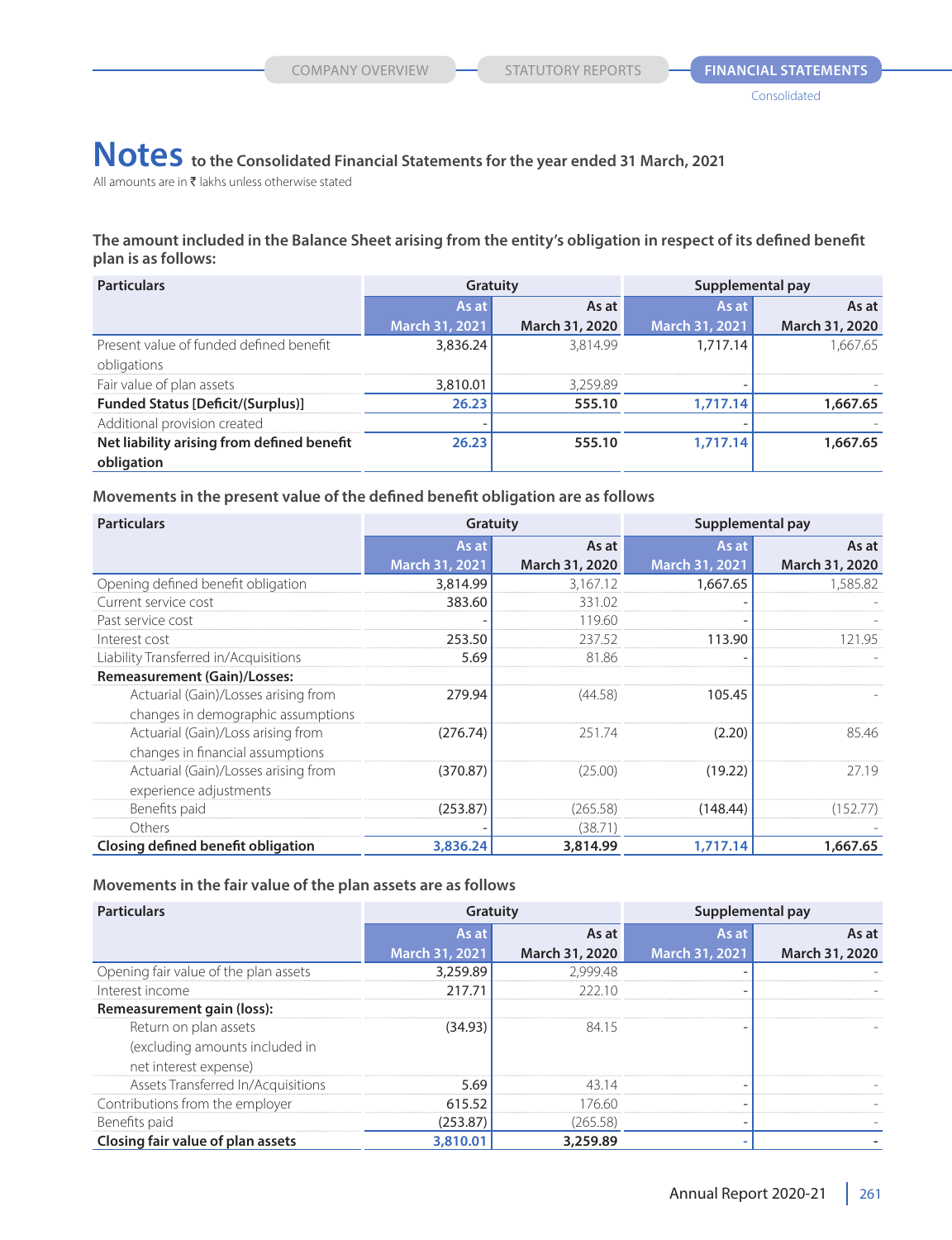

All amounts are in  $\bar{\tau}$  lakhs unless otherwise stated

The plan assets are managed by the Gratuity Trust formed by the Group. The management of funds is entrusted with the Life Insurance Corporation of India ("LIC") and Kotak Life Insurance.

#### **Directors pension liability**

| <b>Particulars</b>                                                  |                |                |
|---------------------------------------------------------------------|----------------|----------------|
|                                                                     | March 31, 2021 | March 31, 2020 |
| Opening defined benefit obligation                                  |                |                |
| Current service cost                                                | 51 28          | 559            |
| Remeasurement (gain)/loss:                                          |                |                |
| Actuarial (gain)/loss arising from changes in financial assumptions |                |                |
| Actuarial (gain)/loss arising from experience adjustments           | 1.68           |                |
| Actuarial (gain)/loss arising from experience adjustments           |                |                |
| Benefits paid                                                       |                |                |
| Closing defined benefit obligation                                  |                |                |

**The fair value of the plan assets at the end of the reporting period for each category, are as follow:**

| <b>Particulars</b>                    | Gratuity       |                | Supplemental pay      |                |
|---------------------------------------|----------------|----------------|-----------------------|----------------|
|                                       | As at          | As at          | As at                 | As at          |
|                                       | March 31, 2021 | March 31, 2020 | <b>March 31, 2021</b> | March 31, 2020 |
| Cash and cash equivalents             | 7 77           | 376            |                       |                |
| Investment funds with insurance Group |                |                |                       |                |
| Traditional / unit linked             | 708.53         | 437.23         |                       |                |
|                                       | 708.53         | 437.23         |                       |                |
| Others - LIC managed fund             | 3,088.72       | 2,809.40       |                       |                |
| <b>Total</b>                          | 3,810.02       | 3,259.89       |                       |                |

Significant actuarial assumptions for the determination of the defined benefit obligation are discount rate, expected salary increase and mortality. The sensitivity analysis below have been determined based on reasonably possible changes of the respective assumptions occurring at the end of the reporting period, while holding all other assumptions constant.

- 1. If the discounting rate is 100 basis point higher (lower), the defined benefit obligation would decrease by  $\bar{\zeta}$  462.16 lakhs (increase by ₹ 388.80 lakhs) (as at March 31, 2020: decrease by ₹ 532.02 lakhs (increase by ₹ 492.55 lakhs)).
- 2. If the expected salary growth increases (decreases) by 1%, the defined benefit obligation would increase by  $\bar{\tau}$  313.88 lakhs (decrease by ₹ 278.35 lakhs) (as at March 31, 2020: increase by ₹ 279.04 lakhs (decrease by ₹ 250.35 lakhs).
- 3. If the life expectancy increases (decreases) by 1 year, the defined benefit obligation would increase by ₹ 48.26 lakhs (decrease by ₹ 39.55 lakhs) (as at March 31, 2020: increase by ₹ 48.94 lakhs (decrease by ₹ 40.05 lakhs)).

The sensitivity analysis presented above may not representative of the actual change in the defined benefit obligation as it is unlikely that the change in assumptions would occur in isolation of one another as some of the assumptions may be correlated.

Furthermore, in presenting the above sensitivity analysis, the present value of the defined benefit obligation has been calculated using "Projected Unit Credit" method at the end of the reporting period which is the same as that applied in calculating the defined benefit obligation liability recognised in Balance Sheet.

There were no change in the methods and assumptions used in preparing the sensitivity analysis from prior years.

The Group expects to make a contribution of  $\bar{\xi}$  33.26 lakhs (March 31, 2020  $\bar{\xi}$  367.27 lakhs) to the defined benefit plans during the next financial year.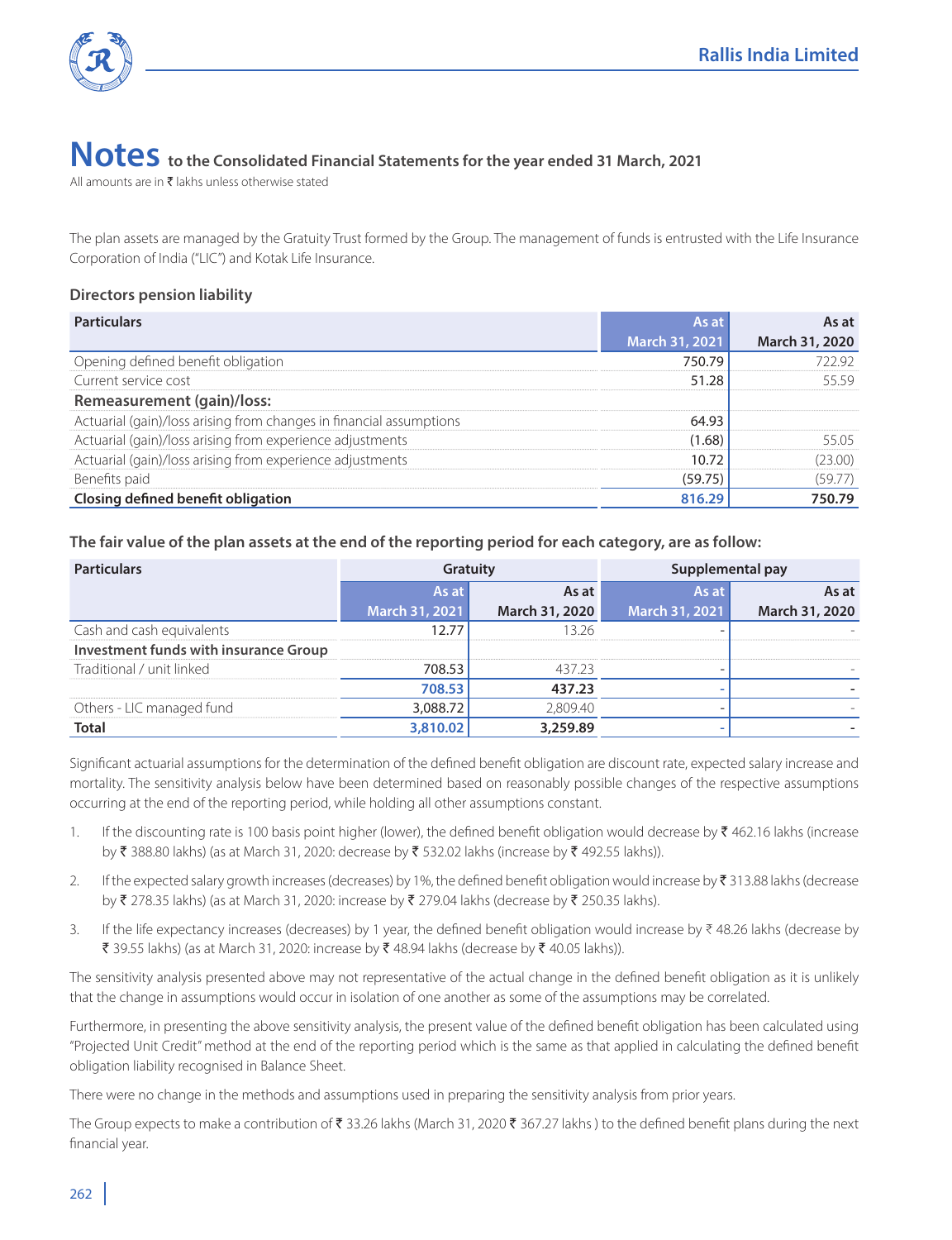All amounts are in  $\bar{\tau}$  lakhs unless otherwise stated

### **The defined benefit obligations (mainly related to Rallis India Limited) shall mature after year ended March 31, 2021 as follows:**

| <b>Defined benefit</b><br><b>Particulars</b> |            |
|----------------------------------------------|------------|
|                                              | obligation |
| As at March 31,                              |            |
| 2021                                         | 553.30     |
| 2022                                         | 461.02     |
| 2023                                         | 549.87     |
| 2024                                         | 521.27     |
| 2025                                         | 578.95     |
| Thereafter                                   | 2,823.15   |

The Group operates Provident Fund Scheme and the contributions are made to recognised fund. The Group is required to offer a defined benefit interest rate guarantee on provident fund balances of employees. The interest rate guarantee is payable to the employees for the year when the exempted fund declares a return on provident fund investments which is less than the rate declared by the Regional Provident Fund Commissioner (RPFC) on the provident fund corpus for their own subscribers. The Actuary has provided a valuation for provident fund liabilities on the basis of guidance issued by Actuarial Society of India and based on the below provided assumptions there is no shortfall as on March 31, 2021 and March 31, 2020.

Amount recognised as expense and included in the Note 31 — in the head "Contribution to Provident and other funds" for March 31, 2021 ₹ 244.82 lakhs ( for March 31, 2020 ₹ 254.25 lakhs).

#### **The details of provident fund and plan asset position are given below:**

| <b>Particulars</b>                     | As at                 | As at          |
|----------------------------------------|-----------------------|----------------|
|                                        | <b>March 31, 2021</b> | March 31, 2020 |
| Plan assets as period end              | 10.406.67             | , QR 7         |
| Present value of funded obligation     | 10.215.35             |                |
| Amount recognised in the Balance Sheet |                       |                |

### **Assumptions used in determining present value of obligation of interest rate guarantee under a deterministic approach:**

| <b>Particulars</b>                                          |                       | For the year ended For the year ended |
|-------------------------------------------------------------|-----------------------|---------------------------------------|
|                                                             | <b>March 31, 2021</b> | March 31, 2020                        |
| Guaranteed rate of return                                   | 850%                  | 850%                                  |
| Discount rate for remaining term to maturity of investments | 6.41%                 | 6.83%                                 |
| Expected rate of return on investments                      | 6.41%                 | 69%                                   |

As at March 31, 2021, the fair value of the assets of the fund and the accumulated members' corpus is ₹ 10,406.67 lakhs and ₹ 10,215.35 lakhs respectively. In accordance with an assets and liability study, there is no deficiency as the present value of the expected future earnings on the fund is greater than the expected amount to be credited to the individual members based on the expected guaranteed rate of interest.

#### **Compensatory absences**

The Group provides for the encashment of leave or leave with pay subject to certain rules. The employees are entitled to accumulate leave subject to certain limits, for future encashment. The liability is provided based on the number of days of unutilized leave at each balance sheet date on the basis of an independent actuarial valuation. Amount of ₹ 370.63 lakhs (31 March, 2020 ₹ 308.27 lakhs ) has been recognised in the Consolidated Statement of profit and loss on account of provision for long-term employment benefit.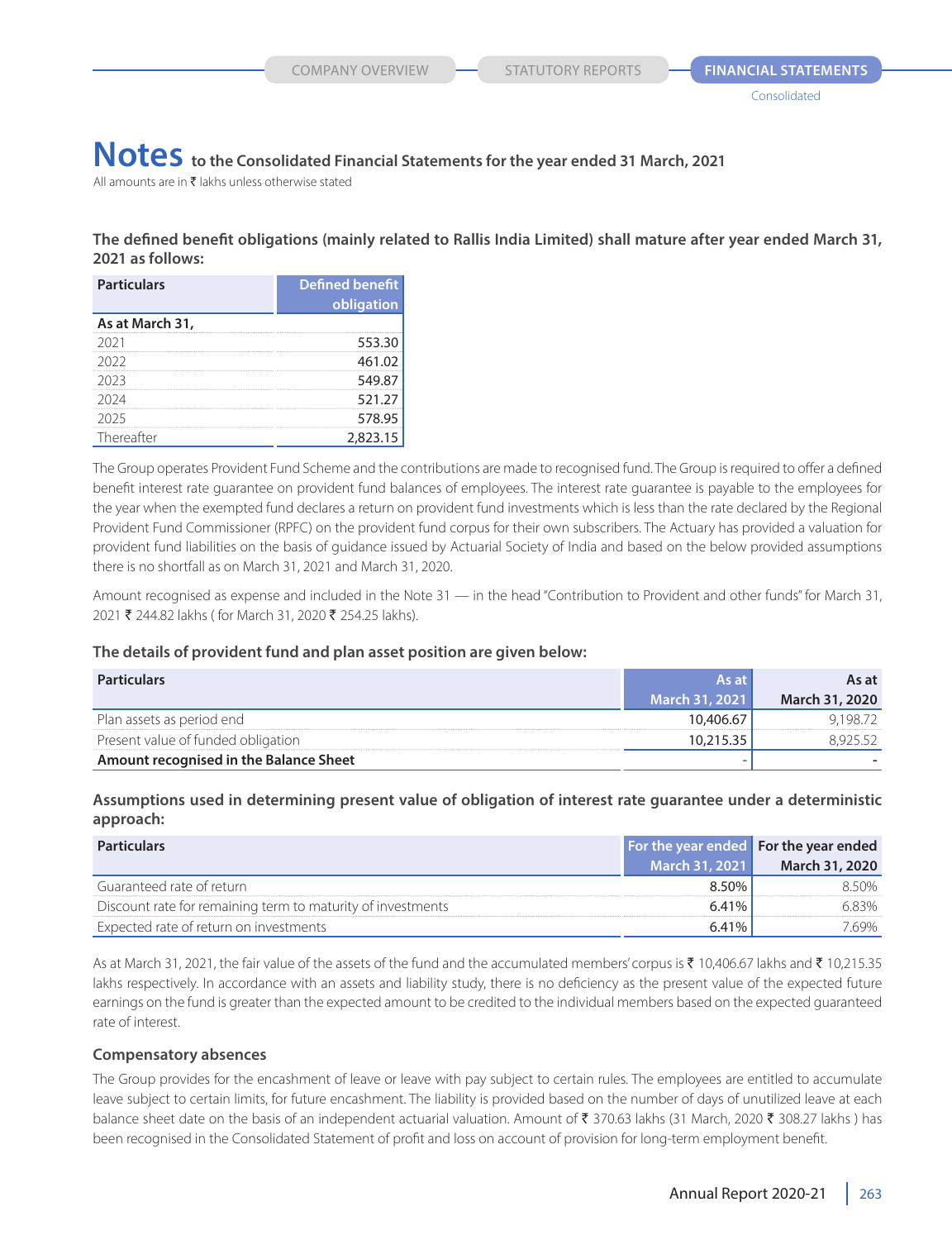

All amounts are in  $\bar{\tau}$  lakhs unless otherwise stated

## **39: Financial instruments**

#### **Capital management**

The Group manages its capital to ensure that entities in the Group will be able to continue as going concern while maximising the return to stakeholders through optimisation of debt and equity balance.

The capital structure of the Group consists of net debt (borrowings as detailed in note 19.1 ,20 and 21 and lease liabilities in Note 19.2 offset by cash and bank balances) and total equity of the Group.

#### **Gearing Ratio**

The gearing ratio at the end of the reporting period was as follows

| <b>Particulars</b>                          | As at<br>March 31, 2021 | As at<br>March 31, 2020 |
|---------------------------------------------|-------------------------|-------------------------|
| Debt (i)                                    | 4.161.11                | 29.53                   |
| Lease liabilities (non-current and current) | 3,399.96                | 2 831 13                |
| Cash and bank balances                      | (5, 512.53)             | (4,865.07)              |
| Net debt                                    | 2.048.54                | 4.495.59                |
| <b>Total equity</b>                         | 1,59,148.55             | 1,41,013.86             |
| Net debt to equity ratio                    | 29%                     | 3.19%                   |

(i) Debt is defined as long-term borrowings, short-term borrowings and current maturity of long-term borrowings (excluding financial guarantee contracts and contingent consideration), as described in notes 19.1, 20 and 21.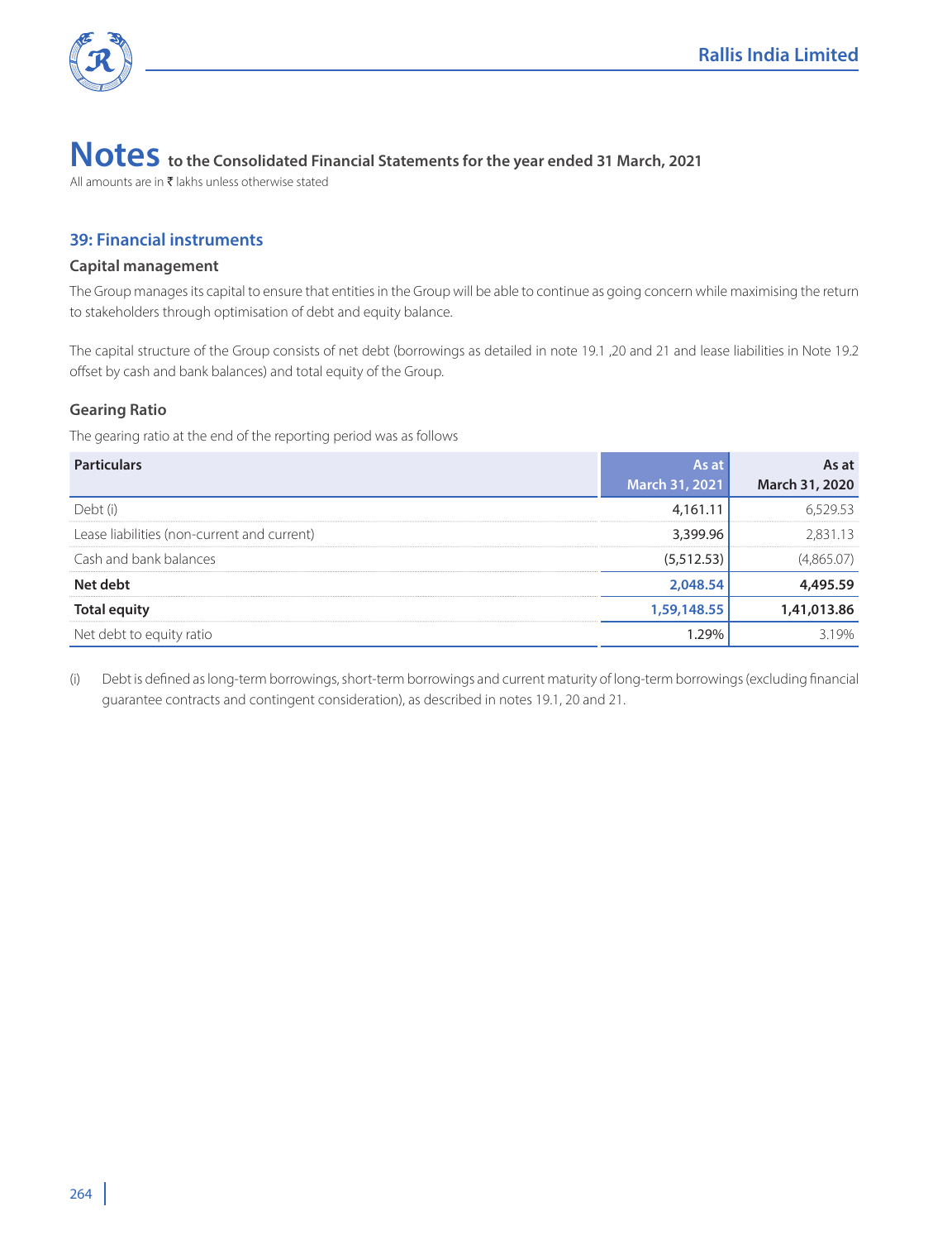All amounts are in  $\bar{\tau}$  lakhs unless otherwise stated

#### **Fair value hierarchy**

The following table shows the carrying amounts and fair values of financial assets and financial liabilities, including their levels in the fair value hierarchy. It does not include fair value information for financial assets and financial liabilities not measured at fair value if the carrying amount is a reasonable approximation of fair value.

## **As at March 31, 2021**

| <b>Particulars</b>                                       | <b>Total</b> | <b>Carrying amount</b> |               |                          | <b>Total</b> |                                                             | <b>Fair value measurement using</b>                     |                                                    |
|----------------------------------------------------------|--------------|------------------------|---------------|--------------------------|--------------|-------------------------------------------------------------|---------------------------------------------------------|----------------------------------------------------|
|                                                          |              | <b>FVTPL</b>           | <b>FVTOCI</b> | <b>Amortised</b><br>cost |              | <b>Ouoted</b><br>prices in<br>active<br>market<br>(Level 1) | <b>Significant</b><br>observable<br>inputs<br>(Level 2) | Significant<br>unobservable<br>inputs<br>(Level 3) |
| <b>Financial assets</b>                                  |              |                        |               |                          |              |                                                             |                                                         |                                                    |
| Cash and cash equivalents                                | 1,026.80     |                        |               | 1,026.80                 |              |                                                             |                                                         |                                                    |
| Bank balances other than<br>above                        | 4,485.73     |                        |               | 4,485.73                 |              |                                                             |                                                         |                                                    |
| Non-current investments                                  | 317.68       |                        | 317.68        |                          | 317.68       | 0.89                                                        |                                                         | 316.79                                             |
| Current investments                                      | 28,029.67    | 28,029.67              |               |                          | 28,029.67    |                                                             | 28,029.67                                               |                                                    |
| Loans (non-current)                                      | 1,008.44     |                        |               | 1,008.44                 | 1,008.44     |                                                             |                                                         | 1,008.44                                           |
| Other non current financial<br>assets                    | 80.77        |                        |               | 80.77                    | 80.77        |                                                             |                                                         | 80.77                                              |
| Trade receivables                                        | 40,628.49    |                        |               | 40,628.49                |              |                                                             |                                                         |                                                    |
| Other current financial assets                           | 751.80       |                        |               | 751.80                   |              |                                                             |                                                         |                                                    |
| <b>Financial liabilities</b>                             |              |                        |               |                          |              |                                                             |                                                         |                                                    |
| Non-current borrowings<br>(excluding current portion)    | 778.32       |                        |               | 778.32                   | 778.32       |                                                             |                                                         | 778.32                                             |
| Lease liabilities (current and<br>non-current portion)   | 3,399.96     |                        |               | 3,399.96                 | 3,399.96     |                                                             |                                                         | 3,399.96                                           |
| Current borrowings                                       | 3,004.77     |                        |               | 3,004.77                 |              |                                                             |                                                         |                                                    |
| Trade payables                                           | 59,606.83    |                        |               | 59,606.83                |              |                                                             |                                                         |                                                    |
| Other financial liabilities<br>(current and non-current) | 14,479.17    | 72.48                  |               | 14,406.69                | 72.48        |                                                             | 72.48                                                   |                                                    |

**There have been no transfers among Level 1, Level 2 and Level 3 during the year.**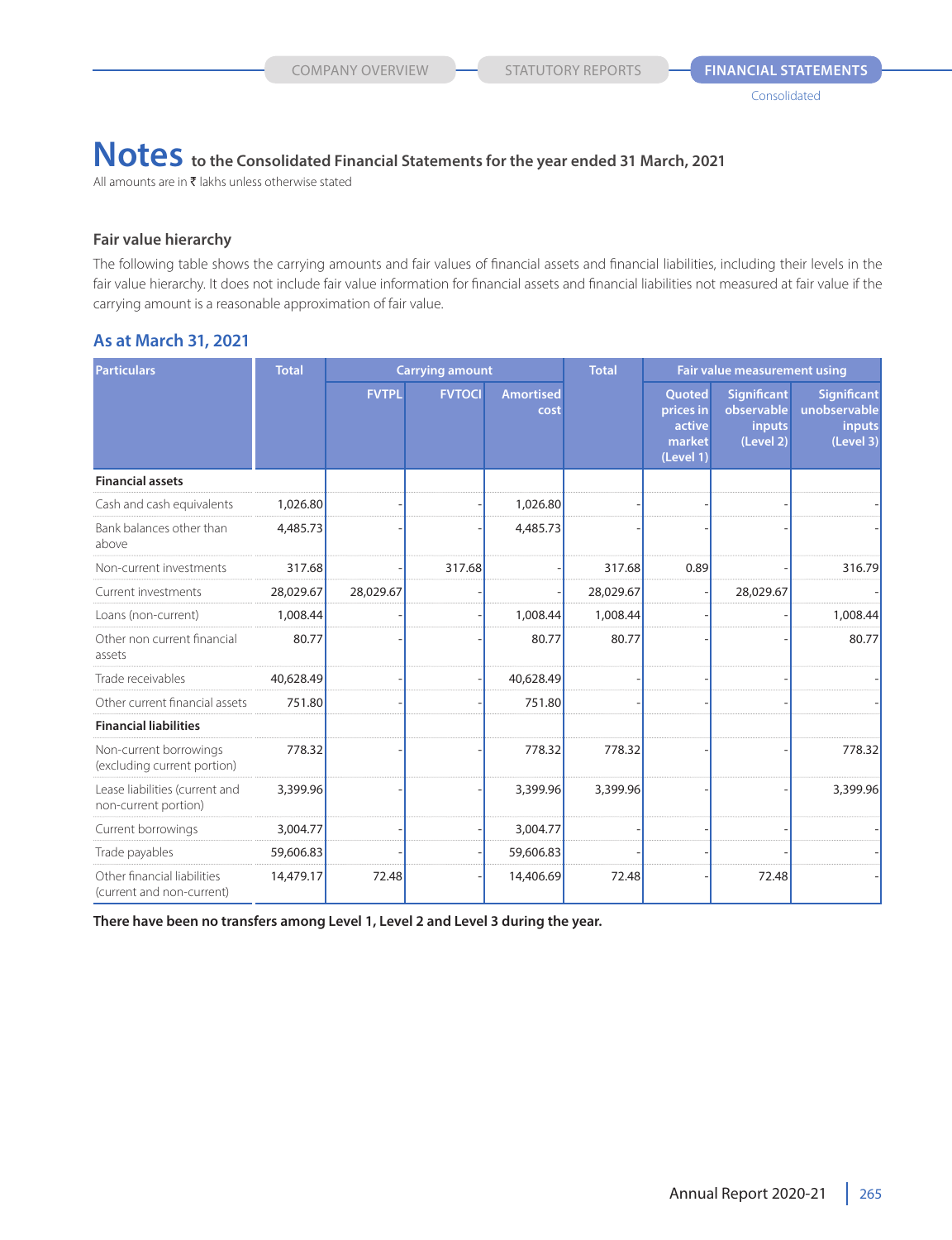

All amounts are in  $\bar{\tau}$  lakhs unless otherwise stated

## **As at March 31, 2020**

| <b>Particulars</b>                                       | <b>Total</b><br><b>Carrying amount</b> |              | <b>Total</b>  |                   | Fair value measurement using |                                                      |                                                  |                                                    |
|----------------------------------------------------------|----------------------------------------|--------------|---------------|-------------------|------------------------------|------------------------------------------------------|--------------------------------------------------|----------------------------------------------------|
|                                                          |                                        | <b>FVTPL</b> | <b>FVTOCI</b> | Amortised<br>cost |                              | Quoted<br>prices in<br>active<br>market<br>(Level 1) | Significant<br>observable<br>inputs<br>(Level 2) | Significant<br>unobservable<br>inputs<br>(Level 3) |
| <b>Financial assets</b>                                  |                                        |              |               |                   |                              |                                                      |                                                  |                                                    |
| Cash and cash equivalents                                | 4,651.73                               |              |               | 4,651.73          |                              |                                                      |                                                  |                                                    |
| Bank balances other than<br>above                        | 213.34                                 |              |               | 213.34            |                              |                                                      |                                                  |                                                    |
| Non-current investments                                  | 379.69                                 |              | 379.69        |                   | 379.69                       | 0.45                                                 |                                                  | 379.24                                             |
| Current investments                                      | 29,867.42                              | 29,867.42    |               |                   | 29,867.42                    |                                                      | 29,867.42                                        |                                                    |
| Loans (non-current)                                      | 907.07                                 |              |               | 907.07            | 907.07                       |                                                      |                                                  | 907.07                                             |
| Loans (current)                                          |                                        |              |               |                   |                              |                                                      |                                                  |                                                    |
| Other non current financial<br>assets                    | 76.51                                  |              |               | 76.51             | 76.51                        |                                                      |                                                  | 76.51                                              |
| Trade receivables                                        | 45,059.14                              |              |               | 45,059.14         |                              |                                                      |                                                  |                                                    |
| Other current financial assets                           | 648.54                                 |              |               | 648.54            |                              |                                                      |                                                  |                                                    |
| <b>Financial liabilities</b>                             |                                        |              |               |                   |                              |                                                      |                                                  |                                                    |
| Non-current borrowings<br>(excluding current portion)    | 1,236.30                               |              |               | 1,236.30          | 1,236.30                     |                                                      |                                                  | 1,236.30                                           |
| Lease liabilities (current and<br>non-current portion)   | 2,831.13                               |              |               | 2,831.13          | 2,831.13                     |                                                      |                                                  | 2,831.13                                           |
| Current borrowings                                       | 4,961.79                               |              |               | 4,961.79          |                              |                                                      |                                                  |                                                    |
| Trade payables                                           | 63,734.16                              |              |               | 63,734.16         |                              |                                                      |                                                  |                                                    |
| Other financial liabilities<br>(current and non-current) | 9,576.81                               | 3.97         |               | 9,572.84          | 3.97                         |                                                      | 3.97                                             |                                                    |

**There have been no transfers among Level 1, Level 2 and Level 3 during the year.**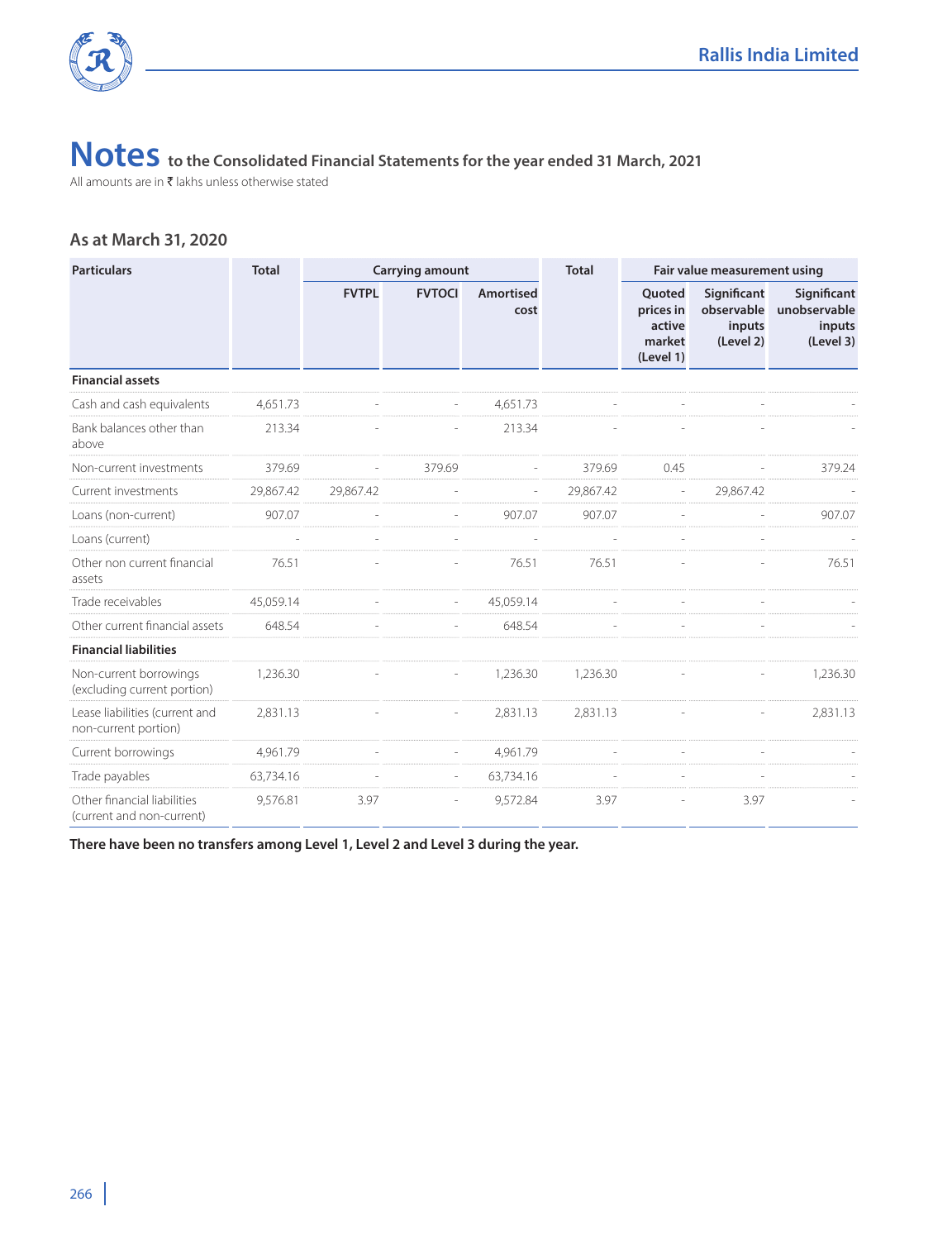All amounts are in  $\bar{\tau}$  lakhs unless otherwise stated

### **Measurement of fair values**

### Valuation techniques and significant unobservable inputs

The following tables show the valuation techniques used in measuring Level 2 and Level 3 fair values, as well as the significant unobservable inputs used

### **Financial instruments measured at fair value**

| <b>Type</b>                                                                   | <b>Valuation technique</b>                                                                                                                                                                                                                                                                                                                                                                               | Significant<br>unobservable<br>inputs | Inter-relationship<br>between significant<br>unobservable inputs and<br>fair value measurement |
|-------------------------------------------------------------------------------|----------------------------------------------------------------------------------------------------------------------------------------------------------------------------------------------------------------------------------------------------------------------------------------------------------------------------------------------------------------------------------------------------------|---------------------------------------|------------------------------------------------------------------------------------------------|
| Non current financial assets and<br>liabilities measured at amortised<br>cost | Discounted cash flows: The valuation model Not applicable<br>considers the present value of expected<br>receipt/payment discounted using appropriate<br>discounting rates.                                                                                                                                                                                                                               |                                       | Not applicable                                                                                 |
| Forward contracts for foreign<br>exchange contracts                           | Forward pricing: The fair value is determined Not applicable<br>using quoted forward exchange rates at the<br>reporting date and present value calculations<br>based on high credit quality yield curves in the<br>respective currency.                                                                                                                                                                  |                                       | Not applicable                                                                                 |
| Current investments -in mutual<br>funds                                       | The fair values of investments in mutual fund Not applicable<br>units is based on the net asset value ('NAV') as<br>stated by the issuers of these mutual fund units<br>in the published statements as at Balance Sheet<br>date. NAV represents the price at which the<br>issuer will issue further units of mutual fund and<br>the price at which issuers will redeem such units<br>from the investors. |                                       | Not applicable                                                                                 |

**Reconciliation of fair value measurement of investment in unquoted equity instrument classified as FVTOCI (Level 3):**

| <b>Particulars</b>                     | As at          |                |
|----------------------------------------|----------------|----------------|
|                                        | March 31, 2021 | March 31, 2020 |
| <b>Opening balance</b>                 | 379 74         | 378.34         |
| Remeasurement recognised in OCI        |                |                |
| Add: Bonus shares issued on investment |                |                |
| Less: Buy back of shares               | 6245           |                |
|                                        |                | '9 74          |

#### **Financial risk management objectives**

The Group's corporate treasury function provides services to the business,co-ordinates access to domestic financial markets, monitors and manages the financial risk relating to the operation of the Group through internal risk report which analyse exposures by degree and magnitude of risks. These risks include market risk (including currency risk, interest rate risk and other price risk),credit risk and liquidity risk.

The use of financial derivatives is governed by the Group's policies approved by the board of directors, which provide written principles on foreign exchange risk, interest rate risk, credit risk, the use of financial derivatives and non-derivatives financial instruments, and the investment of excess liquidity. Compliance with policies and exposure limits is reviewed by the internal auditors on a continuous basis. The Group does not enter into or trade financial instrument, including derivative financial instruments, for speculative purposes.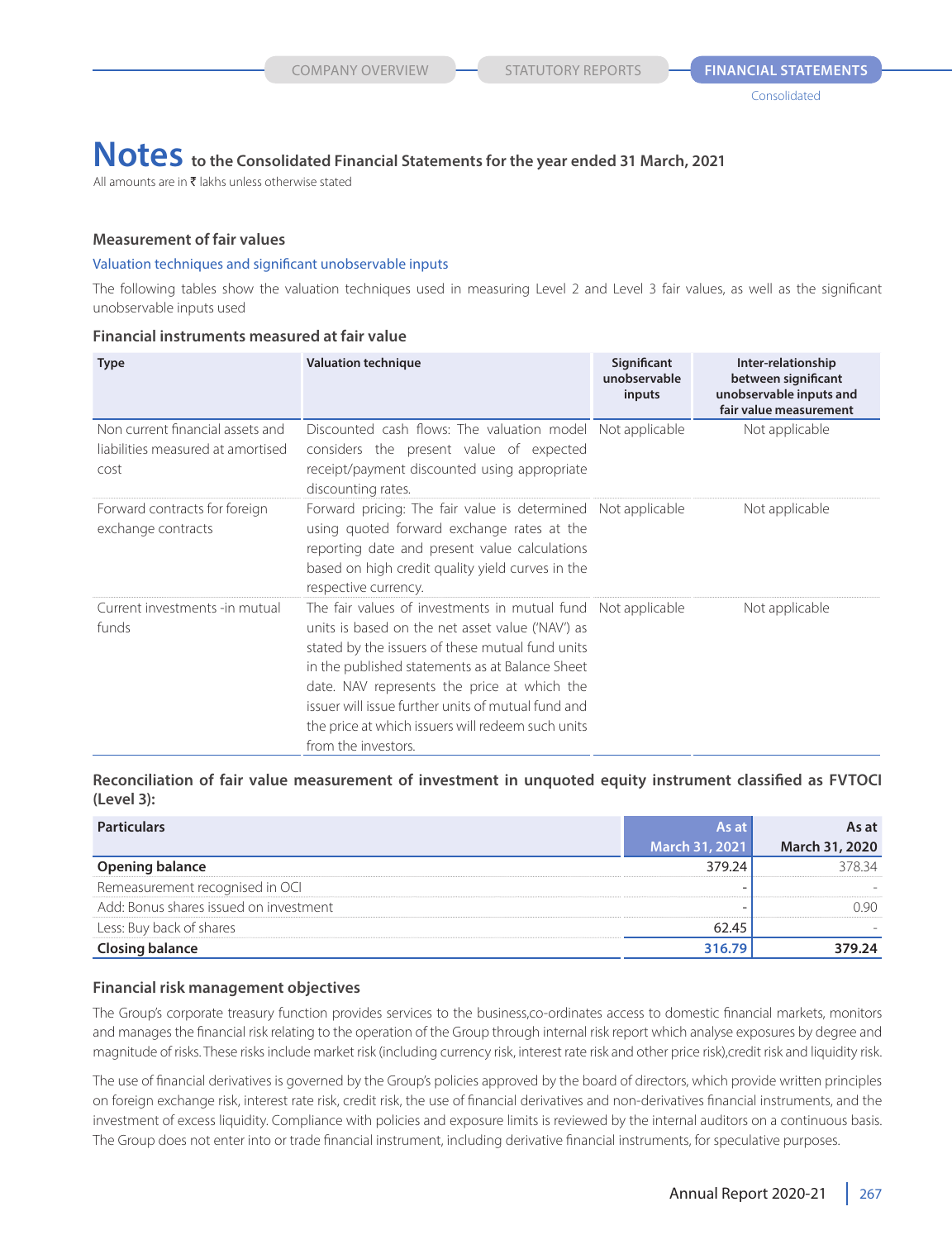

All amounts are in  $\bar{\tau}$  lakhs unless otherwise stated

The corporate treasury function reports quarterly to the Group's risk management committee, an independent body that monitors risks and policies implemented to mitigate risk exposures.

#### **Market risk**

The Group's activities expose it primarily to the financial risk of changes in foreign currency exchange rates. The Group enters into a variety of derivative financial instruments to manage its exposure to foreign currency risk including:

Forward foreign exchange contracts to hedge the exchange rate risk arising on imports and exports.

#### **Foreign currency risk management**

The Group undertakes transactions denominated in foreign currencies; consequently, exposures to exchange rate fluctuations arise. Exchange rate exposures are managed within approved policy parameters utilising forward foreign exchange contracts.

The carrying amounts of the Group's foreign currency dominated monetary assets and monetary liabilities at the end of the reporting period are as follows:

| iculars                      | Liabilities (foreign currency) |                       | Assets (foreign currency) |                |
|------------------------------|--------------------------------|-----------------------|---------------------------|----------------|
|                              |                                | As at                 |                           |                |
|                              | March 31, 2021                 | <b>March 31, 2020</b> | March 31, 2021            | March 31, 2020 |
| In US Dollars (USD)          |                                | 207 88                |                           |                |
| In Australian Dollars (AUD)  |                                |                       |                           |                |
| In Euro (EUR)*               |                                |                       |                           |                |
| In Japanese Yen (JPY)        | -95.80                         |                       |                           |                |
| In SWISS Franc (CHF)         |                                |                       |                           |                |
| In Great Britain Pound (GBP) |                                |                       |                           |                |

| iculars                      | Liabilities (INR)     |                | Assets (INR)          |                       |
|------------------------------|-----------------------|----------------|-----------------------|-----------------------|
|                              |                       | As at          | As at                 | s at                  |
|                              | <b>March 31, 2021</b> | March 31, 2020 | <b>March 31, 2021</b> | <b>March 31, 2020</b> |
| In US Dollars (USD)          |                       |                | । २ ००१ २२            |                       |
| In Australian Dollars (AUD)  |                       |                |                       |                       |
| In Euro (EUR)                |                       |                | 32 70                 |                       |
| In Japanese Yen (JPY)        |                       |                |                       |                       |
| In Great Britain Pound (GBP) |                       |                |                       |                       |

\* Amount is less than  $\bar{\bar{\xi}}$  0.01 lakh.

#### **Foreign currency sensitivity analysis**

The Group is mainly exposed to the currency : USD; EUR; JPY and GBP.

The following table details the Group's sensitivity to a 5% increase and decrease in the  $\bar{\xi}$  against the relevant foreign currencies. 5% is the sensitivity rate used when reporting foreign currency risk internally to key management personnel and represents management's assessment of the reasonably possible change in foreign exchange rates. This is mainly attributable to the exposure outstanding on receivables and payables in the Group at the end of the reporting period. The sensitivity analysis includes only outstanding foreign currency denominated monetary items and adjusts their translation at the period end for a 5% charge in foreign currency rate. A positive number below indicates an increase in the profit or equity where the  $\bar{\tau}$  strengthens 5% against the relevant currency. For a 5% weakening of the ₹ against the relevant currency, there would be a comparable impact on the profit or equity, and the balances below would be negative.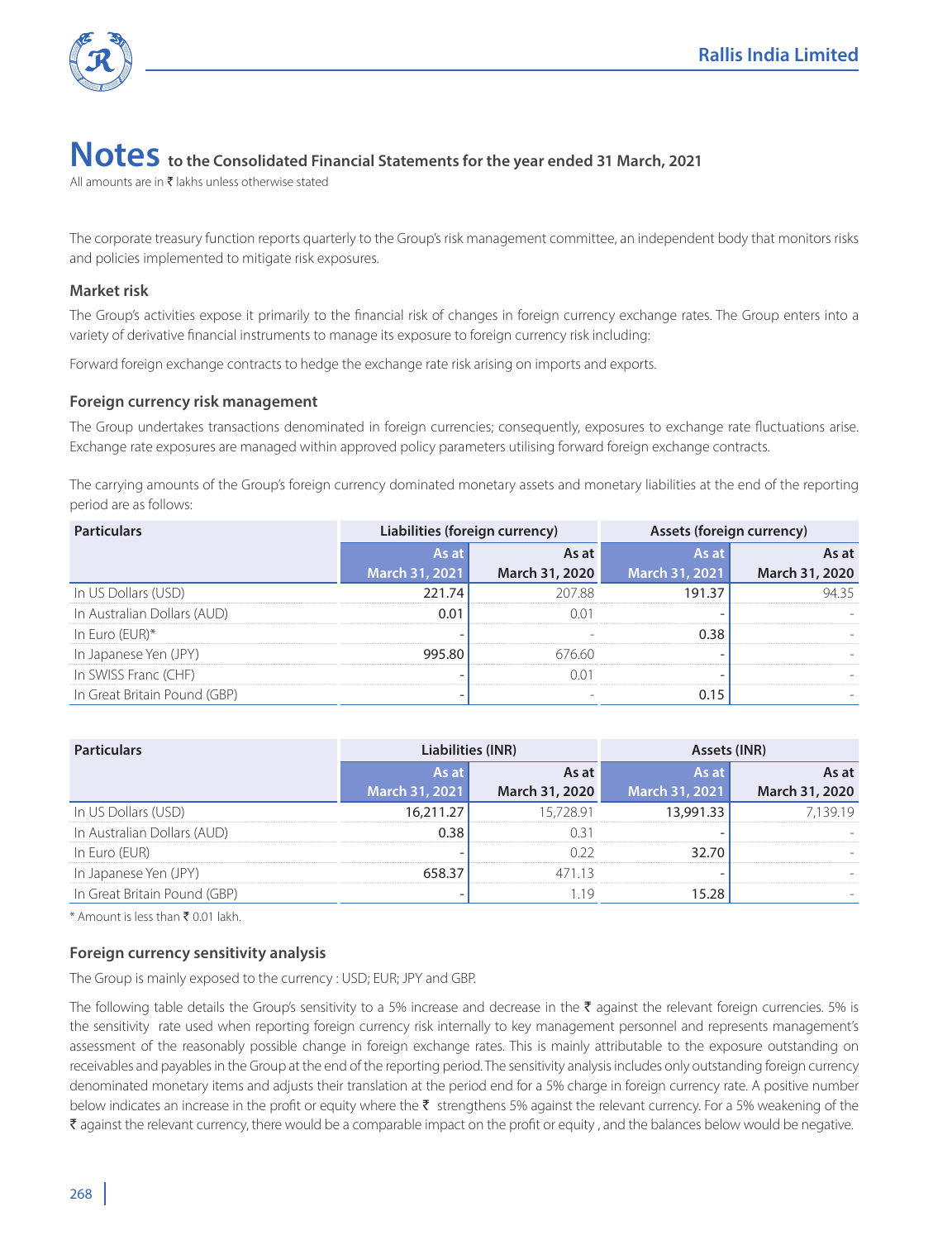All amounts are in  $\bar{\tau}$  lakhs unless otherwise stated

#### **Impact on profit / (loss) and total equity**

| <b>Particulars</b>              | USD impact            |                |
|---------------------------------|-----------------------|----------------|
|                                 | As at                 | As at          |
|                                 | <b>March 31, 2021</b> | March 31, 2020 |
| Increase in exchange rate by 5% | (111.00)              | 29.49)         |
| Decrease in exchange rate by 5% | 111.00                | 29 49          |

| ulars                           | <b>AUD</b> impact     |                |
|---------------------------------|-----------------------|----------------|
|                                 | As at                 | As at          |
|                                 | <b>March 31, 2021</b> | March 31, 2020 |
| Increase in exchange rate by 5% |                       |                |
| Decrease in exchange rate by 5% | $0.02^{\circ}$        |                |

| <b>Particulars</b>              | <b>EUR</b> impact     |                |
|---------------------------------|-----------------------|----------------|
|                                 | As at                 | As at          |
|                                 | <b>March 31, 2021</b> | March 31, 2020 |
| Increase in exchange rate by 5% | 1.64                  |                |
| Decrease in exchange rate by 5% | (1.64)                |                |

| ticulars                        | <b>JPY</b> impact |                       |
|---------------------------------|-------------------|-----------------------|
|                                 | As at             | As at                 |
|                                 | March 31, 2021    | <b>March 31, 2020</b> |
| Increase in exchange rate by 5% |                   |                       |
| Decrease in exchange rate by 5% |                   |                       |

| :iculars                        | <b>GBP</b> impact |                |
|---------------------------------|-------------------|----------------|
|                                 | As at             | As at          |
|                                 | March 31, 2021    | March 31, 2020 |
| Increase in exchange rate by 5% |                   |                |
| Decrease in exchange rate by 5% | 0.76              |                |

The Group, in accordance with its risk management policies and procedures, enters into foreign currency forward contracts to manage its exposure in foreign exchange rate variations. The counter party is generally a bank. These contracts are for a period between one day and four years. The above sensitivity does not include the impact of foreign currency forward contracts which largely mitigate the risk.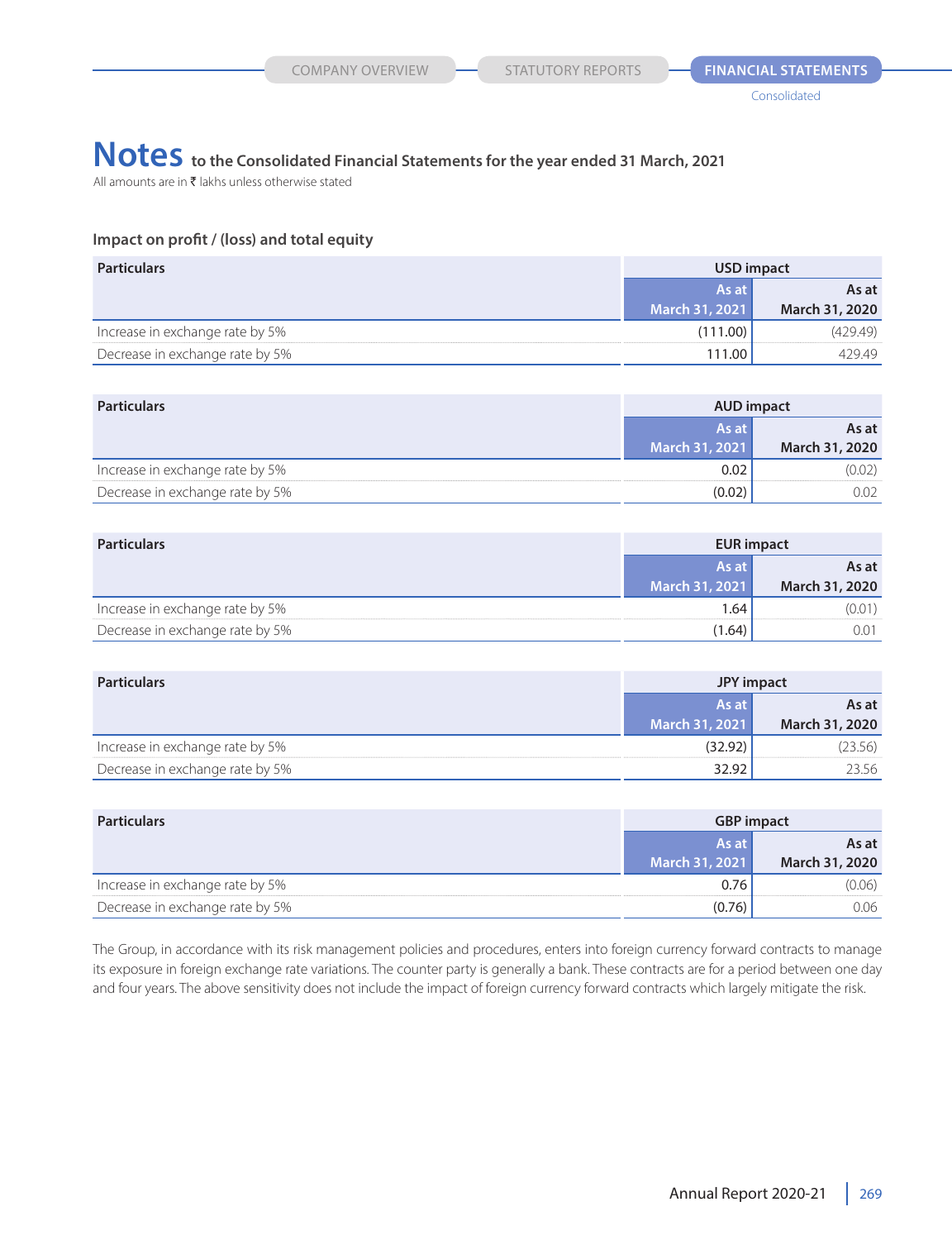

All amounts are in  $\bar{\tau}$  lakhs unless otherwise stated

#### **Derivative instruments:**

The Group uses foreign currency forward contracts to hedge its risks associated with foreign currency fluctuations relating to accounts receivable and accounts payable. The use of foreign currency forward contracts is governed by the Group's strategy approved by the Board of Directors, which provide principles on the use of such forward contracts consistent with the Group's Risk Management Policy. The Group does not use forward contracts for speculative purposes.

| <b>Particulars</b> | As at March 31, 2021 |          |            | As at March 31, 2020 |         |            |
|--------------------|----------------------|----------|------------|----------------------|---------|------------|
|                    | Number of            | ₹ lakhs  | Foreign    | Number of            | ₹ lakhs | Foreign    |
|                    | <b>contracts</b>     |          | currency   | contracts            |         | currency   |
|                    |                      |          | in lakhs   |                      |         | in lakhs   |
| Payable            |                      | 610.11   | JPY 922.80 |                      | 47113   | JPY 676.60 |
| Payable            |                      | 6.027.44 | USD 82.44  |                      |         |            |

The following forward exchange contracts are outstanding as at balance sheet date:

Note: USD= US Dollar; JPY = Japanese Yen.

The line item in the balance sheet that includes the above hedging instruments are "other financial assets and other financial liabilities".

#### **Equity risk**

There is no material equity risk relating to the Group's equity investments which are detailed in note 7 . The Group equity investments majorly comprises of strategic investments rather than trading purposes.

#### **Interest risk**

Interest rate risk is the risk that the fair value or future cash flows of a financial instrument that will fluctuate because of changes in market rates. The Group`s exposure to the risk of changes in market rates relates primarily to the Group`s non-current debt obligations with floating interest rates. The Group's policy is generally to undertake non current borrowing using facilities that carry floating interest rate.

Moreover, the short-term borrowings of the Group do not have a significant fair value or cash flow interest rate risk due to their short tenure.

At the end of reporting period, the Group had the following variable interest rate borrowings and fixed interest rate financial assets:

| <b>Particulars</b>                                                                     |                |                |
|----------------------------------------------------------------------------------------|----------------|----------------|
|                                                                                        | March 31, 2021 | March 31, 2020 |
| Non-current variable interest rate borrowings                                          |                |                |
| Non-current fixed interest rate borrowings including current maturities of non-current | 998            | 13.66          |
| borrowings                                                                             |                |                |
| Lease Liabilities (Current and Non Current)                                            | २ २९९ ९६       |                |
| Current variable interest rate borrowings                                              | 3,004.77       |                |
| Fixed interest rate financial assets                                                   |                |                |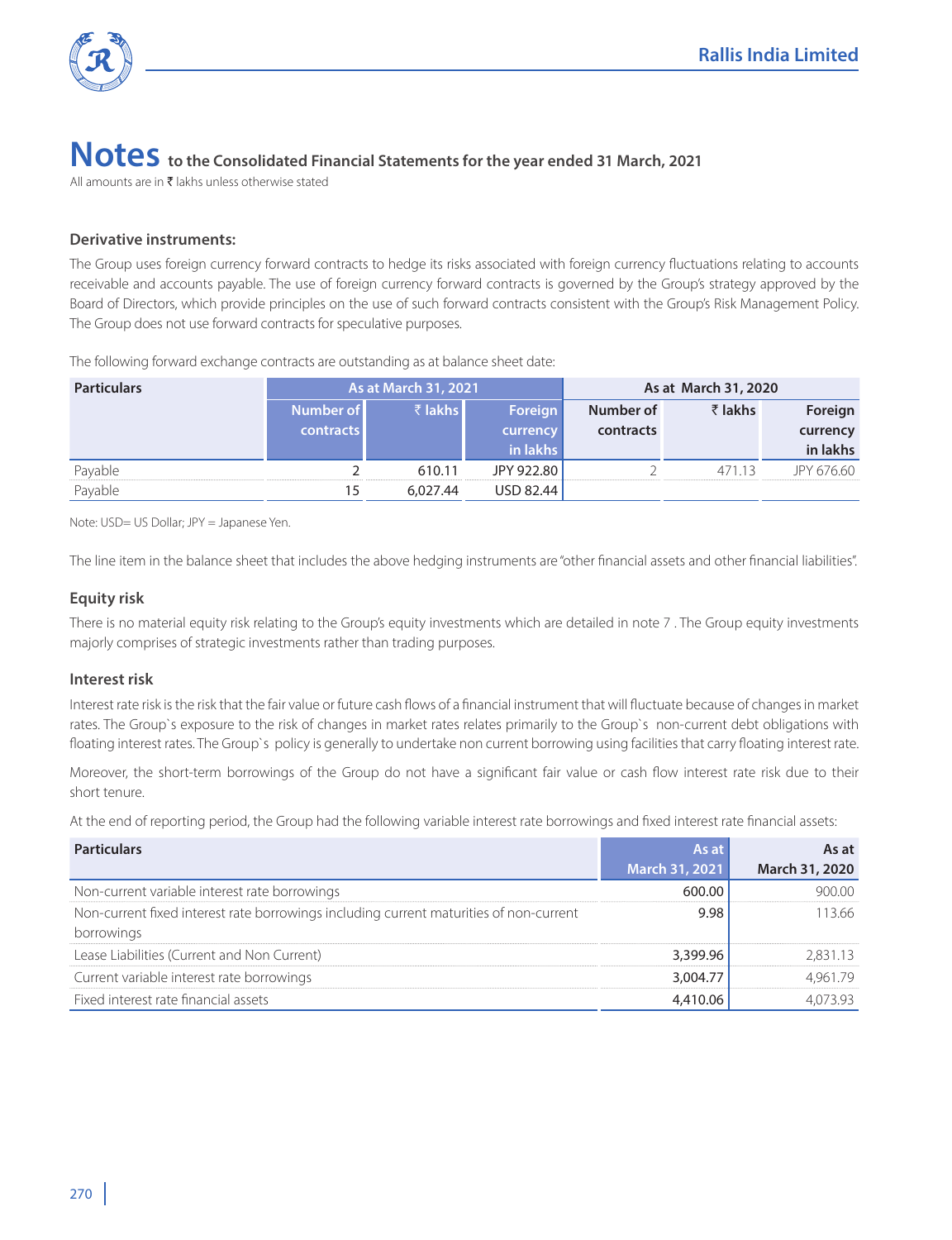All amounts are in  $\bar{\tau}$  lakhs unless otherwise stated

#### **Cash flow sensitivity analysis for variable rate instruments**

#### Non-current variable interest rate borrowings

If the interest rate is 100 basis point higher (lower), the impact on profit or loss would be decreased by  $\bar{\tau}$  5.96 lakhs (increased by  $\bar{\tau}$  12.04 lakhs) (as at March 31, 2020: decrease by ₹ 5.96 lakhs (increase by ₹ 12.04 lakhs).

#### Current fixed interest rate borrowings

If the interest rate is 100 basis point higher (lower), the impact on profit or loss would be decreased by  $\bar{\tau}$  14.55 lakhs (increased by  $\bar{\tau}$  5.10 lakhs) (as at March 31, 2020: decrease by ₹ 5.10 lakhs (increase by ₹ 5.10 lakhs).

#### Credit risk management

Credit risk refers to the risk that a counter party will default on its contractual obligation resulting in financial loss to the Group. The Group uses its own trading records to evaluate the credit worthiness of its customers. The Group's exposure are continuously monitored and the aggregate value of transactions concluded, are spread amongst approved counter parties (refer note 12).

The credit risk on investment in mutual funds and derivative financial instruments is limited because the counter parties are reputed banks or funds sponsored by reputed bank.

#### Liquidity risk management

Ultimate responsibility for liquidity risk management rests with the board of directors, which has established an appropriate liquidity risk management framework for the management of the Group's short-term, medium-term and long-term funding and liquidity management requirements. The Group manages liquidity risk by maintaining adequate reserves, banking facilities and reserve borrowing facilities, by continuously monitoring forecast and actual cash flows, and by matching the maturity profiles of financial assets and liabilities.

All current financial liabilities are repayable within one year. The contractual maturities of non-current liabilities are disclosed in note 19.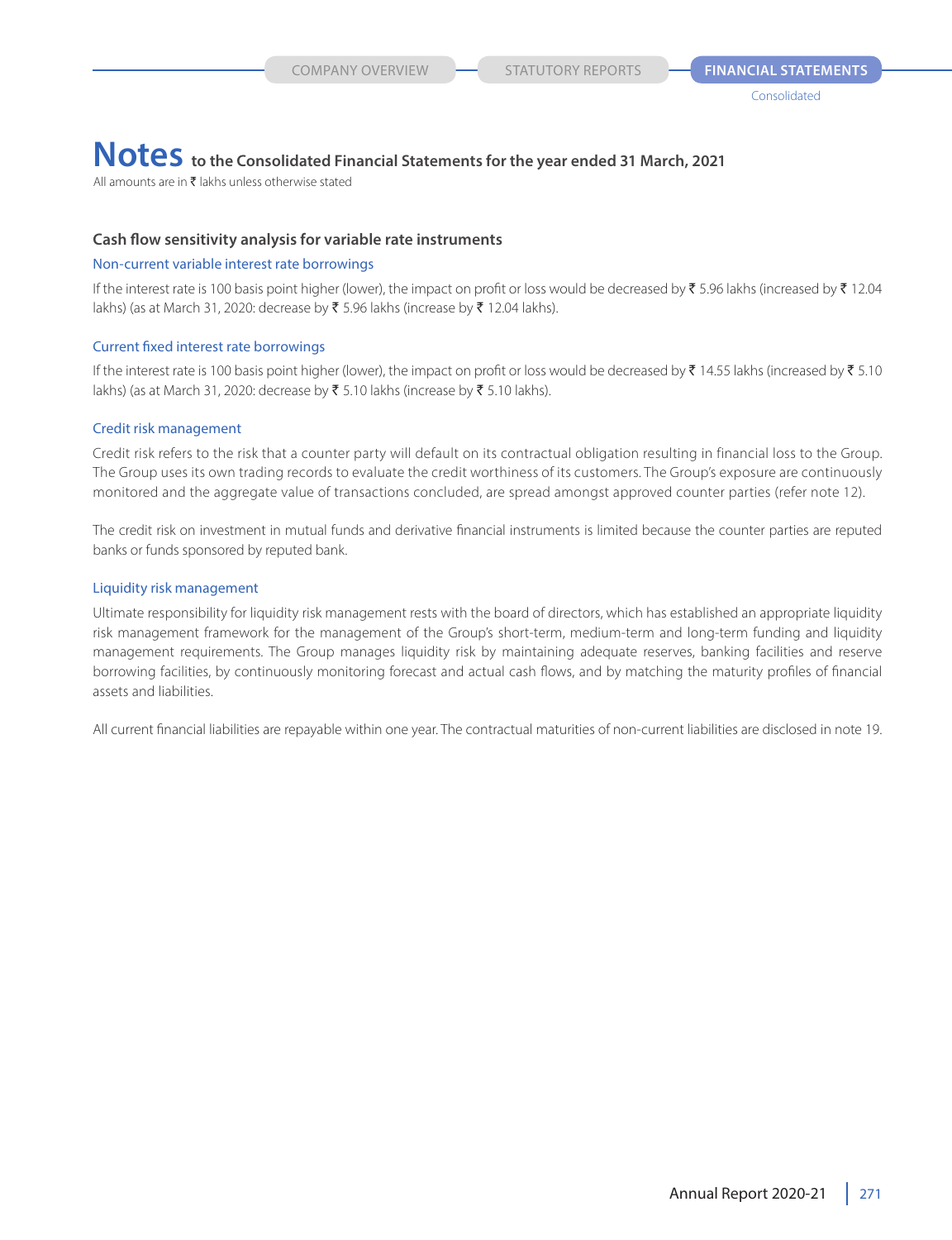

All amounts are in  $\bar{\tau}$  lakhs unless otherwise stated

#### Liquidity risk table

The following table detail the Group's remaining contractual maturity for its non-derivative and derivative financial liabilities with agreed repayment periods. The tables have been drawn up based on the undiscounted cash flows of financial liabilities based on the earliest date on which the Group can be required to pay.

| <b>Particulars</b>                           | Less than   | 1-5 years | More than                | <b>Total</b> | Carrying  |
|----------------------------------------------|-------------|-----------|--------------------------|--------------|-----------|
|                                              | 1 year      |           | 5 years                  |              | amount    |
| As at March 31, 2021                         |             |           |                          |              |           |
| <b>Non-Derivative financial liabilities</b>  |             |           |                          |              |           |
| Borrowings including future interest payable | 3,510.50    | 453.90    |                          | 3,964.40     | 4,161.11  |
| Lease liabilities                            | 1,244.62    | 2,035.73  | 119.62                   | 3,399.96     | 3,399.96  |
| Trade payables                               | 59,606.83   |           | $\overline{\phantom{0}}$ | 59,606.83    | 59,606.83 |
| Other financial liabilities                  | 14,028.67   |           |                          | 14,028.67    | 14,028.67 |
| <b>Derivative financial liabilities</b>      |             |           |                          |              |           |
| Forward exchange contracts used for hedging: |             |           |                          |              |           |
| - Outflow                                    | 6,637.55    |           |                          | 6,637.55     | 72.48     |
| - Inflow                                     | (6, 565.07) |           | $\overline{\phantom{a}}$ | (6, 565.07)  |           |
|                                              | 78,463.10   | 2,489.63  | 119.62                   | 81,072.34    | 81,269.05 |
| As at March 31, 2020                         |             |           |                          |              |           |
| <b>Non-Derivative financial liabilities</b>  |             |           |                          |              |           |
| Borrowings including future interest payable | 5,474.30    | 1,030.82  | 164.91                   | 6,670.03     | 6,529.53  |
| Lease liabilities                            | 1.527.37    | 1.459.39  | 181.63                   | 3.168.39     | 2,831.13  |
| Trade payables                               | 63.734.16   |           |                          | 63.734.16    | 63,734.16 |
| Other financial liabilities                  | 8,596.45    | 644.95    |                          | 9.241.40     | 9,241.40  |
| <b>Derivative financial liabilities</b>      |             |           |                          |              |           |
| Forward exchange contracts used for hedging: |             |           |                          |              |           |
| - Outflow                                    | 471.13      |           |                          | 471.13       | 3.97      |
| - Inflow                                     | (467.16)    |           |                          | (467.16)     |           |
|                                              | 79,336.25   | 3,135.16  | 346.54                   | 82,817.95    | 82,340.19 |

The gross inflows/(outflows) disclosed in the above table represent the contractual undiscounted cash flows relating to derivative financial liabilities held for risk management purposes and which are not usually closed out before contractual maturity.

### **Other risk – Impact of COVID-19**

Financial assets carried at fair values as at 31 March 2021 is ₹ 28,347.35 lakhs (as at March 31, 2020 ₹ 30,247.11 lakhs) and financial assets carried at amortised cost as at March 31, 2021 is  $\bar{\xi}$  47,982.03 lakhs (as at March 31, 2020  $\bar{\xi}$  51,566.83 lakhs). Financial assets classified as Level 1 and Level 2 are having fair value of  $\bar{\tau}$  28,029.67 lakhs as at March 31, 2021 (as at March 31, 2020  $\bar{\tau}$  29,867.87 lakhs). The fair value of these assets is marked to an active market which factors the uncertainties arising out of COVID-19. The financial assets carried at fair value by the Group are mainly investments in mutual funds and accordingly, any material volatility is not expected.

Financial assets of  $\xi$  5,512.52 lakhs as at March 31, 2021 (as at March 31, 2020  $\xi$  4,865.07 lakhs) carried at amortised cost is in the form of cash and cash equivalents, bank deposits and earmarked balances with banks where the Group has assessed the counterparty credit risk. Trade receivables of ₹40,628.49 lakhs as at March 31, 2020 (as at March 31, 2020 ₹45,059.14 lakhs) forms a significant part of the financial assets carried at amortised cost which is valued considering provision for allowance using expected credit loss method. In addition to the historical pattern of credit loss, we have considered the likelihood of increased credit risk and consequential default considering emerging situations due to COVID-19. This assessment is not based on any mathematical model but an assessment considering the financial strength of the customers in respect of whom amounts are receivable. The Group has evaluated the potential impact with respect to customers in Domestic segment which could have an immediate impact. The Group closely monitors its customers who are going through financial stress and assesses actions such as change in payment terms, recognition of revenue on collection basis etc., depending on severity of each case. Basis this assessment, the allowance for doubtful trade receivables of ₹ 3,082.92 lakhs as at March 31, 2021 (as at March 31, 2020 ₹ 2,544.66 lakhs) is considered adequate.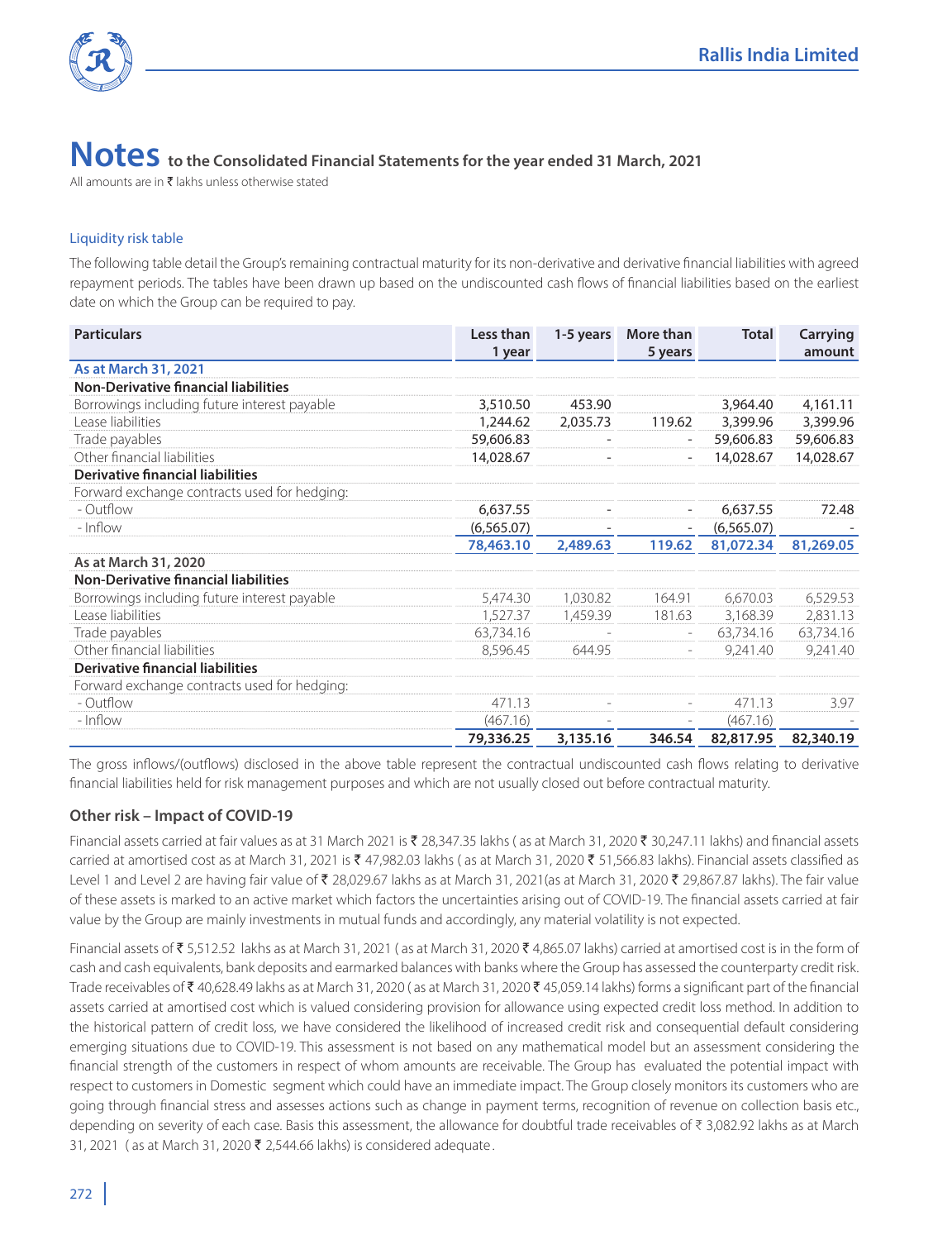All amounts are in  $\bar{\tau}$  lakhs unless otherwise stated

### **40: Related party transactions**

Details of transactions between the Group and other related party are disclosed below:

#### **1. Parent of the Holding company**

| <b>Name of Parent</b> | Country | <b>Holding</b> |                |
|-----------------------|---------|----------------|----------------|
|                       |         | As at $ $      | As at          |
|                       |         | March 31, 2021 | March 31, 2020 |
| Tata Chemical Ltd.    | India   | $50.06\%$      | 50.06%         |

#### **2. List of subsidiaries**

| Name of subsidiaries                                | Countrv | <del>n</del> olding   |                |
|-----------------------------------------------------|---------|-----------------------|----------------|
|                                                     |         | As at                 |                |
|                                                     |         | <b>March 31, 2021</b> | March 31, 2020 |
| Direct                                              |         |                       |                |
| Rallis Chemistry Exports Ltd. (Refer Note 1)        |         |                       |                |
| PT. Metahelix Lifesciences Indonesia (Refer Note 2) |         | 577%                  |                |

#### *Footnote :*

- 1. Consequent to making an application to the Registrar of Companies, Maharashtra by Rallis Chemistry Exports Limited, a wholly-owned subsidiary of the Rallis India Limited (RCEL) for removal of its name from the register of companies, MCA has issued a certificate for striking off its name from the register of companies w.e.f March 29, 2021. Accordingly, RCEL has ceased to be a subsidiary of the Group effective the said date.
- 2. During the year, PT Metahelix Life Sciences Indonesia, a subsidiary of the Rallis India Limited, received approval for the cancellation of its Company Registration Number and revocation of its business license w.e.f March 19, 2021. Further, an application for cancellation of its Tax Identification Number has been made and the approval for the same is awaited .

### **3. Other related parties**

Rallis India Limited Provident Fund Rallis India Limited Management Staff Gratuity Fund Rallis India Limited Senior Assistants Super Annuation Scheme Rallis Executive Staff Super Annuation Fund Rallis India Limited Non-Management Staff Gratuity Fund

#### **4. Key Management Personnel**

Mr. Sanjiv Lal, Managing Director and CEO

#### **5. Promoter Group**

Tata Sons Private Limited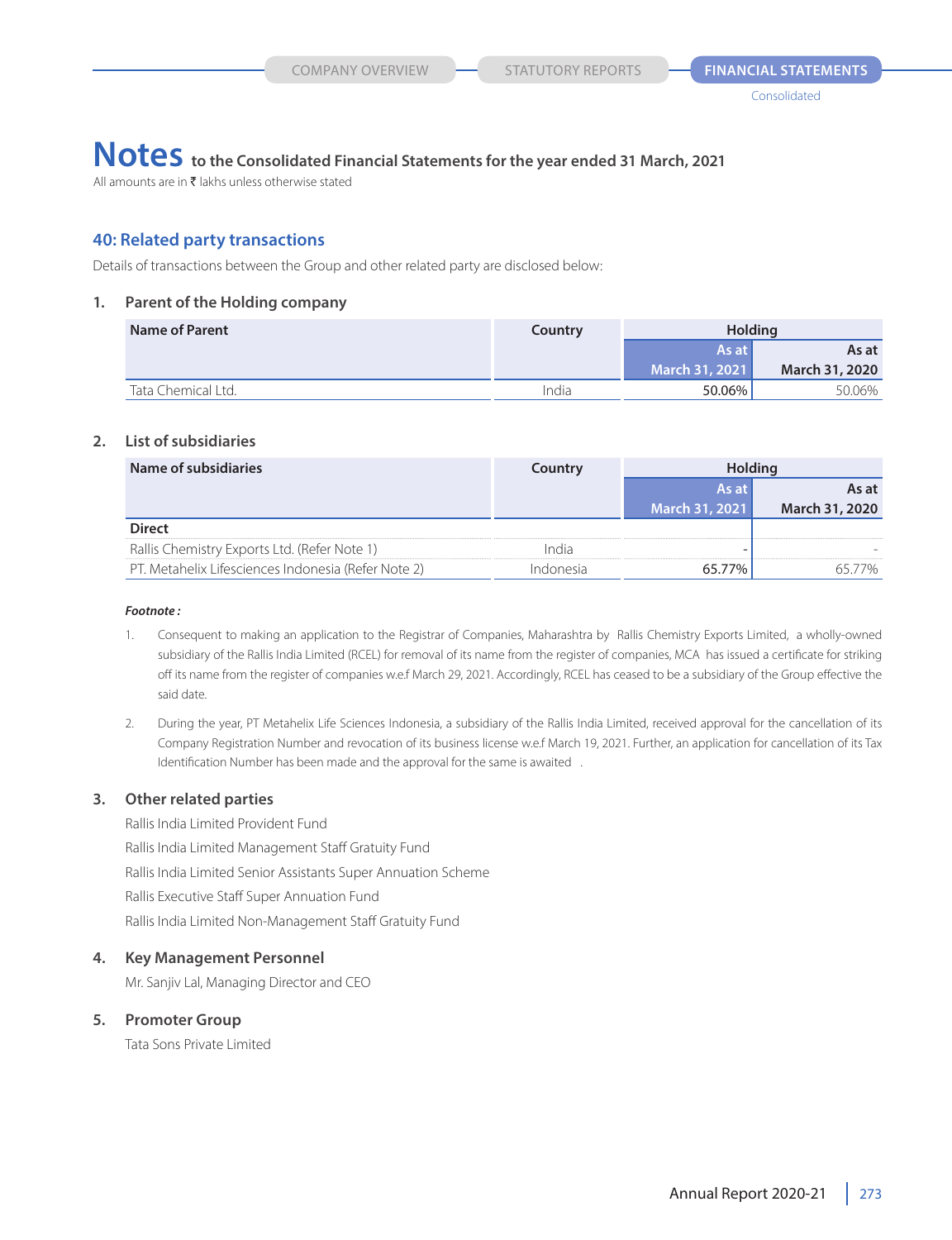

All amounts are in  $\bar{\tau}$  lakhs unless otherwise stated

### **6. List of subsidiaries of Tata Sons Private Limited**

Infiniti Retail Ltd. Tata AIG General Insurance Co. Ltd. Tata Consultancy Services Ltd. Tata Teleservices Limited Tata Strategic Management Group (Division of Tata Industries Limited) Ewart Investments Limited Tata Consulting Engineers Ltd.

### **6a. List of subsidiaries of Tata Chemicals Limited**

Tata Chemicals International Pte Ltd Tata Chemicals Magadi Limited

#### **7. Trading transactions**

During the year, Group entered into following trading transactions with related parties:

| <b>Particulars</b>                    | Sales of goods |                                                                             | Purchases of goods |  |
|---------------------------------------|----------------|-----------------------------------------------------------------------------|--------------------|--|
|                                       |                | For the year ended For the year ended For the year ended For the year ended |                    |  |
|                                       |                | March 31, 2021 March 31, 2020 March 31, 2021 March 31, 2020                 |                    |  |
| <b>Parent of the Holding Company</b>  |                |                                                                             |                    |  |
| Tata Chemical I td.                   |                |                                                                             |                    |  |
| <b>Subsidiary of Parent Company</b>   |                |                                                                             |                    |  |
| Tata Chemicals International Pte I td |                |                                                                             |                    |  |
| bsidiary of Tata Sons Private Limited |                |                                                                             |                    |  |
| Infiniti Retail I td                  |                |                                                                             |                    |  |

 Sale of goods to related parties were made at the Group's usual list prices, less average discounts. Purchases were made at market price discounted to reflect the quantity of goods purchased and the relationship between the parties.

#### **8. Service transactions**

| <b>Particulars</b>                    |                | Services rendered                                                           |                | Services received |
|---------------------------------------|----------------|-----------------------------------------------------------------------------|----------------|-------------------|
|                                       |                | For the year ended For the year ended For the year ended For the year ended |                |                   |
|                                       | March 31, 2021 | <b>March 31, 2020</b>                                                       | March 31, 2021 | March 31, 2020    |
| <b>Parent Company</b>                 |                |                                                                             |                |                   |
| Tata Chemical Ltd.                    |                |                                                                             | 285.41         | 13731             |
| <b>Subsidiary of Parent Company</b>   |                |                                                                             |                |                   |
| Tata Chemicals Magadi Limited         |                |                                                                             |                | 165               |
| <b>Promoter Group</b>                 |                |                                                                             |                |                   |
| Tata Sons Private Limited             |                |                                                                             | 341.41         | 307.80            |
| <b>Subsidiaries of Tata Sons</b>      |                |                                                                             |                |                   |
| <b>Private Limited</b>                |                |                                                                             |                |                   |
| Tata AIG General Insurance Co. Ltd    |                |                                                                             | 22.36          | 21.38             |
| Tata Consultancy Services Ltd.        |                |                                                                             | 271.43         | 294.88            |
| Tata Teleservices Limited             |                |                                                                             | 7.65           | 1053              |
| Tata Consulting Engineers Limited     |                |                                                                             |                | 68.09             |
| Tata Strategic Management Group       |                |                                                                             | 35.00          |                   |
| (Division of Tata Industries Limited) |                |                                                                             |                |                   |

Services were received at market price and any discount to reflect the relationship between the parties.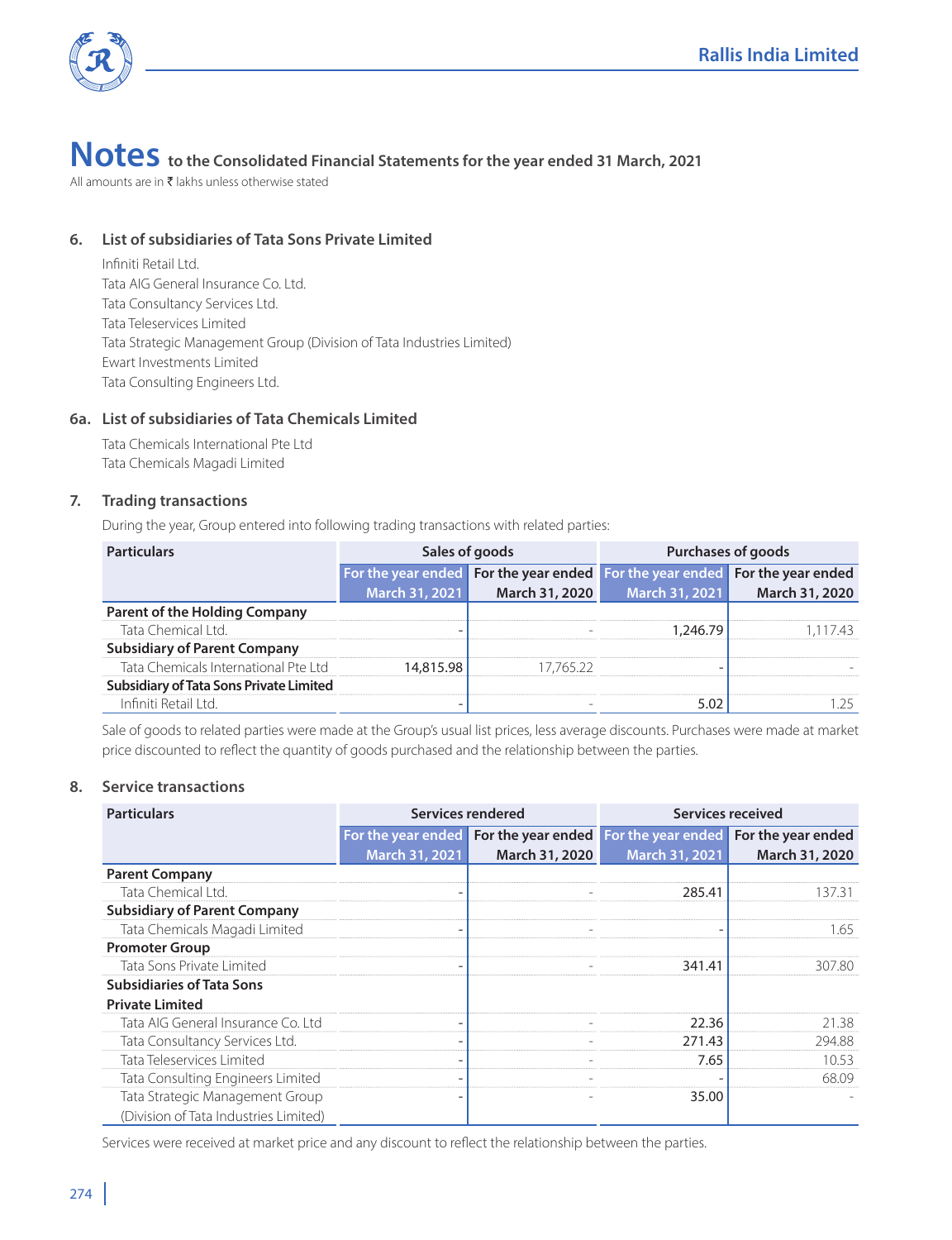All amounts are in  $\bar{\tau}$  lakhs unless otherwise stated

#### **9. Other-dividend payments**

|                                                  | Dividend payments |                                       |  |  |
|--------------------------------------------------|-------------------|---------------------------------------|--|--|
| <b>Particulars</b>                               |                   | For the year ended For the year ended |  |  |
|                                                  | March 31, 2021    | March 31, 2020                        |  |  |
| <b>Parent Company</b>                            |                   |                                       |  |  |
| Tata Chemical I td                               |                   |                                       |  |  |
| <b>Subsidiaries of Tata Sons Private Limited</b> |                   |                                       |  |  |
| Ewart Investments Limited                        |                   |                                       |  |  |

#### **10. Contributions to employee benefit trusts**

| <b>Particulars</b>                       | For the year ended For the year ended |                |
|------------------------------------------|---------------------------------------|----------------|
|                                          | March 31, 2021                        | March 31, 2020 |
| Contributions to employee benefit trusts | 1,508.82                              | 1.257.69       |

#### **The following balances were outstanding at the end of the reporting period:-**

| <b>Particulars</b>                   | Amounts owed by related parties |                | Amounts owed to related parties |                |  |
|--------------------------------------|---------------------------------|----------------|---------------------------------|----------------|--|
|                                      | As at                           | As at          |                                 | As at          |  |
|                                      | <b>March 31, 2021</b>           | March 31, 2020 | March 31, 2021                  | March 31, 2020 |  |
| <b>Parent Company</b>                |                                 |                |                                 |                |  |
| Tata Chemical I td.                  |                                 |                | 87.04                           | 83.95          |  |
| <b>Subsidiary of Parent Company</b>  |                                 |                |                                 |                |  |
| Tata Chemicals International Pte Ltd | 334.43                          | 934.66         |                                 |                |  |
| Tata Chemicals Magadi Limited        |                                 |                |                                 | 1 65           |  |
| <b>Subsidiaries of Tata Sons</b>     |                                 |                |                                 |                |  |
| <b>Private Limited</b>               |                                 |                |                                 |                |  |
| Tata AIG General Insurance Co. I td. |                                 |                | 0.02                            | 041            |  |
| Infiniti Retail Ltd.                 |                                 |                |                                 | 0.68           |  |
| Tata Consultancy Services Ltd.       |                                 |                | 10.80                           |                |  |
| Tata Teleservices (Maharashtra)      |                                 |                | 0.04                            |                |  |
| I imited                             |                                 |                |                                 |                |  |

The amounts outstanding are unsecured and will be settled in cash. No guarantees have been given or taken during the year. No expense has been recognised in the current or prior years for bad and doubtful debts in respect of the amounts owed by related parties.

### **11. Compensation of key management personnel**

The remuneration of key management personnel during the year was as follows:

| <b>Particulars</b>                               |                | For the year ended For the year ended |
|--------------------------------------------------|----------------|---------------------------------------|
|                                                  | March 31, 2021 | March 31, 2020                        |
| Short term benefits                              | 324.74         | 70.24                                 |
| Post-Employment benefits (PF and Superannuation) | 14.58          | 458                                   |

 The remuneration of key management personnel is determined by the remuneration committee having regard to the performance of individuals and market trends. It is exclusive of gratuity and compensated absences.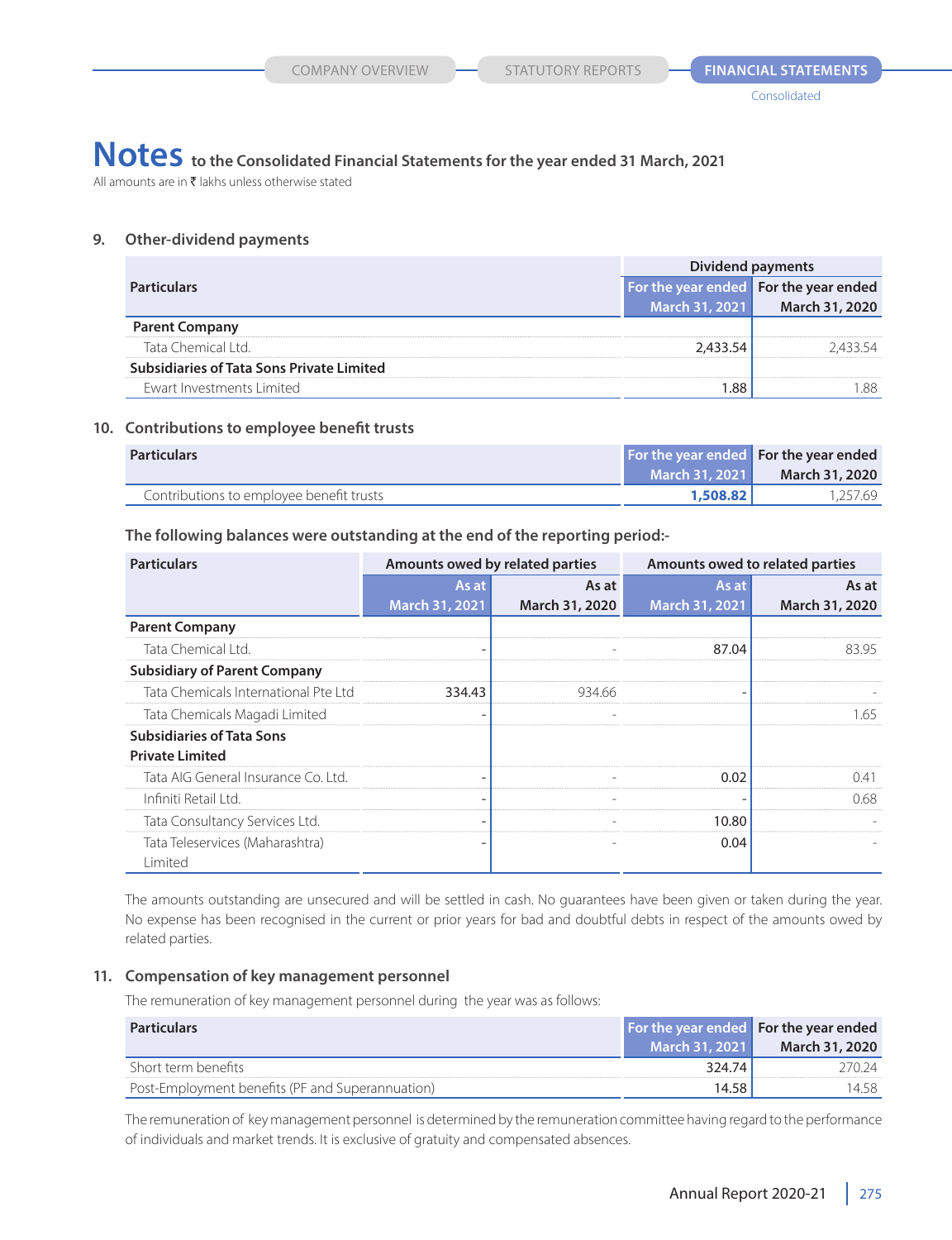

All amounts are in  $\bar{\tau}$  lakhs unless otherwise stated

# **41: Contingent liabilities**

The Group is involved in a number of appellate, judicial and arbitration proceedings (including those described below) concerning matters arising in the course of conduct of the Group's businesses. Some of these proceedings in respect of matters under litigation are in early stages, and in some other cases, the claims are indeterminate. A summary of claims asserted on the Group in respect of these cases have been summarised below.

### **a. Guarantees**

Gurantees issued by bank on behalf of the Group as on March 31, 2021 is  $\bar{\tau}$  142.96 lakhs (March 31, 2020  $\bar{\tau}$  142.96 lakhs) these are covered by the charge created in favour of the said subsidiary's bankers by way of hypothication of stock and debtors.

## **b. Tax contingencies**

 Amounts in respect of claims asserted by various revenue authorities on the Group, in respect of taxes, which are in dispute, have been tabulated below:

| Nature of tax      |                  |                |
|--------------------|------------------|----------------|
|                    | March 31, 2021 N | March 31, 2020 |
| Sales tax          |                  |                |
| ise dutv           |                  |                |
|                    |                  | 44 10          |
| Income tax *       | 15.051.88        |                |
| Service tax        | 138.41 ،         | 3642           |
| ds and Service tax | - 187            |                |

\* Excludes ₹ 1,408.70 lakhs (March 31, 2020 ₹ 1,295.88 lakhs) deposits paid under protest.

 The management believes that the claims made are untenable and is contesting them. As of the reporting date, the management is unable to determine the ultimate outcome of above matters. However, in the event the revenue authorities succeed with enforcement of their assessments, the Group may be required to pay some or all of the asserted claims and the consequential interest and penalties, which would reduce net income and could have a material adverse effect on net income in the respective reported period.Various claims pending before Industrial Tribunals and labour courts of which amounts are indeterminate.

## **c. Amount in respect of other claims**

| Nature of claim                                 | As at          | As at          |
|-------------------------------------------------|----------------|----------------|
|                                                 | March 31, 2021 | March 31, 2020 |
| Matters relating to employee benefits           |                |                |
| Others (claims related to contractual disputes) |                | 6936           |

 Management is generally unable to reasonably estimate a range of possible loss for proceedings or disputes other than those included in the estimate above, including where:

- (i) plaintiffs / parties have not claimed an amount of money damages, unless management can otherwise determine an appropriate amount;
- (ii) the proceedings are in early stages;
- (iii) there is uncertainty as to the outcome of pending appeals or motions or negotiations;
- (iv) there are significant factual issues to be resolved; and/or
- (v) there are novel legal issues presented.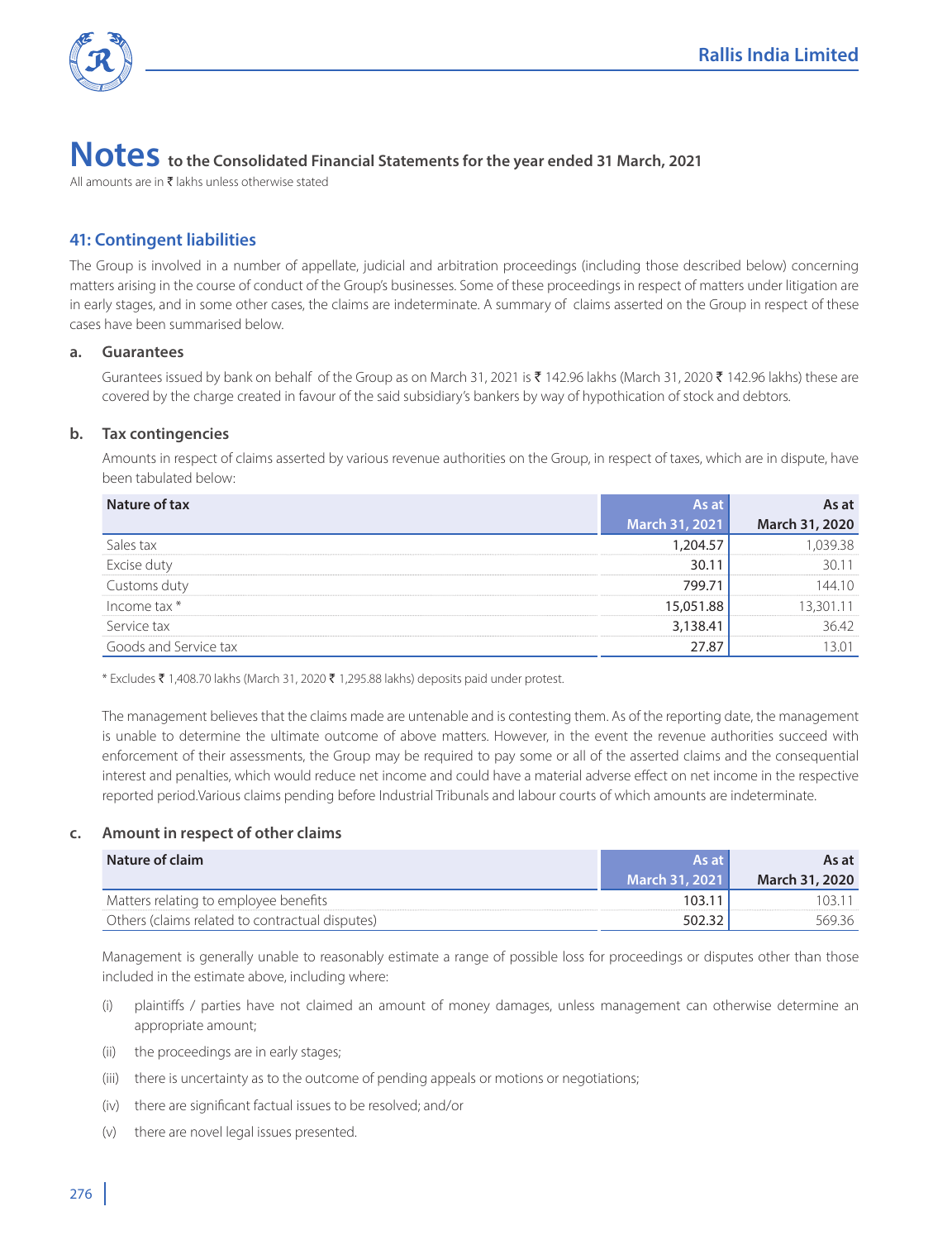All amounts are in  $\bar{\tau}$  lakhs unless otherwise stated

 However, in respect of the above matters, management does not believe, based on currently available information, that the outcomes of the litigation, will have a material adverse effect on the Group's financial condition, though the outcomes could be material to the Group's operating results for any particular period, depending, in part, upon the operating results for such period.

# **42: Commitments**

- (i) Estimated amount of contract with minimum commitment for plant activity ₹ 1,184.50 lakhs (March 31, 2020 ₹ 1,184.50 lakhs).
- (ii) Estimated amount of contracts remaining to be executed on capital account of property, plant and equipment is  $\bar{\tau}$  9,178.70 lakhs as at March 31, 2021 (March 31, 2020 ₹ 7,441.03 lakhs) and Intangible assets is ₹ 890.84 lakhs as at March 31, 2021 (March 31, 2020 ₹ 787.55 lakhs) against which advances paid aggregate ₹ 781.37 lakhs as at March 31, 2021 (March 31, 2020 : ₹ 1,182.51 lakhs).

#### **43: Research and development expenditure**

The Group has incurred the following expenses on research and development activity:

| Particulars (refer footnote)                      | For the year ended<br>March 31, 2021 | For the year ended<br>March 31, 2020 |
|---------------------------------------------------|--------------------------------------|--------------------------------------|
| On Property, plant and equipment                  | 401.95                               | 130.35                               |
| On items which have been expensed during the year |                                      |                                      |
| - Materials                                       | 339.67                               | 165.06                               |
| - Employee benefits expense                       | 1,905.77                             | 1,813.81                             |
| - Breeding expense                                | 352.45                               | 299.32                               |
| - Professional fees                               | 40.73                                | 37.10                                |
| - Consumables                                     | 284.82                               | 120.05                               |
| - Finance costs                                   | 1.71                                 | 0.22                                 |
| - Travelling expenses                             | 13.94                                | 142.00                               |
| - Rent                                            | 42.25                                | 39.74                                |
| - Depreciation and amortisation expense           | 283.43                               | 195.42                               |
| - Others                                          | 475.89                               | 447.63                               |
| Expenses - External agency                        |                                      | 9.63                                 |
| Total                                             | 4,142.61                             | 3,400.33                             |

During the year, the Group has also incurred ₹ 207.91 lakhs (March 31, 2020 ₹ 1.87 lakhs) towards capital research and development expenditure which is included under tangible assets under development.

The total amount included in intangible assets under development as at March 31, 2021 is  $\bar{z}$  5,877.38 lakhs (as at March 31, 2020  $\bar{z}$  4,694.65 lakhs).

#### **footnote:**

The above figures include the amounts based on separate accounts for the Research and Developments ("R&D") Centre recognised by the Department of Scientific & Industrial Research ("DSIR"), Ministry of Science and Technology for in-house research (consonance with the DSIR guidelines for in-house R & D Centre will be evaluated at the time of filing the return with DSIR).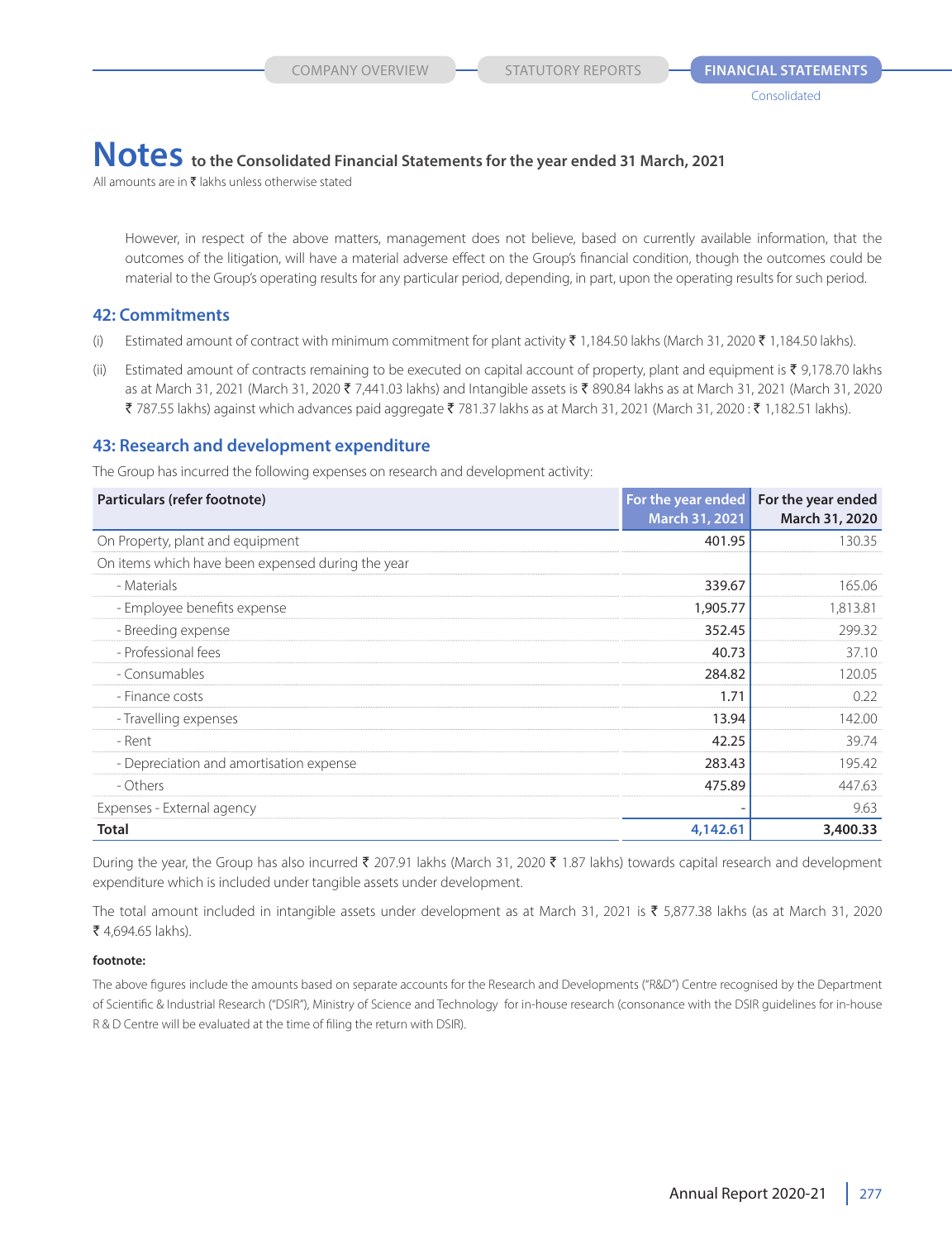

All amounts are in  $\bar{\tau}$  lakhs unless otherwise stated

# **44: Other expenses include Auditors' Remuneration as under:**

|   | ticulars                                |       | For the year ended<br>March 31, 2021 March 31, 2020 |
|---|-----------------------------------------|-------|-----------------------------------------------------|
| a | To statutory auditors                   |       |                                                     |
|   | For audit                               | 57.67 | $\sqrt{4}$                                          |
|   | For limited review of quarterly results | 23 10 | $\cap$                                              |
|   | For taxation matters                    |       |                                                     |
|   | For other services                      |       |                                                     |
|   | Reimbursement of expenses               |       |                                                     |

Recoverable taxes which is being claimed for set-off as input credit has not been included in the expenditure above.

# **45: Disclosures as required under Schedule III to the Companies Act 2013 with respect to consolidated financial statements.**

## **a ) As at and for the year ended March 31, 2021**

| Name of the entity<br>in the Group                                 | As at<br>March 31, 2021               |               | For the year ended<br>For the year ended<br>March 31, 2021<br>March 31, 2021<br>Share in other<br><b>Share in total</b><br>Share in profit or loss<br>comprehensive income<br>comprehensive income |               |                                                             |               | For the year ended<br><b>March 31, 2021</b>                 |                   |
|--------------------------------------------------------------------|---------------------------------------|---------------|----------------------------------------------------------------------------------------------------------------------------------------------------------------------------------------------------|---------------|-------------------------------------------------------------|---------------|-------------------------------------------------------------|-------------------|
|                                                                    | Net assets*                           |               |                                                                                                                                                                                                    |               |                                                             |               |                                                             |                   |
|                                                                    | As % of<br>consolidated<br>net assets | <b>Amount</b> | As % of<br>consolidated<br>profit or loss                                                                                                                                                          | <b>Amount</b> | As % of<br>consolidated<br>other<br>comprehensive<br>income | <b>Amount</b> | As % of<br>consolidated<br>total<br>comprehensive<br>income | <b>Amount</b>     |
| Parent                                                             |                                       |               |                                                                                                                                                                                                    |               |                                                             |               |                                                             |                   |
| Rallis India Ltd.                                                  | 99.96%                                | 1,59,137.26   | 100.05%                                                                                                                                                                                            | 18,546.60     | 94.75%                                                      | 132.42        | 100.01%                                                     | 22,998.96         |
| <b>Subsidiary</b><br>(Group's share)                               |                                       |               |                                                                                                                                                                                                    |               |                                                             |               |                                                             |                   |
| Indian                                                             |                                       |               |                                                                                                                                                                                                    |               |                                                             |               |                                                             |                   |
| Rallis Chemistry<br>Exports Ltd. <sup>#</sup>                      | $0.00\%$                              |               | 0.00%                                                                                                                                                                                              |               |                                                             |               |                                                             |                   |
| Foreign                                                            |                                       |               |                                                                                                                                                                                                    |               |                                                             |               |                                                             |                   |
| PT. Metahelix<br>l ifesciences<br>Indonesia                        | 0.04%                                 | 68.60         | 0.00%                                                                                                                                                                                              | 0.05          |                                                             |               | 0.00%                                                       | 0.05              |
| <b>Total</b><br>Eliminations/<br>Adjustments                       | $0.00\%$                              |               | $(0.05\%)$                                                                                                                                                                                         | (9.93)        |                                                             |               | $(0.04\%)$                                                  | (9.93)            |
| Exchange<br>differences on<br>translation of<br>foreign operations | 0.00%                                 |               |                                                                                                                                                                                                    |               | 5.25%                                                       | 7.33          | 0.03%                                                       | 7.33              |
| <b>Total</b>                                                       | 100.00%                               | 1,59,205.86   | 100.00%                                                                                                                                                                                            | 18,536.72     | 100.00%                                                     | 139.75        |                                                             | 100.00% 22,996.41 |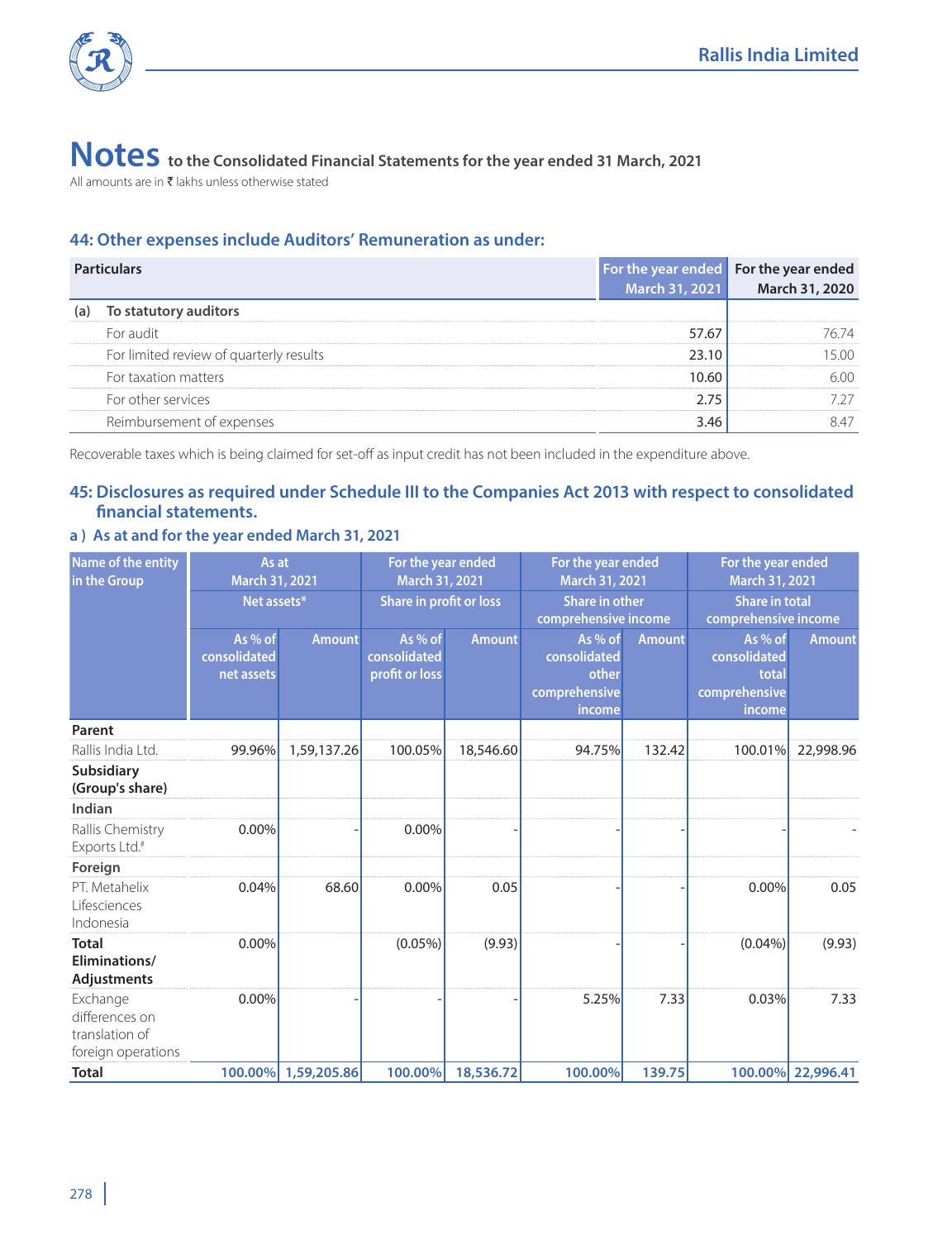All amounts are in  $\bar{\tau}$  lakhs unless otherwise stated

# **b) As at and for the year ended March 31, 2020**

| Name of the entity<br>in the Group                                                   |                                         | As at<br>March 31, 2020 |                                             | For the year ended<br>March 31, 2020 |                                                               | For the year ended<br>March 31, 2020 | For the year ended<br>March 31, 2020                          |                   |
|--------------------------------------------------------------------------------------|-----------------------------------------|-------------------------|---------------------------------------------|--------------------------------------|---------------------------------------------------------------|--------------------------------------|---------------------------------------------------------------|-------------------|
|                                                                                      | Net assets*                             |                         | Share in profit or loss                     |                                      | Share in other<br>comprehensive income                        |                                      | Share in total<br>comprehensive income                        |                   |
|                                                                                      | As $%$ of<br>consolidated<br>net assets | Amount                  | As $%$ of<br>consolidated<br>profit or loss | Amount                               | As $%$ of<br>consolidated<br>other<br>comprehensive<br>income | Amount                               | As $%$ of<br>consolidated<br>total<br>comprehensive<br>income | Amount            |
| Parent                                                                               |                                         |                         |                                             |                                      |                                                               |                                      |                                                               |                   |
| Rallis India I td.                                                                   | 99.99%                                  | 1,41,000.02             | 100.97%                                     | 22.866.54                            | 98.30%                                                        | (184.39)                             | 101.00%                                                       | 18,362.21         |
| <b>Subsidiary</b><br>(Group's share)                                                 |                                         |                         |                                             |                                      |                                                               |                                      |                                                               |                   |
| Indian                                                                               |                                         |                         |                                             |                                      |                                                               |                                      |                                                               |                   |
| Rallis Chemistry<br>Exports Ltd. <sup>#</sup>                                        | 0.00%                                   |                         | 0.00%                                       |                                      |                                                               |                                      | 0.00%                                                         |                   |
| Foreign                                                                              |                                         |                         |                                             |                                      |                                                               |                                      |                                                               |                   |
| PT. Metahelix<br>l ifesciences<br>Indonesia<br>(incorporated in<br>the year 2016-17) | 0.05%                                   | 68.55                   | $(0.63\%)$                                  | (115.63)                             |                                                               |                                      | $(0.64\%)$                                                    | (115.63)          |
| <b>Total</b><br>Eliminations/<br>Adjustments                                         | $(0.05\%)$                              | (67.94)                 | $(0.34\%)$                                  | (62.17)                              |                                                               |                                      | $(0.34\%)$                                                    | (62.17)           |
| Exchange<br>differences on<br>translation of<br>foreign operations                   | 0.01%                                   | 13.23                   |                                             |                                      | 1.70%                                                         | (3.18)                               | $(0.02\%)$                                                    | (3.18)            |
| <b>Total</b>                                                                         |                                         | 100.00% 1,41,013.86     | 100.00%                                     | 22,688.75                            | 100.00%                                                       | (187.57)                             |                                                               | 100.00% 18,181.23 |

\*Net assets = total assets minus total liabilities

# less than 0.01%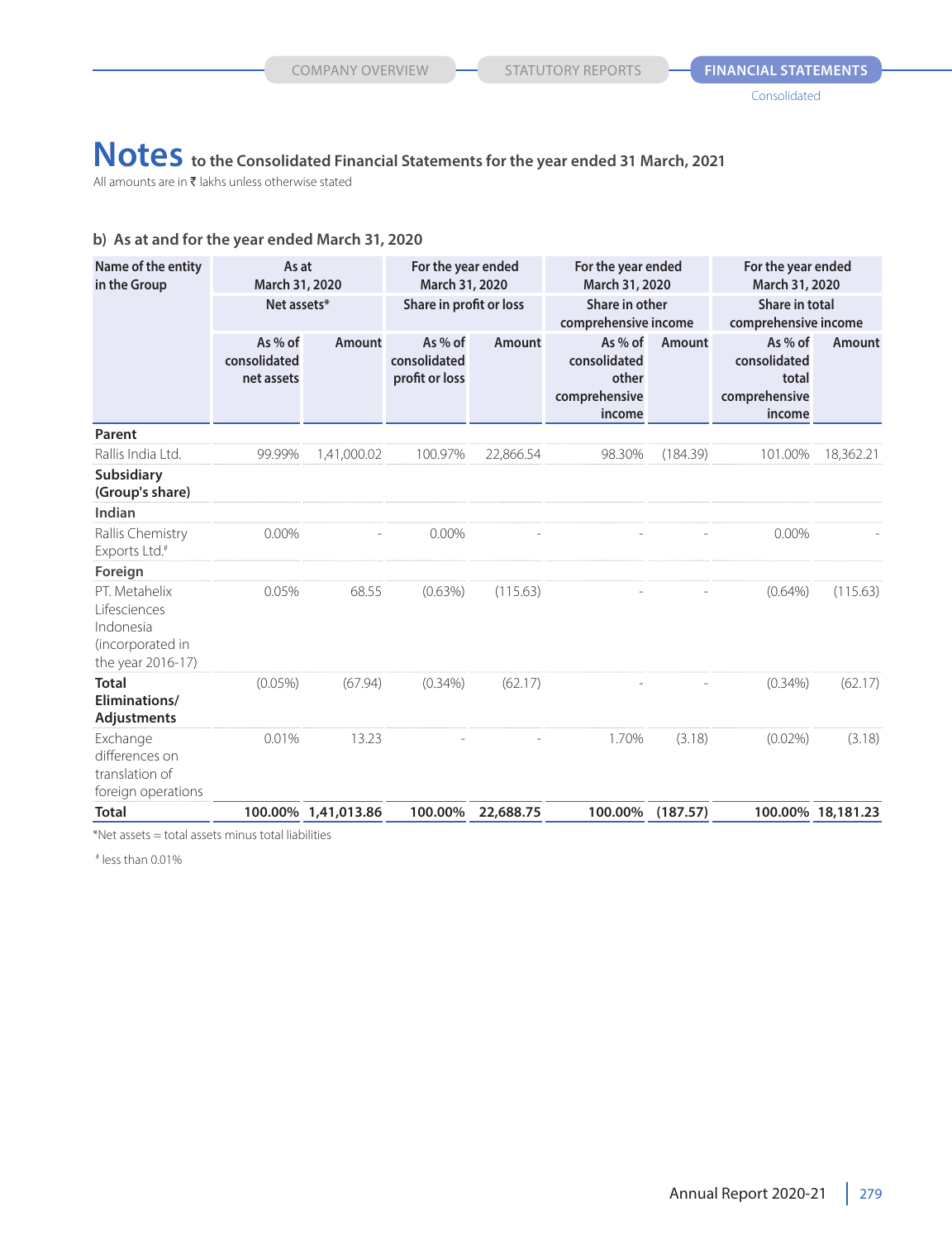

All amounts are in  $\bar{\tau}$  lakhs unless otherwise stated

# **46: Dislosure under Ind AS 115 - Revenue from contracts with customers**

The Group is engaged into manufacturing of agri inputs. There is no impact on the Group's revenue on applying Ind AS 115 from the contract with customers.

# **Disaggregation of revenue from contracts with customers**

| <b>Particulars</b> |                                                 | 2020-21            |                          |                    | 2019-20            |                          |                      |
|--------------------|-------------------------------------------------|--------------------|--------------------------|--------------------|--------------------|--------------------------|----------------------|
|                    |                                                 | <b>Agri Inputs</b> | <b>Others</b>            | <b>Total</b>       | <b>Agri Inputs</b> | <b>Others</b>            | <b>Total</b>         |
| 1)                 | Revenue from contracts with customers:          |                    |                          |                    |                    |                          |                      |
|                    | Sale of products (Transferred at point in time) |                    |                          |                    |                    |                          |                      |
|                    | Manufacturing                                   |                    |                          |                    |                    |                          |                      |
|                    | India                                           | 1,45,296.94        |                          | 1,45,296.94        | 1,32,282.04        | $\overline{a}$           | 1,32,282.04          |
|                    | Asia (Other than India)                         | 24,584.82          | $\overline{\phantom{a}}$ | 24,584.82          | 36.148.90          |                          | 36,148.90            |
|                    | North America                                   | 25,981.29          | 244.03                   | 26,225.32          | 15,352.19          | 2,703.30                 | 18,055.49            |
|                    | South America                                   | 13,729.51          |                          | 13,729.51          | 9.048.87           |                          | 9,048.87             |
|                    | Africa                                          | 1,132.37           |                          | 1,132.37           | 2,486.15           |                          | 2,486.15             |
|                    | Europe                                          | 5,293.39           | $\overline{\phantom{a}}$ | 5,293.39           | 1,673.52           | $\overline{\phantom{a}}$ | 1,673.52             |
|                    | Australia                                       | 272.69             |                          | 272.69             | 76.43              |                          | 76.43                |
|                    | Total (A)                                       | 2,16,291.01        |                          | 244.03 2,16,535.04 | 1,97,068.10        |                          | 2,703.30 1,99,771.40 |
|                    | <b>Trading</b>                                  |                    |                          |                    |                    |                          |                      |
|                    | India                                           | 25,002.61          |                          | 25,002.61          | 23,498.01          | ٠                        | 23,498.01            |
|                    | Asia (Other than India)                         | 89.59              |                          | 89.59              | 92.50              |                          | 92.50                |
|                    | Africa                                          | 218.41             |                          | 218.41             | 443.42             |                          | 443.42               |
|                    | Total (B)                                       | 25,310.61          |                          | 25,310.61          | 24,033.93          | $\overline{\phantom{a}}$ | 24,033.93            |
|                    | Total $(A) + (B)$                               | 2,41,601.63        |                          | 244.03 2,41,845.66 | 2,21,102.03        |                          | 2,703.30 2,23,805.33 |
| 2)                 | Sale of services                                | 57.50              |                          | 57.50              | 51.44              |                          | 51.44                |
| 3)                 | Other operating revenue                         |                    |                          |                    |                    |                          |                      |
|                    | Sale of scrap                                   | 546.19             |                          | 546.19             | 829.12             |                          | 829.12               |
|                    | Liabilities written back                        | 494.15             |                          | 494.15             | 430.25             |                          | 430.25               |
|                    | Royalty Income                                  |                    |                          |                    | 65.41              |                          | 65.41                |
|                    |                                                 | 1,040.34           |                          | 1,040.34           | 1,324.78           | $\overline{\phantom{a}}$ | 1,324.78             |
|                    | <b>Total Revenue</b>                            | 2,42,699.47        | 244.03                   | 2,42,943.50        | 2,22,478.25        |                          | 2,703.30 2,25,181.55 |

#### **Major segment**

| Par            | 2020-21     |        |                                | 2019-20            |                          |                      |
|----------------|-------------|--------|--------------------------------|--------------------|--------------------------|----------------------|
|                |             | Others | Tota                           | <b>Agri Inputs</b> | Others                   | otal                 |
| Protection*    | 88 N90 76   |        |                                | .943.70            |                          |                      |
| Crop Nutrition | 2.888.07    |        |                                | 9.991.55           |                          | J 991 55             |
| Polvmer        |             | 244.03 | 244.03                         |                    | 13 30                    | . 1330.              |
| Seed           | 39,890.24   |        | 390 24 I                       | 35,756.32          | $\overline{\phantom{a}}$ | '56 32               |
| `)thers        | 732.55      |        | 732.55 I                       | 3,410.46           | -                        | 0.46                 |
|                | 2,41,601.62 |        | 244.03 2,41,845.65 2,21,102.03 |                    |                          | 2,703.30 2,23,805.33 |

\*Crop Protection includes Fungicides, Herbicides and Insecticides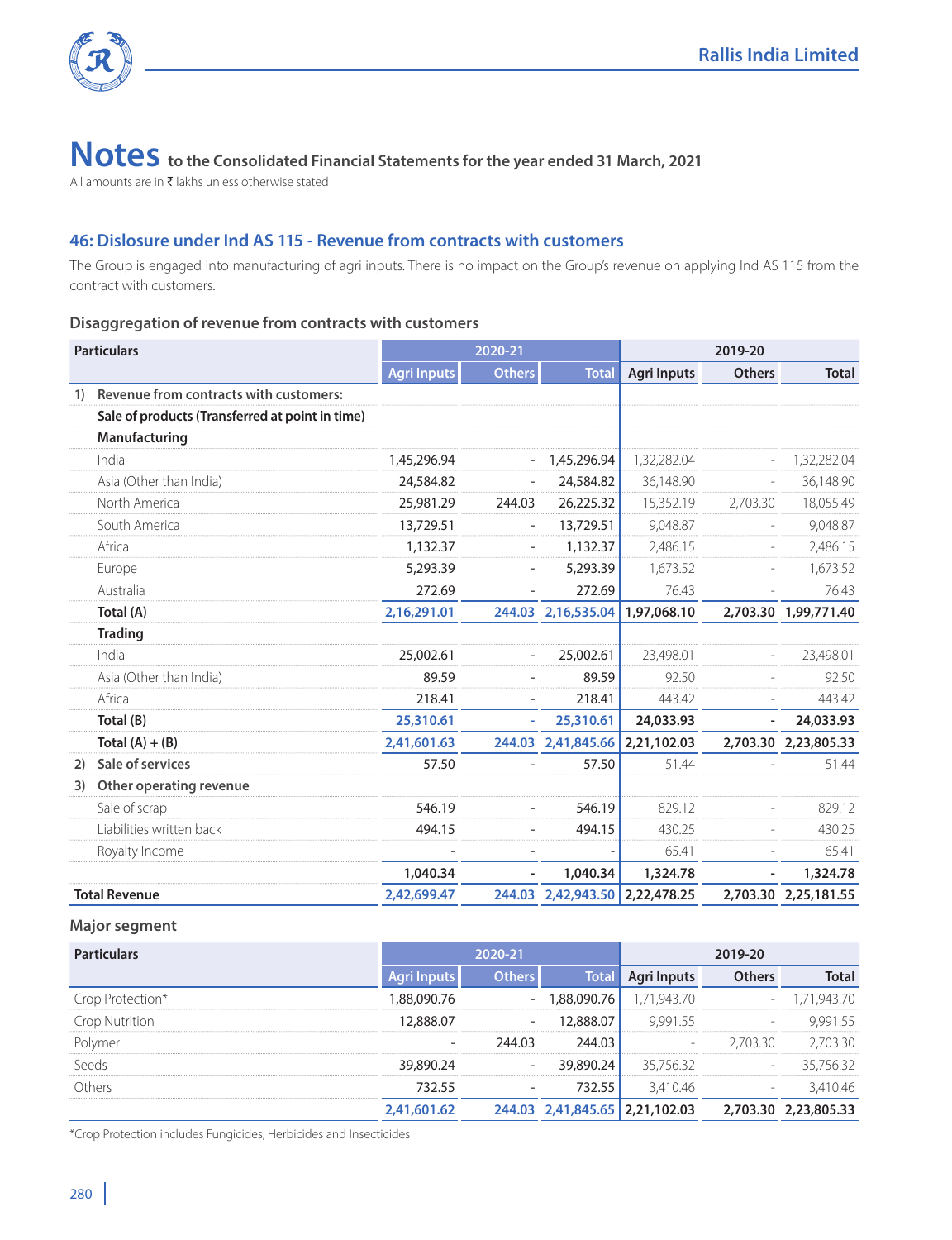All amounts are in  $\bar{\tau}$  lakhs unless otherwise stated

#### **Sales by performance obligations**

| <b>Particulars</b> | 2020-21     |               |                                | 2019-20     |          |                      |
|--------------------|-------------|---------------|--------------------------------|-------------|----------|----------------------|
|                    |             | <b>Others</b> | Total                          | Agri Inputs | Others   | <b>Total</b>         |
| Upon shipment      | 71.302.08   | 244.03        | 11.546.1                       | 6532198     | 2.703.30 | 68 025 28            |
| Upon delivery      | ,70,299.54  |               | 1,70,299.54                    | 1,55,780.05 | -        | ,55,780.05           |
|                    | 2,41,601.62 |               | 244.03 2,41,845.65 2,21,102.03 |             |          | 2,703.30 2,23,805.33 |

### **Reconciliation of revenue from contract with customer**

| <b>Particulars</b>                                                          | $2020 - 21$ | 2019-20     |
|-----------------------------------------------------------------------------|-------------|-------------|
| Revenue from contract with customer as per the contract price               | 3,07,586.61 | 2.87.350.89 |
| Adjustments made to contract price on account of :-                         |             |             |
| Discounts / Rebates / Incentives<br>a)                                      | 19.659.84   |             |
| Sales Returns / Credits / Reversals<br>b)                                   | 46.081.11   |             |
| Revenue from contract with customer as per the statement of Profit and Loss | 2.41.845.66 |             |
| Sale of services                                                            | 57.50       | 1 44        |
| Other operating revenue                                                     | 1.040.34    | -324.78     |
| <b>Revenue from Operations</b>                                              | 2,42,943.50 | 2,25,181.55 |

## **47 (a): Amalgamation of Metahelix Life Sciences Limited with Rallis India Limited**

- i) During the previous year,pursuant to the scheme of Arrangement ('the Scheme') approved by the National Company Law Tribunal ('the NCLT'), Bengaluru Bench and the NCLT, Mumbai Bench vide its order dated November 11, 2019 and December 20, 2019 respectively, Metahelix Life Sciences Limited (the Merged Undertaking) wholly owned subsidiary of the Holding Company, merged with the Holding Company with effect from April 1, 2019 ('the appointed date'). As per Appendix C of Ind AS 103 - Business Combinations, the financial information in the standalone financial statements in respect of prior periods is restated as if the business combination had occured from the beginning of the preceding period in the financial statements, irrespective of the actual date of the combination. Accordingly, business combination is accounted with effect from April 1, 2018.
- ii) The Merged Undertaking is engaged in the business of agricultural operations focusing on developing traits and technologies for crop protection & improved productivity and cultivation, production, processing and manufacturing, marketing and sales of Seeds. The acquisition is in-line with the Group's strategy to grow the business and saving in costs of operations.

There is no financial impact of Merger on consolidated financial statements of the Group.

### **(b): Amalgamation of Zero waste Agro-Organics Limited with Rallis India Limited**

 i) During the prevous year,pursuant to the scheme of Arrangement ('the Scheme') approved by the National Company Law Tribunal ('the NCLT'), Mumbai Bench vide its order dated February 22, 2020, Zero Waste Agro Organics Limited (the Merged Undertaking), wholly owned subsidiary of the Holding Company, merged with the Holding Company with effect from April 1, 2017 ('the appointed date'). As per Appendix C of Ind AS 103 - Business Combinations, the financial information in the standalone financial statements in respect of prior periods is restated as if the business combination had occured from the beginning of the preceding period in the financial statements, irrespective of the actual date of the combination. Accordingly, business combination is accounted with effect from April 1, 2018.